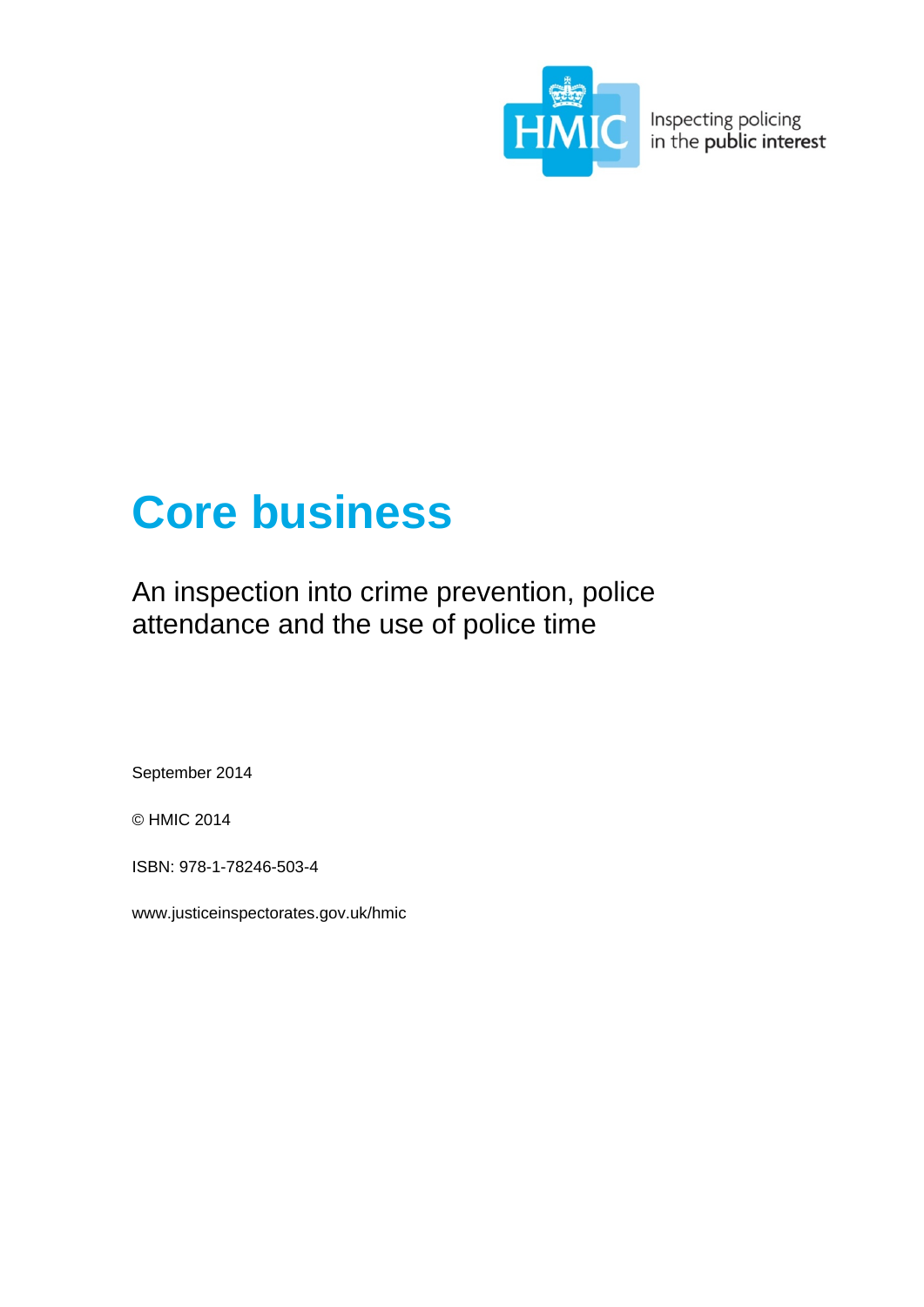# **Contents**

| <b>Foreword</b>                                                           | 4        |
|---------------------------------------------------------------------------|----------|
| <b>Glossary</b>                                                           |          |
| <b>Summary</b>                                                            | 20       |
|                                                                           |          |
|                                                                           |          |
|                                                                           |          |
|                                                                           |          |
|                                                                           |          |
|                                                                           |          |
| <b>Preventive policing</b>                                                | 43       |
|                                                                           |          |
|                                                                           |          |
|                                                                           |          |
|                                                                           |          |
|                                                                           |          |
| Predictable crime and crime targeted at vulnerable groups                 | 47       |
| Case study                                                                | 48       |
| Working with other organisations                                          | 49       |
| Neighbourhood preventive policing - problem-solving<br>Case study         | 51<br>53 |
| Problem-solving anti-social behaviour                                     | 54       |
|                                                                           |          |
| Dedicated crime prevention staff                                          | 56       |
| Case study                                                                | 56       |
| Training                                                                  | 57       |
|                                                                           |          |
| Tasking and co-ordinating arrangements at a local level                   | 59       |
| Case study                                                                | 61       |
| Case study<br><b>Police attendance</b>                                    | 62<br>63 |
|                                                                           |          |
|                                                                           |          |
| Survey<br>Nature of police response                                       | 64<br>65 |
| Time for police response                                                  | 67       |
| Focus groups                                                              | 67       |
| Use of police time and resources                                          | 68       |
| Who should be responding?                                                 | 69       |
| Public views on crime prevention                                          | 71       |
|                                                                           |          |
| Attend-all policies<br>Attendance policies based on threat, harm and risk | 72<br>72 |
| Consultation with stakeholders                                            | 73       |
| Training and criteria                                                     | 73       |
| Incident performance monitoring and checking mechanisms                   | 74       |
|                                                                           |          |
| Case study                                                                | 74       |
| Establishing vulnerability                                                | 74<br>76 |
| Deploying officers or staff to crimes based on threat, harm and risk      |          |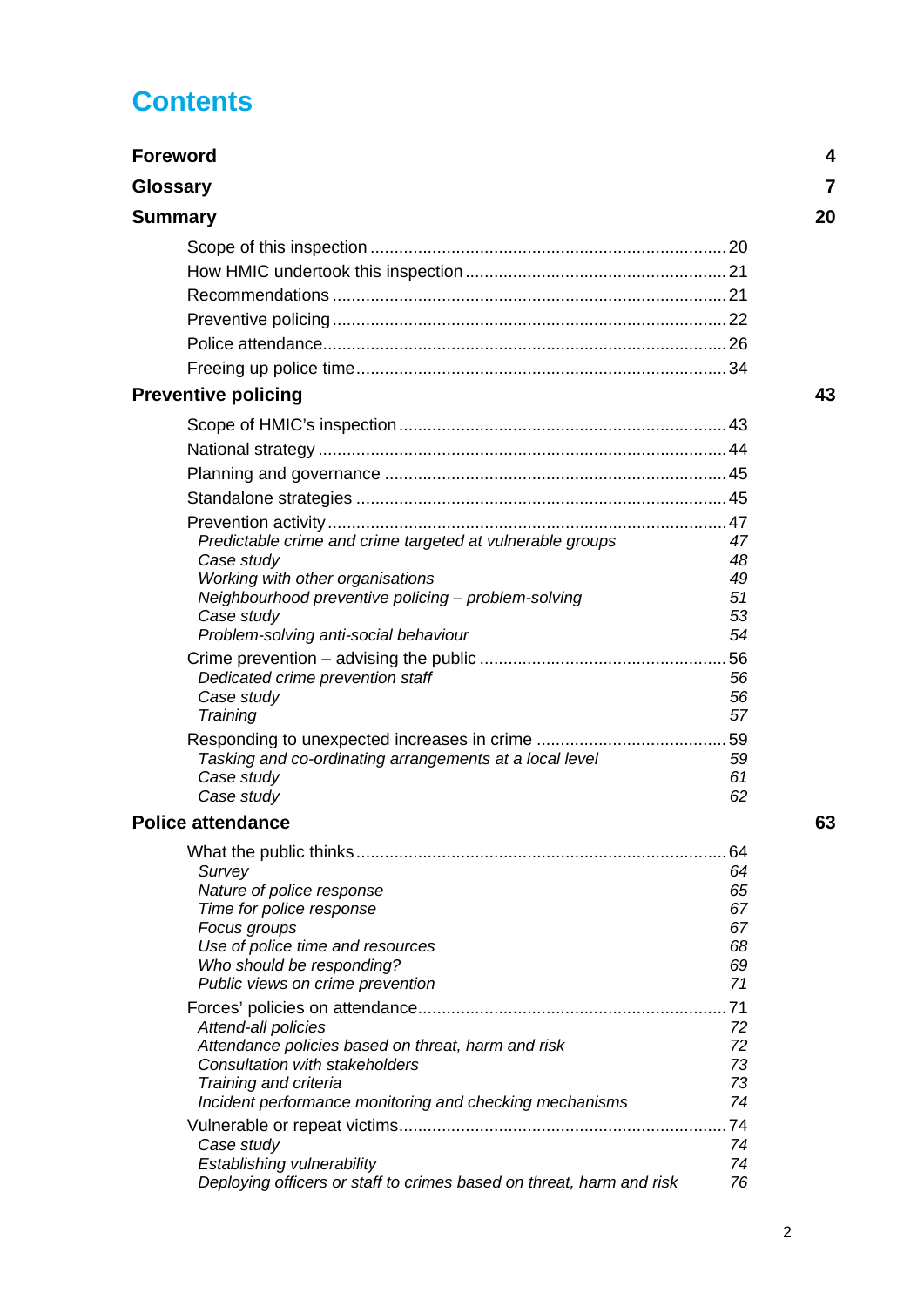| How attendance is recorded                                                    | 78         |
|-------------------------------------------------------------------------------|------------|
| Data on forces' attendance                                                    | 80         |
| All crime                                                                     | 80<br>81   |
| <b>Burglary</b><br>Vehicle crime                                              | 83         |
| Comment on data provided by forces                                            | 85         |
|                                                                               |            |
| Case study                                                                    | 86         |
| <b>PCSOs</b>                                                                  | 87         |
|                                                                               |            |
|                                                                               |            |
| <b>Attended crimes</b>                                                        | 89         |
| Crimes investigated without any police attendance                             | 90         |
| Dip-sampled crimes                                                            | 90         |
| Subsequent attendance in desk-based investigations                            | 92         |
|                                                                               |            |
|                                                                               |            |
| Managing suspects and wanted persons                                          | 95         |
| Named suspects                                                                | 97         |
|                                                                               |            |
|                                                                               |            |
| Work by the College of Policing                                               | 101        |
| Forces' current understanding of demand<br>Recording demand                   | 104<br>105 |
| Case study                                                                    | 106        |
| Case study                                                                    | 106        |
| Monitoring workforce performance                                              | 108        |
| Case study                                                                    | 110        |
| Average crime workload                                                        | 111        |
| <b>Freeing up police time</b>                                                 | 114        |
|                                                                               |            |
| Establishing tasks for warranted versus non-warranted powers 114              |            |
|                                                                               |            |
|                                                                               |            |
| Case study                                                                    | 117        |
| Case study                                                                    | 117        |
|                                                                               |            |
| Case study                                                                    | 118        |
|                                                                               |            |
|                                                                               |            |
|                                                                               |            |
| Digitisation                                                                  | 132        |
| What difference will improved technology make?<br><b>National initiatives</b> | 133<br>134 |
| Examples of digitisation                                                      | 135        |
| Mobile technology                                                             | 137        |
| Procurement                                                                   | 141        |
| <b>Conclusions</b>                                                            | 144        |
| <b>Summary of recommendations</b>                                             | 152        |
| <b>Annex A: About the data</b>                                                | 159        |
|                                                                               |            |

What crimes do forces attend? [................................................................78](#page-77-0)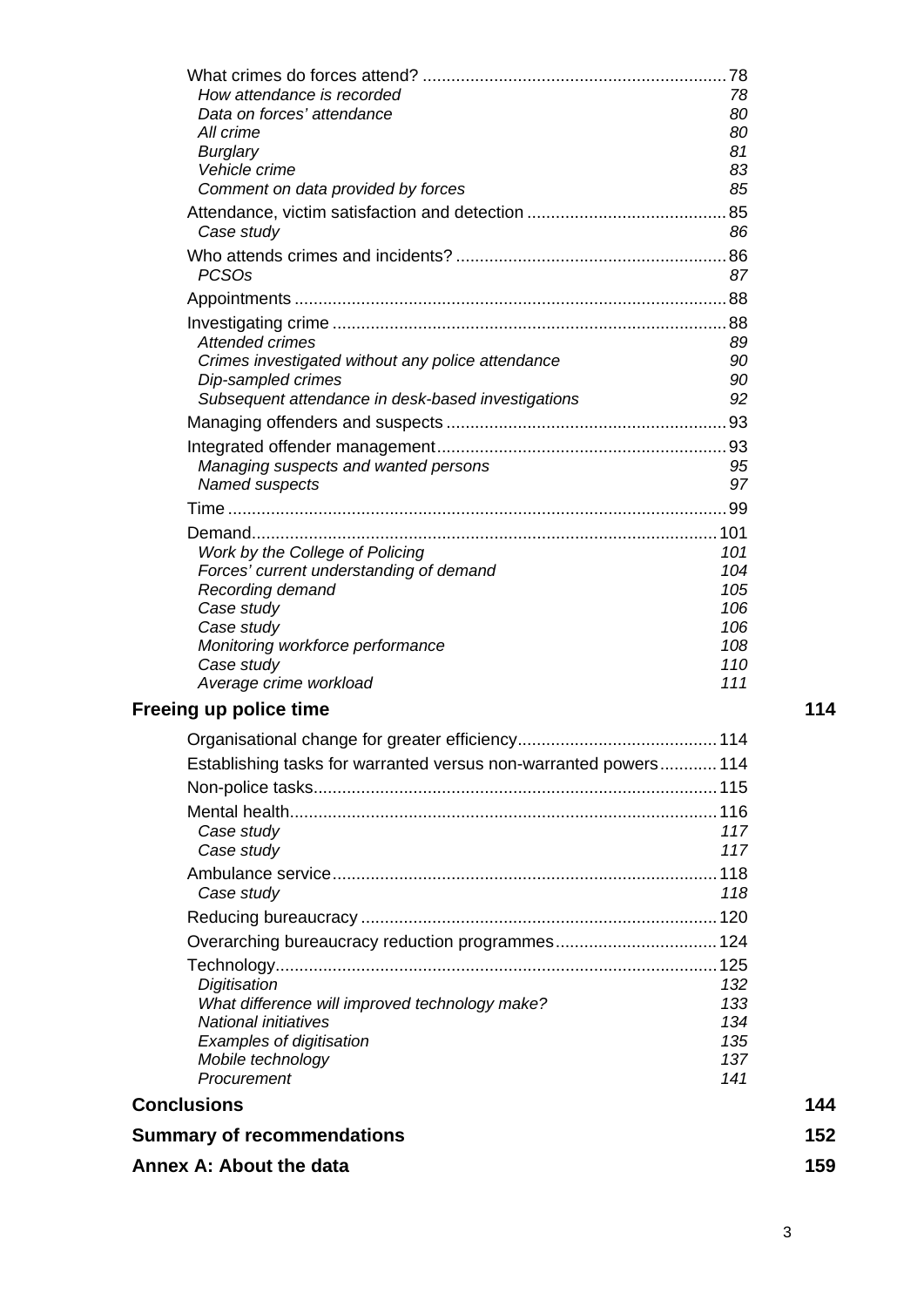# <span id="page-3-0"></span>**Foreword**

- 1.1 In 1829, Sir Robert Peel, Home Secretary at the time and architect and founder of the modern police force, established the principles according to which policing was to be, and is still, carried out.
- 1.2 He did so in the then brightly burning light of public anxiety about the setting up of any police force. Citizens of the United Kingdom had observed how in France, at the time of the revolution, a militaristic police force had been established and used by the executive government as an instrument of oppression of the people, to be feared. They did not like what they saw. And yet the levels of crime had reached proportions which were overwhelming the ordinary citizen, and required a more effective regime for its suppression.
- 1.3 In this country, for longer than records can show, citizens have had a shared and common obligation to pursue and apprehend offenders, and to bring them before a court of justice. Public order, safety and security required no less. Over time, those obligations – which have never disappeared – have come to be discharged predominantly by a professional, full-time police service. However, the character of citizens policing themselves, under the authority of published laws to which they have given their consent (through Parliament), has been maintained. In that respect, Peel emphasised that:

*"Police, at all times, should maintain a relationship with the public that gives reality to the historic tradition that the police are the public and the public are the police, the police being only members of the public who are paid to give full-time attention to duties which are incumbent on every citizen in the interests of community welfare and existence."*

1.4 Peel's first purpose and principle for his citizen police force was not the apprehension of offenders, but the prevention of crime and disorder. He recognised that the greatest public benefit in relation to crime and its consequences is in the success of measures to prevent its occurrence. It is the least expensive thing that the police can do, because it saves people from becoming victims, whether in their persons or their property. Crime prevention remains today the primary purpose of the police. In that respect, nothing has changed. Yet, in too many respects, crime prevention receives in policing a priority which is beneath that of apprehending offenders. This report explains why this must be changed, and why crime prevention needs to be restored in the mind of every police officer to his highest purpose.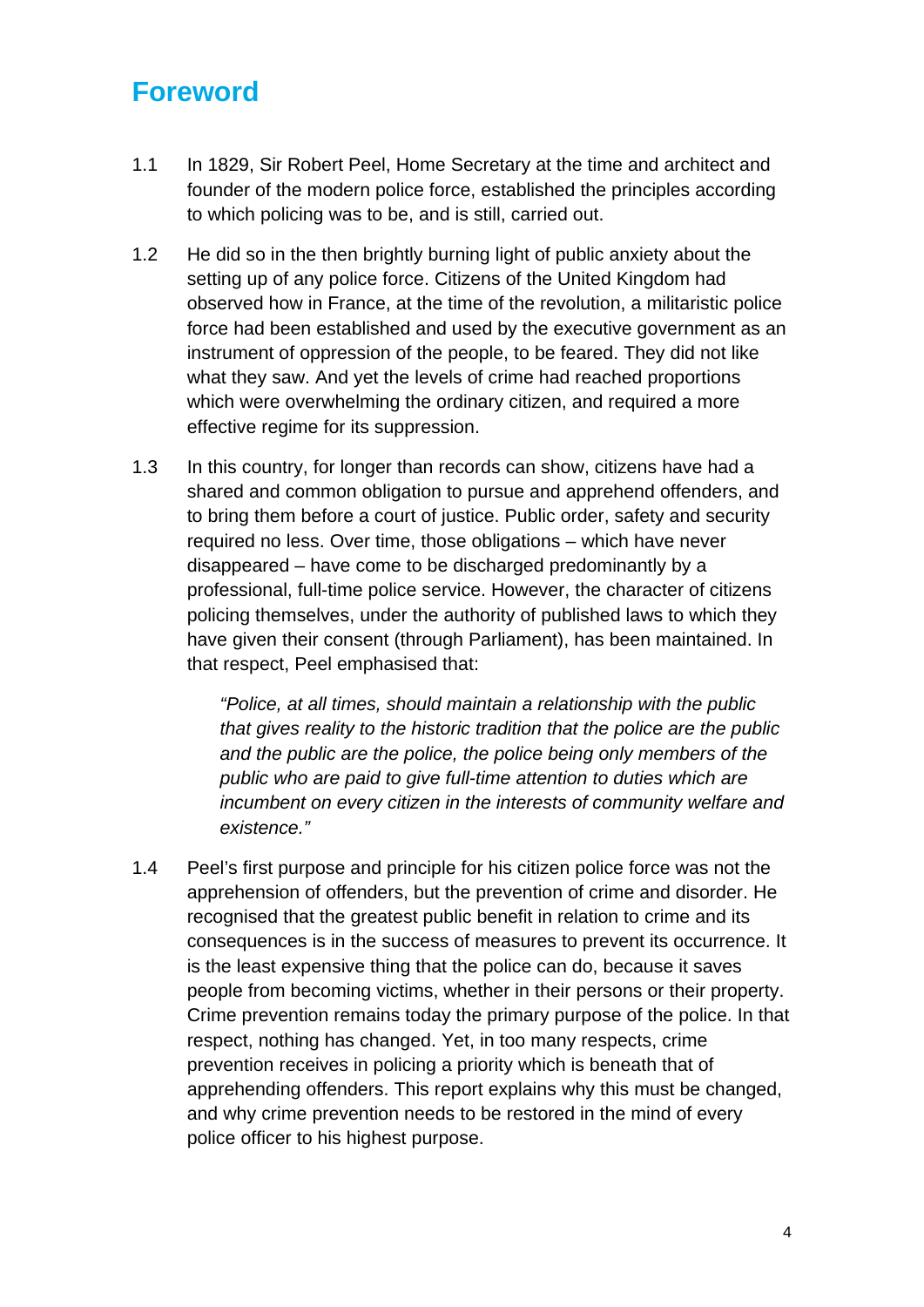- 1.5 Much else in the world of policing has changed, and changed very considerably. As the volume of more familiar types of crime falls, modern technology provides offenders with new ways of committing crimes with what they believe to be less risk to themselves: less risk of physical apprehension in the act, and lower risk of detection. The police need to understand and adapt to these new methods and types of criminality, and to press into their own service the fullest capacity which modern technology provides to them. This report discusses important aspects of how technology is and is not being properly developed and used by and for the police.
- 1.6 Policing is more complex than ever before. The expectations of the public for the highest practicable level of safety and protection, and the most assiduous pursuit of those who blight lives and steal, damage or destroy property, together with the greatest level of public scrutiny not only as to what the police do, but how they do it, mean that the demands on modern police officers are considerable.
- 1.7 Every safety-critical, asset-intensive service public and private needs to have a sound understanding of the condition, capacity, capability, serviceability, performance and security of supply of its assets. It also needs to know the nature and extent of the demands which will be placed on those assets, and how those demands may change over time. Policing is done predominantly by police officers at the lowest ranks of the service – constables, sergeants and inspectors – and they need and deserve high quality supervision and management. They need training which properly meets their needs. In 2005 and since, the former head of the Confederation of British Industry, Lord Jones of Birmingham, advised: "If you think training is expensive, try ignorance." In addition, police officers and staff need the tools to do the job efficiently and effectively. Those tools should always be designed with the needs of the user – frontline police officers and staff, and the public – as the predominant consideration.
- 1.8 The financial circumstances of the country have required considerable savings and efficiencies from public services, and the police have had to bear their share. This requires the costs of policing to be reduced and the productivity of police officers and staff to be increased. If crime is prevented, police officers and staff will have more time to concentrate on bringing offenders to justice. Crime prevention is therefore of very great importance.
- 1.9 The oxygen of effective policing is intelligence. "If only we knew what we know" is a familiar expression of frustration on the part of police officers. Information is useless if it cannot be found and used at the time and in the circumstances in which it is needed. And in policing, if it is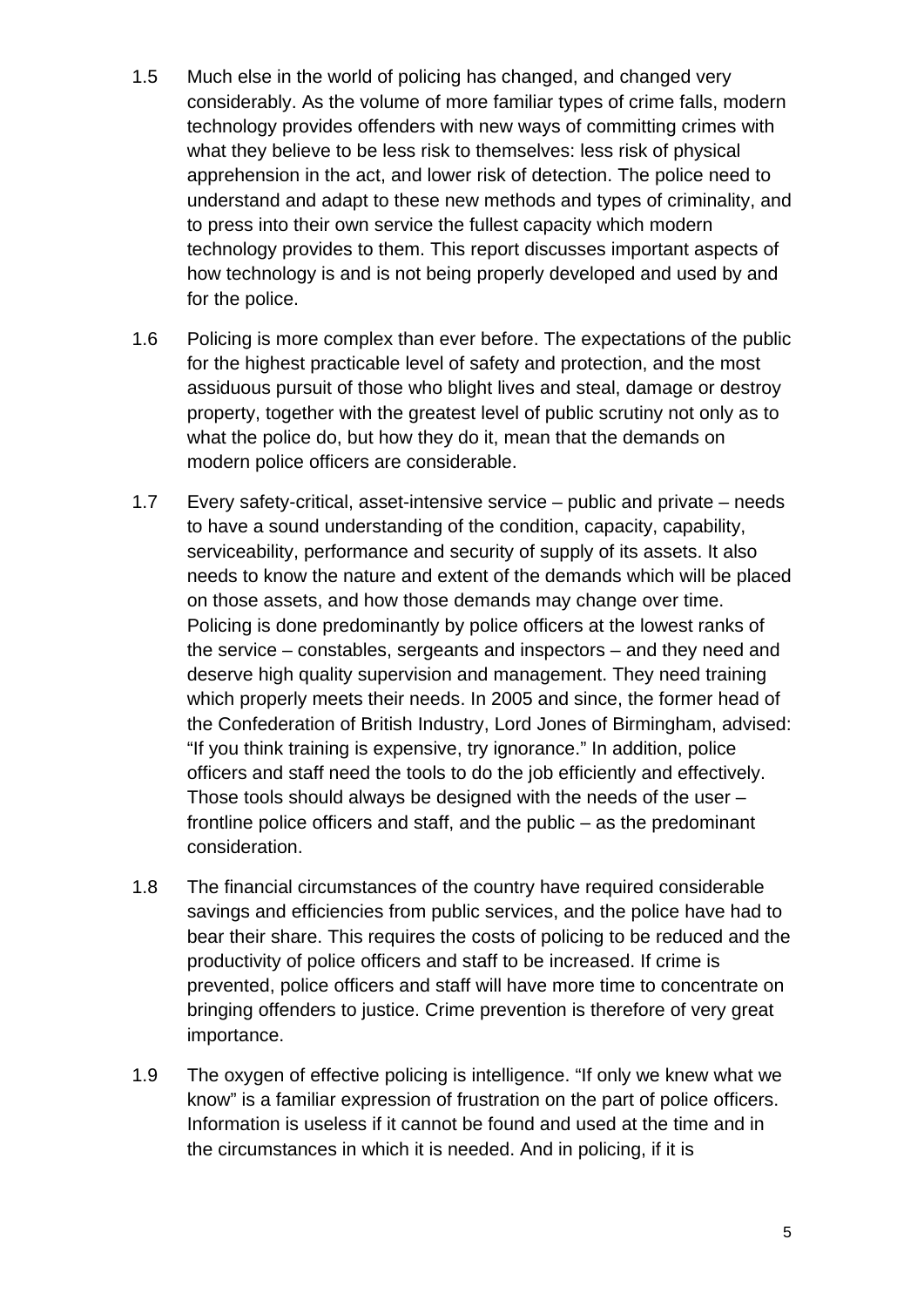inaccessible to those who need it, great harm may occur which could and should have been prevented.

- 1.10 Despite this, in too many respects police forces have failed to embrace and exploit the capacities of modern technology, and have established information systems which even now lack necessary standards of interoperability. Steps are now being taken in this respect – and they are to be welcomed – but progress until now has been too slow, insular and isolationist. This must change urgently; for as long as these material shortcomings persist, lives are at risk.
- 1.11 England and Wales has 43 police forces. There are not, and never have been, 43 best ways of doing something. Whilst the roots and much of the practice of policing are local, and will remain so, police forces must collectively recognise that it is in the public interest that every force must understand and adopt best practice, to be applied in the most efficient and effective way in each police force area. In that respect, the recent establishment of the College of Policing, which will set common standards in many areas of policing, is a very positive step, and it is incumbent on every chief constable to ensure that the greatest quality of co-operation and assistance is given to the College.
- 1.12 Police forces are not in competition with one another. The public have the right to expect them to work together, to establish what works best in policing and apply it everywhere with urgency and vigour. Public safety and security demand no less.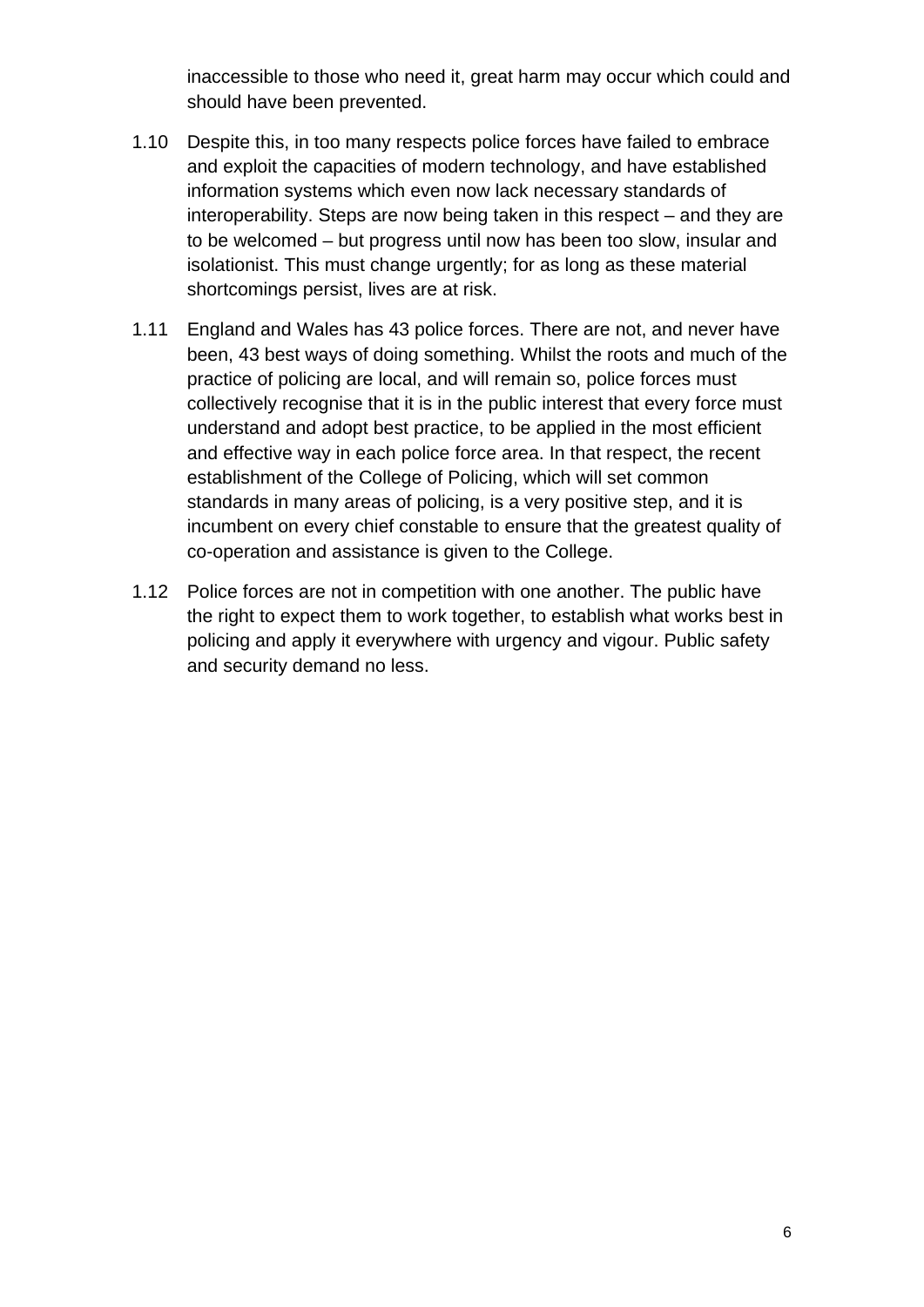# <span id="page-6-0"></span>**Glossary**

| <b>ACPO</b>                                              | <b>Association of Chief Police Officers</b>                                                                                                                                                                                                                                                                                                                                 |
|----------------------------------------------------------|-----------------------------------------------------------------------------------------------------------------------------------------------------------------------------------------------------------------------------------------------------------------------------------------------------------------------------------------------------------------------------|
| anti-social<br>behaviour                                 | behaviour by a person which causes or is likely to cause<br>harassment alarm or distress to one or more other<br>persons not of the same household as the person<br>(defined in section 101 Police Reform and Social<br>Responsibility Act 2011)                                                                                                                            |
| <b>APCC</b>                                              | Association of Police and Crime Commissioners; the<br>body which assists police and crime commissioners in<br>relation to matters of common concern and relevance to<br>more than one police area                                                                                                                                                                           |
| <b>ASB</b>                                               | anti-social behaviour                                                                                                                                                                                                                                                                                                                                                       |
| Association of<br><b>Chief Police</b><br><b>Officers</b> | professional association of police officers of assistant<br>chief constable rank and above, and their police staff<br>equivalents, in England, Wales and Northern Ireland;<br>leads and co-ordinates operational policing nationally; a<br>company limited by guarantee and a statutory consultee;<br>its president is a full-time post under the Police Reform<br>Act 2002 |
| attended crimes                                          | crimes (and incidents subsequently determined to be<br>crimes) that are attended by police officers or members<br>of police staff                                                                                                                                                                                                                                           |
| <b>British Transport</b><br>Police                       | police force responsible for policing the railway network<br>in Great Britain, including London Underground and most<br>metro and light railway systems; it is a non-Home Office<br>police force, funded by the railway industry                                                                                                                                            |
| <b>BTP</b>                                               | <b>British Transport Police</b>                                                                                                                                                                                                                                                                                                                                             |
| call handler                                             | worker (usually a member of police staff and not a police<br>officer) who answers telephone calls from the public,<br>determines the circumstances of the call, and decides<br>what the initial response will be                                                                                                                                                            |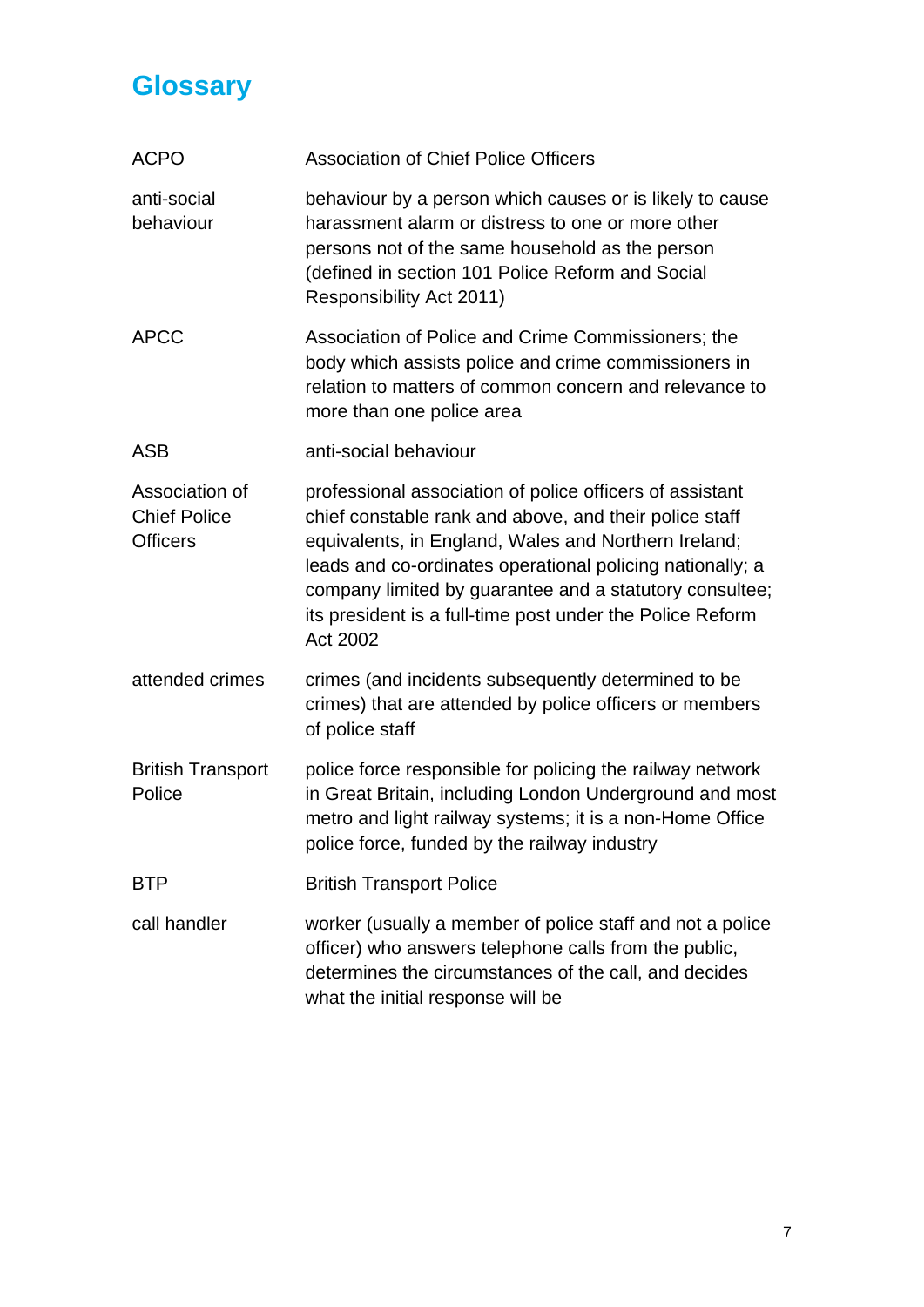| call-handling<br>centre      | facility in each police force where call-handlers answer<br>telephone calls from the public, determine the<br>circumstances of the incident being reported, and decide<br>what needs to be done by the police, and initiate or<br>implement that response                                                                                                                                                                                                                                                                                            |
|------------------------------|------------------------------------------------------------------------------------------------------------------------------------------------------------------------------------------------------------------------------------------------------------------------------------------------------------------------------------------------------------------------------------------------------------------------------------------------------------------------------------------------------------------------------------------------------|
| chief officer                | in police forces outside London: assistant chief<br>constable, deputy chief constable and chief constable; in<br>the Metropolitan Police Service: commander, deputy<br>assistant commissioner, assistant commissioner, deputy<br>commissioner and commissioner; in the City of London<br>Police: commander, assistant commissioner and<br>commissioner                                                                                                                                                                                               |
| collaboration                | arrangement under which two or more parties work<br>together in the interests of their greater efficiency or<br>effectiveness in order to achieve common or<br>complementary objectives; collaboration arrangements<br>extend to co-operation between police forces and with<br>other entities in the public, private and voluntary sectors;<br>police forces and police and crime commissioners have<br>statutory obligations in relation to collaboration under<br>sections 22A to 23I of the Police Act 1996                                      |
| <b>College of Policing</b>   | professional body for policing in England and Wales,<br>established to set standards of professional practice,<br>accredit training providers, promote good practice based<br>on evidence, provide support to police forces and others<br>in connection with the protection of the public and the<br>prevention of crime, and promote ethics, values and<br>standards of integrity in policing; its powers to set<br>standards have been conferred by the Police Act 1996<br>as amended by the Anti-social Behaviour, Crime and<br>Policing Act 2014 |
| community<br>policing        | see neighbourhood policing                                                                                                                                                                                                                                                                                                                                                                                                                                                                                                                           |
| community<br>support officer | see police community support officer                                                                                                                                                                                                                                                                                                                                                                                                                                                                                                                 |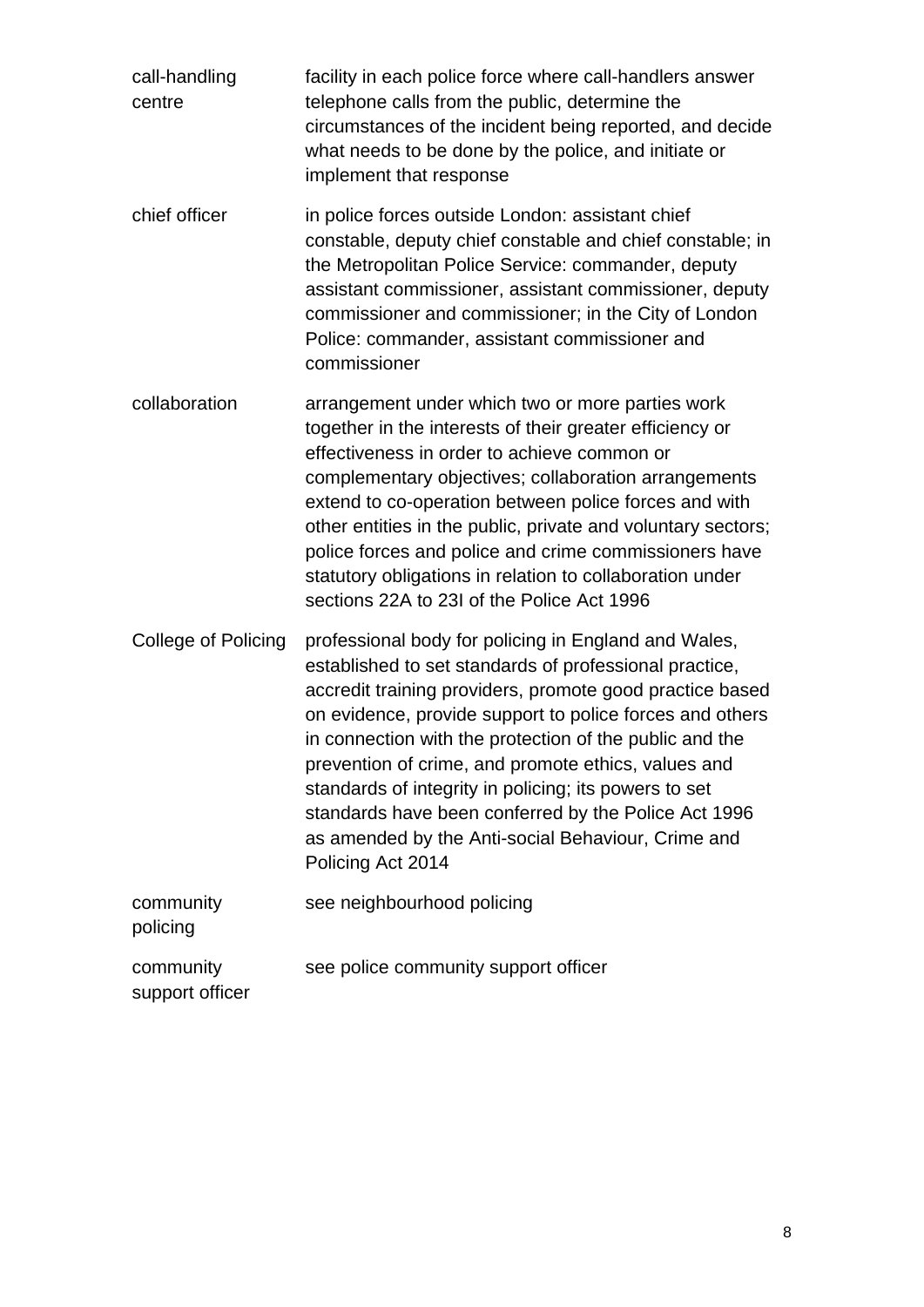community safety partnership group of representatives who are from the 'responsible authorities', which are the police; local authorities; fire and rescue authorities; the probation service; and health services. The responsible authorities work together to protect their local communities from crime and to help people feel safer; they were set up under sections 5-7 of the Crime and Disorder Act 1998 control room facility in each police force in which call-handlers answer telephone calls from the public, determine the circumstances of the incident, decide what needs to be done by the police, and initiate that initial response corporate services organisation-wide support services such as legal services and communications, which are often provided based on specialised knowledge, best practice, and technology to serve internal (and sometimes external) customers and business partners crime categories specific groups that bring together crimes of a similar nature; for example, there are a number of different categories of crimes of violence that depend on the severity of the violence used; these all fall within one general crime category of violence crime record record that must be made under the Home Office Counting Rules in the case of a report of a crime crime-recording centre facility in a police force dedicated to taking in reports of crime and recording them in accordance with Home Office Counting Rules crime scene investigator police staff who work alongside uniformed and plainclothes police officers during the investigation of a crime to locate, record and recover evidence from crime scenes Crime Survey for England and **Wales** quarterly independent survey of crime commissioned by the Office for National Statistics, which collects information about people's experience of crime from several thousand households in England and Wales (formerly known as the British Crime Survey)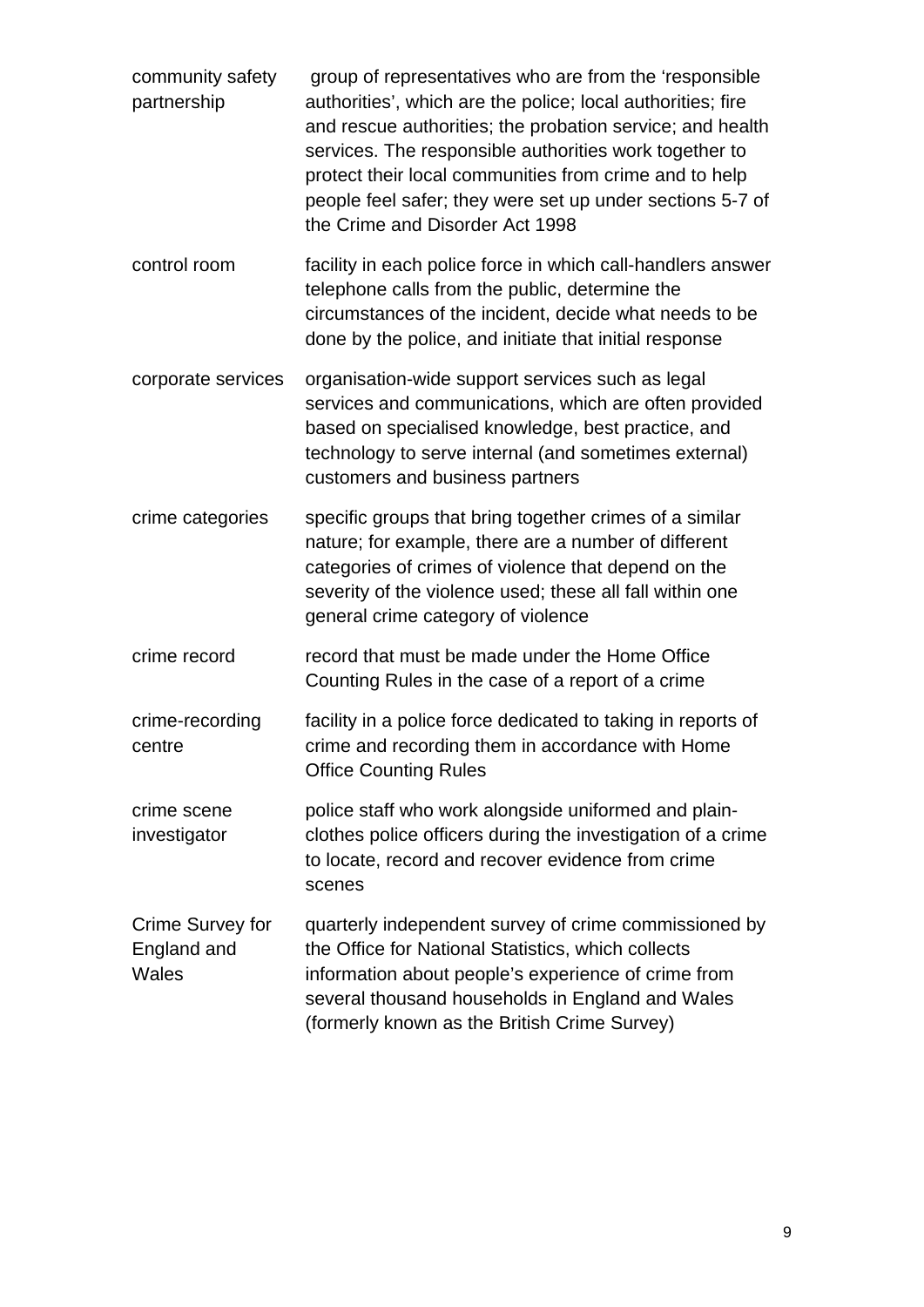| cyber-crime                      | offences committed by means of communications<br>technology; these fall into one of two categories: new<br>offences such as offences against computer systems<br>and data, dealt with in the Computer Misuse Act 1990<br>(for example breaking into computer systems to steal<br>data); and old offences committed using new technology,<br>where networked computers and other devices are used<br>to facilitate the commission of an offence (for example,<br>the transfer of illegal images) |
|----------------------------------|-------------------------------------------------------------------------------------------------------------------------------------------------------------------------------------------------------------------------------------------------------------------------------------------------------------------------------------------------------------------------------------------------------------------------------------------------------------------------------------------------|
| demand                           | in the context of this report, the amount of service that<br>the public and other organisations require of the police;<br>the police carry out a wide range of interventions in<br>response to this demand including preventing disorder in<br>towns and city centres, protecting vulnerable people and<br>property, responding to crises, stopping crime and anti-<br>social behaviour as it happens, and apprehending and<br>bringing offenders to justice                                    |
| desk-based<br>investigation      | response to a crime or incident that is not attended by<br>police officers or other staff members; all enquiries are<br>conducted by telephone                                                                                                                                                                                                                                                                                                                                                  |
| digital pathfinder<br>initiative | initiative launched in 2013 by the Home Office, the<br>College of Policing and the National Policing Information<br>Business Area to ensure that the experience of forces<br>which are more advanced in their use of digitisation is<br>recorded and disseminated to those forces which are at<br>a less advanced stage of their digital development                                                                                                                                            |
| digitisation                     | conversion of information into a digital form so that it can<br>be managed and disseminated more easily; digitisation<br>also refers to the development of technology and<br>processes which facilitate those actions                                                                                                                                                                                                                                                                           |
| dip-sample                       | small, non-random sample of information; as such it is<br>not statistically robust but is used as an information-<br>gathering tool by inspectors                                                                                                                                                                                                                                                                                                                                               |
| discretionary work               | activity carried out by a police officer or member of staff<br>that is self-generated, i.e. it is not in response to, or<br>related to, a call for service or assistance made to the<br>police force                                                                                                                                                                                                                                                                                            |
| file                             | in relation to a report of a crime, the termination of work<br>on that matter                                                                                                                                                                                                                                                                                                                                                                                                                   |
| forensic evidence                | evidence obtained by the application of scientific                                                                                                                                                                                                                                                                                                                                                                                                                                              |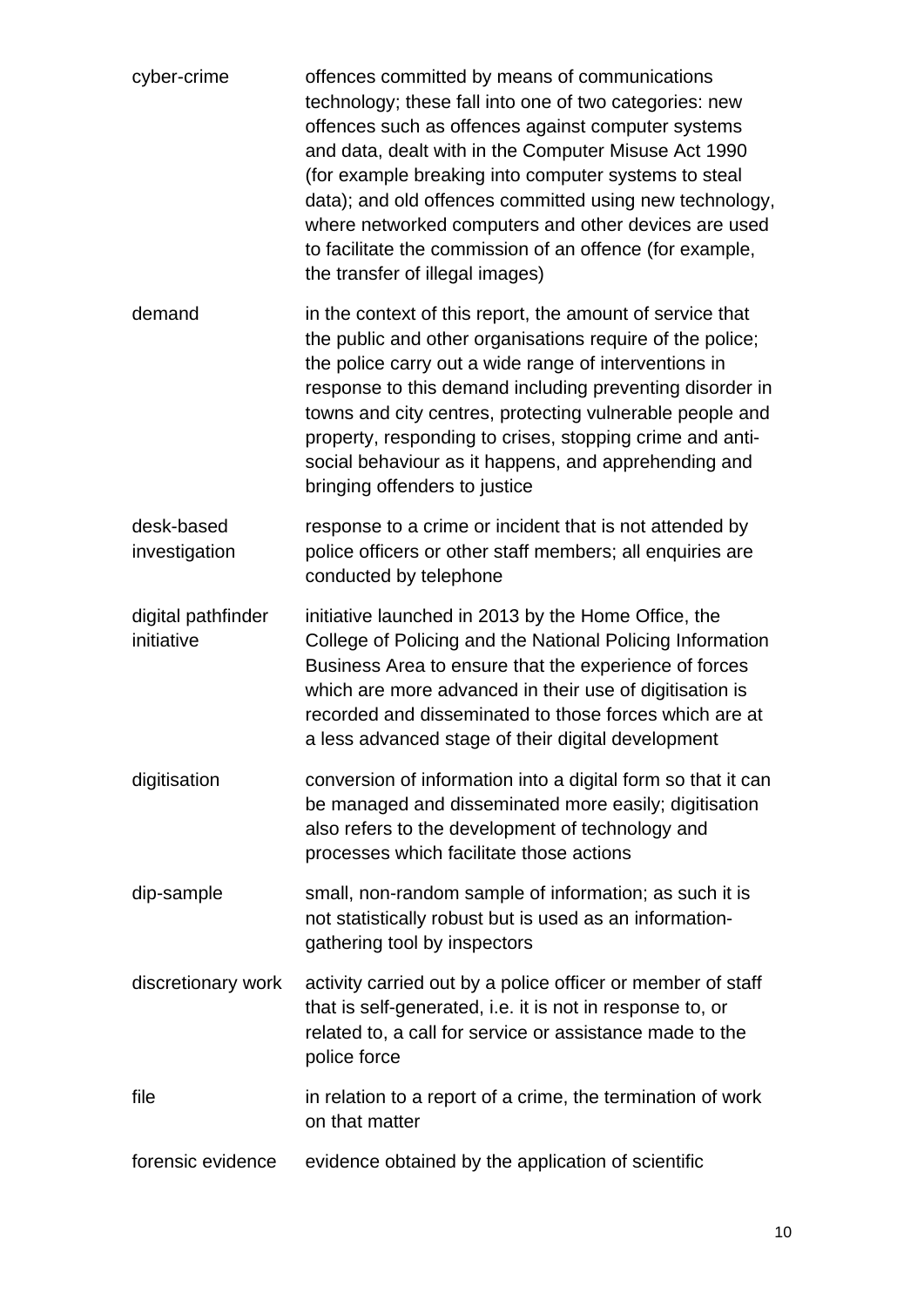methods (for example, DNA evidence) front line those members of police forces who are in everyday contact with the public and who directly intervene to keep people safe and enforce the law

governance in the context of programme and project implementation, the logical, transparent, consistent and robust decisionmaking framework designed to ensure that programmes and projects are managed efficiently and effectively

he/him/his/she/her the use of the masculine gender includes the feminine, and vice versa, unless the context otherwise requires

HOCR Home Office Counting Rules

Home Office Counting Rules rules in accordance with which crime data, which is required to be submitted to the Home Secretary under sections 44 and 45 of the Police Act 1996, must be collected. These set down how the police service in England and Wales must record crime, how crimes must be classified according to crime type and categories, whether and when to record crime, how many crimes to record in respect of a single incident and the regime for the re-classification of crimes as no-crimes; the HOCR specify all crime categories for each crime type including homicide, violence, sexual offences, robbery, burglary, vehicle offences, theft, arson and criminal damage, drugs offences, possession of weapons, public order offences, miscellaneous crimes against society, and fraud; the NCRS is part of the HOCR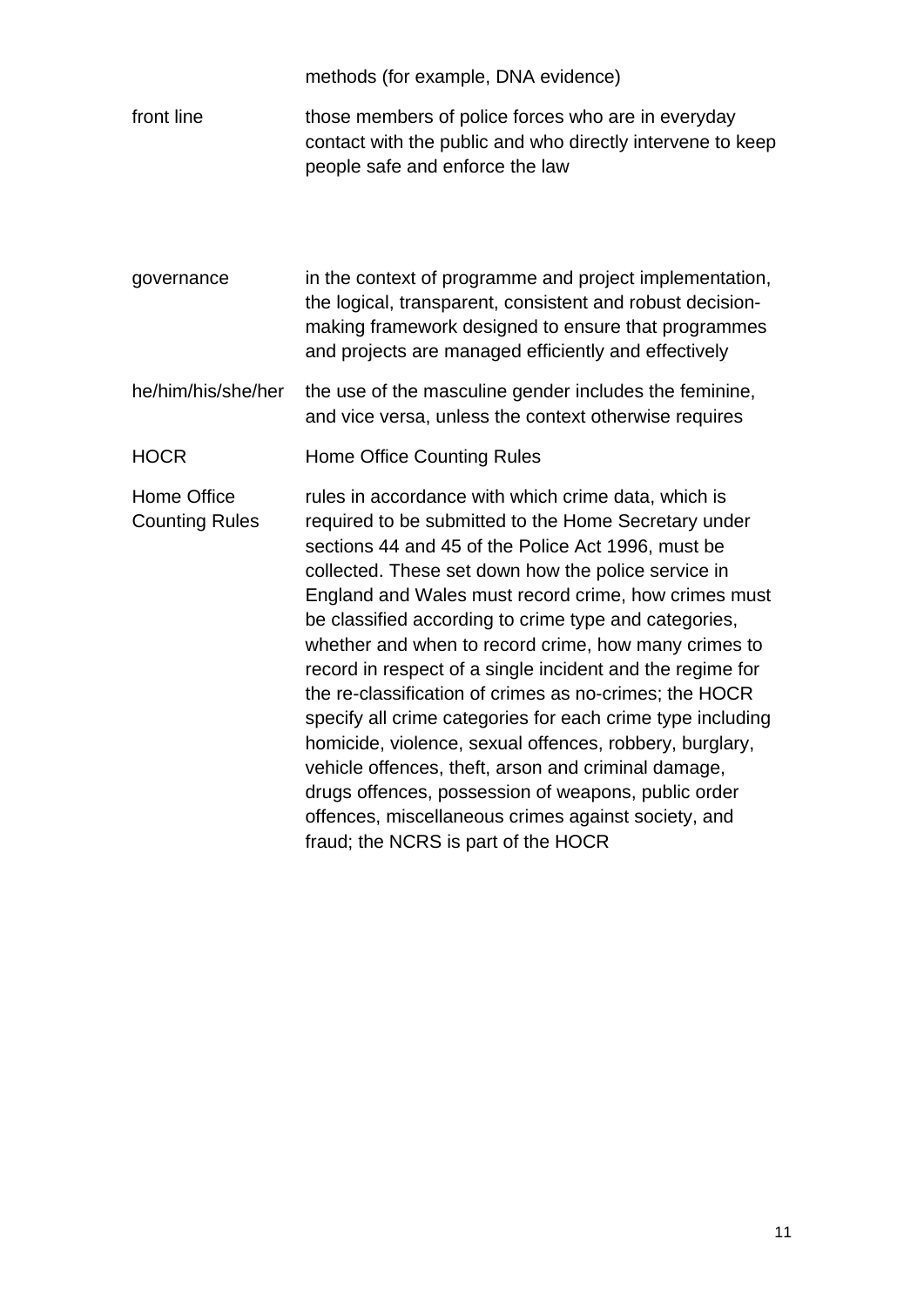| <b>HMIC Reference</b><br>Group    | regular forum in which representatives of the police<br>service, policing institutions and government can engage<br>with HMIC in order to share information on HMIC's<br>programme of work and approach to inspections; inform<br>HMIC's approach to the design and development of<br>regular all-force inspections; test, in confidence,<br>emerging HMIC inspection findings; and provide an<br>opportunity to improve understanding of their respective<br>points of view on matters of common interest or<br>importance |
|-----------------------------------|-----------------------------------------------------------------------------------------------------------------------------------------------------------------------------------------------------------------------------------------------------------------------------------------------------------------------------------------------------------------------------------------------------------------------------------------------------------------------------------------------------------------------------|
| <b>HR</b>                         | human resources                                                                                                                                                                                                                                                                                                                                                                                                                                                                                                             |
| human resources                   | department responsible for the people in an organisation;<br>its principal functions include: recruitment and hiring of<br>new workers; their training and continuous professional<br>development; and their benefits and performance                                                                                                                                                                                                                                                                                       |
| incident reports                  | reports received by the police of events requiring police<br>attention; whether or not an incident report becomes a<br>crime report is determined on the balance of probability<br>that a notifiable offence has occurred (as set out in the<br>Home Office Counting Rules); if an incident does not turn<br>out to be a crime, it must still be logged on the force's<br>incident recording system                                                                                                                         |
| integrated offender<br>management | approach adopted by different public sector<br>organisations (including local authorities, the police and<br>the probation service) working together to manage<br>persistent offenders who commit high levels of crime or<br>cause damage and nuisance to communities                                                                                                                                                                                                                                                       |
| interoperability                  | capacity of systems to work together efficiently, and<br>effectively in cases where the technology, processes or<br>other characteristics of those systems are not the same<br>as one another                                                                                                                                                                                                                                                                                                                               |
| <b>IOM</b>                        | integrated offender management                                                                                                                                                                                                                                                                                                                                                                                                                                                                                              |
| local policing team               | team of police officers, PCSOs and police staff working<br>in neighbourhoods to keep local communities safe; the<br>teams often comprise neighbourhood policing teams and<br>response teams, and sometimes investigation teams                                                                                                                                                                                                                                                                                              |
| <b>MPS</b>                        | <b>Metropolitan Police Service</b>                                                                                                                                                                                                                                                                                                                                                                                                                                                                                          |
| <b>NAO</b>                        | <b>National Audit Office</b>                                                                                                                                                                                                                                                                                                                                                                                                                                                                                                |
| <b>National Audit</b>             | The National Audit Office (NAO) scrutinises public                                                                                                                                                                                                                                                                                                                                                                                                                                                                          |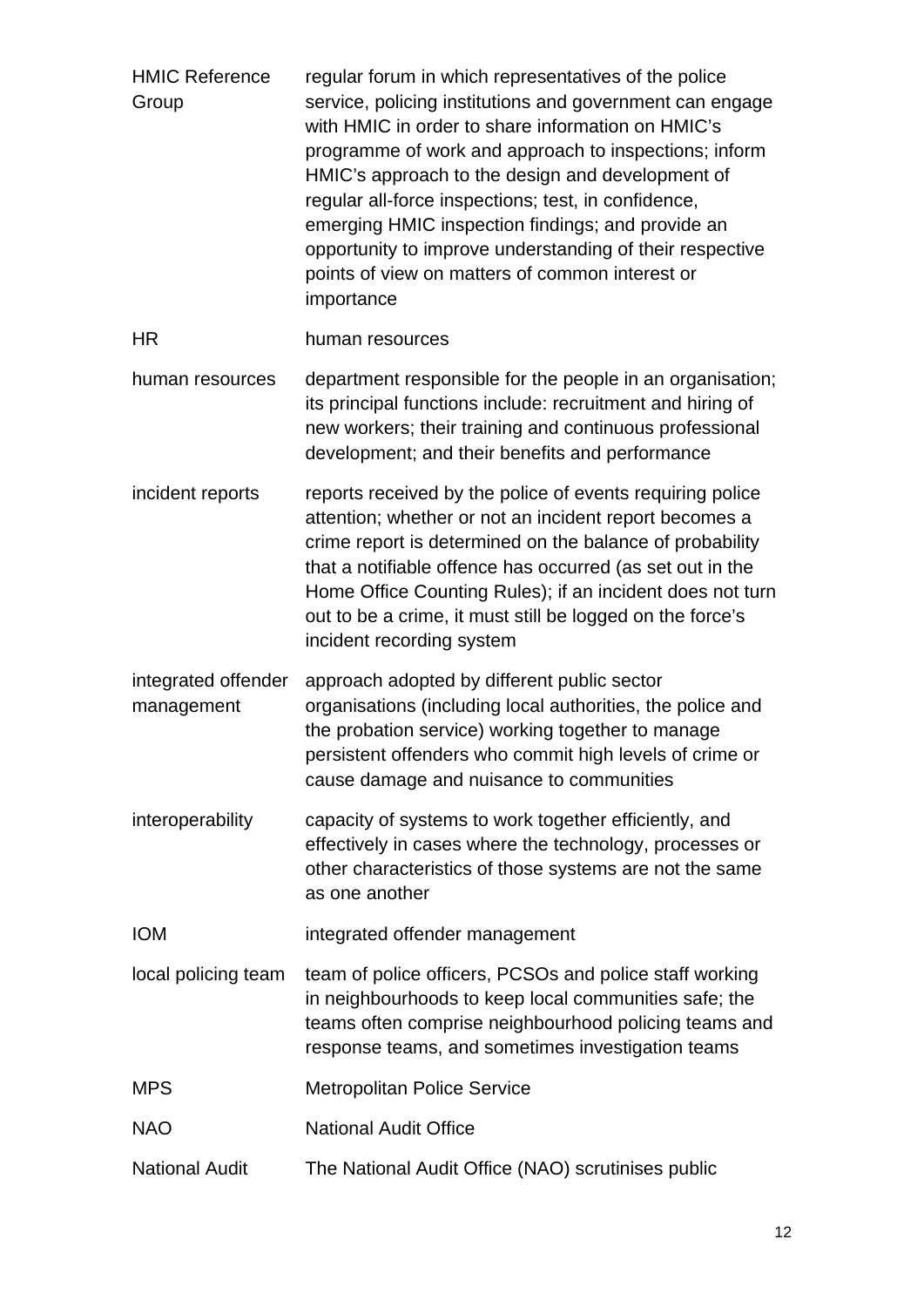| Office                                            | spending on behalf of Parliament so that central<br>government and bodies can be held to account for the<br>way they use public money and public service managers<br>can be helped to improve performance and service<br>delivery                                                                                                                                                    |
|---------------------------------------------------|--------------------------------------------------------------------------------------------------------------------------------------------------------------------------------------------------------------------------------------------------------------------------------------------------------------------------------------------------------------------------------------|
| <b>National Decision</b><br>Model                 | risk assessment framework, or decision-making process,<br>adopted as a single national decision model for police in<br>authorised professional practice, which has six elements<br>to help police officers and staff make effective policing<br>decisions                                                                                                                            |
| <b>National</b><br>Intelligence Model             | a method of working based on the principles of problem-<br>solving policing and the use of community and criminal<br>intelligence                                                                                                                                                                                                                                                    |
| <b>National Offender</b><br>Management<br>Service | an executive agency of the Ministry of Justice<br>responsible for: the running of prison and probation<br>services; rehabilitation services for prisoners leaving<br>prison; ensuring support is available to stop people<br>offending again; and managing private sector prisons<br>and services such as the Prisoner Escort Service and<br>electronic tagging in England and Wales |
| <b>National Policing</b><br>Improvement<br>Agency | non-departmental public body established by the Police<br>and Justice Act 2006 to support the police service and<br>other criminal justice partners in reducing crime and<br>maintaining order, acting as a central resource; it closed<br>in October 2013                                                                                                                           |
| national policing<br>lead                         | senior police officer in England and Wales with<br>responsibility for leading the development of a particular<br>area of policing                                                                                                                                                                                                                                                    |
| <b>National Policing</b><br>Vision 2016           | set of objectives of the police service in England and<br>Wales in relation to its development and use of modern<br>digital technology by 2016; leadership in relation to these<br>objectives has been transferred to the College of Policing                                                                                                                                        |
| neighbourhood<br>staff                            | officers and other staff members who work in designated<br>neighbourhoods and are not ordinarily given duties<br>elsewhere                                                                                                                                                                                                                                                           |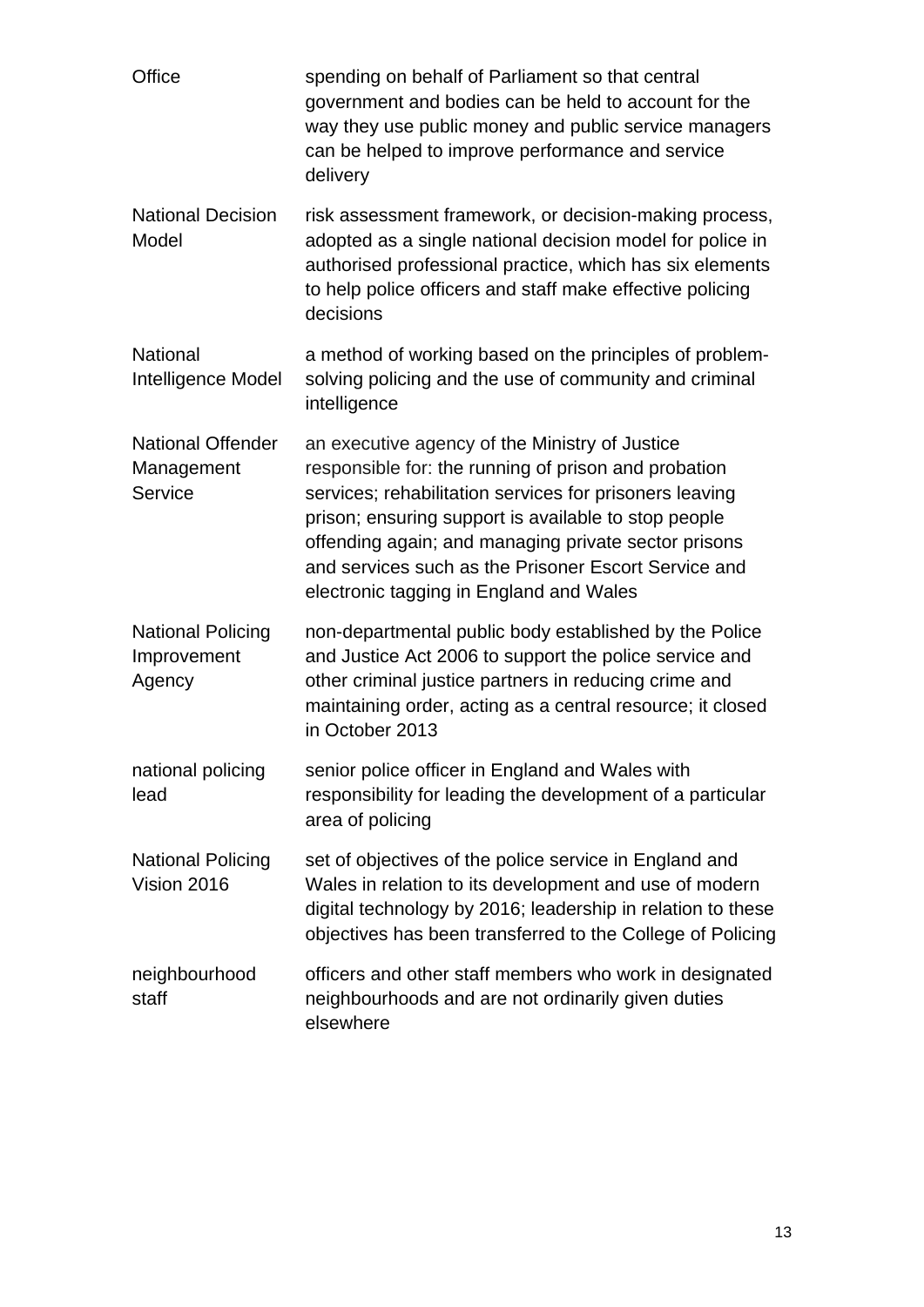| neighbourhood<br>policing                                               | activities carried out by neighbourhood teams primarily<br>focused on a community or a particular neighbourhood<br>area, also known as community policing                                                                                                                                                                                                                                                                                                                                                                                                                                                 |
|-------------------------------------------------------------------------|-----------------------------------------------------------------------------------------------------------------------------------------------------------------------------------------------------------------------------------------------------------------------------------------------------------------------------------------------------------------------------------------------------------------------------------------------------------------------------------------------------------------------------------------------------------------------------------------------------------|
| neighbourhood<br>policing team                                          | team of police officers and PCSOs who predominantly<br>patrol and are assigned to police a particular local<br>community; teams often comprise specialist officers and<br>staff with expertise in crime prevention, community<br>safety, licensing, restorative justice and schools liaison                                                                                                                                                                                                                                                                                                               |
| <b>NPIA</b>                                                             | <b>National Policing Improvement Agency</b>                                                                                                                                                                                                                                                                                                                                                                                                                                                                                                                                                               |
| <b>NSPIS</b>                                                            | National Strategy for Police Information Systems                                                                                                                                                                                                                                                                                                                                                                                                                                                                                                                                                          |
| <b>National Strategy</b><br>for Police<br>Information<br><b>Systems</b> | strategy developed in the 1990s with the aim of ensuring<br>that all forces in England and Wales use the same IT<br>systems running the same national software<br>applications; a number of contracts were issued for<br>systems, for example to computerise the booking in,<br>tracking and monitoring of individuals in custody, and<br>associated case preparation of material required in court<br>to facilitate prosecutions; systems for crime analysis and<br>the provision of statistical information; and systems for<br>command and control to help co-ordinate and manage<br>police operations |
| <b>Office for National</b><br><b>Statistics</b>                         | the UK's largest independent producer of official<br>statistics and the recognised national statistical institute<br>for the UK; it is the executive body of the UK Statistics<br>Authority, established by the Statistics and Registration<br>Service Act 2007                                                                                                                                                                                                                                                                                                                                           |
| <b>ONS</b>                                                              | <b>Office for National Statistics</b>                                                                                                                                                                                                                                                                                                                                                                                                                                                                                                                                                                     |
| operational<br>support                                                  | functions or departments in a police force which support<br>police officers and staff in frontline roles, such as<br>intelligence departments which provide assistance for<br>investigations and scientific support which assist in<br>relation to forensic evidence                                                                                                                                                                                                                                                                                                                                      |

PAC Public Accounts Committee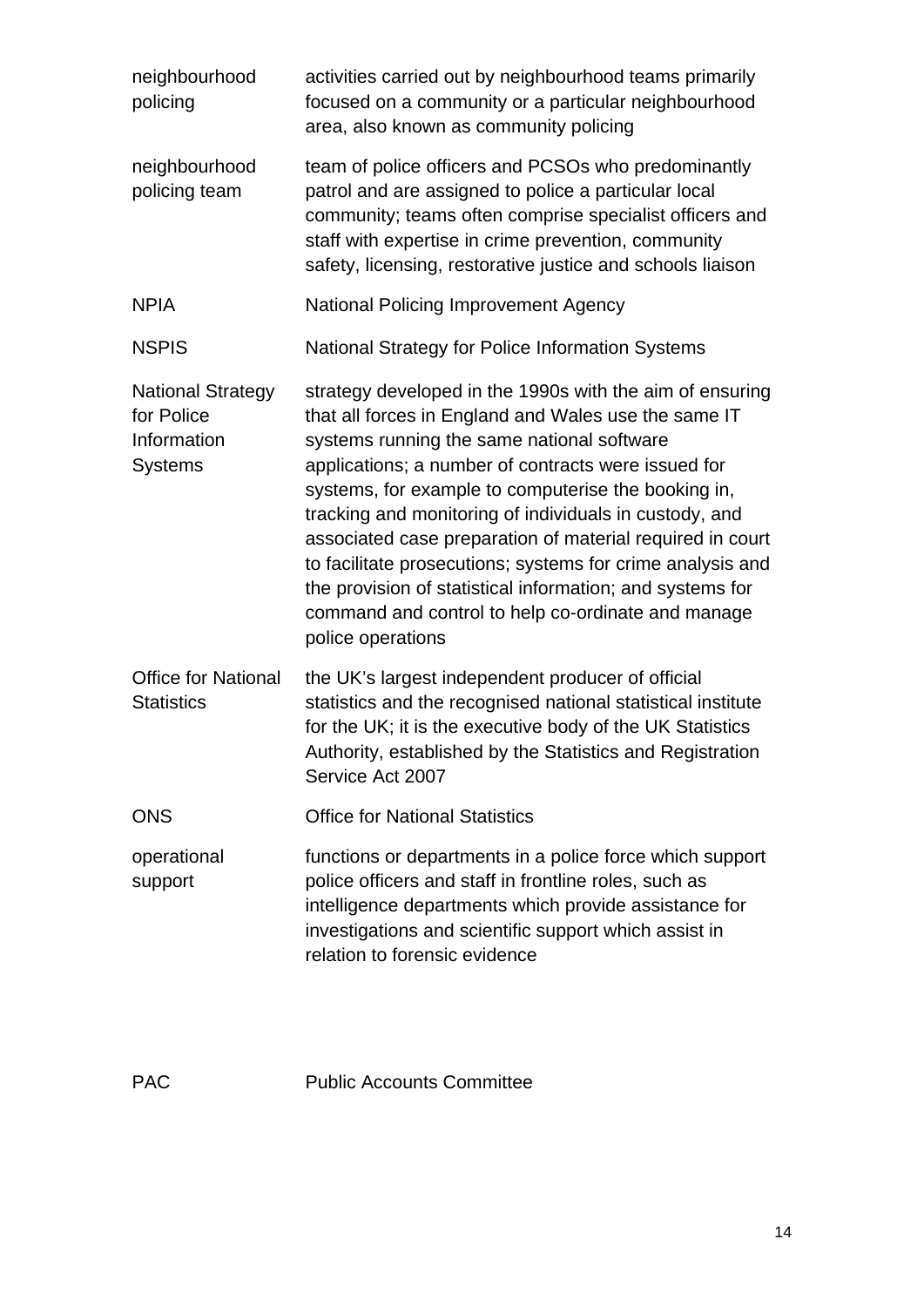| partner agencies                     | public sector entities, such as those concerned with<br>health, education, social services and the management<br>of offenders, which from time to time work with the police<br>to attain their common or complementary objectives                                                                                                                                                                                                                  |
|--------------------------------------|----------------------------------------------------------------------------------------------------------------------------------------------------------------------------------------------------------------------------------------------------------------------------------------------------------------------------------------------------------------------------------------------------------------------------------------------------|
| partnership                          | co-operative arrangement between two or more<br>organisations, from any sector, who share responsibility<br>and undertake to use their respective powers and<br>resources to try to achieve a specified common objective                                                                                                                                                                                                                           |
| <b>PCC</b>                           | police and crime commissioner                                                                                                                                                                                                                                                                                                                                                                                                                      |
| <b>PCSO</b>                          | police community support officer                                                                                                                                                                                                                                                                                                                                                                                                                   |
| <b>PDR</b>                           | performance and development review                                                                                                                                                                                                                                                                                                                                                                                                                 |
| performance<br>development<br>review | assessment of an individual's work performance by his<br>line manager, usually an officer or police staff manager<br>of the immediately superior rank or grade                                                                                                                                                                                                                                                                                     |
| <b>PEEL</b> assessment               | HMIC's police efficiency, effectiveness and legitimacy<br>(PEEL) assessment; a new annual programme of all-<br>force inspections that will report on how well each force<br>in England and Wales provides value for money<br>(efficiency), cuts crime (effectiveness), and provides a<br>service that is legitimate in the eyes of the public<br>(legitimacy)                                                                                      |
| place of safety                      | residential accommodation provided by a local social<br>services authority under Part III of the National<br>Assistance Act 1948; a hospital as defined by the Mental<br>Health Act; a police station; an independent hospital or<br>care home for mentally disordered persons; or any other<br>suitable place the occupier of which is willing temporarily<br>to receive the patient (defined in section 135(6) of the<br>Mental Health Act 1983) |
| <b>PNC</b>                           | <b>Police National Computer</b>                                                                                                                                                                                                                                                                                                                                                                                                                    |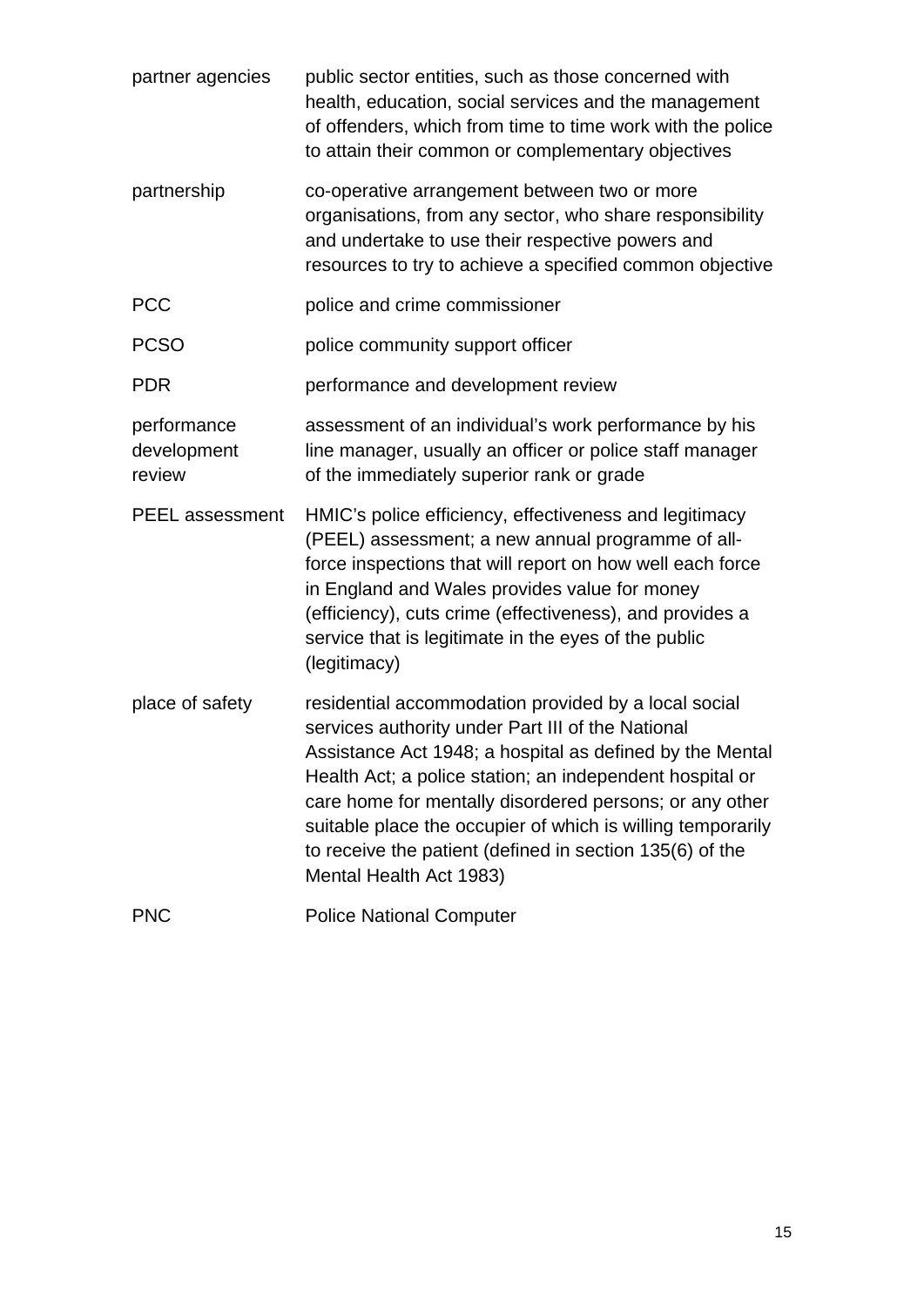| police and crime<br>plan            | plan prepared by the police and crime commissioner<br>which sets out his police and crime objectives, the<br>policing which the police force is to provide, the financial<br>and other resources which the police and crime<br>commissioner will provide to the chief constable, the<br>means by which the chief constable will report to the<br>police and crime commissioner on the provision of<br>policing, the means by which the chief constable's<br>performance will be measured, and the crime and<br>disorder reduction grants which the police and crime<br>commissioner is to make, and the conditions to which<br>such grants are to be made; the police and crime<br>commissioner's police and crime objectives are his<br>objectives for the policing of the area, the reduction in<br>crime and disorder in the area, and the discharge by the<br>police force of its national or international functions |
|-------------------------------------|---------------------------------------------------------------------------------------------------------------------------------------------------------------------------------------------------------------------------------------------------------------------------------------------------------------------------------------------------------------------------------------------------------------------------------------------------------------------------------------------------------------------------------------------------------------------------------------------------------------------------------------------------------------------------------------------------------------------------------------------------------------------------------------------------------------------------------------------------------------------------------------------------------------------------|
| police and crime<br>commissioner    | elected entity for a police area, established under the<br>Police Reform and Social Responsibility Act 2011,<br>responsible for securing the maintenance of the police<br>force for that area and securing that the police force is<br>efficient and effective; holds the relevant chief constable<br>to account for the policing of the area; establishes the<br>budget and police and crime plan for the police force;<br>appoints and may, after due process, remove the chief<br>constable from office                                                                                                                                                                                                                                                                                                                                                                                                                |
| police community<br>support officer | uniformed non-warranted officer employed by a territorial<br>police force or the British Transport Police in England<br>and Wales; established by the Police Reform Act 2002                                                                                                                                                                                                                                                                                                                                                                                                                                                                                                                                                                                                                                                                                                                                              |
| <b>Police National</b><br>Computer  | computer system used by law enforcement agencies in<br>the United Kingdom to store and provide information                                                                                                                                                                                                                                                                                                                                                                                                                                                                                                                                                                                                                                                                                                                                                                                                                |
| police officer                      | individual with warranted powers of arrest, search and<br>detention who, under the direction of his chief constable,<br>is deployed to uphold the law, protect life and property,<br>maintain and restore the Queen's peace, and pursue and<br>bring offenders to justice                                                                                                                                                                                                                                                                                                                                                                                                                                                                                                                                                                                                                                                 |
| police station                      | police building which is wholly or mainly for the use of<br>police officers and staff                                                                                                                                                                                                                                                                                                                                                                                                                                                                                                                                                                                                                                                                                                                                                                                                                                     |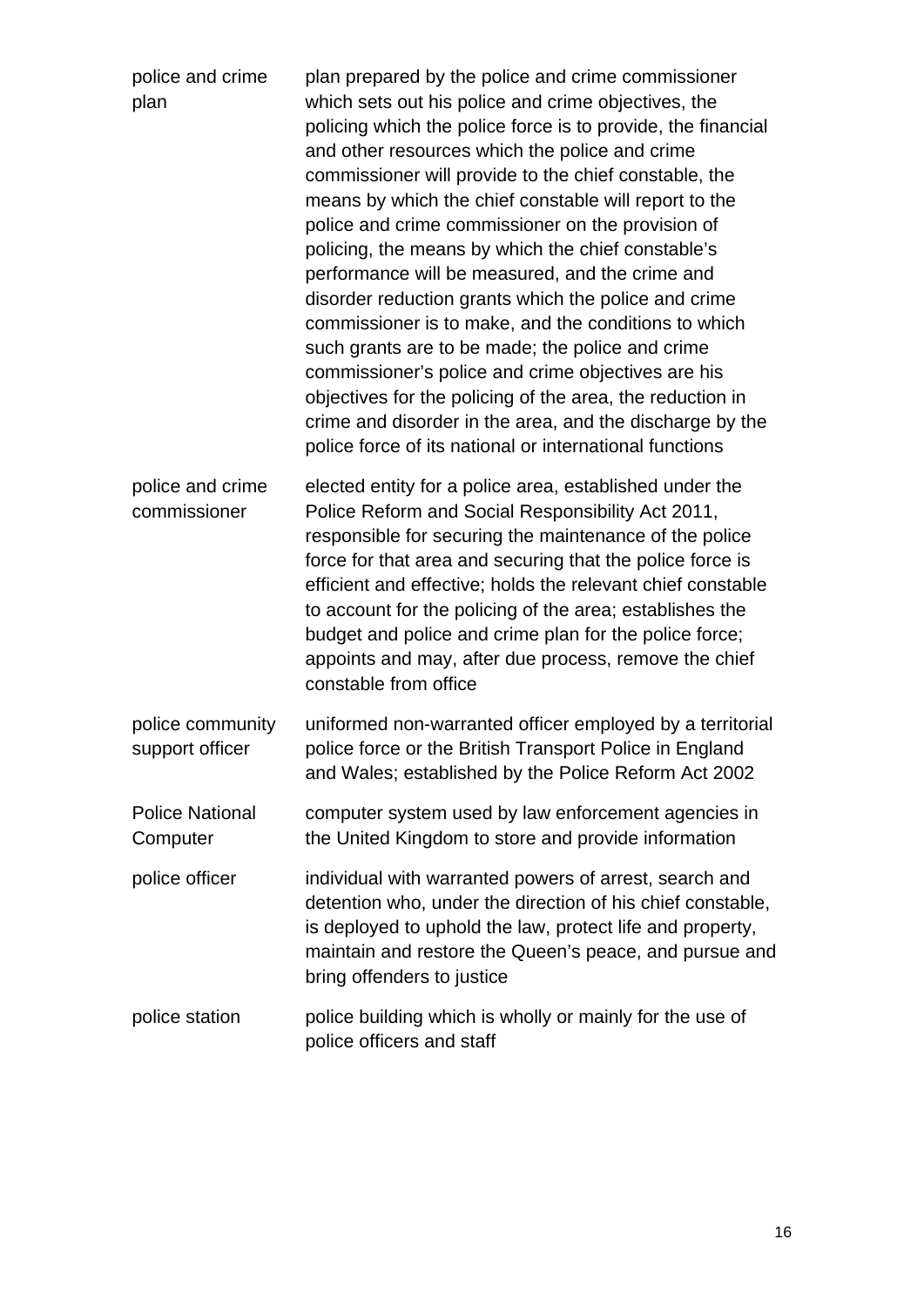| <b>Police Federation</b>                          | national staff association established by the Police Act<br>1919 to represent the interests of police constables,<br>sergeants and inspectors (including chief inspectors) in<br><b>England and Wales</b>                                                                                                                                                                                                                                                                                                                                                                |
|---------------------------------------------------|--------------------------------------------------------------------------------------------------------------------------------------------------------------------------------------------------------------------------------------------------------------------------------------------------------------------------------------------------------------------------------------------------------------------------------------------------------------------------------------------------------------------------------------------------------------------------|
| preventive policing                               | technique or practice in policing which is designed to<br>prevent crime rather than react to crime after it has been<br>committed                                                                                                                                                                                                                                                                                                                                                                                                                                        |
| problem solving                                   | process used in policing in which police forces<br>systematically establish and analyse crime and disorder<br>problems, develop specific responses to individual<br>problems, and subsequently assess whether the<br>responses have been successful                                                                                                                                                                                                                                                                                                                      |
| productivity                                      | ratio of outputs against inputs                                                                                                                                                                                                                                                                                                                                                                                                                                                                                                                                          |
| <b>Public Accounts</b><br>Committee               | committee of the House of Commons which holds the<br>government to account for its use of public money,<br>looking in particular at whether expenditure by<br>government departments represents value for money for<br>the taxpayer; examines the accounts showing the<br>appropriation of the sums granted by Parliament to meet<br>the public expenditure, and such other accounts laid<br>before Parliament as the Committee may think fit;<br>focuses on value-for-money criteria which are based on<br>economy, effectiveness and efficiency                        |
| <b>RBPB</b>                                       | Reducing Bureaucracy Programme Board                                                                                                                                                                                                                                                                                                                                                                                                                                                                                                                                     |
| Reducing<br><b>Bureaucracy</b><br>Programme Board | a board set up in 2010 at the request of the Home<br>Secretary to develop proposals and actions to further<br>reduce bureaucracy in the police service. The board was<br>chaired by Chief Constable Chris Sims (West Midlands<br>Police) and included representatives from ACPO, the<br>Home Office, HMIC, the Crown Prosecution Service<br>(CPS), the Police Federation and the College of Policing<br>(taking over from the National Policing Improvement<br>Agency). In January 2014, the RBPB handed over<br>responsibility for this work to the College of Policing |
| response officer                                  | uniformed police patrol officer whose primary role is to<br>provide initial responses to calls to the police from the<br>public                                                                                                                                                                                                                                                                                                                                                                                                                                          |
| <b>SARA</b>                                       | scanning, analysis, response and assessment                                                                                                                                                                                                                                                                                                                                                                                                                                                                                                                              |
| <b>SARA</b> model                                 | process adopted by many police forces in undertaking<br>problem-solving policing; the most commonly used                                                                                                                                                                                                                                                                                                                                                                                                                                                                 |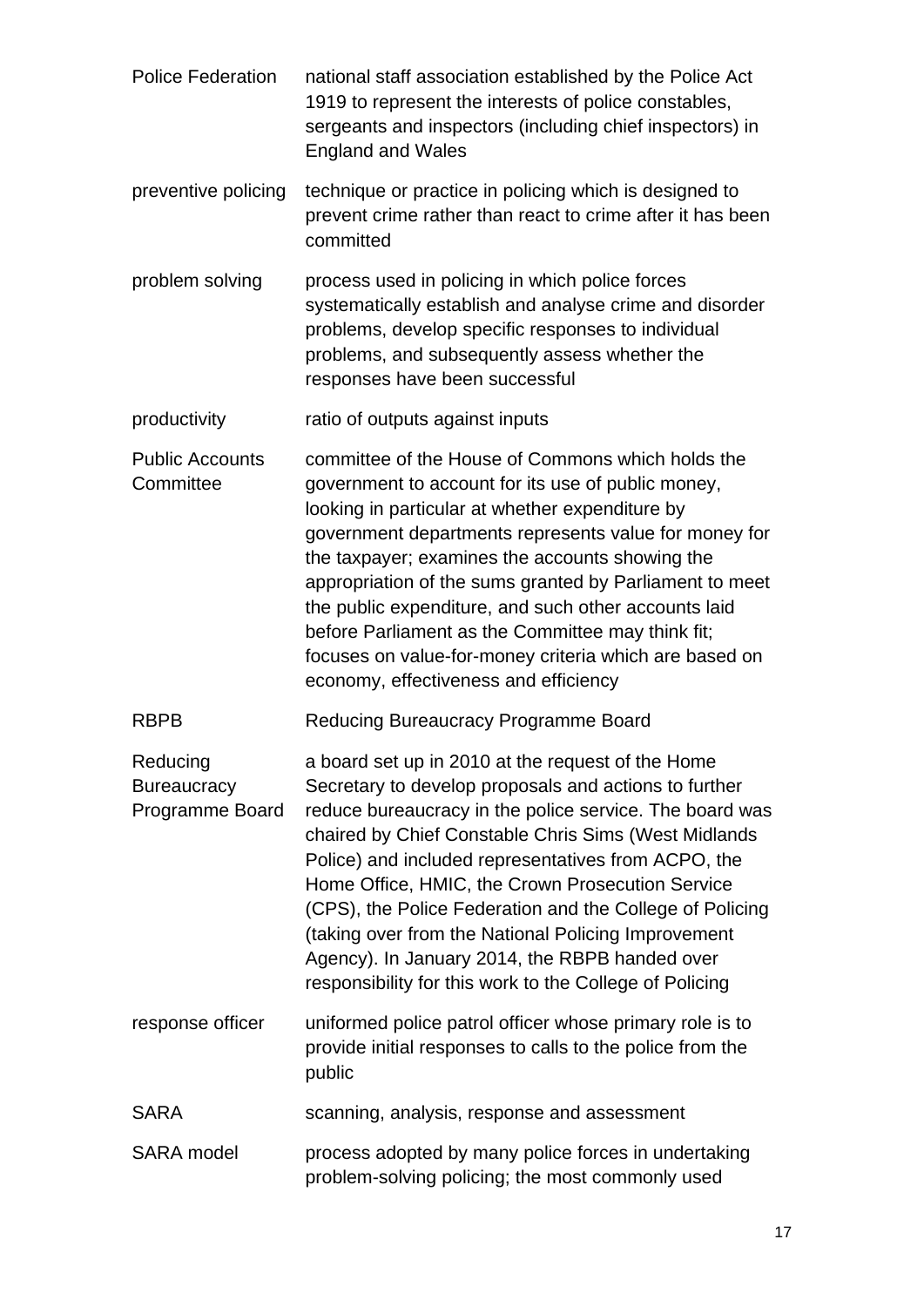model in police forces and comprises four broad stages: scanning, analysis, response and assessment; a cyclical process, it requires assessment on a continuing basis to determine whether or not the response is effective in resolving the issue

spending review government process carried out by HM Treasury to set firm expenditure limits and, through public service agreements, establish the principal improvements that the public can expect from Government departments

#### SPR Strategic Policing Requirement

- staff association association of employees or police officers that performs some of the functions of a trade union, such as representing its members in negotiations or other dealings with management on matters of pay, conditions of service or discipline, and that may have other social and professional purposes
- stakeholder person, group or organisation who is or may be affected by a force's actions or who has an influence on a force's actions

Strategic Policing Requirement document issued by the Home Secretary under section 37A of the Police Act 1996 which sets out what, in her view, are national threats, and the appropriate national policing capabilities to counter those national threats; national threats are threats (actual or prospective) which are threats to national security, public safety, public order or public confidence of such gravity as to be of national importance, or threats which can be countered effectively or efficiently only by national policing capabilities; the national threats currently specified are terrorism, organised crime, public disorder, civil emergencies and large-scale cyber incidents

tasking and co-ordinating structure used by forces to analyse a problem, obtain further information and direct officers or staff towards prevention, disruption or enforcement activity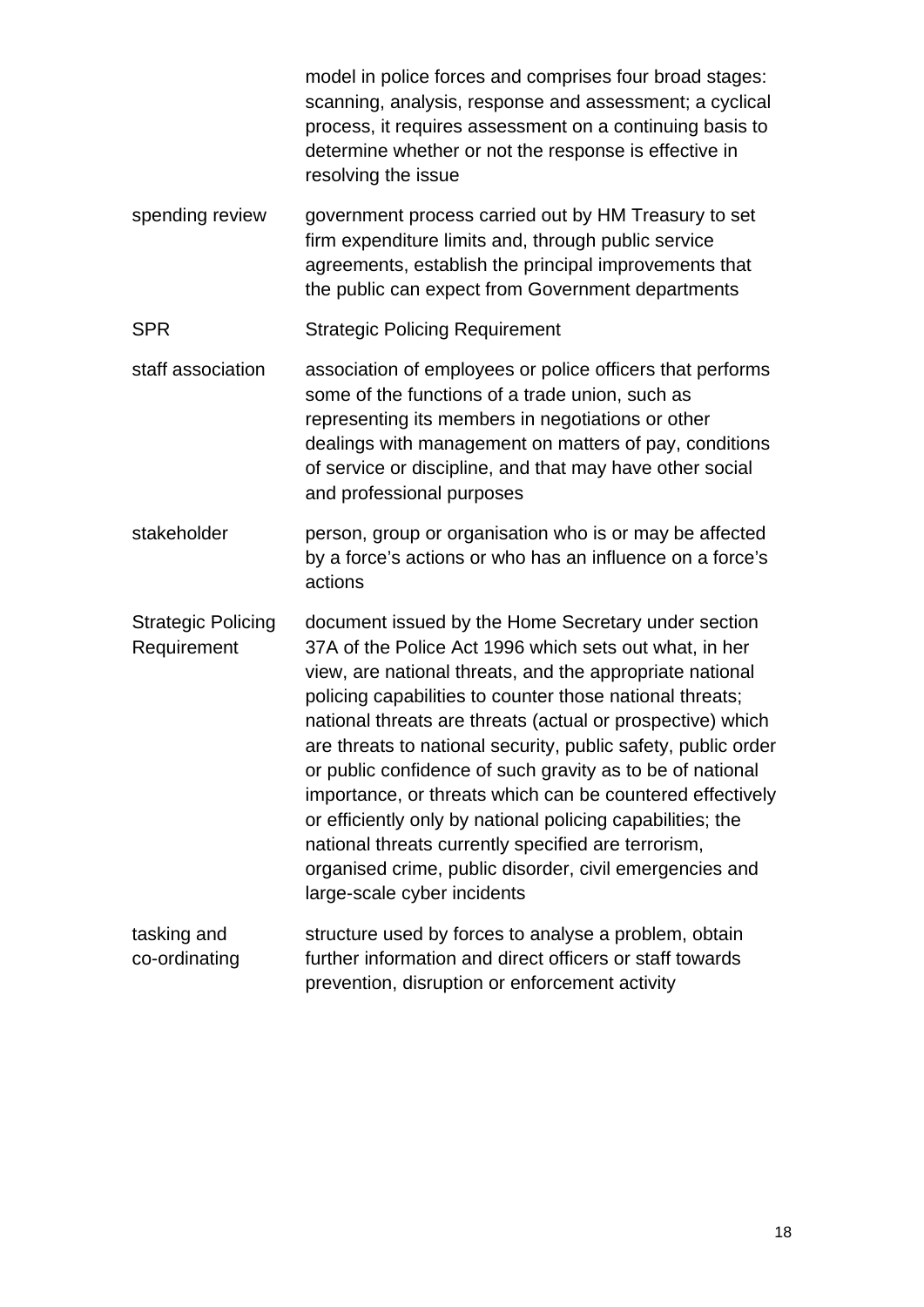| <b>Technical Advisory</b><br>Group | group of representatives from the police sector consulted<br>by HMIC before undertaking an inspection; provides<br>technical advice on how best to gather data or other<br>information relevant to the inspection                                                                                                                                  |
|------------------------------------|----------------------------------------------------------------------------------------------------------------------------------------------------------------------------------------------------------------------------------------------------------------------------------------------------------------------------------------------------|
| threat, harm and<br>risk           | policy adopted by police forces which details criteria by<br>which the force will determine the level of response<br>(including attendance) in relation to calls received from<br>the public                                                                                                                                                       |
| value for money                    | economy, efficiency and effectiveness of a given activity                                                                                                                                                                                                                                                                                          |
| victim satisfaction                | measurement of how content a victim is with the contact<br>he has had with the police and the action the police have<br>taken; this includes victims of burglary, vehicle crime and<br>violent crime; the figures concerning victim satisfaction<br>specify the percentage of victims who are satisfied with<br>the service provided by the police |
| volume crime                       | high incidence crime: depending on the situation in a<br>particular police area, this could include for example,<br>vehicle crime, burglary or robbery                                                                                                                                                                                             |
| vulnerable                         | condition of a person who is in need of special care,<br>support or protection because of age, disability or risk of<br>abuse or neglect                                                                                                                                                                                                           |
| warranted officer                  | officer entitled to exercise police powers, for example,<br>the power to arrest                                                                                                                                                                                                                                                                    |
| workforce                          | in relation to an organisation, the people who are<br>employed by that organisation; in the case of the police,<br>it includes police officers, even though they are holders<br>of the office of constable and therefore not employees of<br>their police forces; it also includes police community<br>support officers and police staff           |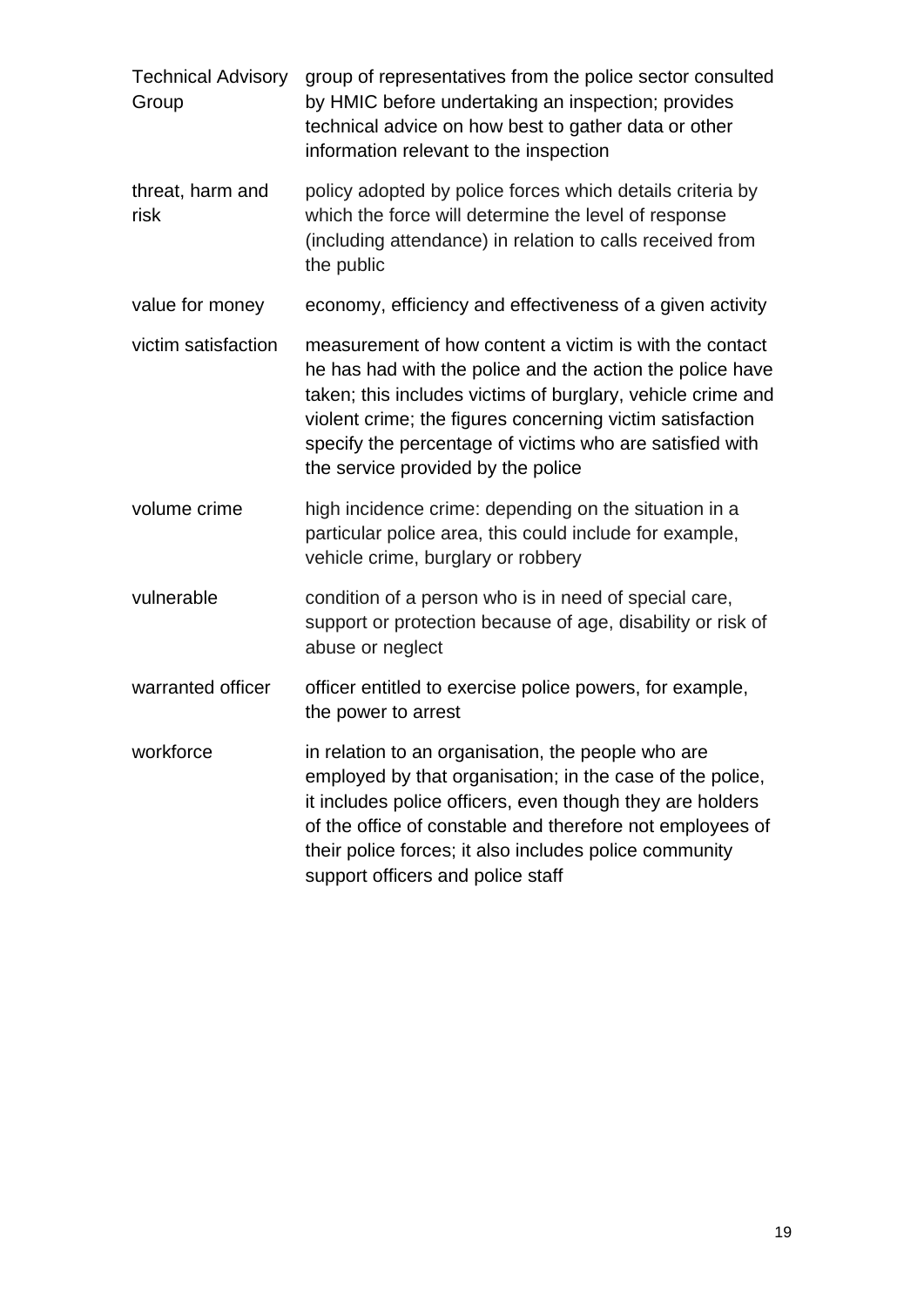# <span id="page-19-0"></span>**Summary**

### <span id="page-19-1"></span>**Scope of this inspection**

- 2.1 This report sets out HMIC's inspection findings about the effectiveness of policing activity in three important areas of police work: crime prevention; police response to incidents and crimes; and freeing up police time. HMIC has carried out its work on all three areas under one 'umbrella' programme. The findings are contained in this report.
- 2.2 There are obvious links between the three areas of work. The more time the police are able to free up, the more time they will have to focus on preventing crime. If crime prevention activities are successful, they will reduce demand for police attendance at crimes and incidents and this will result in further police time becoming available. Freeing up time will allow the police to provide a higher quality of service to the public, including when they do attend reports of crime. Improving the quality of the service during attendance (for example through the speedier identification of witnesses or collection of evidence) should lead to more effective investigations. This increases the likelihood of detecting crime and preventing repeat incidents. More effective investigations should lead to more successful prosecutions and convictions, which in turn should reduce repeat offending.
- 2.3 The police service continues to face significant financial challenges.<sup>[1](#page-19-2)</sup> How forces respond to these challenges will depend on their efficiency and effectiveness in the three areas covered by this inspection: preventive policing, police attendance and freeing up police time. Forces must ensure that they are not reducing costs at the expense of the service they provide. At the heart of this is the need to ensure that police time is freed up to focus on those activities that will help reduce crime and thereby improve public satisfaction and confidence.

<span id="page-19-2"></span><sup>1</sup> See *Policing in Austerity: Meeting the Challenge*, HMIC, London, July 2014. Available on www.hmic.gov.uk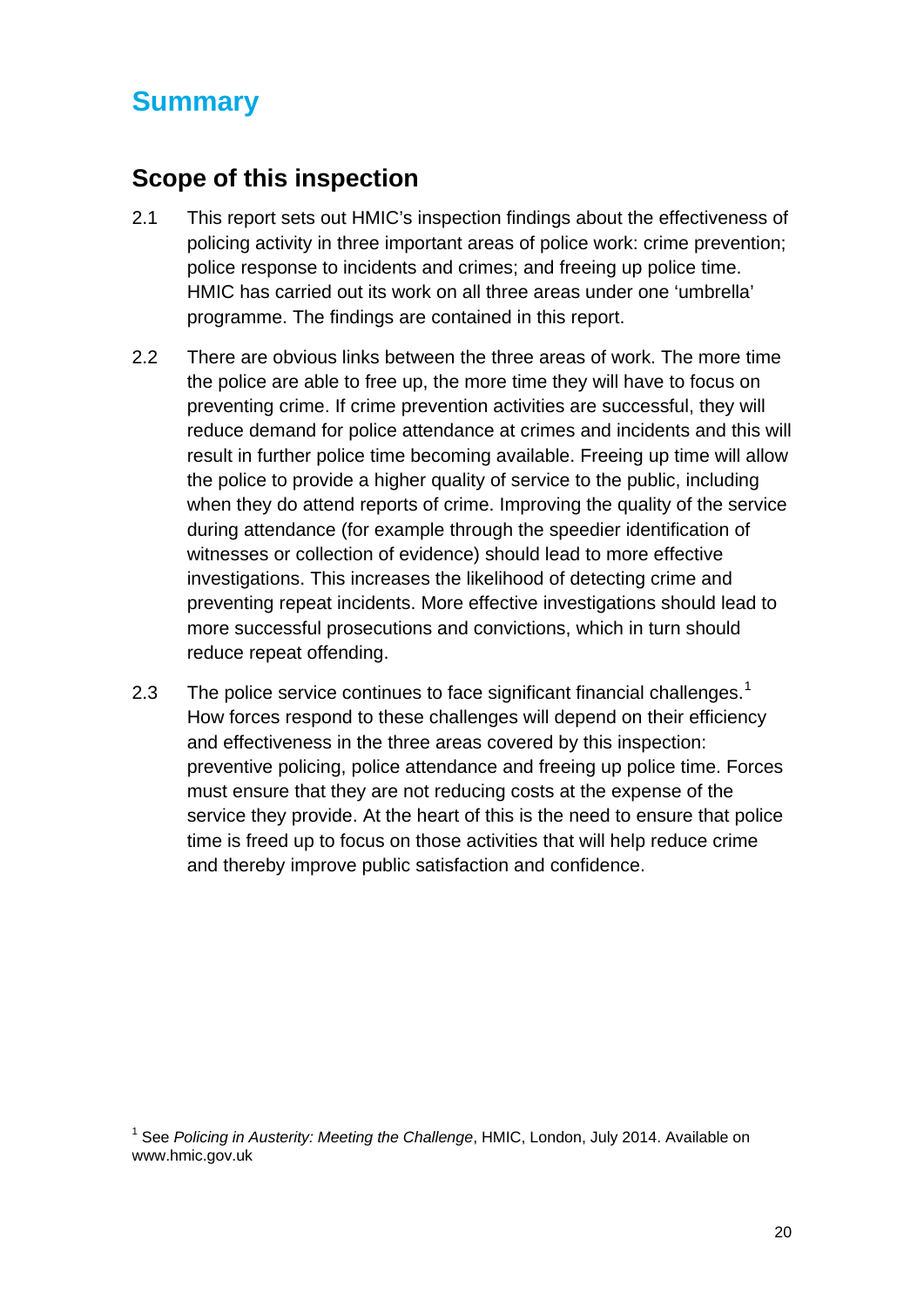### <span id="page-20-0"></span>**How HMIC undertook this inspection**

- 2.4 In conducting this inspection, HMIC gathered evidence through:
	- the identification, examination and assessment of primary documents from forces, including policies, guidance and plans and other documentation relevant to the areas under scrutiny;
	- interviews with people experienced in these areas of activity and police officers and staff within each of the 43 forces of England and Wales;<sup>[2](#page-20-2)</sup>
	- an in-force reality-testing programme within each of the 43 forces of England and Wales, to examine, check and validate documentation, procedures and practices;
	- liaison with ACPO, APCC and the HMIC Reference Group;
	- liaison with relevant professionals and specialists in particular areas of police business, such as the Technical Advisory Group; and
	- a public survey and a number of focus groups (conducted by independent companies) about public expectations of police attendance and preventive policing activity.
- 2.5 More detail about how we approached the inspection is provided in the terms of reference, which is available on the HMIC website at [www.hmic.gov.uk.](http://www.hmic.gov.uk/) The data that underpins the findings in each force are published on the HMIC website (see Annex A for more details and links to the information).

### <span id="page-20-1"></span>**Recommendations**

2.6 A number of recommendations are made in this report on the basis of the findings of this inspection. HMIC acknowledges that there are cost implications, whether actual or opportunity costs (or staff costs), in implementing recommendations. With the exception of costs which are associated with some of the recommendations relating to technology systems, the other recommendations relate to the core business of the police service and should therefore be met from within existing budgets. HMIC will review progress made on these recommendations within the

<span id="page-20-2"></span> $2$  British Transport Police was inspected as part of this programme of work, but as the force differs in its structure and its services from the 43 Home Office forces, HMIC's findings in relation to it are not included in this report. A separate report that looks exclusively at the British Transport Police will be published in due course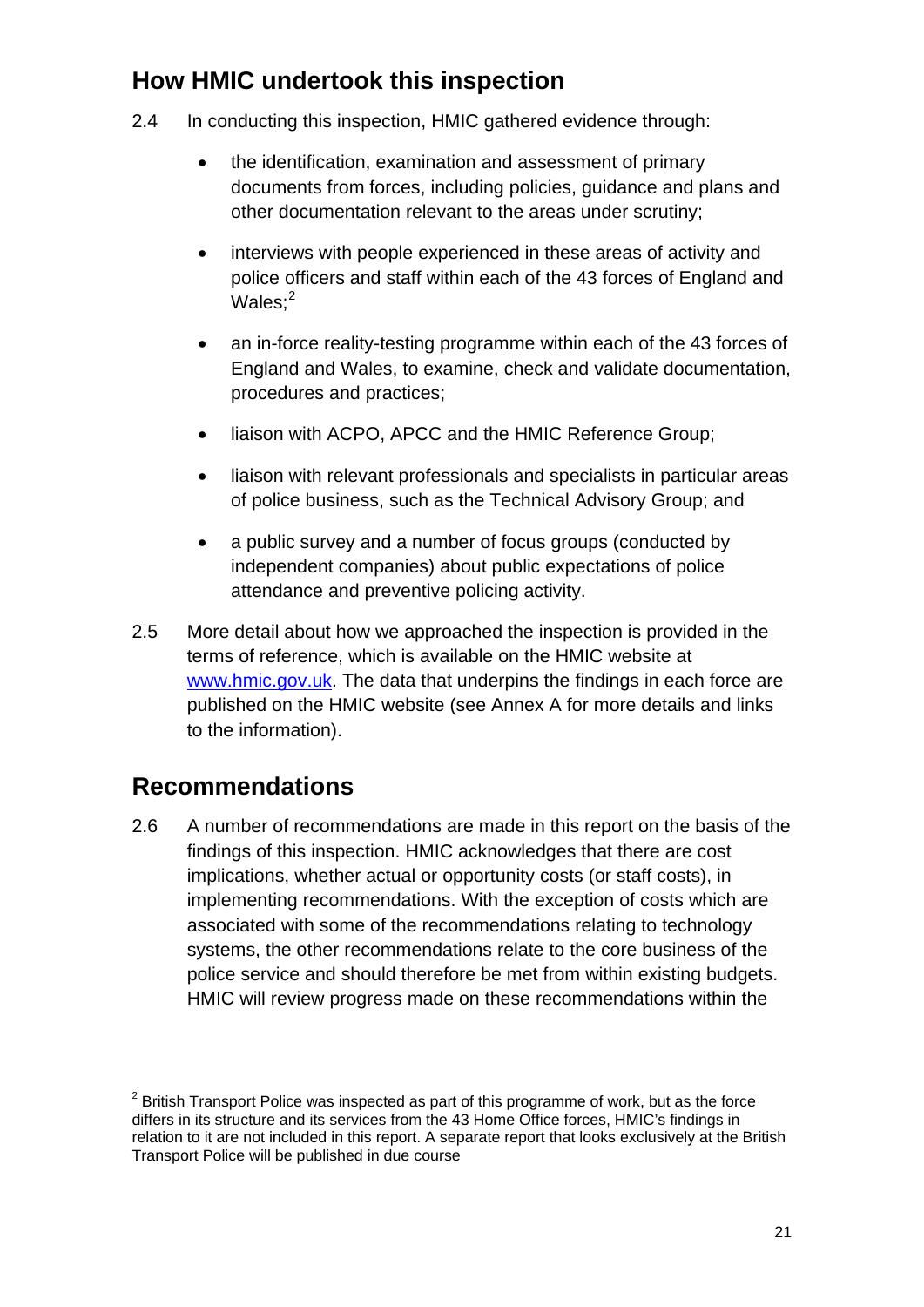next 12 months as part of its new annual all-force assessments called Police Efficiency, Effectiveness and Legitimacy (PEEL).

## <span id="page-21-0"></span>**Preventive policing**

- 2.7 Crime prevention is the primary purpose of the police service. Preventing crime is the responsibility of all police officers and police staff in a force.
- 2.8 It is obvious, but worth remembering, that prevention is better than a cure in this area, both from the point of view of those who would otherwise become victims of crime and from that of society as a whole. What may be less obvious is the significant contribution which crime prevention can make to reduce the costs not just of policing but of the criminal justice system as a whole. Therefore, it is vital that forces give crime prevention the attention and resources it deserves.
- 2.9 At present, the police service does not have a nationally-agreed crime prevention strategy. Neither do forces have standard definitions or operating procedures setting out how preventive policing should be carried out. The police service is aware of these gaps in policing and work is underway at the national level to fill them. Developing a national strategy will emphasise the importance of crime prevention and should provide much-needed reassurance to the public that the police service has a coherent plan to 'get on the front foot' in tackling crime.
- 2.10 In the absence of a national crime prevention strategy, HMIC looked for evidence of individual force-level strategic plans. We found that only ten forces had a specific crime and anti-social behaviour prevention strategy which was either currently in place or ready for introduction in 2014/15, although having no strategic plan does not mean that a force is not doing any preventive policing work.
- 2.11 If there is no preventive policing strategy, a force should still be able to articulate its crime prevention work. The extent to which forces referred to preventive work in their local operational plans was variable. HMIC found that in some forces, officers and staff were less clear about the work they were undertaking to prevent crime, or how that work was managed.
- 2.12 The inspection found that, in general, forces are able to demonstrate good examples of long term projects to prevent crime in connection with regular, predictable events. Examples include preventing vulnerable groups of people, such as student communities, being targeted by criminals, and measures taken in response to anticipated increases in alcohol-related crime in some towns and cities on particular evenings or in connection with particular events.

#### **Recommendation 1**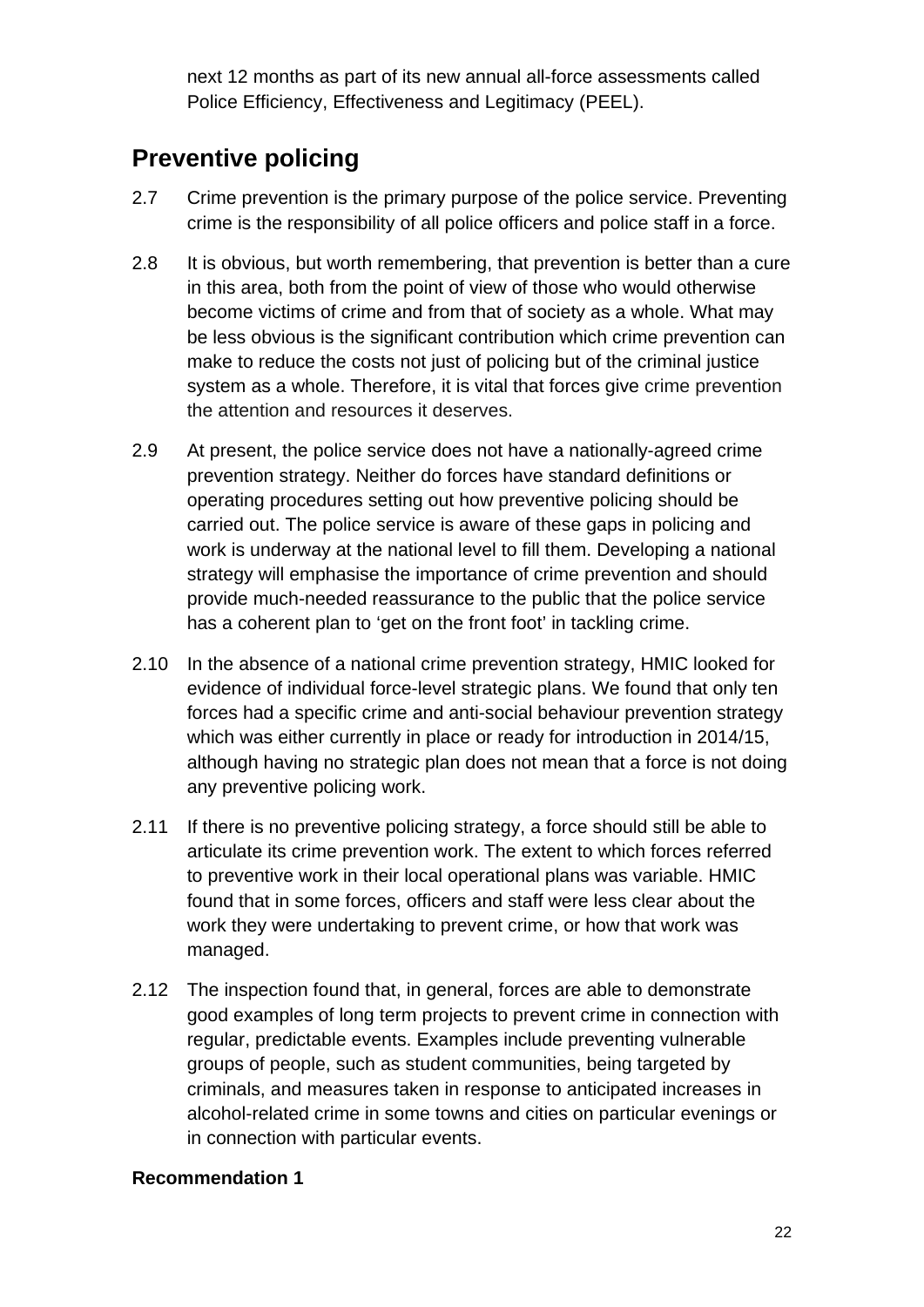**Not later than 31 March 2015, the police service, through the national policing lead for crime prevention, should establish and implement a national preventive policing strategy and framework.**

#### **Recommendation 2**

**Not later than 31 March 2015, all forces' planning documents should contain clear and specific provisions about the measures forces will take in relation to crime prevention, in accordance with the published national preventive policing strategy and framework and in discharge of chief constables' duties under section 8 of the Police Reform and Social Responsibility Act 2011 to have regard to the police and crime plans of their police and crime commissioners.**

- 2.13 Despite the work that has been carried out by academics, central and local government, the voluntary sector and the police service in recent decades on effectively tackling crime through a structured problemsolving approach, HMIC found that preventive policing remains unstructured in approximately half of all forces. For example, HMIC found that 19 forces did not have a database to assist with problem-solving. Of those forces that did have a database, even fewer were using these regularly to track the progress of particular cases. Moreover, only 12 forces had processes in place to establish and disseminate good practice throughout the force.
- 2.14 Overall, HMIC judged that only six forces were regularly and effectively using a database to aid problem-solving and address community issues, which included information-sharing, evaluation of problems and their causes, and sharing good practice with partner agencies. It is simply not acceptable in the second decade of the 21<sup>st</sup> century that tried and tested analytical tools of this type are not being used routinely in all forces; and that the knowledge of what works is not being applied more systematically to tackle local crime problems.

#### **Recommendation 3**

**By 31 March 2015, every force that does not have an adequate, force-wide problem-solving database should develop and start making use of one, to record, monitor and manage its neighbourhood problem-solving cases.**

#### **Recommendation 4**

**By 31 March 2015, all forces should ensure they are using their databases to track the progress and evaluate the success of actions taken in relation to each neighbourhood problem-solving case recorded on the database.**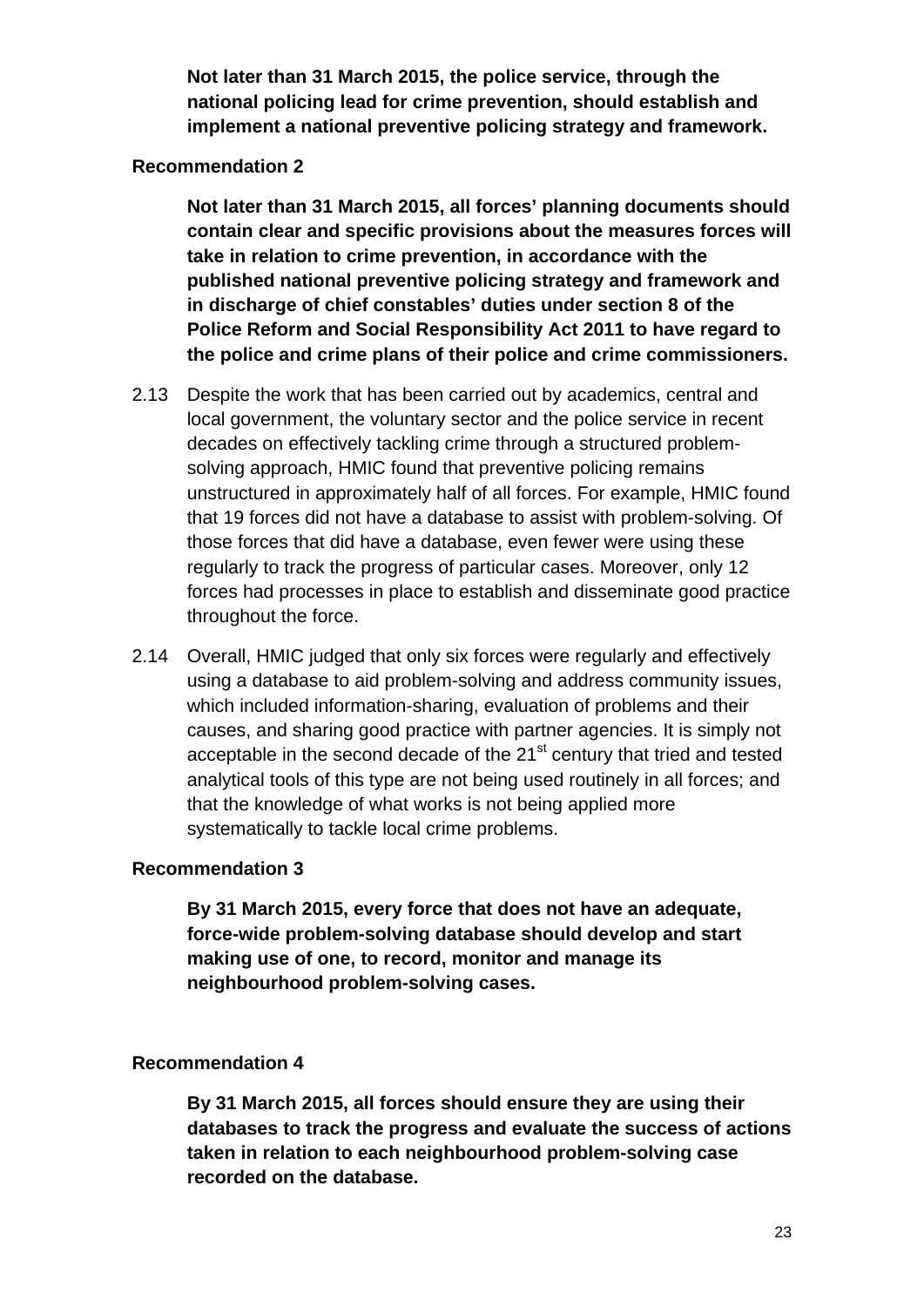#### **Recommendation 5**

**By 31 March 2015, each force should ensure that it is able to disseminate information and share good practice from its database throughout the force, as well as to local authorities and other relevant organisations involved in community-based preventive policing or crime prevention.**

- 2.15 For preventive policing to be effective, particularly in relation to anti-social behaviour, forces must be able to identify those individuals who are repeat victims, i.e. people who have reported anti-social behaviour previously. That is because a person who has reported anti-social behaviour on previous occasions is more likely to be vulnerable to future incidents. HMIC was disappointed to find that there is no national definition of what constitutes a repeat victim of anti-social behaviour; that one force did not even have an agreed definition of this at a force level; and that 11 forces were unable to establish the extent to which victims of anti-social behaviour had been victims previously.
- 2.16 Other issues in relation to the identification of vulnerable and repeat victims were identified during this inspection. A recommendation regarding the adoption, across the police service, of common definitions for vulnerable and repeat victims is included (Recommendation 11 later in this report).

#### **Recommendation 6**

**By 20 October 2014, the one force which has not already done so should adopt a sound force-level definition of a repeat victim of anti-social behaviour.**

#### **Recommendation 7**

**By 31 March 2015, all forces should ensure that their records clearly establish whether victims of crime and anti-social behaviour fall within the applicable definition of 'repeat victim', and that appropriate steps are taken to ensure that when repeat victims call the police, the force's call-handlers have the means to establish immediately that the caller is a repeat victim.**

2.17 Public survey work carried out for HMIC established that 40 percent of those who had experienced crime or anti-social behaviour remembered being given crime prevention advice (paragraph 4.6). However, half of respondents stated that they could not remember being given, or had not been given, such information. Opportunities to communicate important crime prevention messages to victims are being missed. This must change.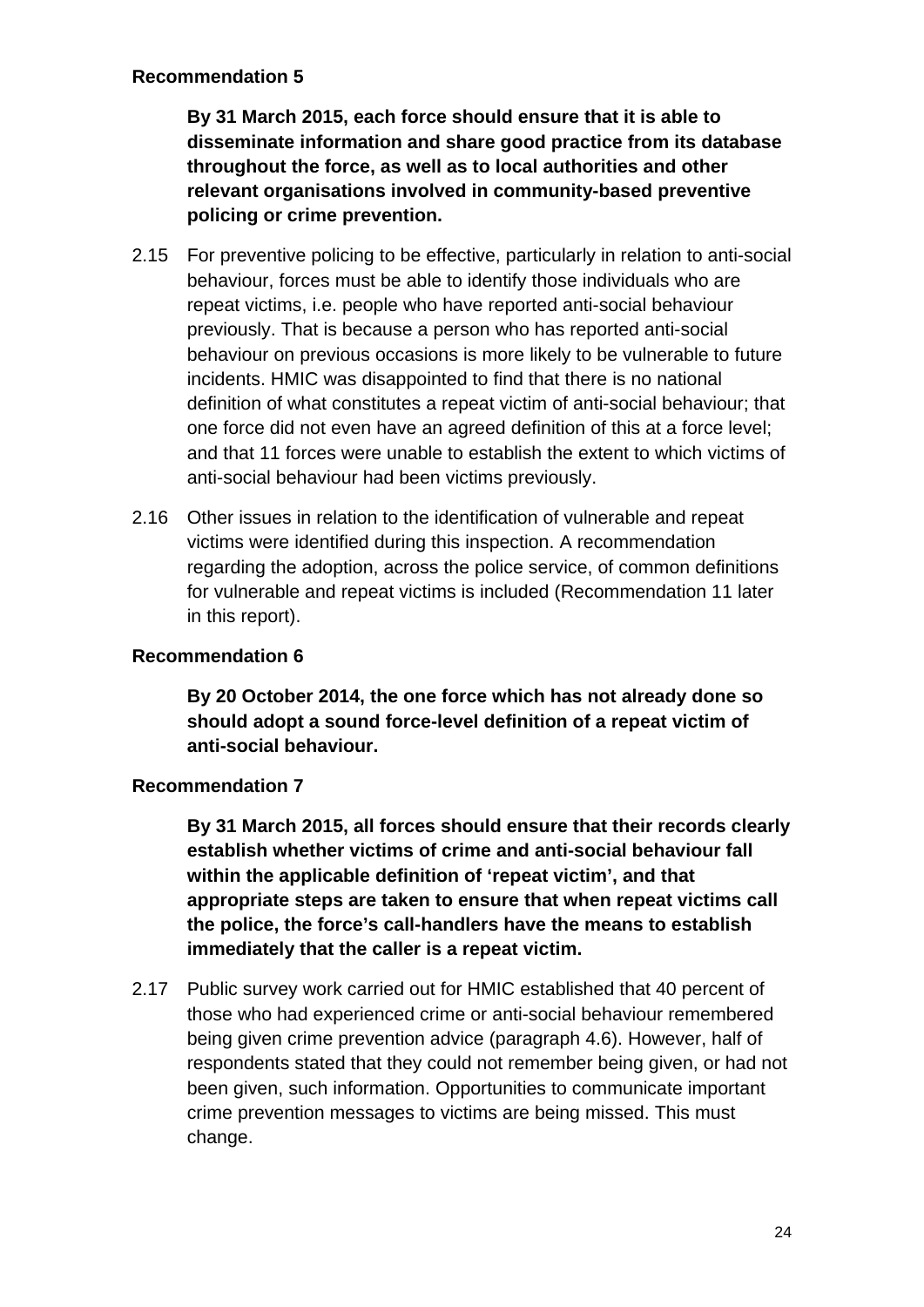- 2.18 All officers and staff have a role to play in helping prevent crime. But officers in some roles do not recognise the contribution they can make. Instead they see crime prevention as principally the preserve of dedicated crime prevention officers and PCSOs in neighbourhood patrol teams.
- 2.19 This is particularly problematic given that many forces have recently restructured or reduced their number of dedicated crime prevention officers.
- 2.20 Failure to ensure that all officers and staff play a role in crime prevention may result from a lack of crime prevention training. Preventive training, other than initial recruit training, is the exception rather than the rule, and the training that is provided generally is confined to neighbourhood officers and PCSOs.
- 2.21 Investment in training should help ensure that all officers and staff understand both (a) the value of using every appropriate opportunity to engage with the public and victims, and (b) how to do so effectively.

#### **Recommendation 8**

#### **Not later than 1 September 2015, all forces should provide and periodically refresh basic crime prevention training for officers and staff who come into contact with the public.**

- 2.22 The measurement and evaluation of crime prevention and disruption projects needs to be improved. Forces need to make material improvements in their methods not only how they measure what they do, but also how they evaluate the efficiency and effectiveness of their operations. They need to establish what works and what does not work and collect and disseminate the resulting information both within the force and between forces.
- 2.23 HMIC found that daily management of crime and allocation of officers and staff to carry out preventive and disruption activity in the light of new information and intelligence are good in the main. However, forces make little use of information that is then collected about the prevention or disruption activities which they have carried out. In particular, there is inadequate assessment currently by forces of the success of prevention or disruption tactics employed by them.

#### **Recommendation 9**

**By 31 March 2015, all forces should ensure that crime prevention or disruption activity carried out is systematically recorded and subsequently evaluated to determine the effectiveness of tactics being employed.**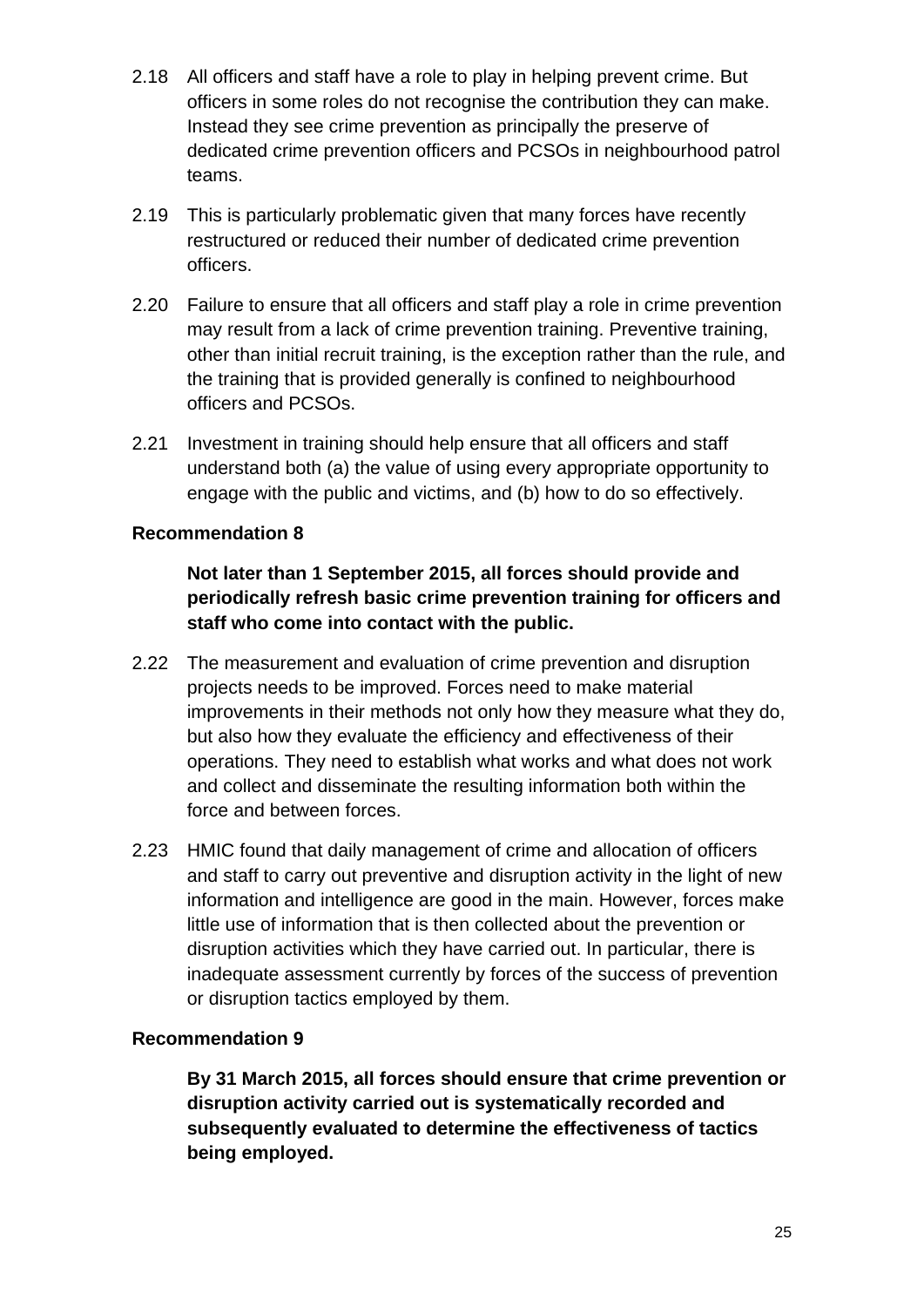### <span id="page-25-0"></span>**Police attendance**

- 2.24 The way in which the police respond to calls from the public is changing. In particular, it is no longer the policy of many forces to attend all reports of crimes or incidents, and our inspection found that the police response which the public can expect to receive varies significantly between force areas.
- 2.25 We found four forces with a policy of attending all reports of crimes and incidents and a further two forces with a policy of attending all reports of crimes. The remaining 37 forces have a policy in which the call-handler makes an assessment (known in the majority of forces as a threat, harm and risk assessment) as to whether to attend an incident or to deal with in another way (such as over the telephone).
- 2.26 This variation in policies across forces means that members of the public will receive different responses from the police for the same types of incident or crime depending upon where they live.
- 2.27 The criteria used in a threat, harm and risk assessment were broadly similar across all forces with this policy. In general terms, these included consideration of: the seriousness of the crime or incident; the characteristics of the victim or caller (e.g. whether vulnerable or whether a repeat victim); and evidential matters (e.g. whether evidence might be lost if police did not attend the scene). Twenty-two of the forces adopting a 'threat, harm and risk' approach also stipulate that police should always attend certain categories of crime and incident.
- 2.28 The level of training provided to call-handling staff on what constituted threat, harm and risk was variable. As a result, HMIC found that in 12 forces, the staff in the call-handling centre were unable consistently to describe what constituted 'threat, harm and risk'. In some cases, views differed even within the same call-handling centre. In addition, in seven of these forces HMIC found that there were no clear criteria set by the force to assess the level of threat, harm and risk.
- 2.29 Similarly, HMIC found that 17 forces are failing consistently to identify vulnerable callers as a result of shortcomings in the call-handling and/or record-keeping process. It is important for forces to establish at the point of initial contact whether a caller or victim is vulnerable, particularly where forces have adopted a 'threat, harm and risk' policy, because the level of vulnerability will inform the decision about whether anyone attends the incident or influence the level of service they receive.

#### **Recommendation 10**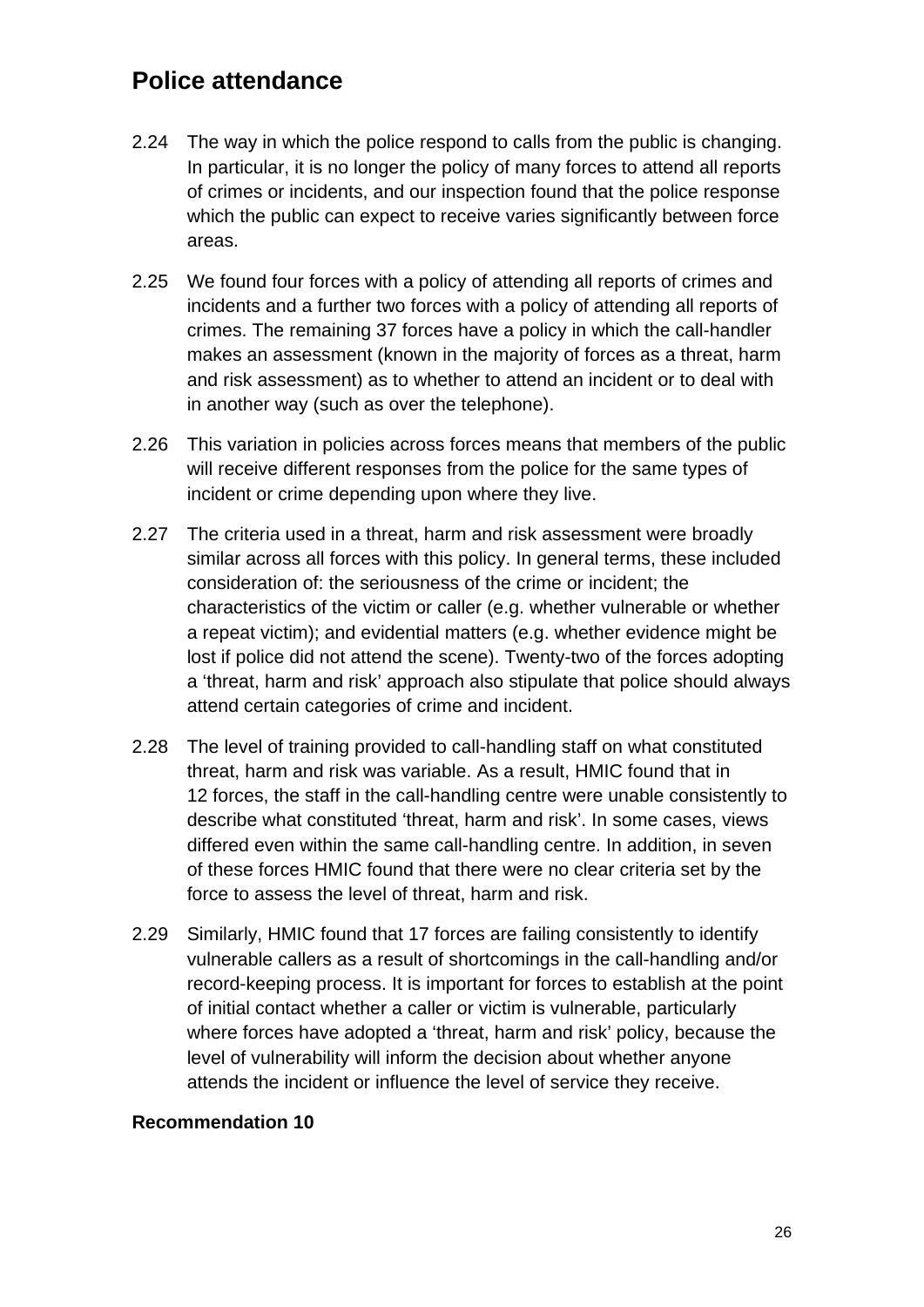**Not later than 31 March 2015, those forces using a threat, harm and risk policy, that have not yet done so, should provide call-handlers with specific, sound and comprehensible criteria against which they can assess threat, harm and risk.**

#### **Recommendation 11**

**Not later than 1 September 2015, all forces should work with the College of Policing to establish as mandatory professional standards, service-wide definitions of vulnerable persons and repeat victims.**

#### **Recommendation 12**

**Not later than 31 March 2015, all forces should ensure that callhandlers are following the correct procedures to identify callers as vulnerable or repeat victims.** 

- 2.30 The recording of crime or incident reports by the public, and the police response to them, is a vital first step towards protecting victims and solving crimes. Proper record-keeping enables police forces to understand how they are deploying their officers and staff, and whether or not such deployments are effective.
- 2.31 One effective method of recording reports of crimes and incidents by the public is to use a system known as the 'command and control system'. This is an incident management system which allows the force to establish easily whether police attended the crime or not. All forces use this system to record reports of crime to some extent. However, 18 forces used this type of system to record all initial reports of crime and then subsequently record the crime on their crime recording systems.
- 2.32 The remaining 25 forces, to varying degrees, record some (but not all) reports of crime directly onto their crime recording systems. Crime recording systems are not designed to record officer and staff deployments, and only six of these 25 forces were able to establish the proportion of directly-recorded crimes that they attend.
- 2.33 As a result, 19 forces were unable to provide information in relation to the proportion of crimes that they attended during the 12 months to 30 November 2013. This is a matter of significant concern.
- 2.34 Similarly, HMIC was disappointed to find that 26 forces are unable accurately to distinguish either in their command and control incident systems or in their crime recording records between their attendance to burglaries of people's homes and burglaries of other buildings. Twentyseven forces were unable accurately to distinguish in their records their attendance to reports of theft of motor vehicles and 28 forces were unable to distinguish their attendance to theft from motor vehicles.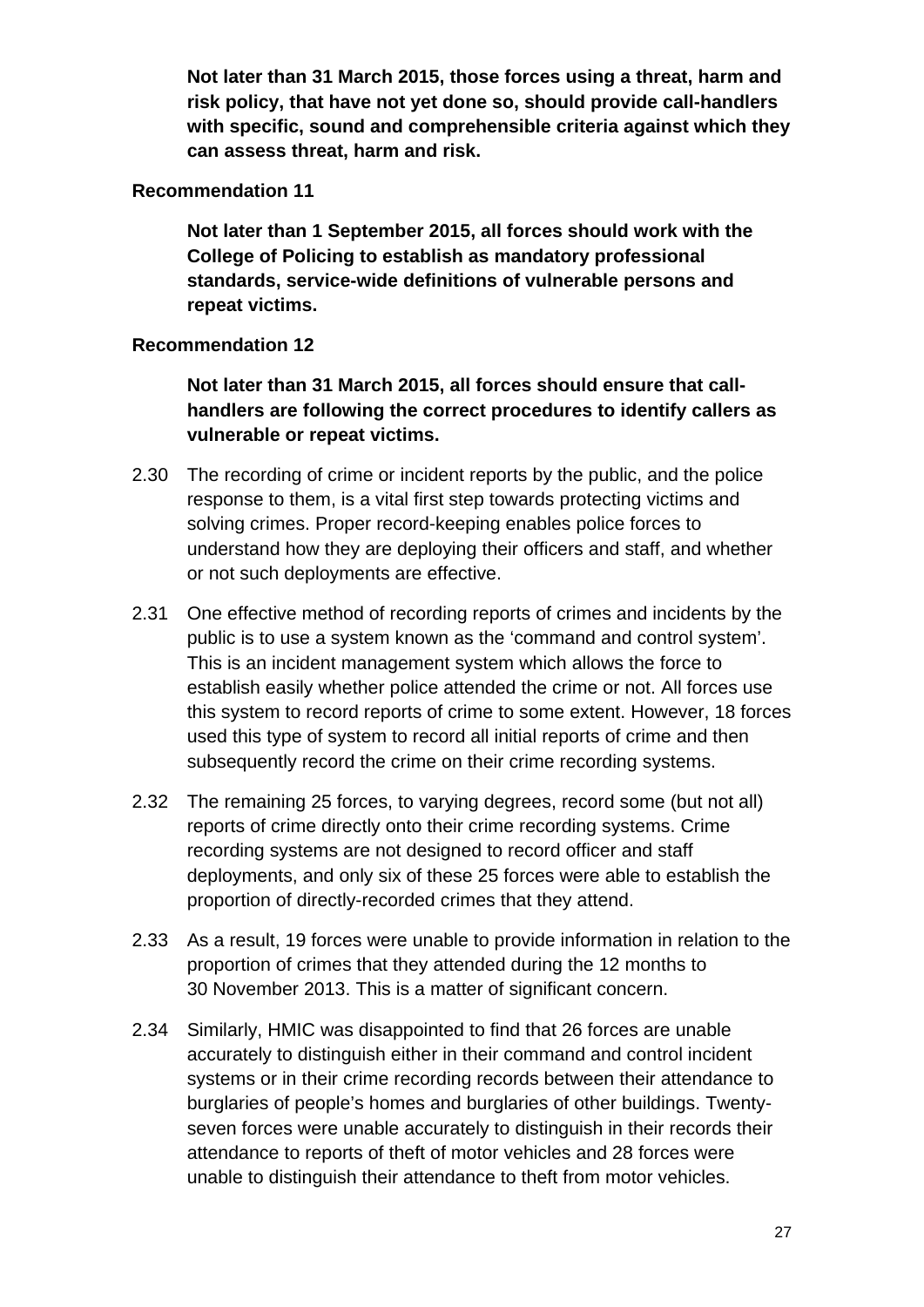- 2.35 Further, during HMIC's inspection many forces admitted that they are not recording accurately on their command and control systems their attendance at crimes and incidents.
- 2.36 This is simply not good enough. Forces cannot possibly accurately assess the service they are providing to victims, neither can they understand the demands being placed upon the force, if they lack basic information about the numbers and types of crimes attended by officers and staff.

#### **Recommendation 13**

**Not later than 31 March 2015, all forces should have in place adequate systems and processes to enable the accurate recording and monitoring of the deployment and attendance of officers and staff in response to all crime and incidents reported to them.** 

#### **Recommendation 14**

**Not later than 31 March 2015, all forces should ensure that they have the ability efficiently and promptly to differentiate in their records their attendance to specific crime types, such as between burglary dwellings and burglary of other buildings.**

#### **Recommendation 15**

**Not later than 31 March 2015, all forces should establish and operate adequate processes for checking whether attendance data are accurate, including dip-sampling records.**

2.37 Attendance information from the forces which were able to provide these data indicates a large variation in overall attendance rates<sup>[3](#page-27-0)</sup>, from 39 percent to 100 percent<sup>[4](#page-27-1)</sup>, with an average of 79 percent. The data from forces able to provide a full picture indicates that police attendance to reports of burglary dwellings ranged from 93 percent to 100 percent, with an average attendance rate of 98 percent. The information returned by forces indicates a notable variation in attendance at both theft of a motor vehicle crime and theft from a motor vehicle. In the forces able to provide the data, attendance to theft of a motor vehicle ranged from 33 percent in one force to 99 percent in another. For theft from a motor vehicle, this

<span id="page-27-0"></span> $3$  That is, the number of crimes attended as a percentage of all reports of crimes.

<span id="page-27-1"></span><sup>4</sup> These percentages are rounded. Although Cleveland Police was shown at 100 percent attendance at all crime, the actual figure is 99.5 percent. The force is unable to identify vehicle crimes separately on its command and control system, so it is unable accurately to establish its attendance rate in relation to this crime type, hence the difference in attendance at all crime and vehicle crime.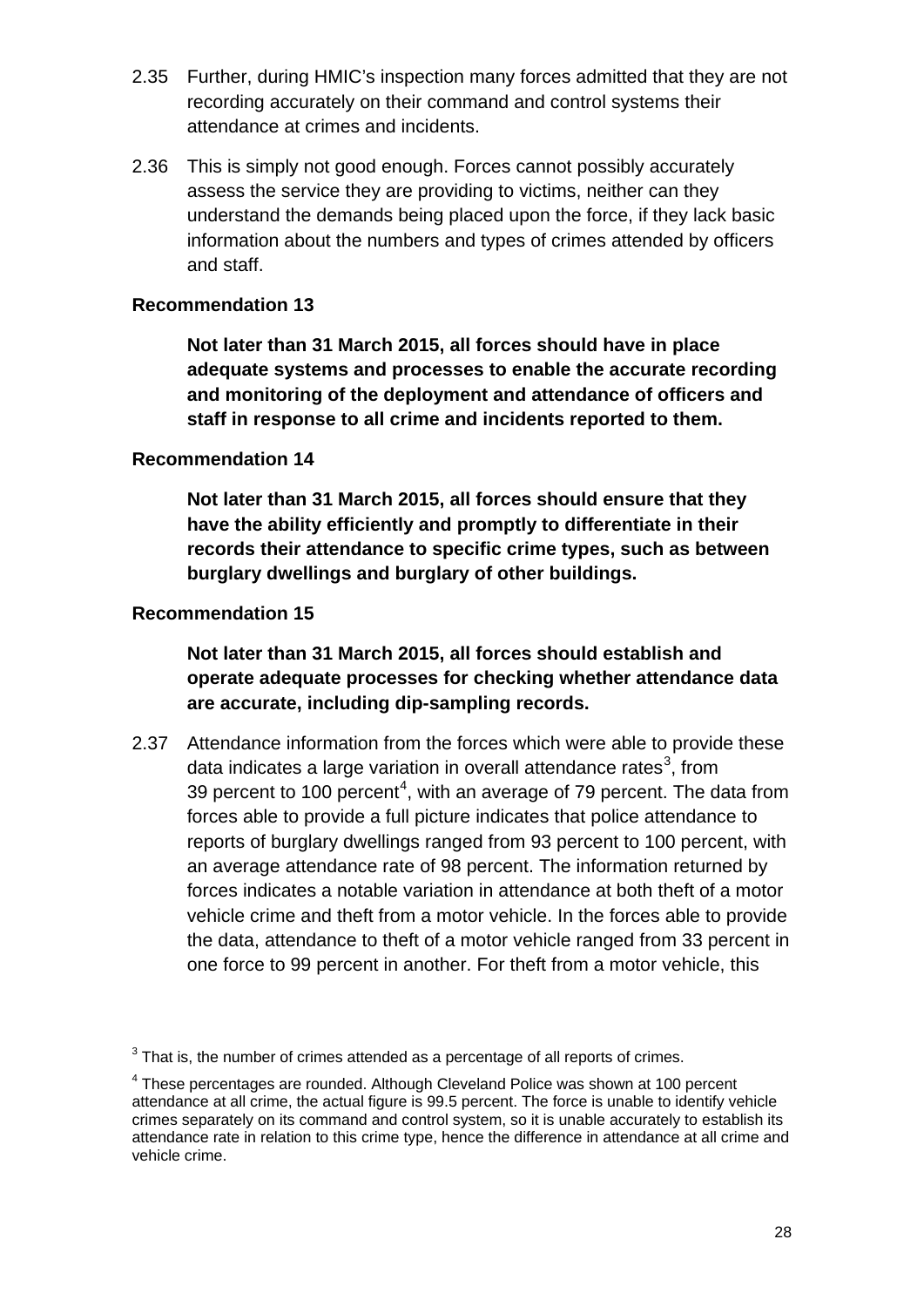range increased from seven percent in one force to 98 percent in another.

2.38 There is insufficient national data reliably to assess whether a relationship exists between attendance at crimes and victim satisfaction or detection rates. Further work needs to be carried out in this area in order to provide a better understanding of the principal factors in improving both victim satisfaction and detection rates.

#### **Recommendation 16**

**By 1 September 2015, all forces should work with the College of Policing to carry out research to understand the relationship between the proportion of crimes attended and the corresponding detection rates and levels of victim satisfaction.** 

- 2.39 The primary role of police community support officers (PCSOs) is that of reassurance and engagement with their local community. In carrying out the inspection, HMIC established that 17 forces were deploying their PCSOs to incidents, or requiring them to investigate crimes, beyond their role profile and training.
- 2.40 All forces provide some kind of appointment system for victims of crime, either through appointments at a police station or through appointments for officers and staff to visit the victims at their homes. HMIC sees the value in this approach for both the police and victim. However, HMIC was provided with a number of examples where appointments were being made for the convenience of the police, or when the incident could and should have been dealt with immediately. The use of appointment systems in these ways is neither appropriate nor acceptable.

#### **Recommendation 17**

**By 31 December 2014, all forces should ensure that PCSOs are not being used to respond to incidents and crimes beyond their role profiles, in respect of which they have no powers, or for which they have not received appropriate levels of training.**

#### **Recommendation 18**

**By 31 December 2014, all forces should produce clear guidance for officers and staff on what kinds of crimes and incidents need to be dealt with immediately and are not appropriate for resolution by way of appointment.**

#### **Recommendation 19**

**By 31 December 2014, all forces should ensure that where crimes or incidents are being dealt with by appointment, these are, to the greatest extent reasonably practicable, made for the convenience of**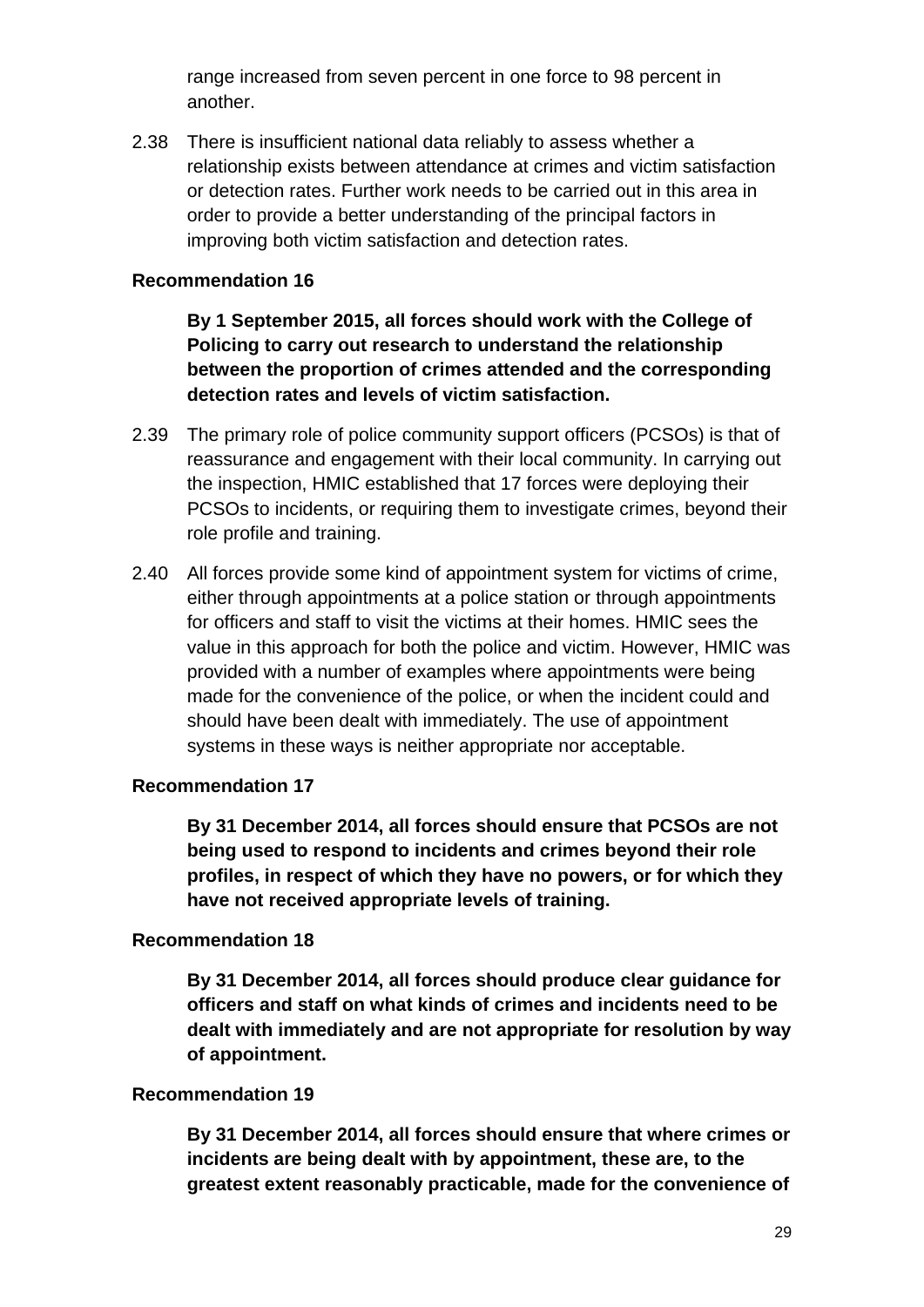#### **the victim(s); and that appointments are never used in cases requiring immediate attendance.**

- 2.41 An area of particular concern is that of a 'desk-based' investigation, where forces decide to deal with a crime over the telephone without any attendance at the scene (and without any face-to-face contact with the victim). While such an investigation, if properly carried out, may be a cost-effective way of dealing with a report of a crime, it is important that: (a) reports are investigated rather than simply being 'filed' (i.e. the case papers are put away and no further investigative action is taken; in other words, the matter is closed); (b) appropriately trained personnel carry out the investigation; (c) opportunities to preserve or collect evidence are not lost; and (d) the overall aim of crime prevention (including the prosecution of offenders) is not subordinated to administrative convenience.
- 2.42 In 37 forces, HMIC found that some reports of crimes are deemed suitable for being dealt with over the telephone. In these forces, the initial report is normally assessed by a call-handler and if the crime is believed to be appropriate for desk-based investigation, such investigation will be carried out by either a crime management unit or dedicated telephone investigation unit, or the report will be directly recorded by the callhandler.
- 2.43 HMIC established that while most forces have provided training to callhandlers in relation to the National Decision Model and the force 'threat, harm and risk' policy, these staff in the main did not have any investigative training or experience. Similarly, in the crime management units and telephone investigation units HMIC visited (which were run by a mixture of police officers and police staff), HMIC found the level of training and experience varied across forces.
- 2.44 HMIC concluded that the current system of desk-based investigations is failing to serve the public properly in a number of important respects. All too often, 'desk-based investigation' appears to mean little (or nothing) more than recording a crime without taking further action. Call-handlers generally lack the training and expertise to carry out these investigations. Training and expertise of staff in crime management units and telephone investigation units is patchy. This is unacceptable.

#### **Recommendation 20**

**Not later than 30 September 2015, all forces should ensure their officers and staff involved in investigation of crime over the telephone in call-handling centres, crime management units and telephone investigation units have received appropriate investigative training.**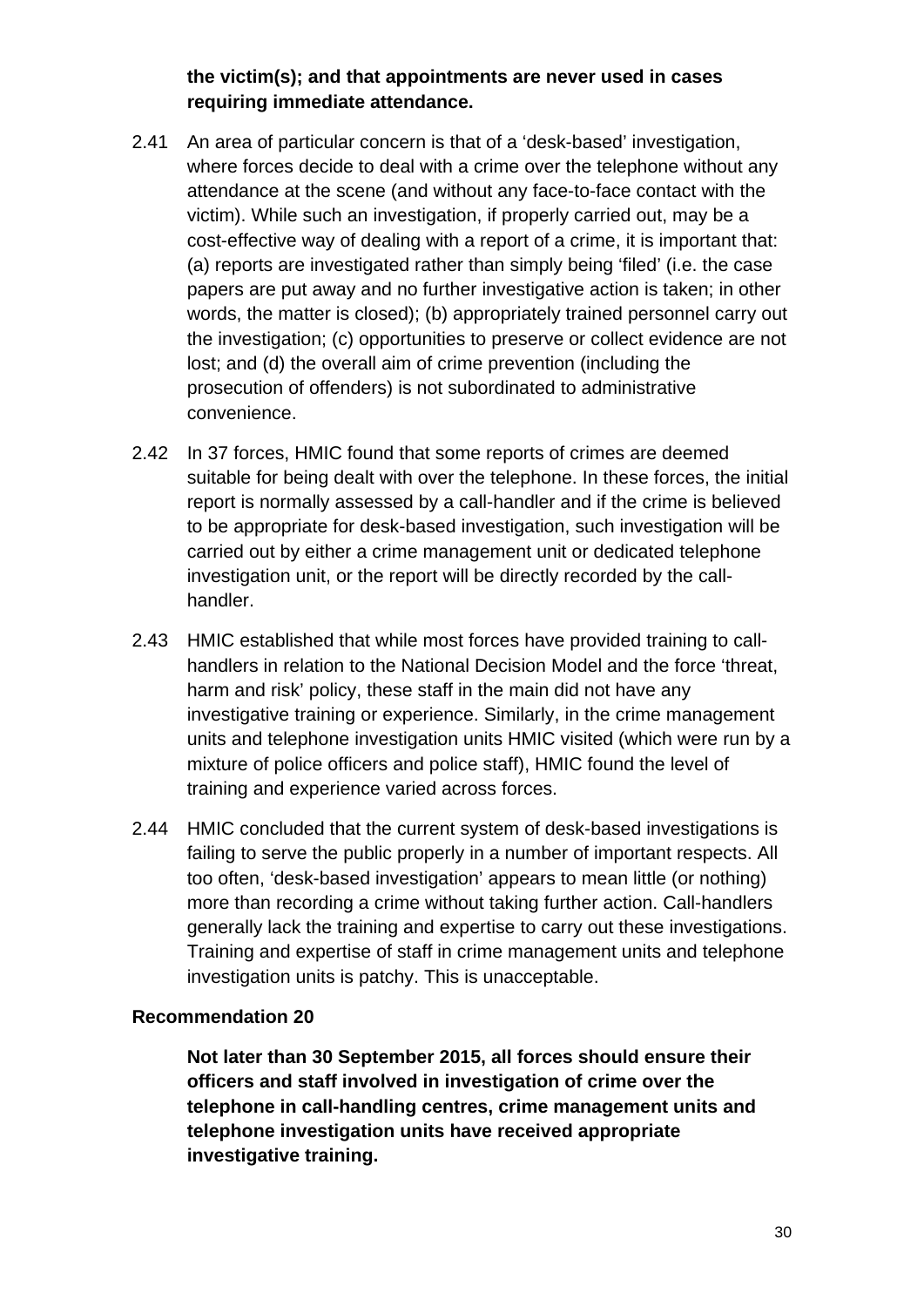- 2.45 Where crimes were not attended, HMIC found a wide disparity in the quality of investigations and their supervision. The time (if any) devoted to investigating reports of crime was also variable. All too often, the only action taken on a report was to file it. In this context, 'filing' means recording the reported crime or incident but taking no further investigative or other action.
- 2.46 In 13 forces, HMIC found that many of the crime reports examined<sup>[5](#page-30-0)</sup> had little or no documented evidence of any investigative plans in relation to non-attended crime types and all too often little evidence of independent supervisory assessment of them. Frequently, these crimes had been filed on the same day that they were reported.
- 2.47 Our inspection also identified that for some reports of volume crime (such as vehicle crime, criminal damage and burglaries of properties other than a dwelling); a trend is emerging of asking victims in effect to carry out the investigation themselves. This was evident in some of the forces that were operating a threat, harm and risk policy in relation to attendance. Victims are asked a series of questions to assess the risk of evidence being lost and to establish the likelihood of the crime being solved. These questions include whether there is any CCTV coverage of the area, any potential fingerprint evidence and whether the victim knows if there are any witnesses to the crime. If the victim does not know the answer to these questions, HMIC observed in some forces that they are asked to speak to neighbours, check for CCTV or view second-hand sales websites to see if their stolen property is being advertised for sale. Many of these crimes are recorded and filed on the very day of the initial report with no further apparent contact with the victim. HMIC finds this expectation by these forces that the victim should investigate his own crime both surprising and a matter of material concern. The police have been given powers and resources to investigate crime by the public, and there should be no expectation on the part of the police that an inversion of that responsibility is acceptable.
- 2.48 HMIC therefore considers that many forces currently are using deskbased investigations in a way that means that unless there is very obvious forensic, witness or CCTV evidence available (and the victim or caller is aware of this at the time the report is made) the crime is likely to be filed the same day without further investigation. In addition to not providing an adequate service to the victim, opportunities are being lost to establish factors from these crimes that can contribute to a

<span id="page-30-0"></span> $5$  A small sample of crime files was examined in each force, including at least 50 unattended crime reports. The results therefore are indicative only.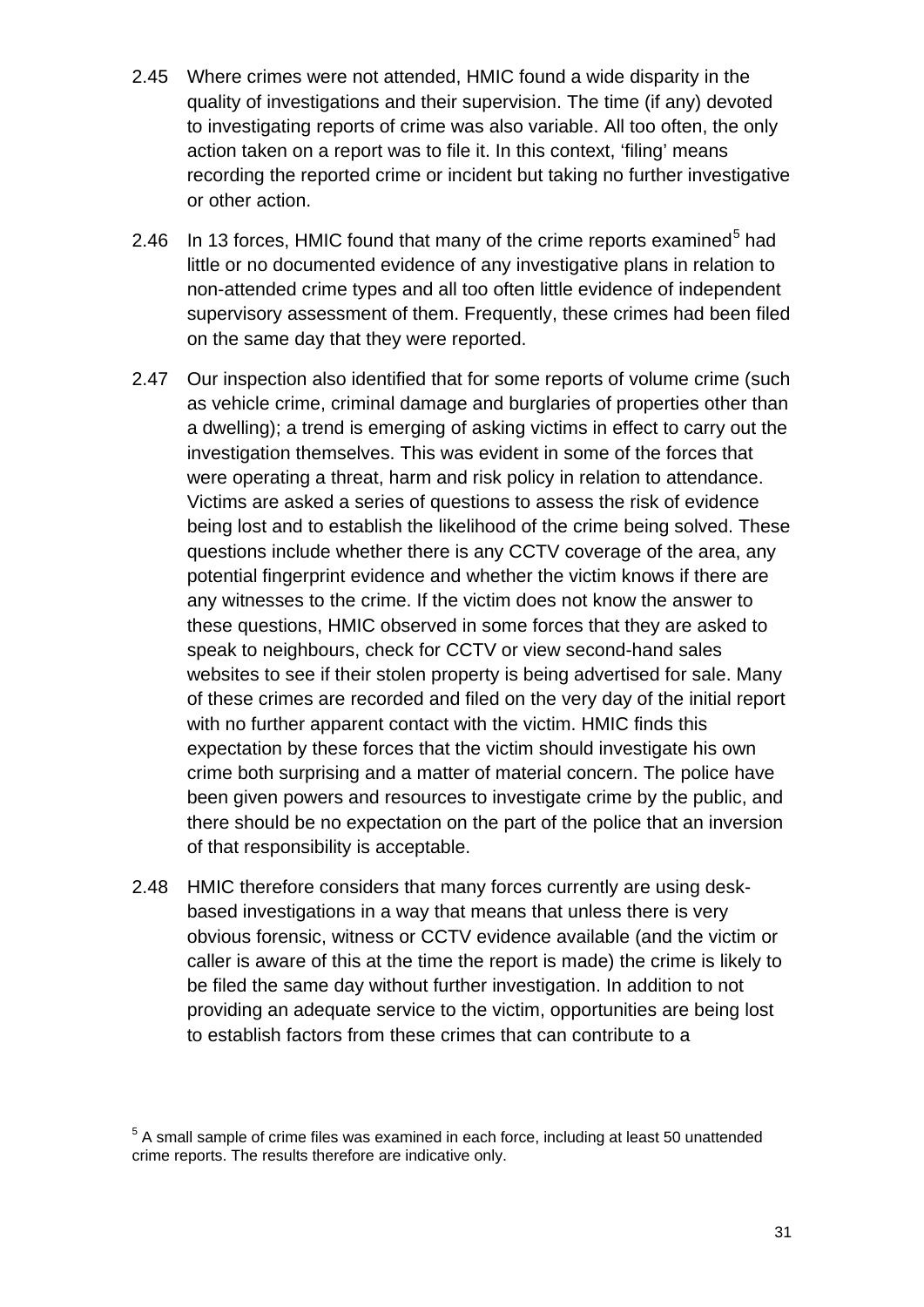comprehensive picture and better understanding of crime in an area, enabling a more informed crime prevention response to be devised.

#### **Recommendation 21**

**Not later than 31 March 2015, all forces should ensure that all crime reports have investigation plans that are being properly updated and supervised, whether these are for crimes that have been attended or those being resolved by desk-based investigation.**

#### **Recommendation 22**

**By 31 March 2015, all forces should have in place and be operating adequate systems which ensure that all crime reports are appropriately investigated before being filed.**

- 2.49 A related issue is the use of PCSOs to attend reports of crimes or incidents which are assessed as suitable for desk-based investigation.
- 2.50 HMIC found that in some cases of desk-based investigation, crime management unit and telephone investigation unit staff had asked a neighbourhood officer or PCSO to visit the location of a crime and, in some cases, to investigate the crime. HMIC is clear that forces should ensure that a PCSO's primary function remains a reassurance role, not an investigative one.
- 2.51 HMIC does not recommend the use of PCSOs to investigate crimes; we do see a clear reassurance, crime prevention and deterrent role for them. With basic preventive training, PCSOs would be better equipped to conduct follow-up reassurance patrol and provide victims and neighbours with crime prevention advice to help prevent future crimes being committed. This work fits well with the role of PCSOs of engaging with their local community, providing a high-profile deterrent and reassurance patrol and building trust and confidence in their community.
- 2.52 Recommendation 8 already makes reference to crime prevention training being provided to officers and police staff that come into contact with the public. Clearly, PCSOs fit within this category of police staff.
- 2.53 An important aspect of crime prevention is bringing those who commit offences to justice as quickly as possible, to deter them and to prevent further crimes being committed. Every police force needs an organised and methodical way to bring offenders swiftly to justice. This lies at the heart of effective policing.
- 2.54 The inspection examined the arrangements in forces to deal with those offenders whose criminal activity is believed to cause most harm to the local communities. This is known among forces and their partners as the Integrated Offender Management (IOM) scheme and involves the police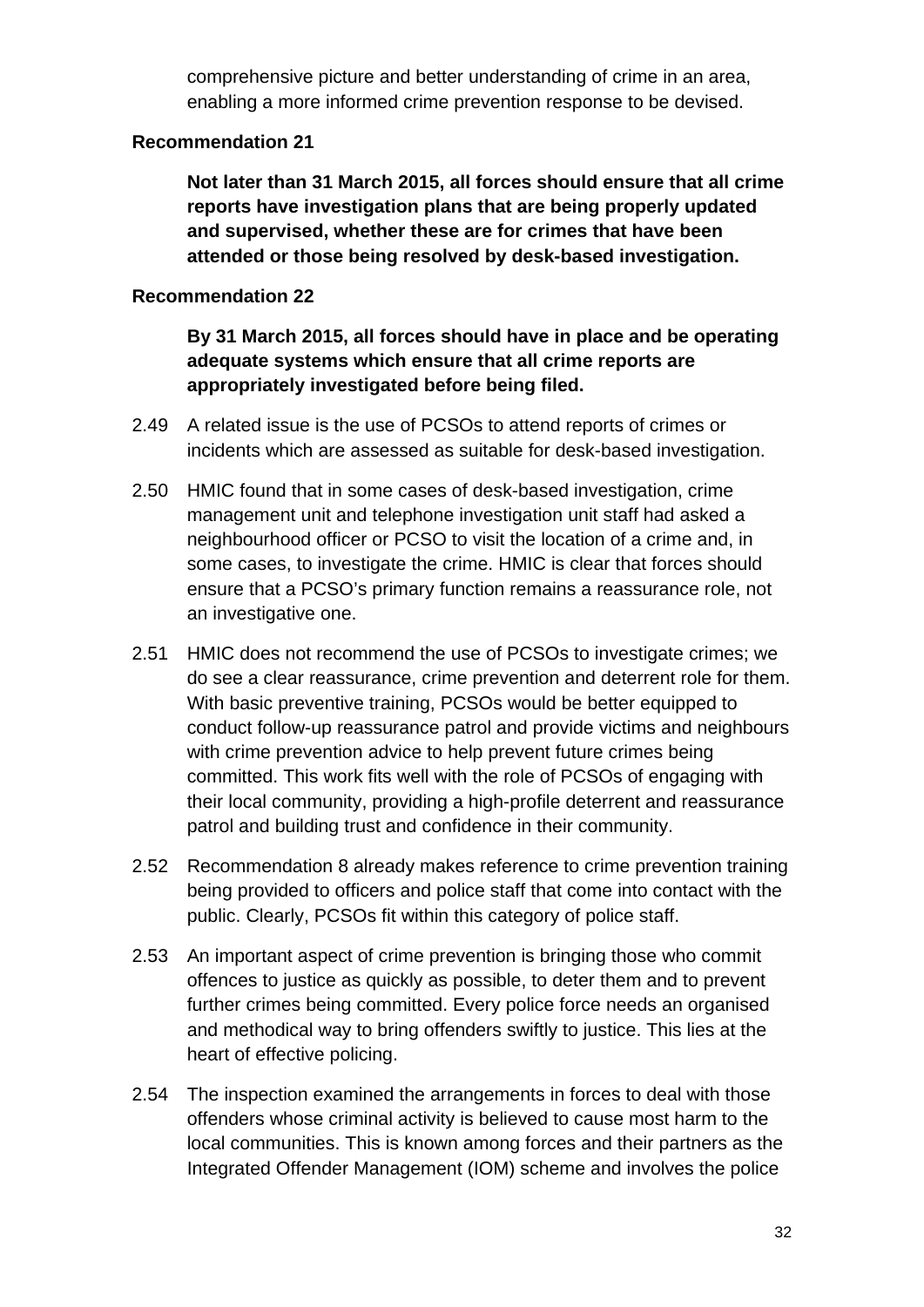working with partner agencies to tackle the issues that have contributed to their offending. The intensity of the level of management that offenders receive relates directly to the level of risk that they are assessed as posing.

- 2.55 In 28 forces, we found good arrangements, with regular scheduled meetings between the appropriate representatives from the relevant organisations. HMIC found that these meetings were well organised with a clear focus. Decisions about changes in the level of risk associated with offenders were documented and activities were tracked and regularly reviewed.
- 2.56 In 15 forces, we assessed that the IOM structures were not as effective as they could be. HMIC found that collectively these forces had a lack of strategy, standard operating procedures and poor integration of systems, leading to unclear IOM assessment processes and responsibility for action in relation to individual offenders.

#### **Recommendation 23**

**By 31 December 2014, those forces with ineffective Integrated Offender Management arrangements should conduct reviews of their shortcomings to establish the improvements which should be made. In each case, not later than 1 April 2015 the force should have drawn up an adequate improvement plan and made substantial progress in its implementation.**

- 2.57 Our inspection examined forces' systems and procedures for dealing with named suspects and wanted persons. HMIC found that in18 forces there were clear and effective procedures for managing and monitoring progress towards the arrest or interview of suspects. The remaining 25 forces were unable to provide evidence of focused, effective systems for actively pursuing all suspects.
- 2.58 As part of our inspection, HMIC asked forces to provide information on three types of people who were wanted for arrest or interview by the force: people named as suspects in connection with a crime; suspects who had been bailed from a police station and failed to return; and suspects whose details had been circulated as "wanted" nationally on the police national computer system (PNC). It is a matter of extreme concern that some forces were not able to provide the data requested on these points. Timely and effective pursuit of named and wanted suspects should be core business for the police.

#### **Recommendation 24**

**By 31 October 2014, all forces should ensure that they have adequate systems in place to record (a) the number of open**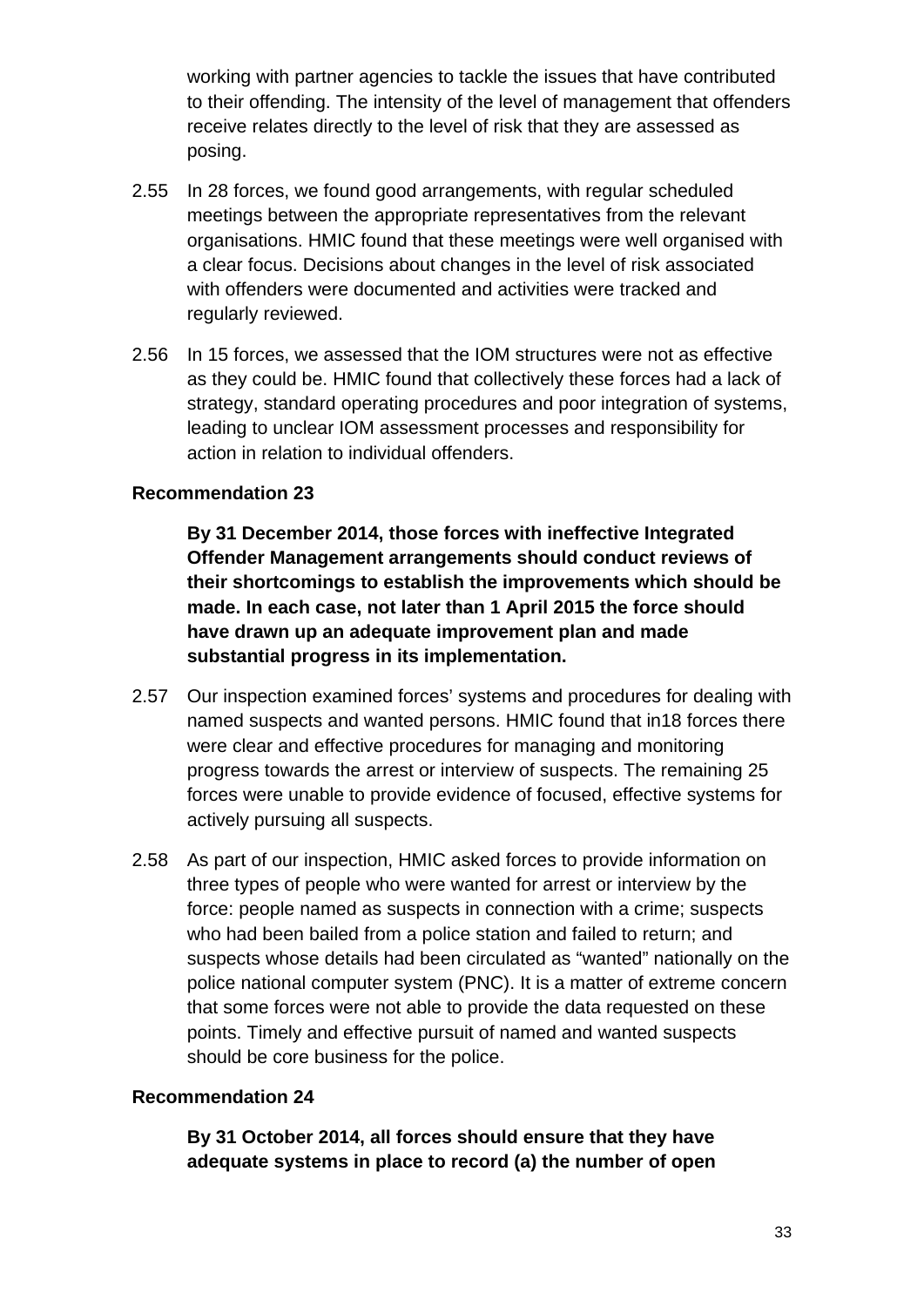**unsolved crimes being investigated in relation to which there is a named suspect; (b) the number of people within their areas who have failed to answer police bail; and (c) the numbers of suspects about whom details have been circulated on the PNC.**

#### **Recommendation 25**

**By 31 October 2014, all forces should ensure that effective monitoring procedures and systems are in place to enable police managers to track the progress being made with named suspects and ensure they are being pursued as quickly as possible.** 

### <span id="page-33-0"></span>**Freeing up police time**

- 2.59 The police need to continue to find ways of freeing up police time if they are to make the reductions in their budgets required by the government's austerity programme while also improving the service they provide to the public. In a time of continuing austerity and with further pressure on police budgets to come, forces need to put more effort into developing the means to assess how their most valuable assets – officers and staff – spend their time. This is to make sure that they are being used as efficiently and effectively as possible to provide a better service to the public.
- 2.60 The starting point in considering this topic is a simple one: in order to make meaningful progress in freeing up police officers' and police staff time, forces must first understand how, and how effectively, that time is being used currently.
- 2.61 Similarly, once officers' time has been freed up it is essential that forces are able to say how, and how effectively, that extra time has been used, by whom, and to what end. There is, to put it bluntly, no point in saving time only for that extra time to be, at worst, wasted or, at best, unaccounted for at the end of the process.
- 2.62 Forces have responded to the challenge of austerity through combinations of reorganisation and restructuring. To a greater or lesser extent, forces have had a focus on keeping a visible presence in communities, whether through using uniformed officers or PCSOs on the beat.
- 2.63 Forces' work to free up police time and ensure the way they work is more efficient is being carried out against the background of changing demand. Forces need to deploy their officers and staff as effectively as possible to deal with the issues and problems that matter most to local communities by, for example, preventing and reducing crime and anti-social behaviour and bringing offenders to justice.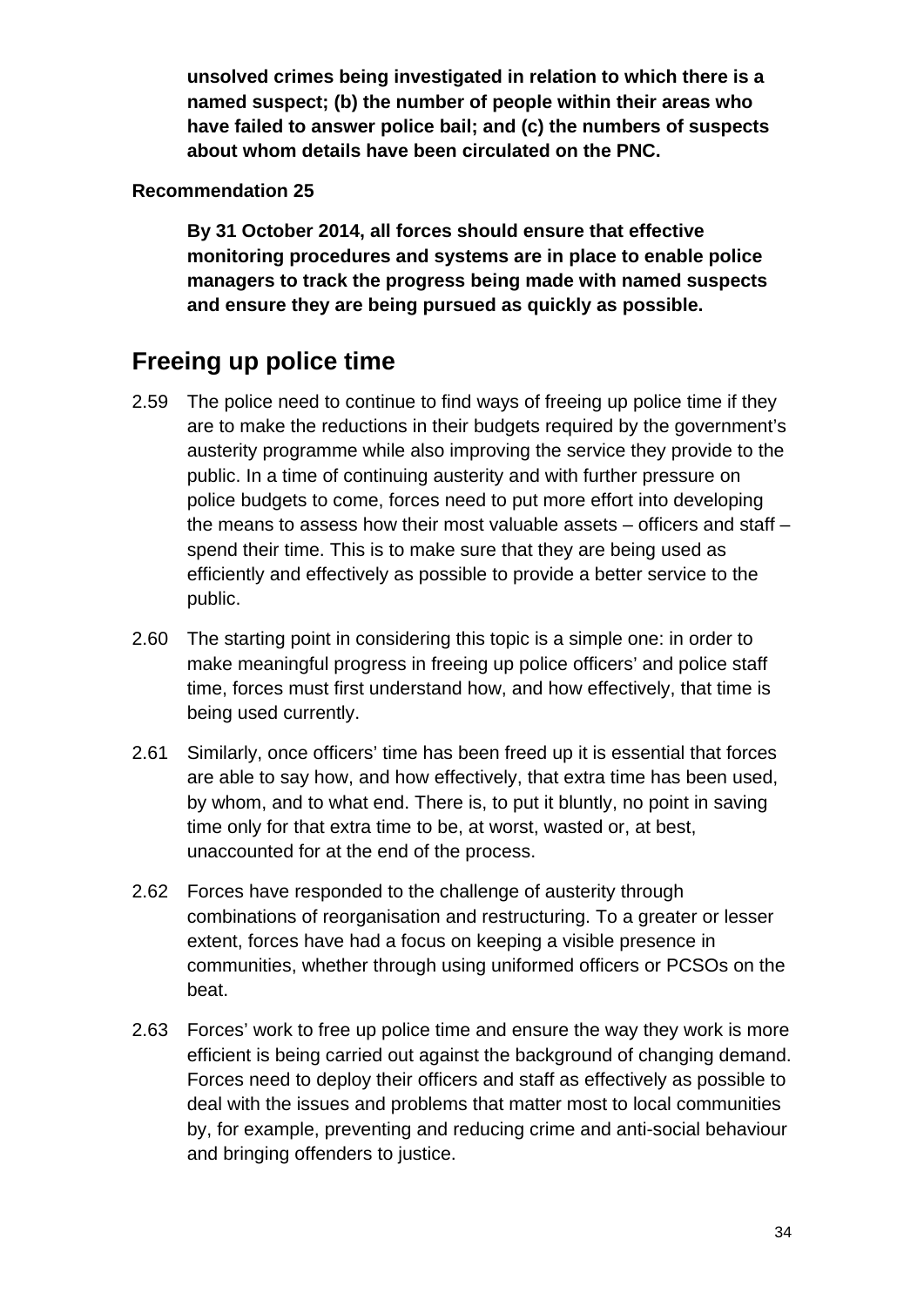- 2.64 In order to do this, forces need to have a better understanding of all the demands they face. This includes being able to establish how different incidents and crime types carry different resourcing implications (e.g. the number of staff or officers deployed and for how long) and costs. Work is being carried out currently by the College of Policing to develop a better understanding of the way that forces provide their services to the public, including an examination of the nature and extent of demands on police resources. This work includes assessing the work already carried out by forces to build a picture of demand locally, analysis of incident data from the last five years in four representative forces and working with one force to understand non-reactive demand, i.e. activity that is generated by officers and staff themselves.
- 2.65 All forces have the means to record information allowing them to assess demand at a basic level (for example, the number of telephone calls received or incidents logged). But HMIC found that few forces are carrying out the necessary detailed analysis of the nature of this demand.
- 2.66 However, HMIC did find some encouraging work in a small number of forces that are examining how demand is changing over time. These forces have started to look at the time taken to complete different activities and are using specialist software that calculates the average time it takes to deal with responding to incidents, crimes and other calls for service. In addition, some forces are using consultants to assist in their understanding of demand. For example, in July 2014, West Midlands Police announced a five-year contract with a consultancy company to restructure the force and develop a new way of operating to meet demand in a better way.
- 2.67 HMIC found that forces varied in their understanding of the demands they faced. They did not have a common approach to how they try and understand that demand. While most forces had a good grasp of the calls for service they receive, a disturbingly high proportion of them did not understand the full range of the demand they face including the workloads and activities undertaken by officers and staff. This lack of information meant that planning – including planning of how police officers and staff should be deployed – was not as efficient as it could and should be.
- 2.68 A full and detailed understanding of demand is necessary to ensure that policing is efficient but to have that understanding requires a sophisticated assessment of the performance and effectiveness of all of the officers and staff in a force. Care is needed when police forces use performance measurement tools and techniques. Broad measures of crime (or their associated activities) take no account of the relative seriousness of the crimes, nor of the quality of the investigation carried out or the level of service provided to the public. It is important, therefore,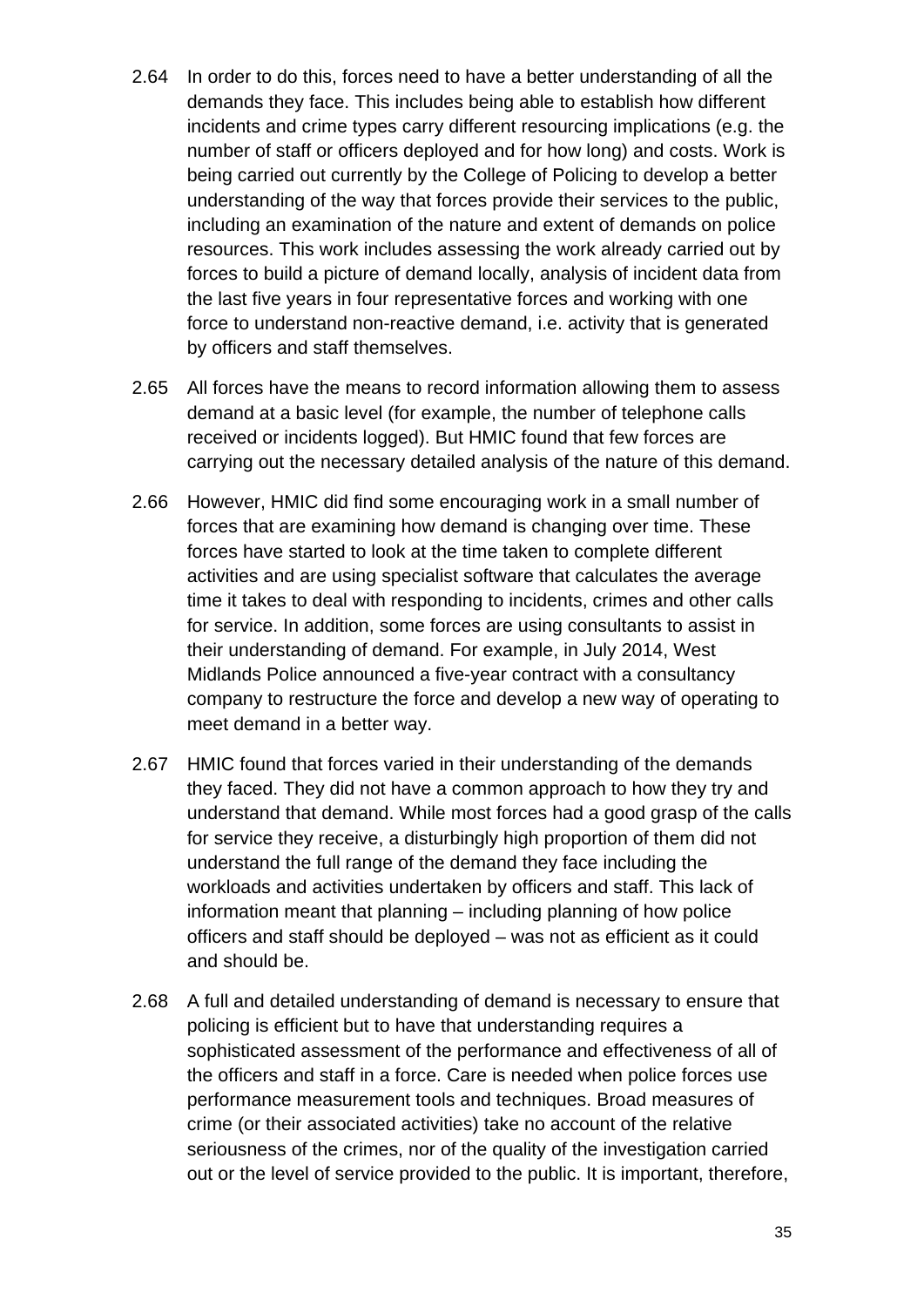that performance measures are used purely for information, not used as outcomes to be pursued for their own sakes.

- 2.69 It is the responsibility of police leaders to ensure their officers and staff concentrate on those activities that matter most to delivering a quality policing service to the public, not those that are easiest to count. However, the use of appropriately valued performance measures will enable forces to understand how officers and staff fill their days. While officers and staff often will be very busy, forces need to know whether the activity being carried out by them is the right activity in terms of ensuring that objectives are met in the most efficient way.
- 2.70 An important element in understanding how officers and staff spend their time lies in using appropriate performance assessments, which make clear what is expected of each officer and member of staff. Such assessments need to ensure that each officer, and each member of staff, understands how success will be measured in relation to their role. This will also provide forces with a clearer understanding of the demands placed upon their staff and whether their resources are distributed appropriately.
- 2.71 HMIC identified 17 forces that had some form of performance assessments in place for the majority of their staff which was understood by their workforces. However, the majority of forces – 26 in total – had only basic management information available. This information did not provide officers and staff with a clear understanding of how they were being measured or assessed. While some officers and staff in these forces were completing 'productivity' sheets manually to record some aspects of their daily or weekly activity, there was no consistency in how they were being used.

#### **Recommendation 26**

**All forces should work with the College of Policing to support its work to establish a full and sound understanding of the demand which the police service faces. Forces should understand what proportion of demand is generated internally and externally, and the amounts of time taken in the performance of different tasks. All forces should be in a position to respond to this work by 31 December 2015.**

#### **Recommendation 27**

**All forces should progress work to gain a better understanding of the demands they face locally, and be prepared to provide this to the College of Policing to establish good practice in this respect. All forces should inform HMIC of their progress on this matter through their annual force management statements.**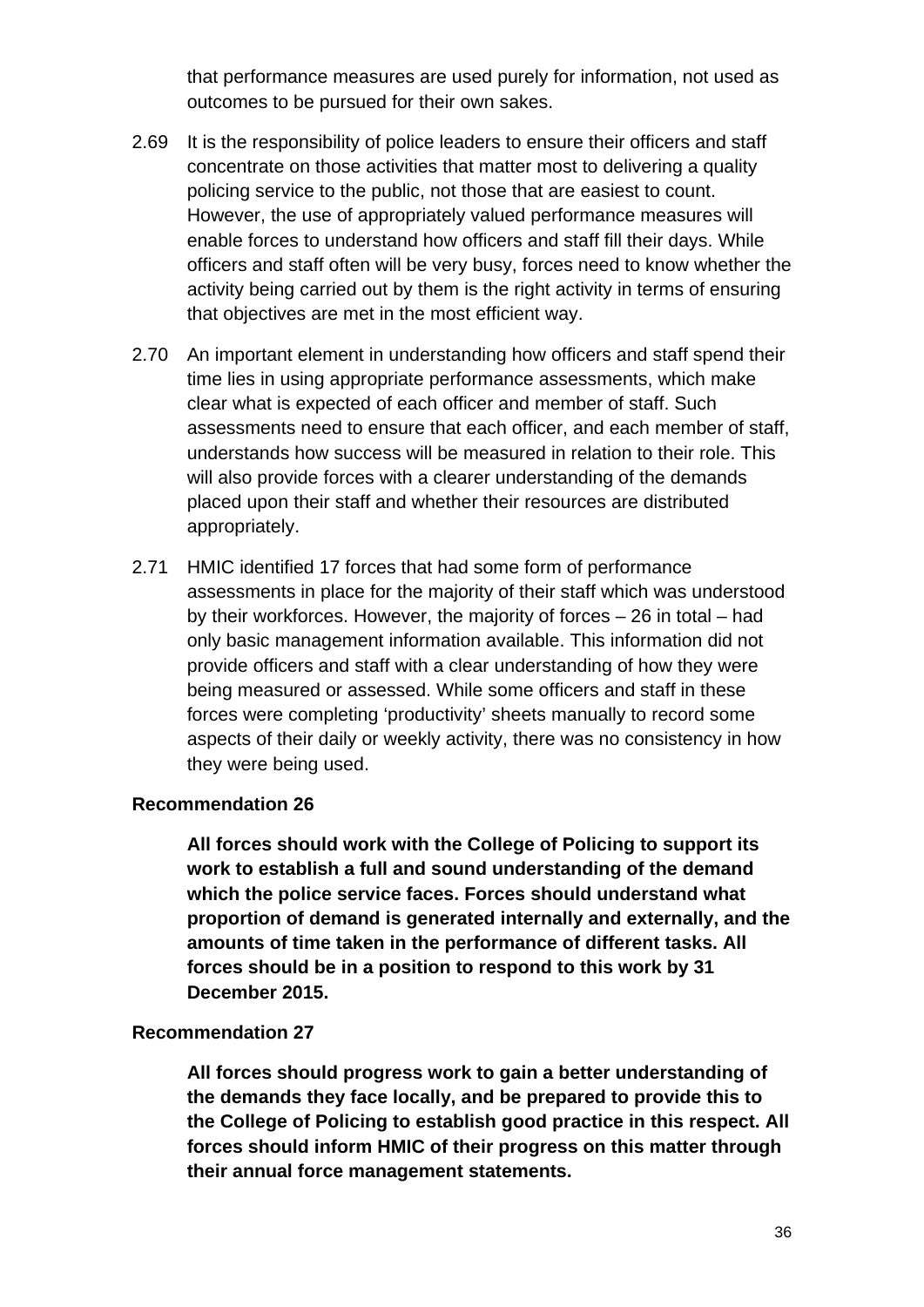#### **Recommendation 28**

**By 31 March 2015, all forces should ensure they have the means to assess and better understand the workloads of their staff, and that officers and staff understand what is expected of them and how they will be assessed.** 

#### **Recommendation 29**

**All forces should work with the College of Policing to continue with its work to establish a full and sound understanding of the nature and extent of the workload and activities of the police service. All forces should be in a position to respond to this work by 31 December 2015.** 

- 2.72 As a general rule, a member of police staff of similar grade operating in the same environment will cost about a third less than a police officer. If opportunities exist to use police staff crime investigators and response support staff to carry out operational and administrative tasks that are normally carried out by response officers, this would increase the availability of response officers for front-line patrol and tasks requiring police powers.
- 2.73 HMIC found that 25 forces are reviewing which tasks across the organisation require the warranted powers of a police officer.

#### **Recommendation 30**

**By 31 March 2015, those forces that have not already done so should conduct a review of the tasks currently being carried out by their police officers to establish which activities do not require warranted police powers and could be carried out by police staff.**

- 2.74 The inspection also raised a number of specific issues relating to particular areas of extra demand which were seen by officers and PCSOs as falling outside core police responsibilities. In particular, officers and PCSOs raised concerns about additional demands relating (a) to members of the public with mental health problems; and (b) to noncrime related incidents involving injuries or illness. HMIC acknowledges the work currently being carried out by the College of Policing and forces on these points.
- 2.75 **Mental health problems**. The police may find themselves called to deal with people who may be thought to represent risks to themselves or others. Police officers, who are not normally specialists in dealing with mental health problems, will seek to ensure that the person in question is passed into the care of the appropriate local health or social services agency. However, this can be a time-consuming process which removes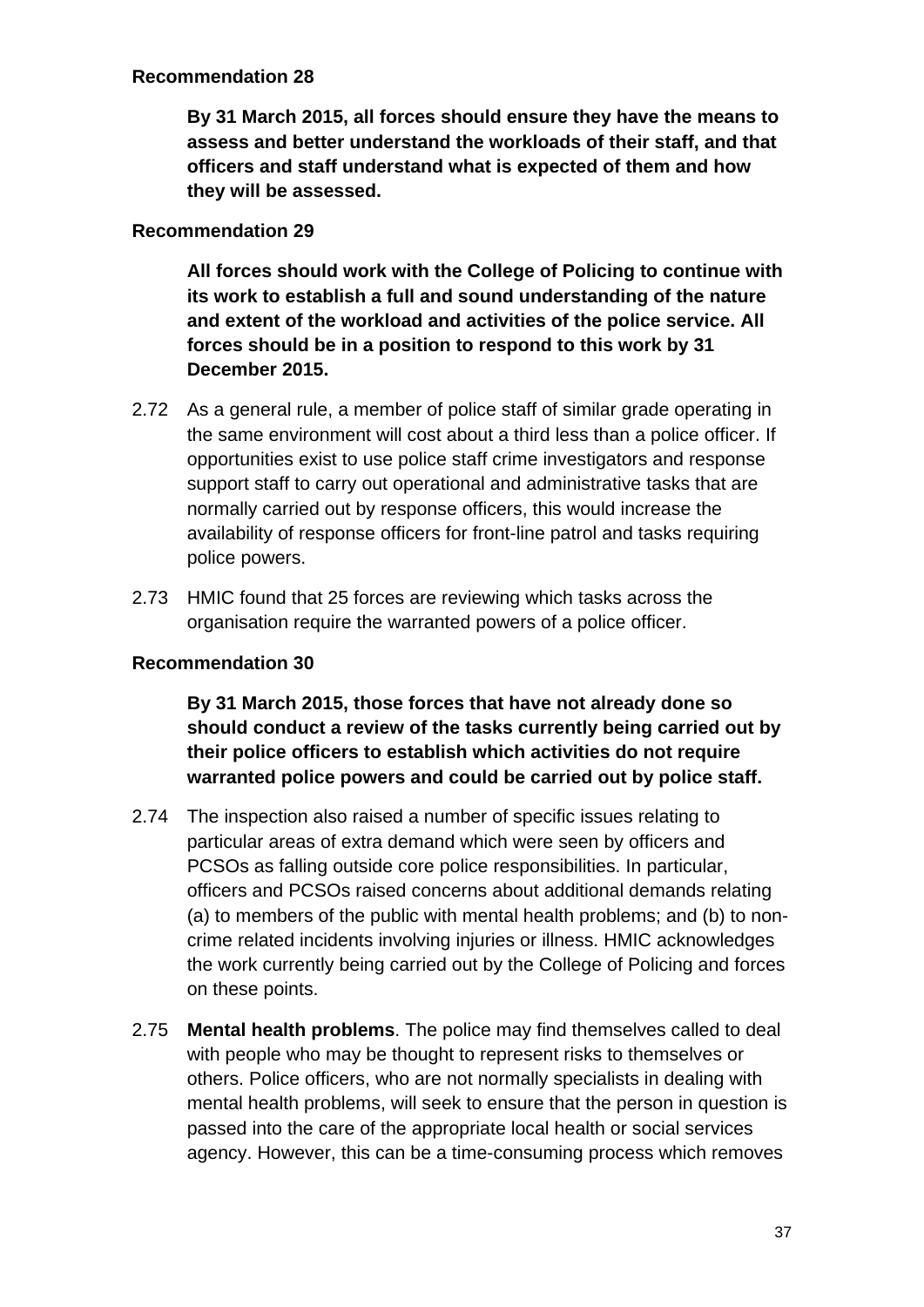officers and staff from other incidents which may be more suitable for police attendance.

- 2.76 A number of forces have started pilot programmes with mental health workers, which often involve them accompanying officers on patrol. The early indications are positive. More detail is included on these schemes from paragraph 6.56.
- 2.77 **Ambulance calls**. A second concern expressed by frontline officers and PCSOs in some areas related to their attendance at non-crime incidents involving injured or sick members of the public. Normally, such incidents would also require attendance by the ambulance service. We were told that the slow response by the ambulance service in some cases means that the police have to remain with sick or injured individuals for some considerable time while awaiting the arrival of an ambulance. Officers attending such incidents cannot be deployed elsewhere.
- 2.78 In response to this problem, a number of forces are working with the ambulance service to ensure that the obligations of each service are understood and to monitor attendance to incidents. This appears to be having a positive effect.

#### **Recommendation 31**

**By 31 March 2015, those forces without a mental health triage programme should carry out analysis to assess whether adopting such a programme would be cost-effective and beneficial in their particular areas. Where the analysis indicates this would be positive, all forces should work with their local mental health trusts to introduce such a programme by 1 September 2015.** 

#### **Recommendation 32**

**All forces should work with the College of Policing to progress its work into how mental health cases and ambulance provision can be better managed. All forces should be in a position to respond to this work by 31 December 2015.** 

- 2.79 HMIC considered how the police service, like many other organisations, is trying to make efficiency savings by reducing unnecessary bureaucracy.
- 2.80 Pilot projects in a number of areas (for example, changes to officers' appraisal systems) indicate that there is a significant amount of time that can be freed up, although this has not been quantified clearly. HMIC found that while most forces are undertaking some work to reduce unnecessary bureaucracy, there are significant variations in the progress made between forces. Moreover, only a few forces were able to provide specific evidence of time saved.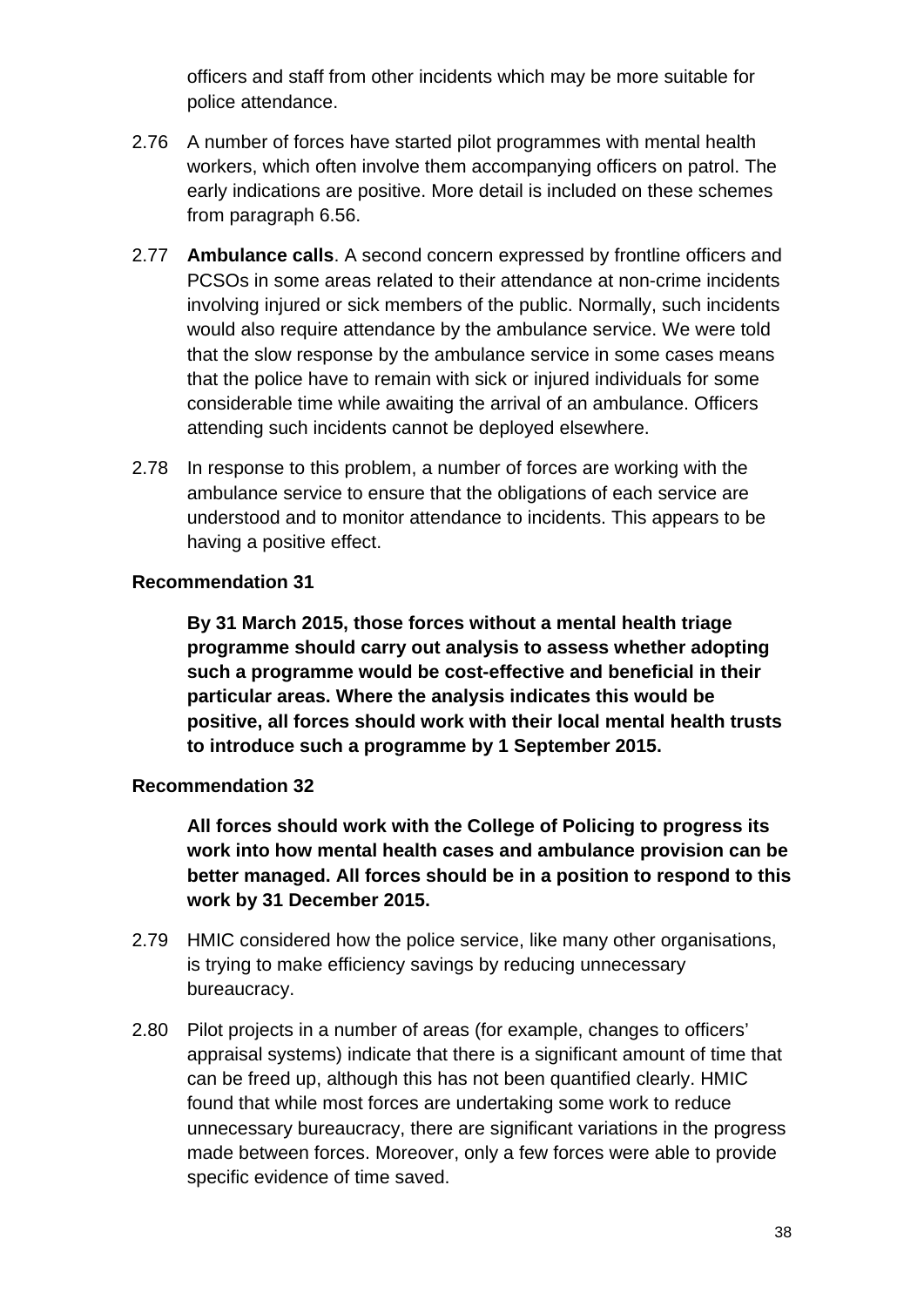2.81 The inability of forces to quantify the savings in time they are making by reducing bureaucracy must call into question whether they are making planning decisions, including the allocation of officers and staff, with all the relevant information. The danger is that the extent of the efficiencies they are making will not be properly quantified and exploited to provide a better service to the public.

#### **Recommendation 33**

**All forces should work with the College of Policing to progress the work it has taken over from the Reducing Bureaucracy Programme Board to establish opportunities where savings can be made. All forces should be in a position to respond to this work by 31 December 2015.**

#### **Recommendation 34**

**By 31 March 2015, every force should introduce a local bureaucracy reduction programme with a plan for quantifiable efficiency savings.**

#### **Recommendation 35**

**By 31 March 2015, all forces should begin monitoring how much officer and staff time has been freed up by the policies they have put in place to reduce bureaucracy, and establish how the force has used the extra time.** 

- 2.82 Effective policing requires the best obtainable quality information to be accessible to police officers and staff when and where they need it. Technology is a critically important means of providing them with that information, and the police service must intensify its efforts to ensure that the capacity and power of modern technology are made fully available in the prevention of and fight against crime and disorder.
- 2.83 In the design of systems, the needs of the user should be paramount. In the case of the police, users are front-line police officers and staff; they are also the public, on whom the police rely for their co-operation and the provision of information. In too many respects, procurement of ICT systems by the police has paid insufficient attention to the needs of the user, and this must change. In these respects, the capacity and capability of the Government Digital Service and its associated agencies should be used to the fullest practicable extent.
- 2.84 Being able to keep response and neighbourhood officers and staff on patrol on the frontline through the greater use of technology, removing the need for them return to a police station, for example, to confirm a person's identity, or complete paperwork, is one sign of a modern, efficient and effective police force. It can also be a more convenient way for the public to give the police information and for them to receive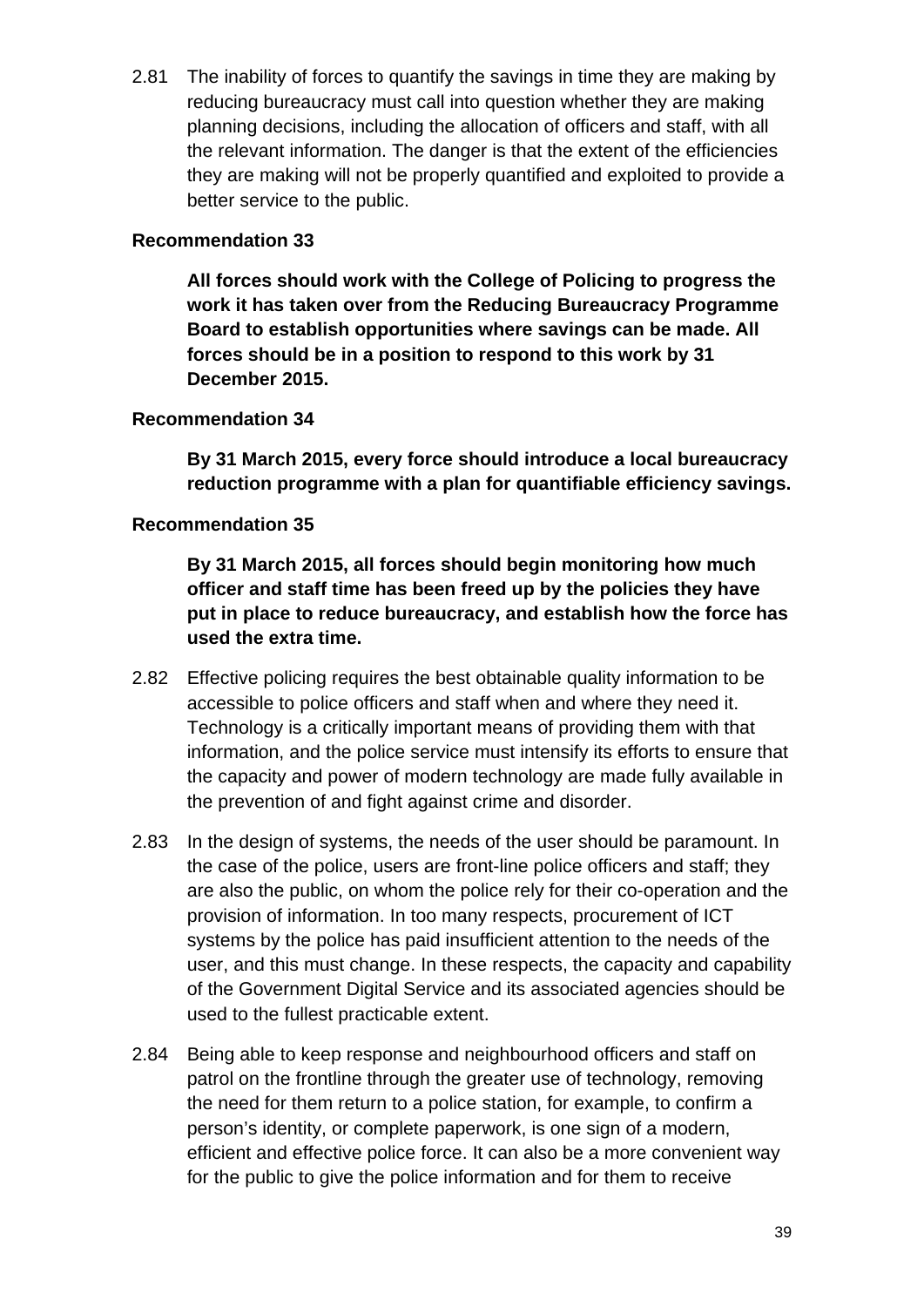information from the police, for example through the use of apps, rather than visiting a police station. It is reasonable to assume that the easier it is for the public to communicate with the police, the more likely they will be to do so.

- 2.85 The ability of police forces efficiently to share information between themselves and with others concerned in crime prevention and criminal justice remains a matter of considerable concern. In a world where multiple operational interfaces perpetuate – and may even intensify – complexity and lack of interoperability, it is essential that these difficulties are kept to the irreducible minimum. While there is no prospect of a single national police IT system being developed – and a single system is not needed – greater interoperability could be achieved if the various police ICT networks were brought together in one network of networks allowing information to be transmitted and received more easily between systems.
- 2.86 The concept of open standards is crucial to ensuring interoperability between systems and in facilitating a national information strategy. So far, two open standards have been published by the Home Office. However, they are not mandatory standards issued under the Home Secretary's powers to make regulations as to standards of police equipment, including IT software and hardware, on the grounds of efficiency and effectiveness for one or more police forces in England and Wales<sup>[6](#page-39-0)</sup>. If the open standards that have been published are not adopted, or if further difficulties with interoperability materialise, serious consideration should promptly be given to the use of the Home Secretary's powers.
- 2.87 HMIC is very concerned that, overall, the history of providing the police service with ICT that meets its needs, including the critical ability of different systems to convey and gain access to information and intelligence, has been poor.
- <span id="page-39-0"></span>2.88 There are a number of reasons for these deficiencies including (a) the current situation in which the Police ICT Company has been established but is not yet fully operational, and (b) the absence of a national police information strategy implemented through modern technology. None of this inspires confidence that lessons of the past, particularly those relating to the need for clear governance and responsibility for implementation, have been learned.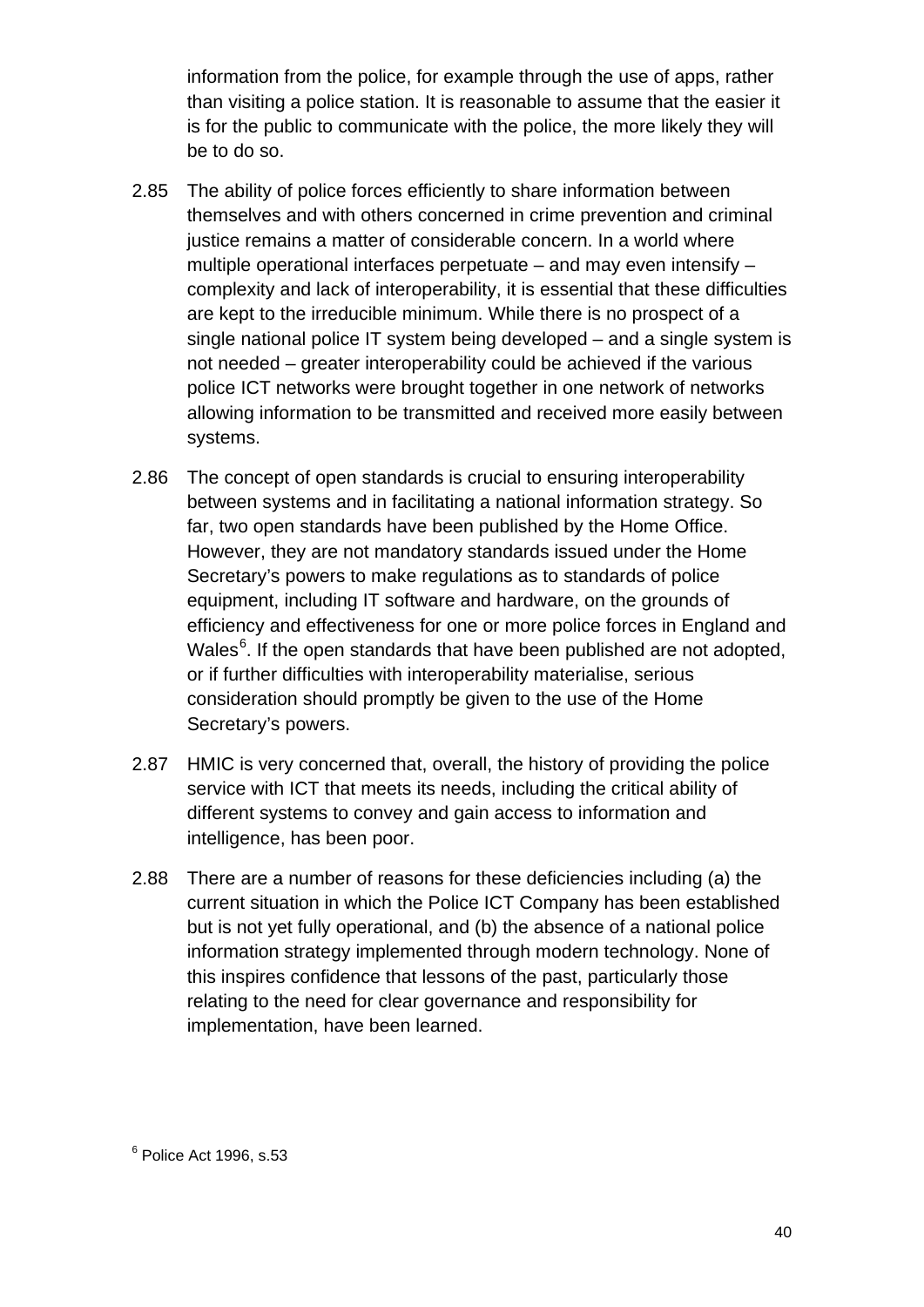- 2.89 It is encouraging that all forces have agreed to use new technology to work in a more digital way by 2016. It must be hoped that this will change the way in which the public obtains information and services from the police, and transforms the way that the police service and its partners in the criminal justice system work together.
- 2.90 HMIC found good examples of initiatives that, if adopted and adapted as necessary by all forces, should lead to increased levels of efficiency. For example, 15 forces stated that they are currently using or testing Livelink, video technology that enables officers to give evidence at court from a police station. In Kent, where Livelink is used, the force estimates that not having to attend court saves the force around 20,000 hours of officer time each year.
- 2.91 However, the inspection found significant variations in how well forces are making progress in using technology. For example, it is disappointing that video and telephone-conferencing, which hardly qualifies as new technology, is not used more widely across the police service for routine business. Making better use of this would enable staff, particularly managers, to contribute to meetings without the need for time-consuming travel, and this in turn would free up time to be used for core police functions.
- 2.92 Many forces are operating out-of-date technology which is ill-suited to modern crime fighting. This is damaging for the service the public receives. It is also seriously damaging to officer and staff morale.
- 2.93 Officers are often required to operate devices that are out-of-date and do not enable them to be as efficient as they want and need to be when dealing with offenders who themselves may have long since upgraded to more modern technology. More sophisticated criminal endeavour will not slow down to allow the police service to catch up. It is essential that the advances of the forces with the best technology are adopted and then improved upon by all, so that all 43 police forces work more than ever as one police service.
- 2.94 In short, the availability of modern ICT across all forces that enables police officers and staff to do their jobs more efficiently and effectively is frustratingly illusive, and will likely remain so in the absence of a national police information strategy (which must include a sound plan for interoperability of police ICT systems) and a clear and effective means to ensure it is carried out.

#### **Recommendation 36**

**By 1 September 2015, all forces should conduct a review into their use of video and telephone conferencing and ensure that it is being used wherever appropriate.**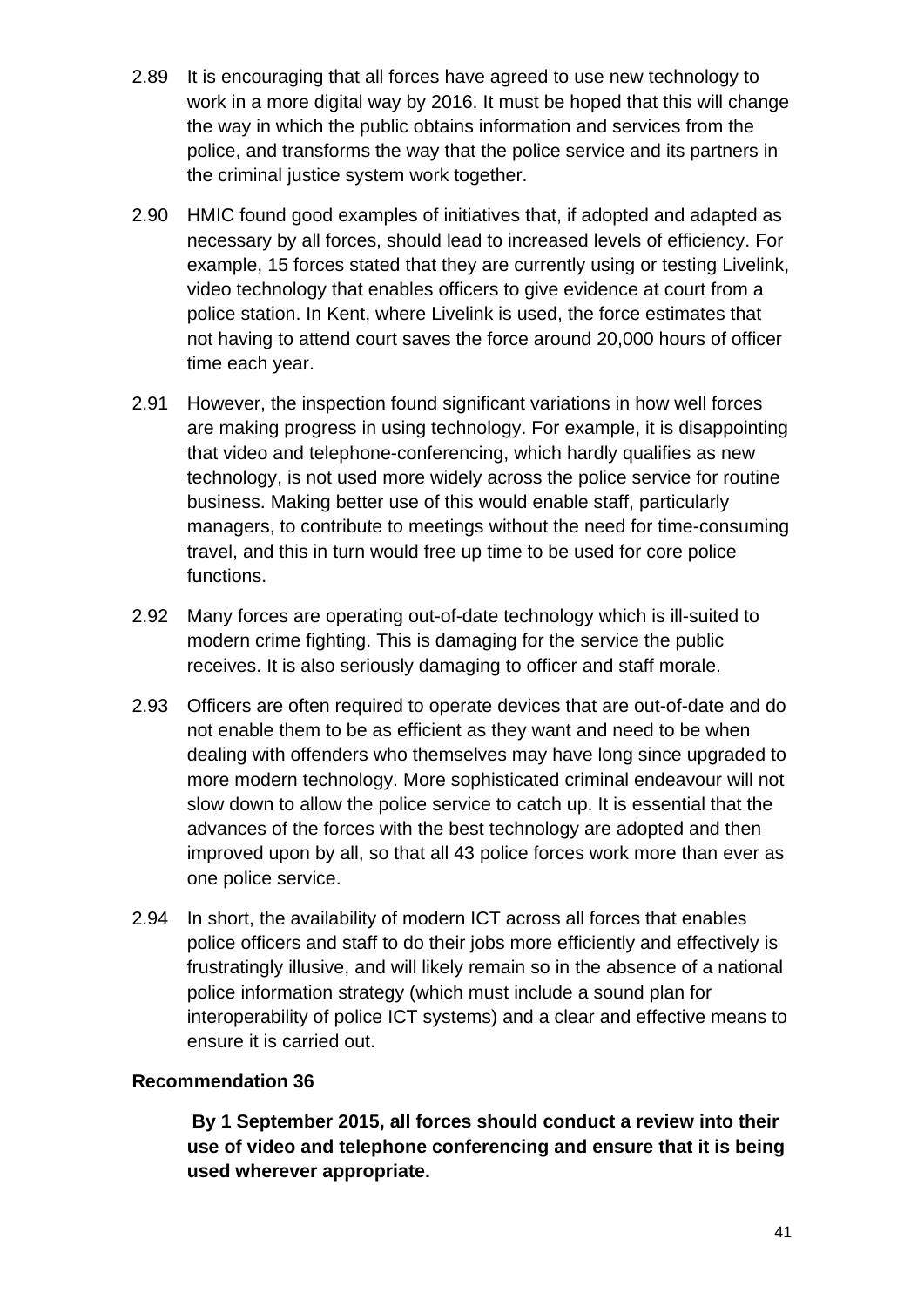#### **Recommendation 37**

**By 1 September 2015, all forces should have in place, and thereafter implement to the greatest extent reasonably practicable, a sufficient and costed plan to progress the development of mobile technology which prioritises the requirements of frontline officers and staff, and to achieve the objectives of the National Policing Vision 2016.**

#### **Recommendation 38**

**By 31 March 2015, the police service should establish sound arrangements for its co-operation with the Association of Police and Crime Commissioners, the College of Policing and (to the extent necessary) the Home Office to establish a national police information strategy which facilitates the most efficient and economical steps to ensure the greatest practicable accessibility of information (including its transmission and receipt) by police officers and others in or concerned with the criminal justice system.**

#### **Recommendation 39**

**With immediate effect, all forces should ensure that all ICT systems which they acquire or upgrade should comply with the highest practicable standards of interoperability.**

#### **Recommendation 40**

**With immediate effect, all forces should review their ICT design and procurement arrangements and ensure that every appropriate opportunity for efficiency and economy in ICT design and procurement which is provided by centrally-provided or centrallyco-ordinated agencies is taken.**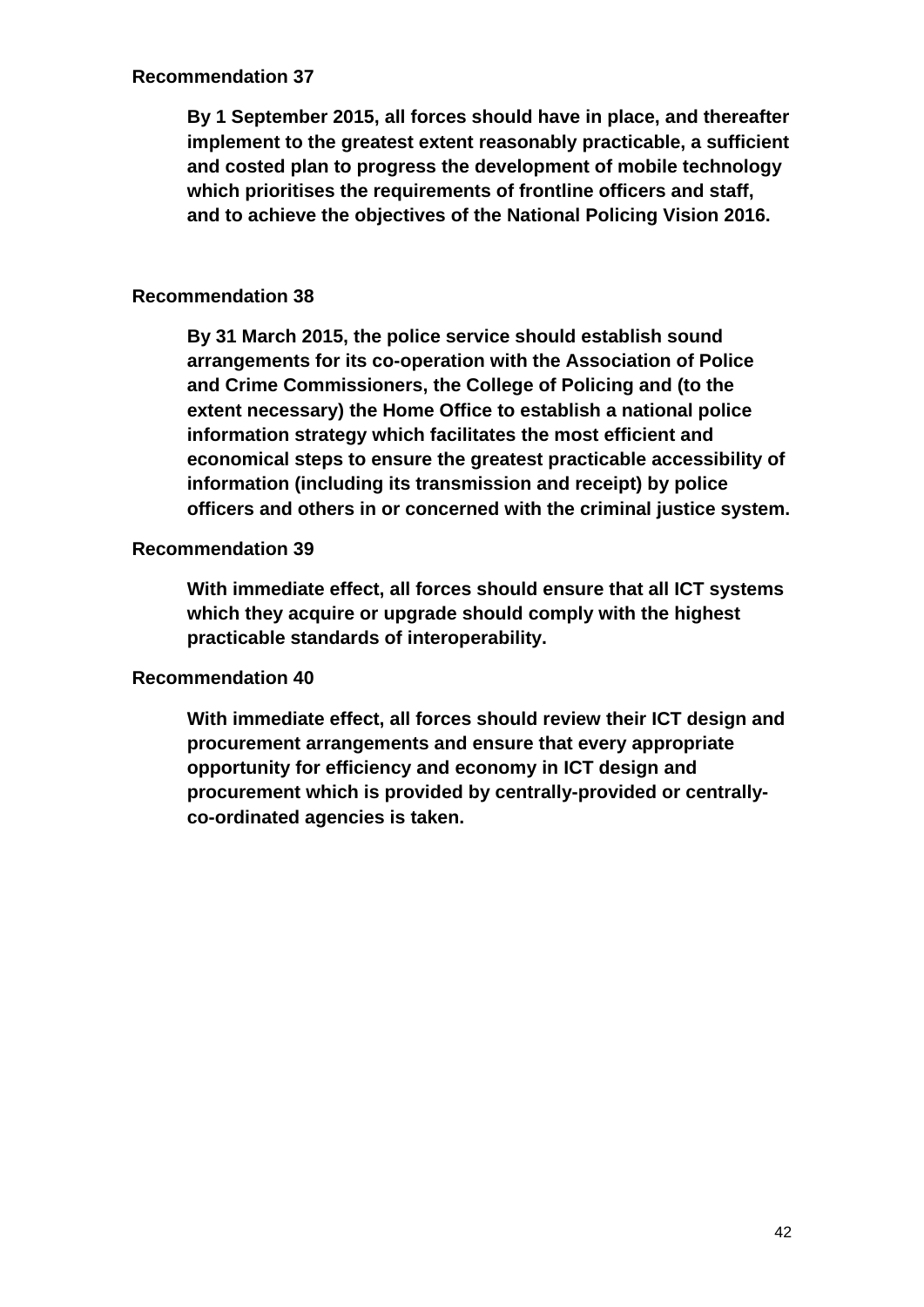# **Preventive policing**

- 3.1 Crime prevention is a primary purpose and function of the police, and the responsibility of all police officers and staff in a force. A preventive ethos should be at the heart of what the police do. In relation to crime prevention, this inspection has focused exclusively on the role of the police. It should, however, be acknowledged that crime prevention is not just a police function; it is also a responsibility of government (central and local), other public sector and voluntary sector agencies, and of every citizen.
- 3.2 The causes of crime include social dysfunction, failings by parents and communities, disintegration of deference and respect for authority, misuse of alcohol and drugs and, sometimes, just plain greed.
- 3.3 Prevention is far better than cure in policing and criminal justice. Effective preventive policing reduces harm for both the victims (and potential victims) of crime but also for society as a whole. Prevention can also lead to cost savings, both for the police themselves and in the wider criminal justice system, with virtually all of the costs of the criminal justice system incurred downstream of the commission of the offence. It is therefore vital that the police get upstream of offences and that preventing crime is given the attention and resources required.<sup>[7](#page-42-0)</sup>

## **Scope of HMIC's inspection**

- 3.4 Preventive policing and crime prevention do not simply involve preventing crime by improving physical security measures. Rather, they involve a broader approach which includes understanding why crimes are committed and why certain individuals may be more likely to commit crime or are more vulnerable to crime than others, as well as taking action to prevent or disrupt future offences.
- 3.5 Preventive policing can include educating potential victims about risks; making crime more difficult to commit by reducing the opportunities and through physical security measures; police activities to disrupt the planning and commission of crime by individuals or organised groups of offenders; and making crime less attractive through an increased likelihood of detection and prosecution. A preventive approach can also

<span id="page-42-0"></span><sup>7</sup> See *State of Policing: The annual assessment of policing in England and Wales*, HMIC, London, March 2014. Available on www.hmic.gov.uk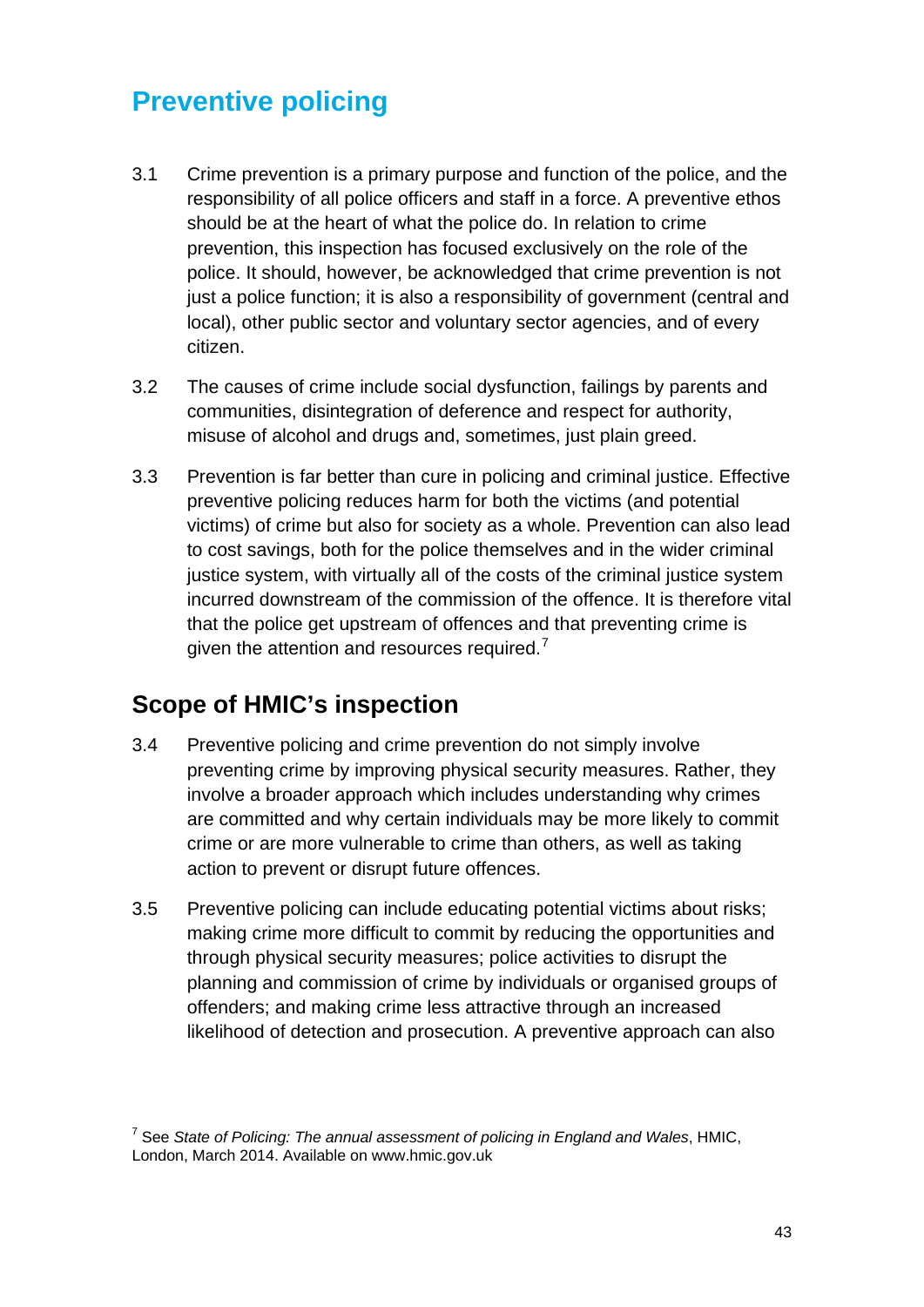include investigating crimes which are committed and bringing the offenders swiftly to justice, which may have both a deterrent effect on other potential offenders and prevent particular offenders from committing further offences.

- 3.6 HMIC's inspection into preventive policing in the 43 forces therefore looked for evidence of the following:
	- a clearly articulated preventive approach in the way forces plan their policing activity (see paragraphs [3.9](#page-44-0) to [3.16](#page-45-0) below);
	- effective management of predictable crime problems, such as alcohol-related violence in town centres on certain nights (see paragraphs [3.17](#page-46-0) to [3.20](#page-48-0) below);
	- clear structures at force and local levels to manage and measure preventive activity, including strategies for how good practice can be identified and disseminated (see paragraphs [3.32](#page-50-0) to 3.41 below);
	- a clear understanding by staff of their preventive role, including the need to take every opportunity to educate victims and communities (see paragraphs [3.45](#page-55-0) to [3.60](#page-58-0) below); and
	- an appropriate and effective response to unpredicted increases in crime (see paragraphs [3.61](#page-58-1) to [3.68](#page-61-0) below).

# **National strategy**

- 3.7 As a preliminary point, HMIC notes that the police service of England and Wales does not have currently a national strategy on preventive policing. This has led to inconsistencies in how the 43 forces approach crime prevention. The national lead for crime prevention in the police service is planning to address this by developing a national preventive policing framework, which would include:
	- a nationally agreed definition of crime prevention;
	- a national crime prevention plan, which would ensure prevention is understood and accepted by all, as well as providing a template for force strategies;
	- national guidance, standards and operating procedures. This would ensure consistency across forces and create links between policing activities at the neighbourhood, force, regional and national levels; and
	- evidence-based analysis of 'what works' that could be used to inform preventive policing policies, ensuring that the planning of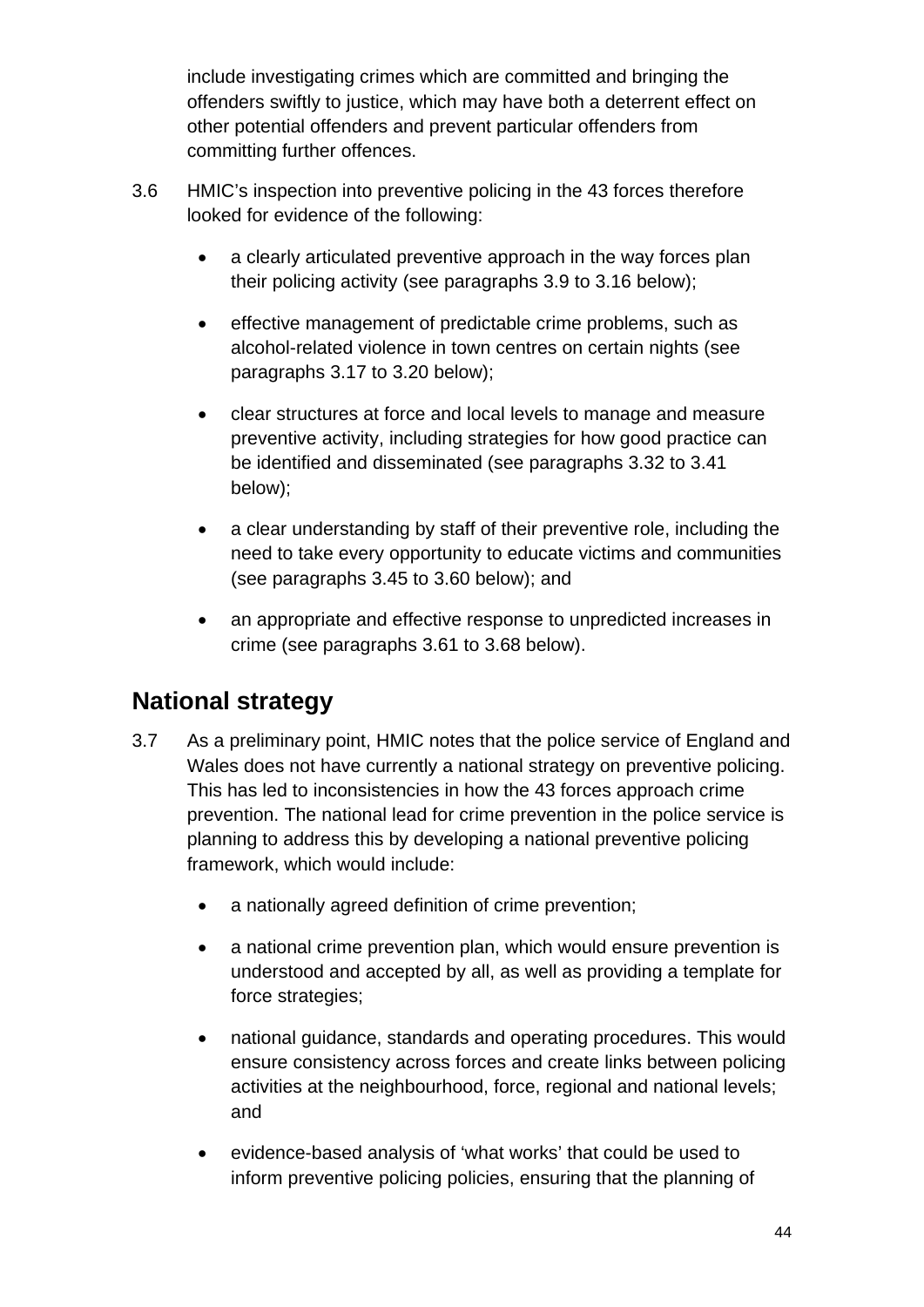force activity is as effective as possible, and that staff are appropriately trained.

3.8 A national strategy of this kind – with clear definitions and operating standards – should be of great benefit to forces and ensure a common understanding across England and Wales in relation to preventive policing. However, at the time of publication of this report, chief constables across England and Wales had not decided formally and collectively to undertake this work, nor had they established any timescales for starting work or completing work to develop a national strategy.

#### **Recommendation 1**

**Not later than 31 March 2015, the police service, through the national policing lead for crime prevention, should establish and implement a national preventive policing strategy and framework.**

### **Planning and governance**

<span id="page-44-0"></span>3.9 To establish whether forces adopted a preventive approach in the way they plan their activities, HMIC looked for clear references to this preventive approach in forces' plans and principal policy and operational documents. We also investigated whether forces had 'standalone' (i.e. discrete) long-term prevention strategies in place.

### **Standalone strategies**

- 3.10 At the time of the inspection, HMIC found that six forces had standalone crime and anti-social behaviour prevention strategies. A further four forces had these documents in draft format, to be implemented in 2014/15.
- 3.11 Standalone crime prevention strategies can be effective in focusing forces' attention on the actions needed to prevent crime and anti-social behaviour. Standalone strategies that set out clear standards and operating procedures can provide staff and the public with clarity about what the force wants to do and how it intends to do it. They also provide a link between the police and crime commissioner's police and crime plan<sup>[8](#page-44-1)</sup> and the plans that forces develop to reduce and prevent specific types of crime in their areas.

<span id="page-44-1"></span> $8$  Each police and crime commissioner sets out a police and crime plan for his force on an annual basis. This sets the priorities and objectives for the chief constable for the following year.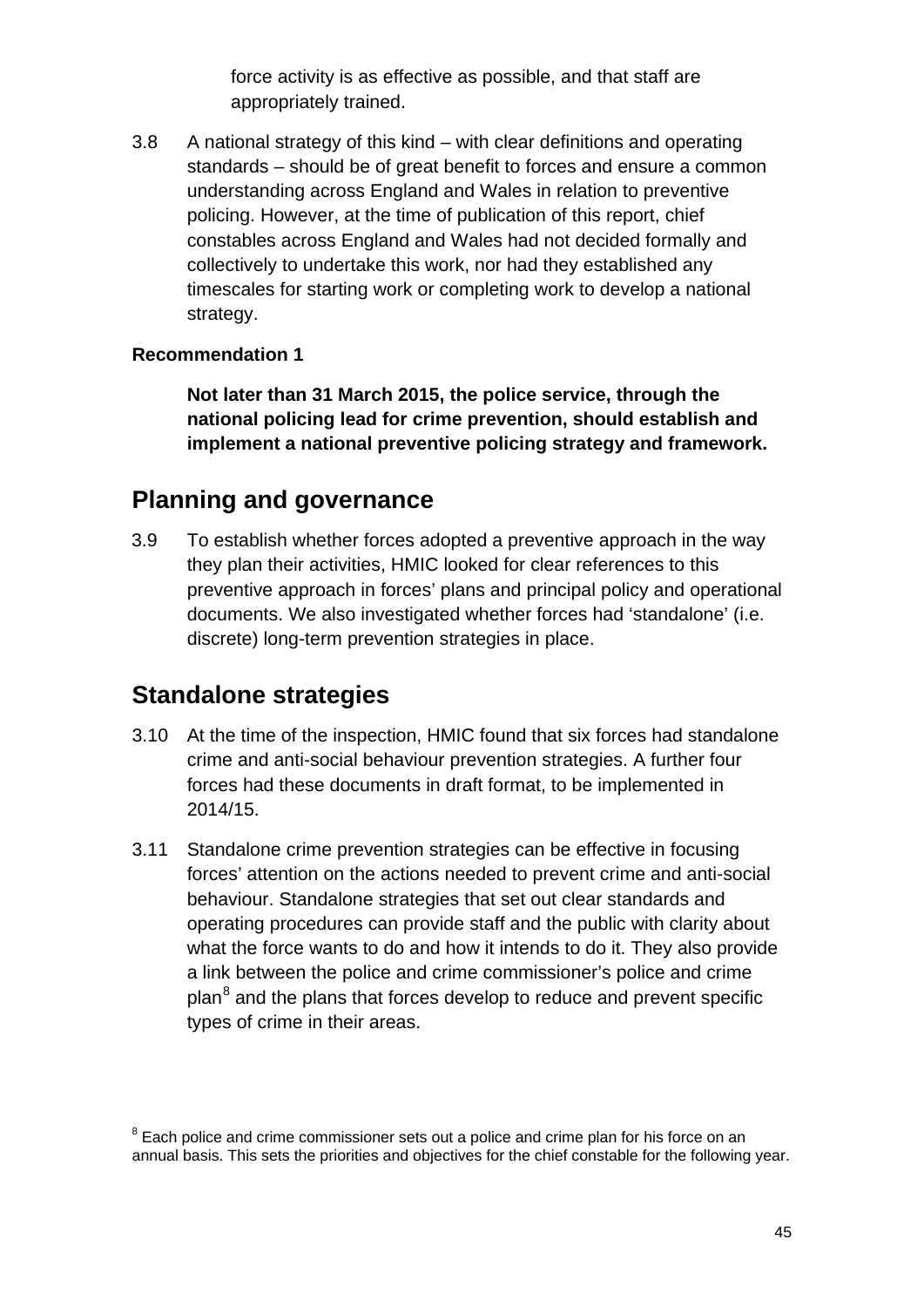- 3.12 The police and crime commissioner (PCC) for each force has a duty to secure an efficient and effective police force through;
	- setting the priorities for policing;
	- deciding the budget for the force; and
	- holding the chief constable to account.
- 3.13 Each PCC must produce a police and crime plan that includes setting out the policing objectives, the policing that is to be provided in the area and the how the performance of the force will be measured. The police and crime plan, the associated priorities and the measurement criteria, together constitute the primary way that chief constables, and therefore forces, are assessed and held to account.
- 3.14 As part of the inspection, the police and crime plan for each force was reviewed in respect of its treatment of and emphasis on crime prevention, in order to establish the way in which police and crime commissioners consider that crime prevention is most important, so setting the principal priorities for their police forces. It is unsurprising that all police and crime plans contain material about crime prevention, although of course there were difference in their formats and levels of detail. Police and crime commissioners are concerned both with policing – and crime prevention and the maintenance of order are the primary purposes of the police – and crime more widely. Police and crime commissioners naturally take crime prevention very seriously. Examples of these objectives include emphasis on measures to reduce offending, increase visible patrols and enhance the protection of vulnerable persons. Under section 8 of the Police Reform and Social Responsibility Act 2011, chief constables must have regard to their police and crime commissioners' police and crime plans, and to any guidance given to them by the Home Secretary about how that duty is to be complied with.
- 3.15 While a standalone crime prevention strategy is certainly no guarantee of success, it does demonstrate that the force has at least considered the role of preventive policing in determining its priorities. Although the absence of a standalone strategy does not mean that a force is not undertaking any preventive activity, its absence did mean that in some forces staff were less clear about objectives and activities to achieve prevention goals.
- <span id="page-45-0"></span>3.16 HMIC found that the extent to which forces include references to crime prevention and prevention activity in their operational planning and policy documents is variable. While all forces made references to the need to reduce and prevent crime and anti-social behaviour, those references were more obvious in some forces than in others. HMIC recognises that to be successful in crime prevention, more is required by forces than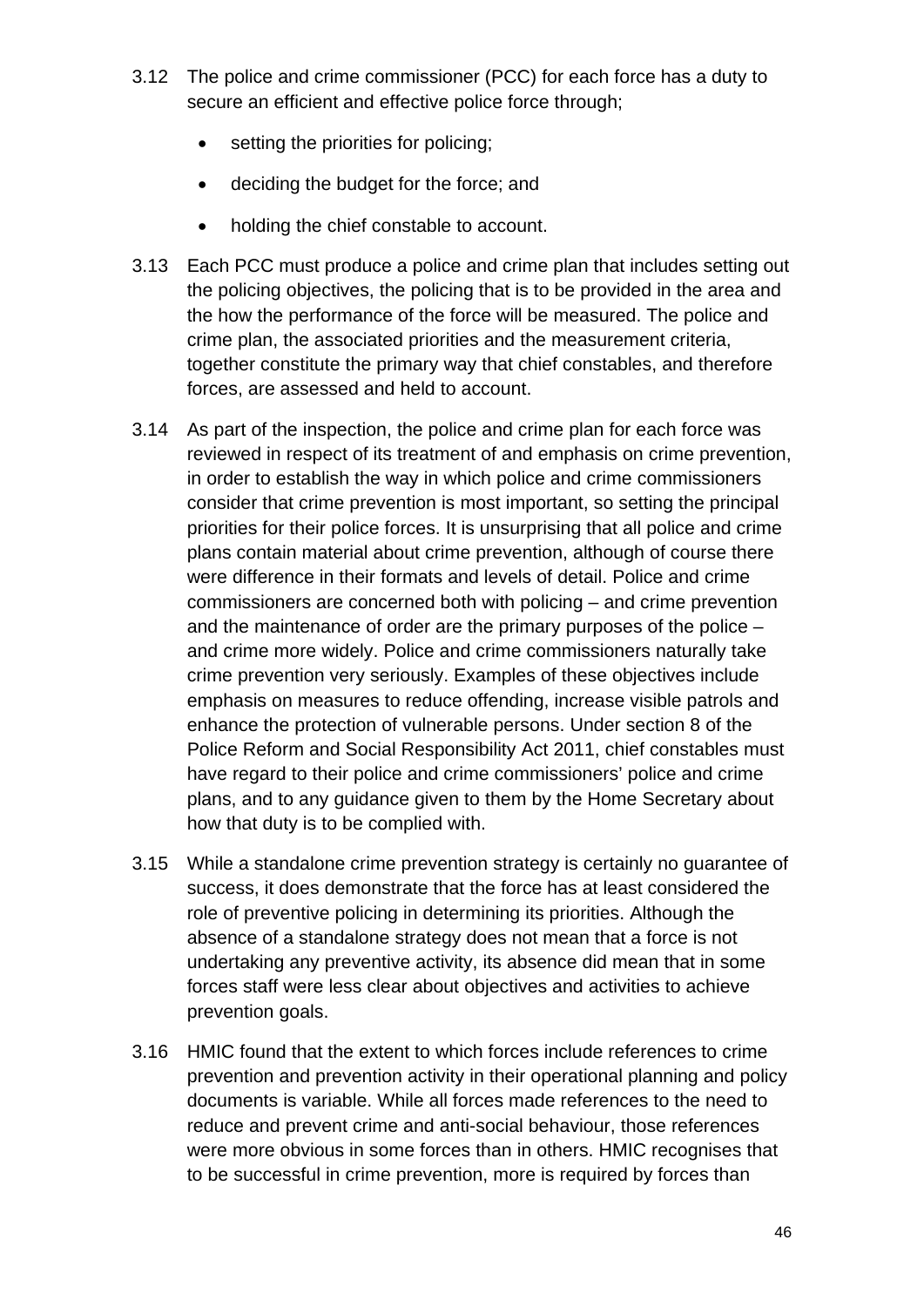simply articulating its ambitions and activity on crime prevention in planning documents. However, its inclusion highlights the importance of crime prevention to staff and the public and encourages a conscious monitoring by the force of progress made.

#### **Recommendation 2**

**Not later than 31 March 2015, all forces' planning documents should contain clear and specific provisions about the measures forces will take in relation to crime prevention, in accordance with the published national preventive policing strategy and framework and in discharge of chief constables' duties under section 8 of the Police Reform and Social Responsibility Act 2011 to have regard to the police and crime plans of their police and crime commissioners.**

## **Prevention activity**

#### **Predictable crime and crime targeted at vulnerable groups**

- <span id="page-46-0"></span>3.17 HMIC found specific examples of preventive activity being carried out by all 43 forces. All forces have a long-term approach to both (a) regular, previously experienced crime problems and (b) crime problems which they can predict. Examples of these "predictable" types of crime include crimes that are targeted against certain vulnerable groups, such as student communities, and anticipated increases in alcohol-related crime in some towns and cities on particular evenings or at particular events.
- 3.18 All forces were able to provide examples of how they establish these kinds of crimes and have put measures in place to address them. The crimes are analysed to determine the factors which would lead to their occurring. Forces consider:
	- (a) what factors contribute to making certain **individuals** vulnerable (or more vulnerable than others) to crime;
	- (b) what are the characteristics of the **offender**, or the way that he carried out the crime, that may help identify him, his patterns of offending behaviour, or where he may commit future crimes; and
	- (c) what was it about the physical characteristics of the **location** or environment that made it more vulnerable to this crime?
- 3.19 Often, this analysis uses information from other organisations such as local authorities to verify or support evidence. Forces are then able to construct plans which try to prevent further crimes from occurring. All forces were able to provide evidence of the use of such local initiatives and operations to prevent further crimes. These initiatives and operations involved both the police and other organisations. The most common examples of schemes provided to the inspection team were: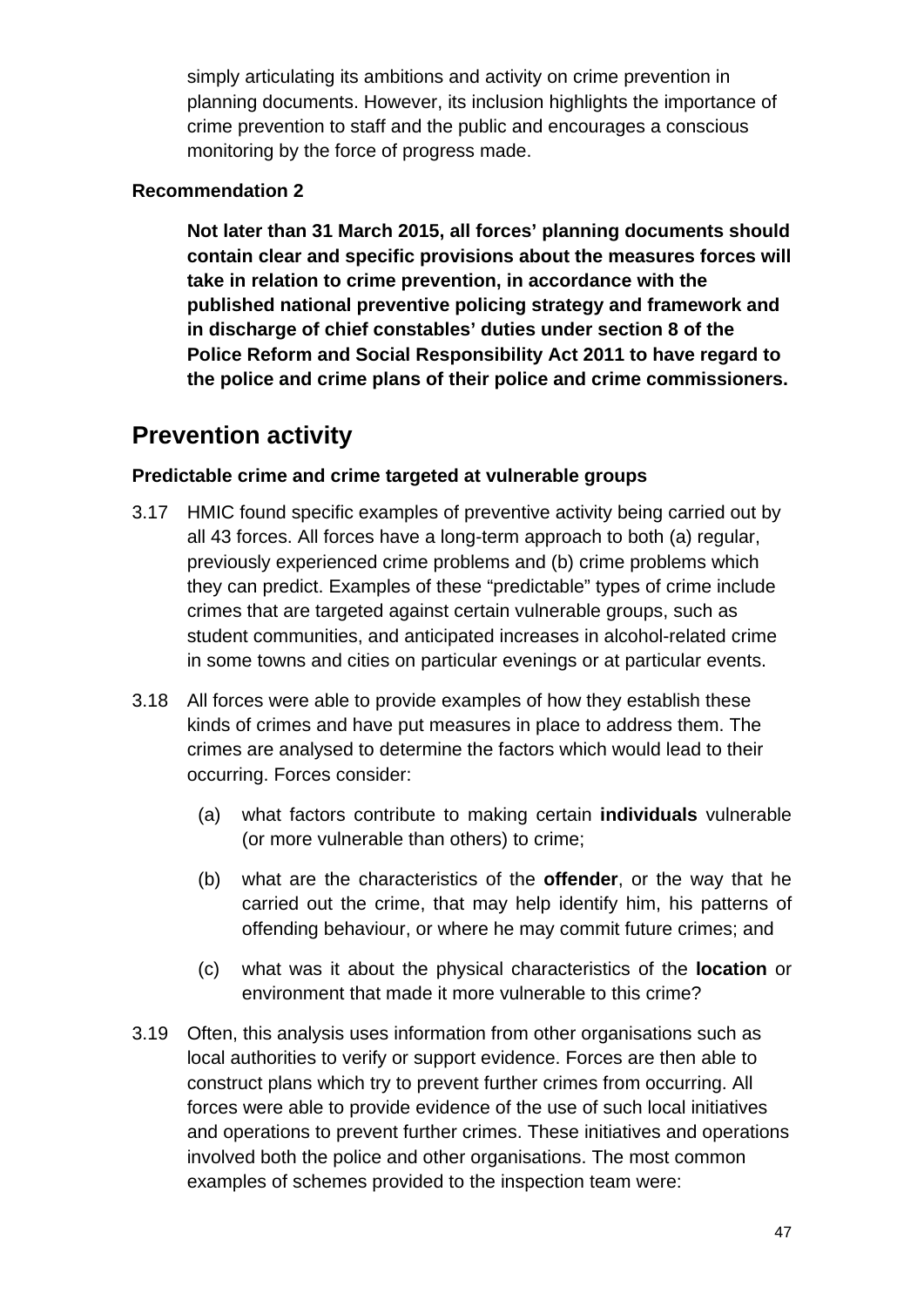- **Plans to tackle burglary and other crimes, where the majority of the victims are students in higher education.** Some forces with large student communities were able to provide evidence to the inspection team of longstanding schemes showing clear preventive elements. These include raising awareness of the risks to new students (and their guardians) as they prepare for university or college, during 'Freshers' Week' at the start of a new academic year, free security marking of student property, and the issue of torches and personal attack alarms. Over a number of years, forces have developed effective ways of raising awareness of crime and vulnerability to crime with students, the education authorities and other agencies. They have influenced higher education establishments, local authorities and private sector businesses to improve the physical security at accommodation (both universityowned and privately-owned) used by students.
- **Plans to address alcohol-related violent crime in and around towns and cities on particular evenings of the week or event dates.** Some forces provided evidence of regular planning for alcohol-related crime, and it is clear that these plans have been developing for many years. Preventive work seen by the inspection team included education campaigns directed at groups who have been identified as vulnerable, and therefore potential victims, or as potential offenders. Significant work has been completed by many forces with local authorities and the licensing trade to improve physical features of locations that have experienced problems previously. For example, specific conditions imposed on venues; training for door staff; the use of plastic bottles in place of glass; and improved lighting and CCTV in areas of increased risk. Forces also provided evidence of planning to provide additional officers and staff at relevant times, often including extra early evening patrols in high visibility jackets to reassure the public and provide a visual deterrent.

#### **Case study**

*Leicestershire Police has a well-developed approach to policing the night-time economy, particularly within Leicester City. This involves a range of activity based around themes including:*

- prevention, such as establishing safer routes in and out of the city;
- education, including working with schools to improve awareness among young people;
- enforcement, for example through the use of drinks banning orders and test purchase operations focusing on alcohol sales to people under 18;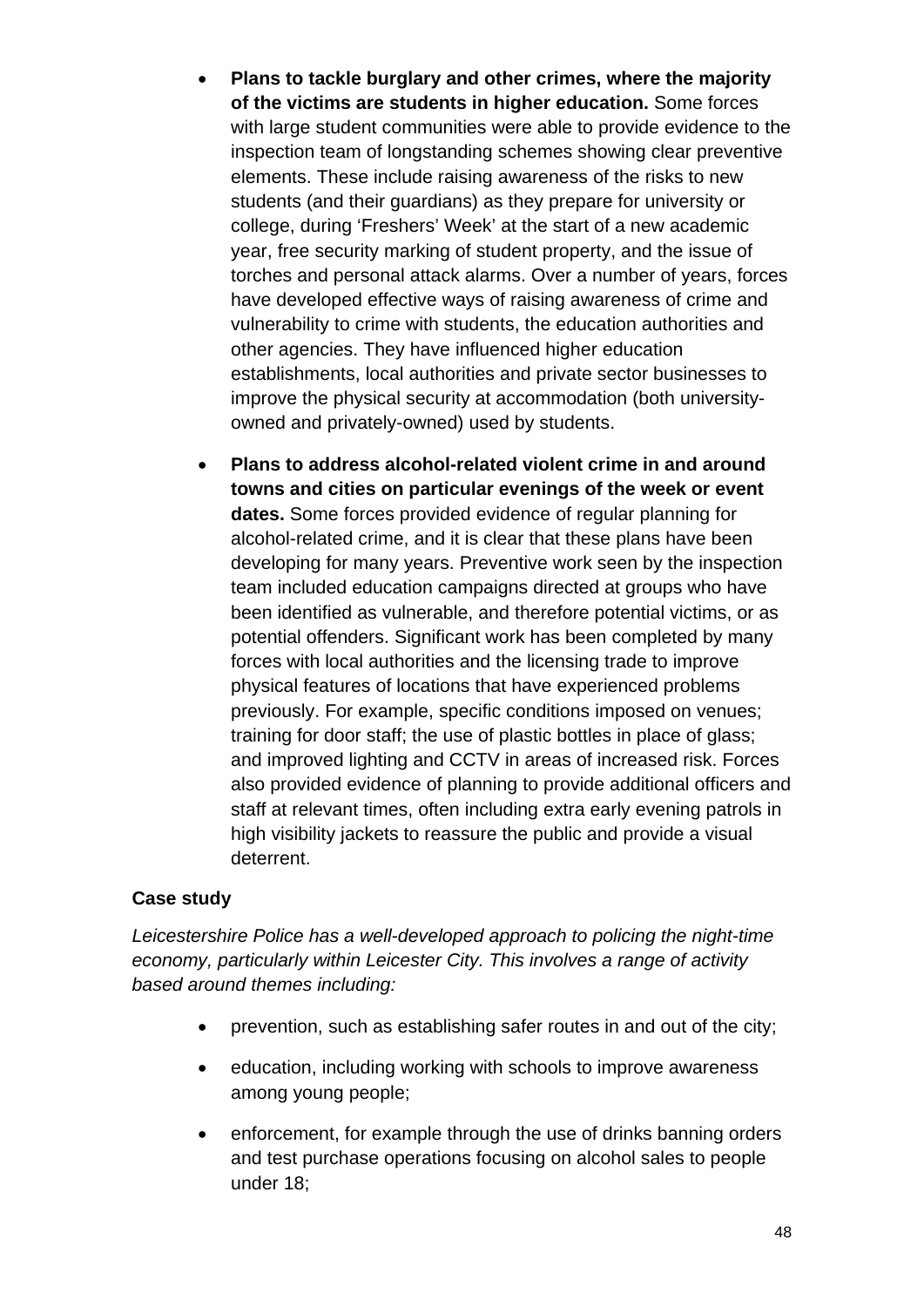- communication and engagement, such as the use of social media; and
- confidence and reassurance, for example through promotion of safety in the night-time economy through local schemes promoting well-run premises.
- <span id="page-48-0"></span>3.20 HMIC found that these kinds of initiatives were well developed and formed part of the planning and activity of all forces. This demonstrates the ability of all forces to incorporate effective preventive policing into their activities and planning.

#### **Working with other organisations**

- 3.21 HMIC found that all forces work with a wide variety of other organisations, primarily across the public sector, with education and health service providers for example, but also in the voluntary and private sector, such as with the licensing trade. Community safety partnership work between the police and local authorities has developed over the last two decades and there are some excellent examples of well-established arrangements in place. These have contributed to the reductions in crime and anti-social behaviour achieved in local neighbourhoods across England and Wales.
- 3.22 It is imperative that the police do their utmost to prevent crime from occurring in the first place but, should it occur, the service must ensure that it meets the needs of the victim, especially in cases where the victim or community may be considered vulnerable. Crime and anti-social behaviour can have a devastating effect on the victim and community. It is, therefore, crucial that the initial police response to a report of a crime includes appropriate support for the victims and communities to prevent further offences and reduce the risk of individuals becoming victims of crime in the future.
- 3.23 Victim Support is the primary non-police organisation that provides support for victims and witnesses of crime in England and Wales. The charity, which was established in 1974, has over 1,400 staff and more than 4,300 volunteers. Victim Support provides help to victims and their families following the commission of a crime, including practical crime prevention security advice, accessing other support services as well as supporting witnesses at court during prosecution cases. During 2012/13, Victim Support offered support to more than one million victims of crime and helped over 204,000 people as they gave evidence at criminal trials.
- 3.24 A relatively recent development to raise awareness and meet the needs of victims of crime and anti-social behaviour has been through the establishment of the role of Victims' Commissioner, in 2010. The current Commissioner, Baroness Newlove, took up the post in March 2013.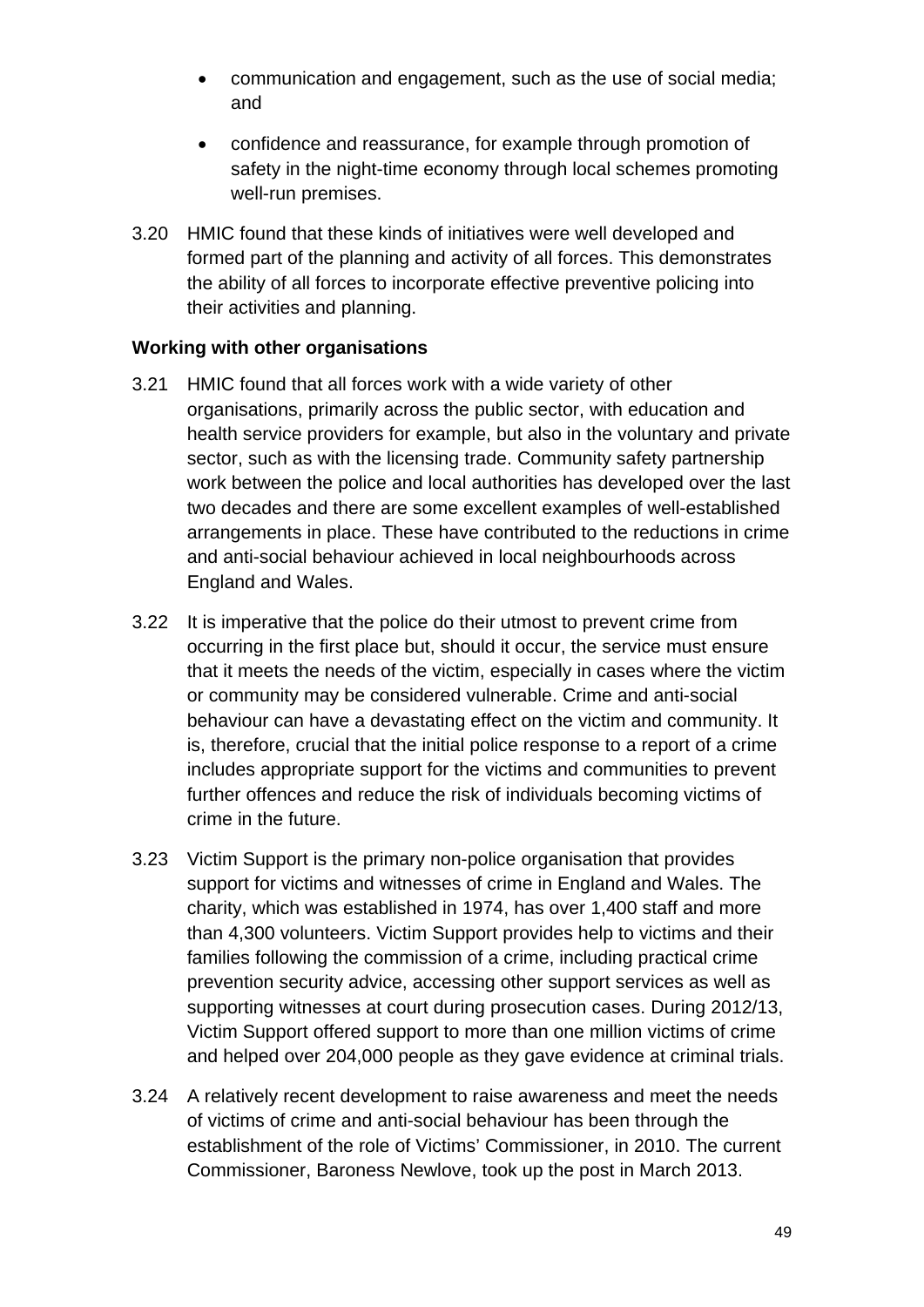- 3.25 The role of the Victims' Commissioner is to promote the interests of victims and witnesses and encourage good practice in their treatment. The Commissioner is currently working to ensure that feedback gathered from victims of crime influences improvements in the criminal justice process.
- 3.26 HMIC found the extent to which forces engage with partner organisations and agencies to assess levels of risk, particularly the levels of risk to vulnerable individuals and groups, has also increased in recent years. The police and these other organisations are sharing information and this is being used to direct resources towards ensuring vulnerable people and communities are safe, or to prevent further crimes from being committed.
- 3.27 In addition, many forces are now working with local authorities and other organisations to establish how they can provide appropriate support to those individuals and families who are well-known to the police and other agencies and consistently require public service interventions and resources. In particular, this work often involves working with children and young adults to influence their behaviour to reduce the risk of their being involved in crime and anti-social behaviour in the future. Examples of this work includes children involved in 'low-level' offending, truancy and anti-social behaviour and families with a history of domestic abuse.
- 3.28 A number of forces and their partner agencies are working with voluntary sector organisations such as the Early Intervention Foundation. This charity, launched in April 2013, was established by a consortium of likeminded organisations with the aim of addressing the root causes of social disadvantage.
- 3.2[9](#page-49-0) The work of the Foundation $9$  focuses on three main areas;
	- Assessment of the evidence on 'what works' to determine both the best early interventions available and their relative value for money;
	- Advice on the best practical evidence-based measures, and how to carry them out effectively, to have the greatest beneficial effect on the lives of children and families; and
	- Advocacy of early intervention as a serious alternative to expensive and often ineffective later intervention.

<span id="page-49-0"></span><sup>9</sup> The most recent Early Intervention Foundation reports are: *Early intervention in domestic violence and abuse*, Early Intervention Foundation, March 2014, and *Social impact bonds and early intervention*, Early Intervention Foundation, March 2014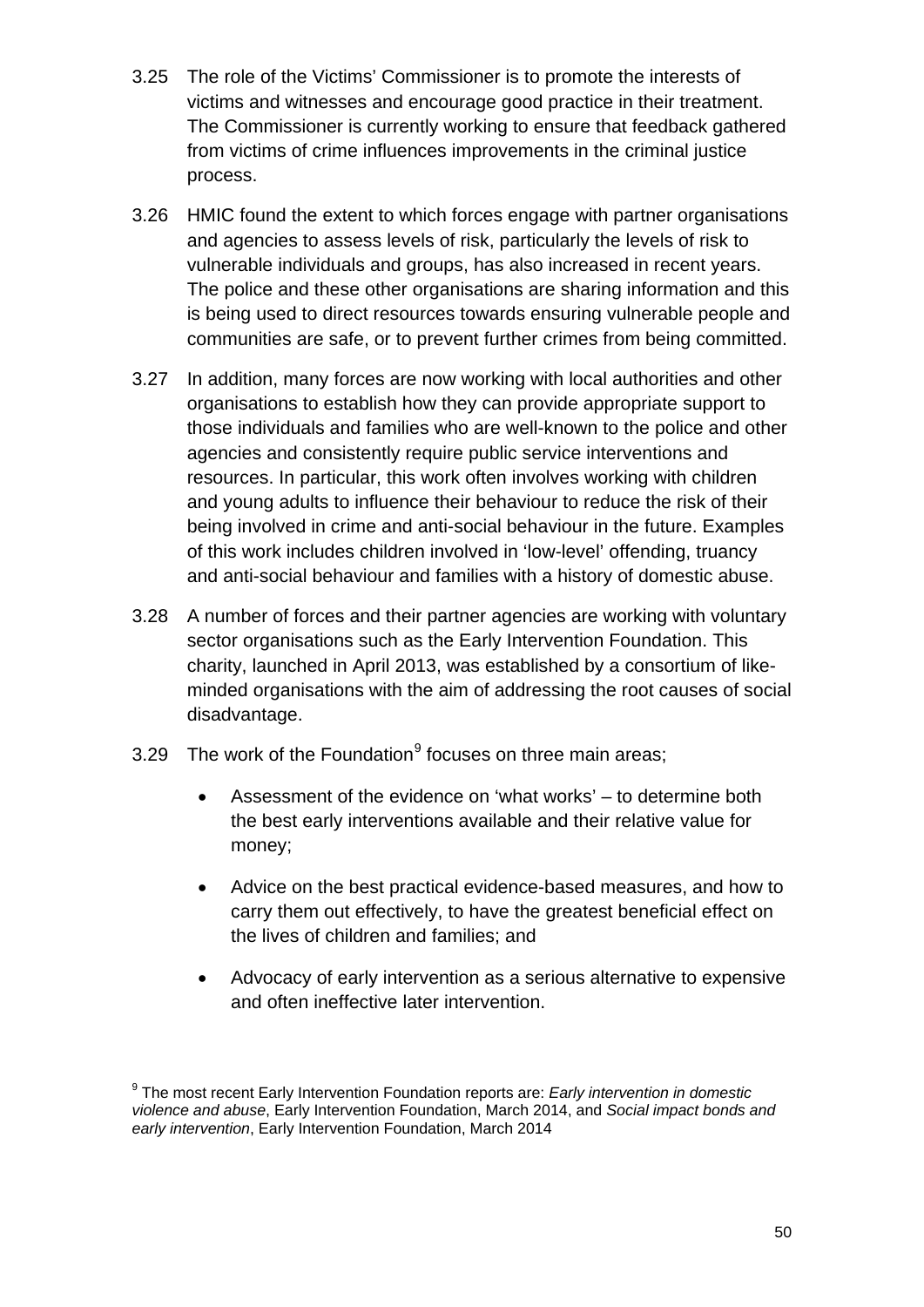- 3.30 The Foundation provides support to police forces, police and crime commissioners, local authorities and other interested parties by providing practical advice and support on the early intervention process. There are currently 20 initiatives taking place (called 'pioneering places') across England and Wales, where the Foundation is working with the police and other agencies to support and develop them in the early intervention process.
- 3.31 The details of the arrangements that forces have with their partner agencies and the voluntary sector are beyond the scope of the inspection and have, therefore, not been assessed. However, they illustrate the recognition that preventing crime effectively is certainly not the sole preserve and obligation of the police.

#### **Neighbourhood preventive policing – problem-solving**

- <span id="page-50-0"></span>3.32 The development of the neighbourhood policing model for the police in England and Wales in the 1990s saw the introduction of a problemsolving ethos, to try to establish and address the root cause of a problem and prevent further problems or crimes. This was primarily a community preventive policing tool, intended for use by local policing teams to resolve neighbourhood issues. These problems, generally quality of life issues such as reports of nuisance, vandalism or anti-social behaviour, would often be raised by the public with their local officer at community meetings. While the police will respond to individual reports of crime and anti-social behaviour, the problem-solving approach was specifically developed to resolve repeated instances of crimes or anti-social behaviour with similar characteristics. This approach can be used equally well to address an increase in car crime in a neighbourhood as it can to resolve or reduce reports of persistent anti-social behaviour.
- 3.33 The College of Policing notes<sup>[10](#page-50-1)</sup> that there are a number of different problem-solving models that have developed. SARA is the most commonly used model in police forces and comprises four broad stages; Scanning; Analysis; Response; and Assessment. Officers and staff based in neighbourhoods received problem-solving training and forces were encouraged to develop their own databases to record these problem cases and track activity and assess progress.
- 3.34 The SARA model is a cyclical process; it requires assessment on a continuing basis to determine whether or not the response is effective in resolving the issue. The way in which it works is:

<span id="page-50-1"></span><sup>&</sup>lt;sup>10</sup> See *The effects of problem-oriented policing on crime and disorder*, The Campbell Collaboration, July 2008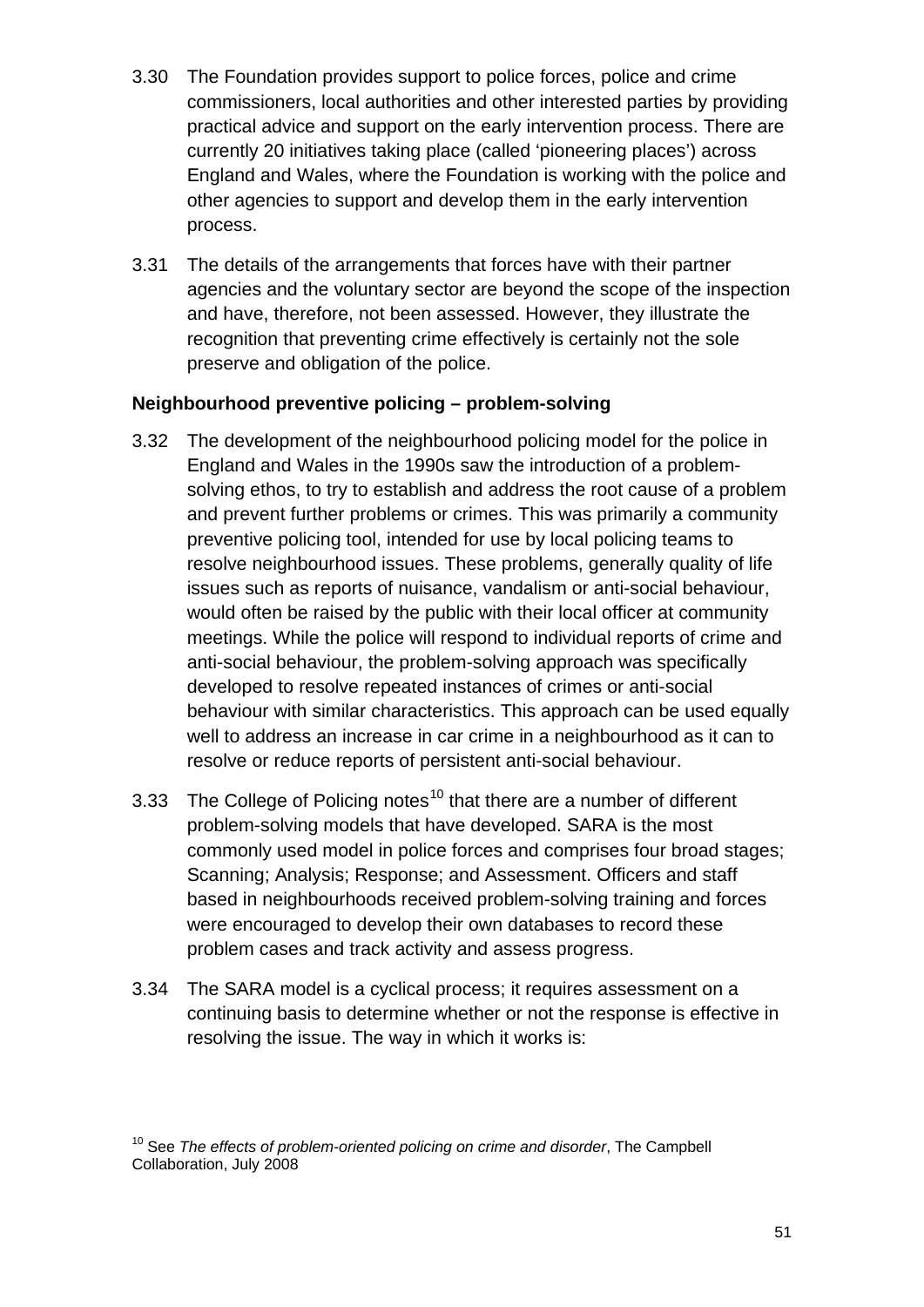- through scanning*,* the police establish a pattern of repeated reports of crimes or anti-social behaviour, with similar characteristics, in a particular area. This scanning may occur through examining crime and incident records, through information from another agency, or through police engagement with the community;
- detailed analysis would then be carried out of the 'where, when, why and how' the problems are taking place to establish the root cause, or causes. This might include factors such as that the crime occurs in a secluded location with poor lighting, or in properties with inadequate security which the offender knows they can easily breach without alerting others;
- understanding the issues that allow the problem to occur in the first instance, or reoccur, enables the police to develop an effective *response* to resolve it. This may include increased police patrols; using officers in plain clothes to try and catch the person committing further crimes and officers and staff in uniform giving crime prevention advice and reassuring the community. In addition, other agencies, such as the local authority, can often assist in the response through increased security at the location, such as improving street lighting or cutting down hedges which prevent offenders from being easily seen; and
- regularly assessing the response is important to determine the effectiveness of the problem-solving approach and the tactics being used. This assessment may include overall measures, such as a reduction in the number of incidents or crimes reported, or an assessment of the effectiveness of specific tactics, such as the amount of intelligence or arrests made by plain clothes officers as opposed to uniform staff. This regular assessment of the problem enables the response to be modified, as and when necessary. In addition, the use of clear measurement in the assessment can provide valuable information when evaluating tactics used to establish good practice that can be adopted for similar situations.
- 3.35 During the inspection, HMIC identified two main issues which determined how forces are able to provide evidence that they are effectively using a problem-solving approach to support preventive policing efforts. These are:
	- the existence and effective use of a force-wide, searchable database to aid problem-solving; and
	- analysis and evaluation that identifies good practice to be shared with others.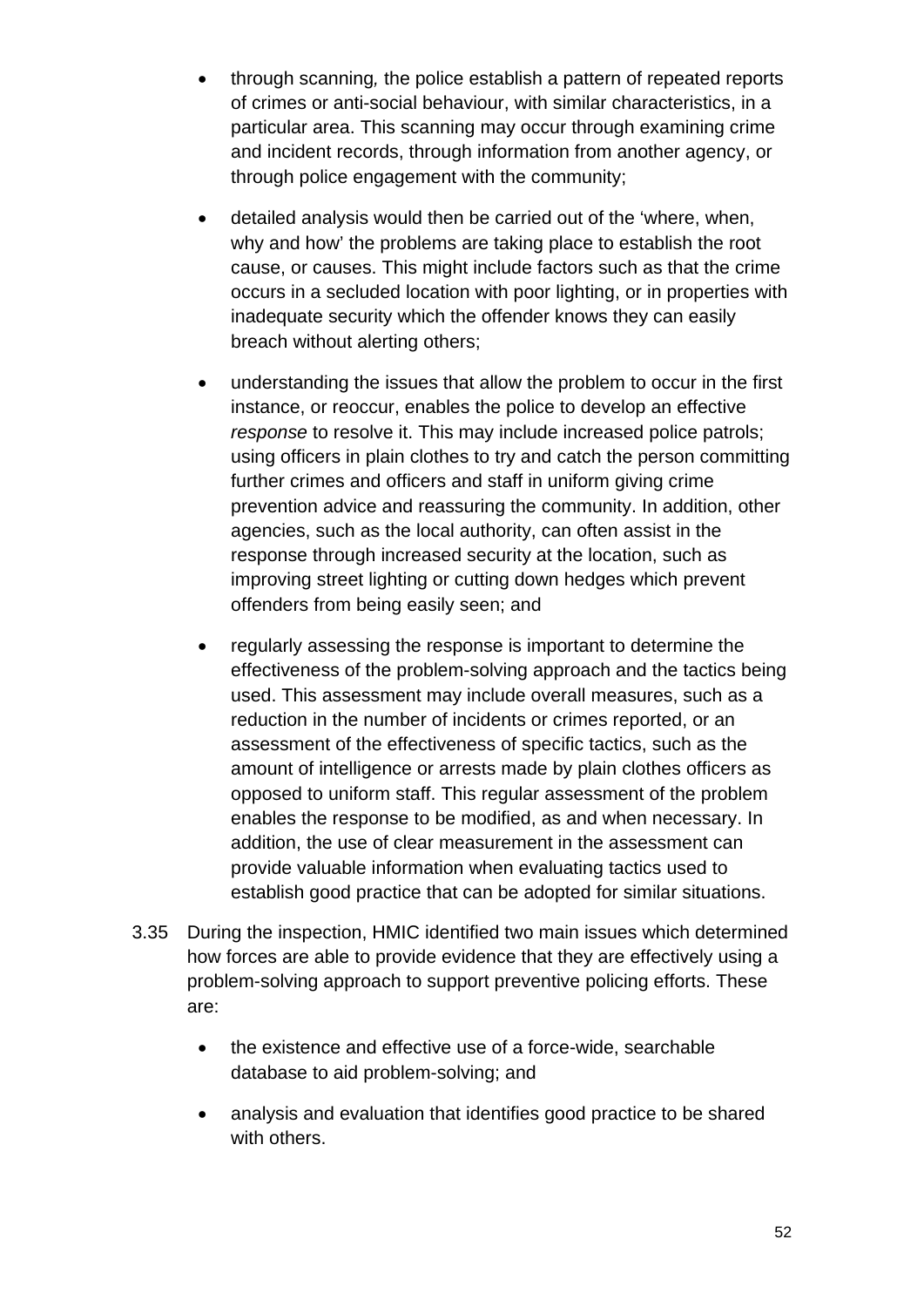- 3.36 A problem-solving database provides the force with the ability to keep accurate records of problems identified and monitor the police work carried out to resolve them. This is particularly important in the assessment phase of problem-solving, as the ability to track policing activity and measure progress, enables officers and staff to adjust tactics in the response when necessary. In addition, a problem-solving database provides evidence of the effectiveness of tactics, which can be adopted as good practice by others, including partner agencies, when similar issues arise. HMIC found that only 24 forces have a corporate force-wide database that can be researched to aid problem-solving. The remainder of forces have no consistent way of recording this policing activity.
- 3.37 The inspection teams examined a small sample of cases in each force that had a database to look for evidence of regular activity on the database. The inspection found that while there was evidence of activity in relation to most cases (for example, officer patrol time was recorded), the use of clear measures to track the progress being made with each case, or how effective particular activities had been, was rarely apparent. Similarly, HMIC found few examples of where forces had evaluated the success or otherwise of problem-solving plans.
- 3.38 Further, HMIC found examples in 12 forces of good practice being identified and being shared within the organisation so that staff across the force could build upon and learn from it.

#### **Case study**

*In Durham Constabulary, each neighbourhood team records problem-solving information and activity on the problem-solving database which is accessible and searchable by all staff. Response teams also carry a minimum of two problem-solving plans each and are held to account for progress on these on a monthly basis. Each plan has a complete history of actions carried out and the tactics that have proved successful.* 

*The force actively encourages sharing of good practice across, both the force and with partner agencies. This is achieved in a number of ways including; monthly peer review meetings, problem-solving master -classes led by the chief constable, and force awards presented annually to officers and staff for problem-solving excellence.* 

- 3.39 Local authorities and other organisations, such as housing providers, often play a critical part in solving community-based problems. However, in relation to most forces, these organisations were often unable to access and contribute to the problem-solving database. This limits their contribution and inhibits the police's ability to share good practice.
- 3.40 Overall, HMIC judged that there was clear evidence in six forces of the effective use of a database to aid in problem-solving crime and anti-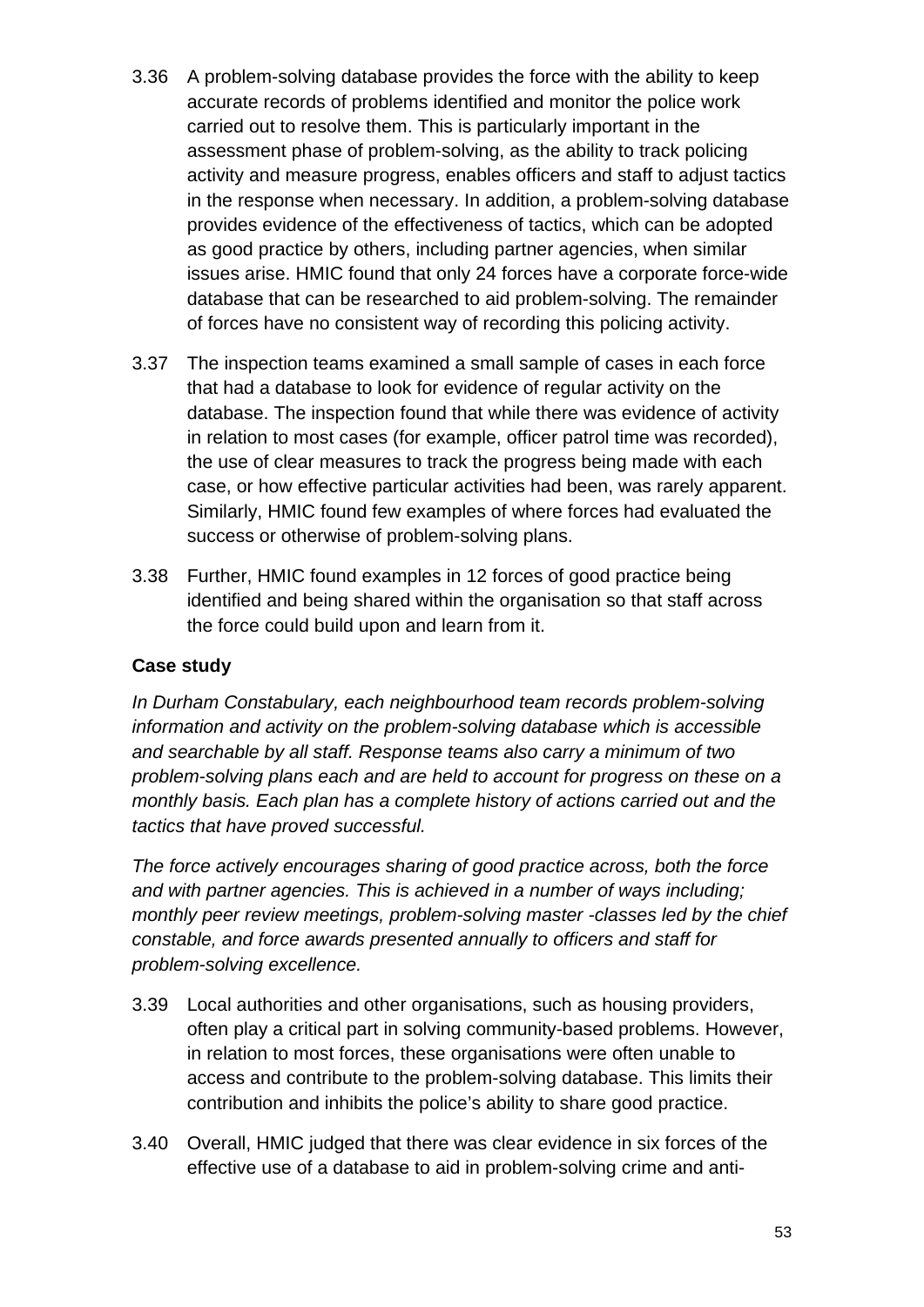social behaviour issues and to address community issues. These forces all provided clear evidence of:

- a single database for problem-solving cases to be recorded across the force;
- relevant staff having access to the database and regular and consistent use of the database;
- evaluation of problem-solving activities being conducted and sharing across the force 'what works' on a structured basis; and
- partner organisations having access to the database, with partners involved in assessment and evaluation of problem-solving issues, including the use of problem-solving co-ordinators and master classes to reinforce good practice and understanding.
- 3.41 HMIC therefore considers that current practice on using a problemsolving approach demonstrates a missed opportunity for effective neighbourhood preventive policing by the majority of forces. The College of Policing could support forces in this regard, through the identification, collation and dissemination of good practice of problem-solving cases.

#### **Recommendation 3**

**By 31 March 2015, every force that does not have an adequate, force-wide problem-solving database should develop and start making use of one, to record, monitor and manage its neighbourhood problem-solving cases.**

#### **Recommendation 4**

**By 31 March 2015, all forces should ensure they are using their databases to track the progress and evaluate the success of actions taken in relation to each neighbourhood problem-solving case recorded on the database.**

#### **Recommendation 5**

**By 31 March 2015, each force should ensure that it is able to disseminate information and share good practice from its database throughout the force, as well as to local authorities and other relevant organisations involved in community-based preventive policing or crime prevention.**

#### **Problem-solving anti-social behaviour**

3.42 In order to carry out effective preventive policing in relation to anti-social behaviour, it is important for forces to be able to identify those people who are repeat victims i.e., people who have reported anti-social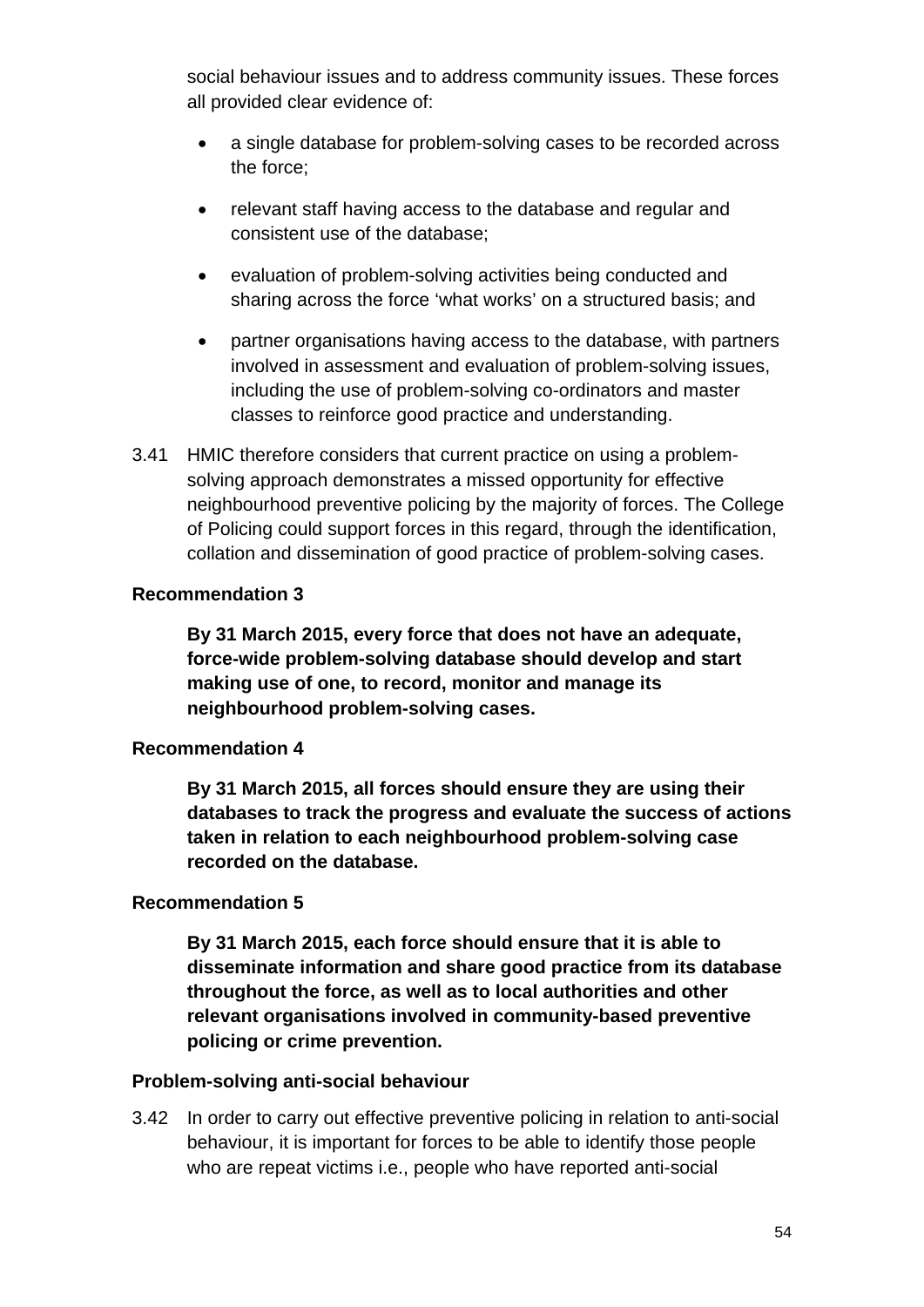behaviour previously. This is because a person who has reported antisocial behaviour on previous occasions is more likely to be vulnerable to future incidents<sup>[11](#page-54-0)</sup>. HMIC therefore asked forces to provide their definition of what constitutes a repeat victim of anti-social behaviour and to provide details of the proportion of victims, in the previous 12 months, who were repeat victims.

- 3.43 HMIC was concerned to find that one force did not have an agreed force definition of a repeat victim of anti-social behaviour and that 11 forces were unable to establish the extent to which victims of anti-social behaviour in their force had previously been victims.
- 3.44 In addition, HMIC found there was no agreed police service-wide definition of what constitutes a repeat victim of anti-social behaviour. Other issues in relation to the identification of repeat victims of other crimes and incidents were found during this inspection. A recommendation regarding the adoption, across the police service, of common definitions of what constitute vulnerable and repeat victims is included (in Recommendation 11 later in this report). The Anti-social Behaviour, Crime and Policing Act 2014 contains a provision for a 'community trigger' in sections 104 and 105. This gives victims and communities the right, in specified circumstances, to require a review of a complaint about anti-social behaviour. Such a review brings together the public authorities concerned to take a co-ordinated approach to review the response which was initially given to the anti-social behaviour in question, and, if appropriate, to make recommendations for further action. A review must be undertaken where three complaints have been made in a six-month period and no action has been taken. Relevant bodies, the local police force being one, must establish a procedure for these reviews. Without a service-wide definition for a repeat victim it will be difficult to implement this new legislation when it comes into force on 20 October 2014.

#### **Recommendation 6**

#### **By 20 October 2014, the one force which has not already done so should adopt a sound force-level definition of a repeat victim of anti-social behaviour.**

#### **Recommendation 7**

<span id="page-54-0"></span><sup>11</sup> HMIC has previously reported on this important issue in *Anti-social behaviour: Stop the rot,* HMIC, London, September 2010 and *Everyone's business: Improving the police response to domestic abuse*, HMIC, London, March 2014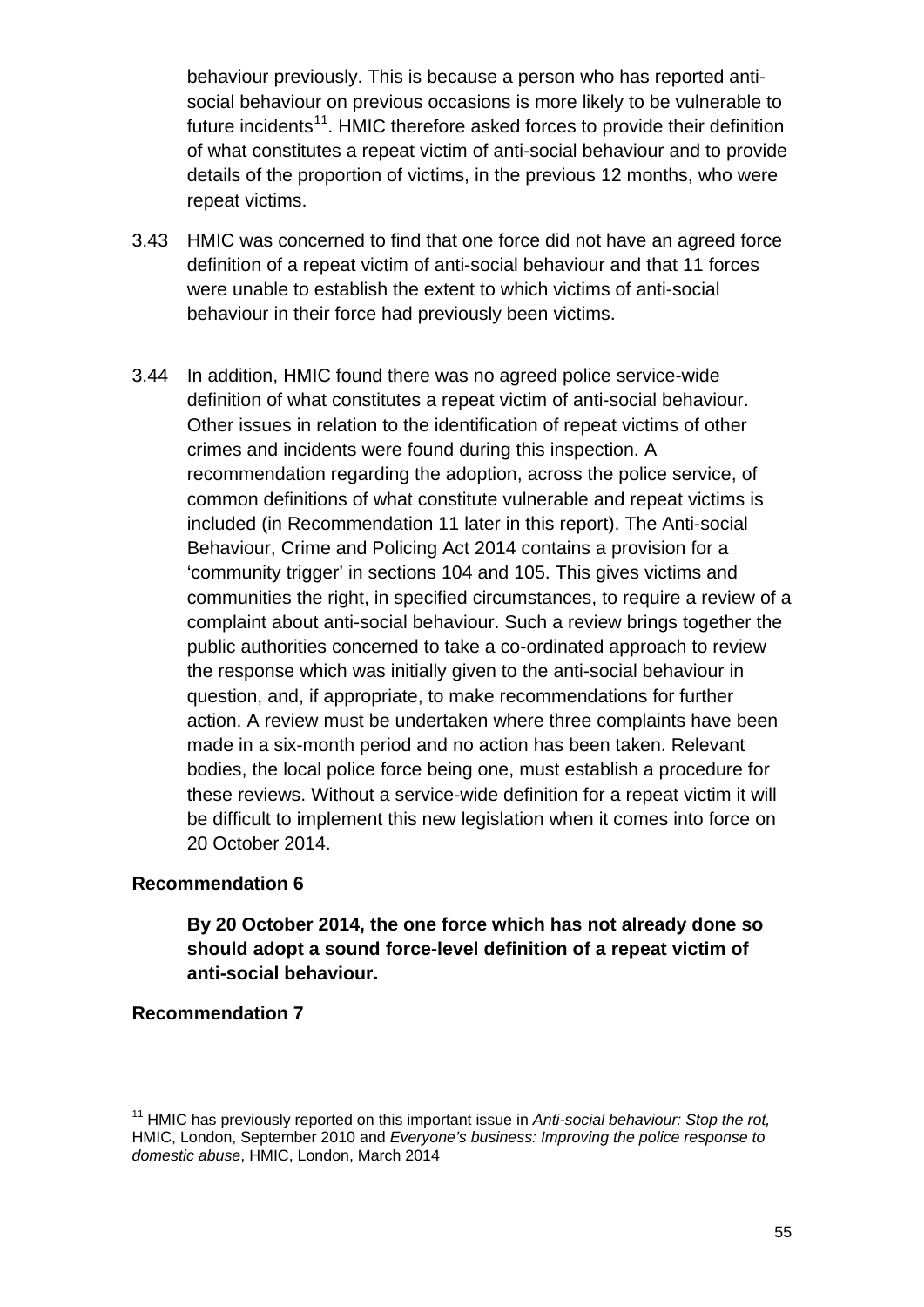**By 31 March 2015, all forces should ensure that their records clearly establish whether victims of crime and anti-social behaviour fall within the applicable definition of 'repeat victim', and that appropriate steps are taken to ensure that when repeat victims call the police, the force's call-handlers have the means to establish immediately that the caller is a repeat victim.**

### **Crime prevention – advising the public**

#### **Dedicated crime prevention staff**

- <span id="page-55-0"></span>3.45 Every force has a number of dedicated crime prevention advisers. These advisers are members of the force who have received specialist training in crime prevention. The primary responsibilities of such staff in all forces are to:
	- advise on and co-ordinate crime prevention projects in response to increases in crime at either a local or force level (depending upon their role);
	- provide specialist crime prevention advice to victims of crime, including individual victims of crime and employees of businesses that have been targeted, as well as advising on the security of business premises following a crime; and
	- respond to requests from the public for advice about how they can increase the security of their property or home or prevent themselves from becoming victims of crime.
- 3.46 Most forces also provide specialist crime prevention advice on a wider basis, through the planning process, for example in the design of new or existing communities, buildings, roads and car parks. In some forces, these members of staff are called architectural liaison advisers. HMIC found that the architectural liaison adviser role is clear, and is focused on providing specialist crime prevention advice in the planning and design of buildings and infrastructure in their area.

#### **Case study**

*Greater Manchester Police have a Design for Security unit. This is the part of the crime prevention unit who are trained in crime prevention techniques and 'designing out crime'. The team provides advice on the likely effect of crime on planning applications made to Greater Manchester local authorities. This ensures that potential changes in crime levels are fully considered at the outset of each new development.* 

3.47 During the inspection, HMIC spoke to the crime prevention and architectural liaison staff in each force.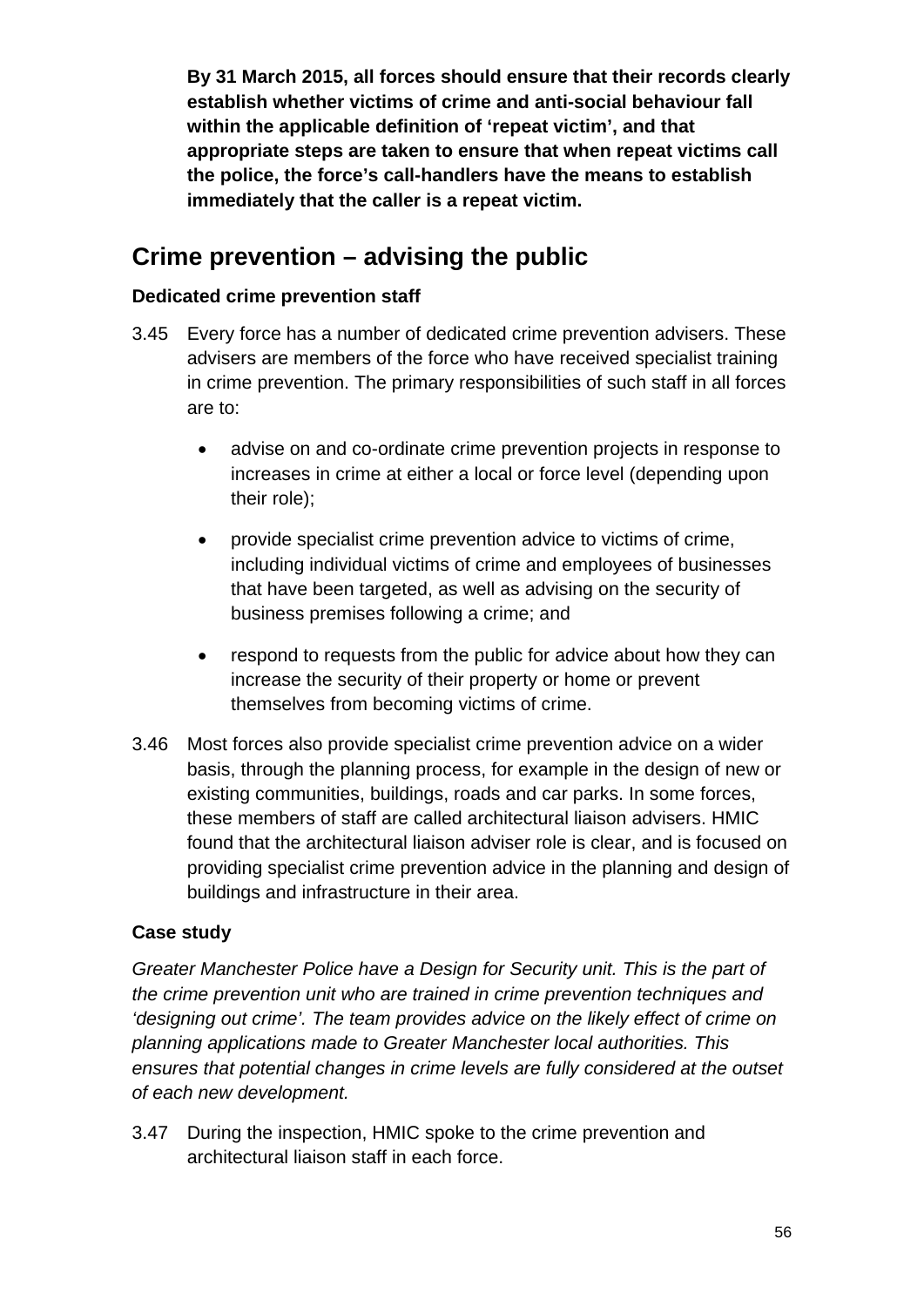- 3.48 HMIC found that the role of crime prevention advisers in many forces had become more focused on providing corporate support and advice and less on working with local communities. Some officers and staff believed that this change to have been particularly notable within the last four years as reductions in resourcing levels had led many forces to reduce the number of dedicated advisers.
- 3.49 HMIC found that many forces have restructured or reduced their dedicated crime prevention resource, with some now having as few as two members of staff to service their whole force area. Crime prevention advisers in a number of forces raised concerns about how their role had changed as the size of crime prevention units had reduced. Although crime prevention advisers remain engaged in developing and advising on crime prevention initiatives, through the local and force level tasking and co-ordinating processes, they have less time than previously to provide individual prevention advice to victims of crime or members of the public who wish to check or increase their security measures.
- 3.50 This concern appears to be mirrored by the results of an independent survey carried out with the public as part of this inspection (paragraph 4.6 to 4.33). As part of the survey, respondents who had experienced crime or anti-social behaviour were asked whether they had been given any crime prevention advice. Forty-four percent of those who had experienced crime or anti-social behaviour could remember being informed by the police about things they could do to help lower the risk of being a victim again. However, 50percent of victims were certain that the police had not provided them with this kind of advice or information.
- 3.51 HMIC is concerned therefore that unless other staff are trained and able to provide crime prevention advice, the reduced capacity of crime prevention advisers in forces presents a risk that victims of crime and anti-social behaviour, and the public more generally, will be less likely to receive crime prevention advice which addresses their own particular circumstances unless forces find other ways of effectively communicating such advice.

#### **Training**

3.52 As we have already stated, crime prevention is the primary purpose of the police and it is the responsibility of all police officers and staff in a force. All staff that come into contact with the public have an opportunity to help prevent them becoming victims of crime in the future. In particular, it seems likely that members of the public who have experienced crime very recently are more likely to heed advice or invest in security measures to prevent themselves becoming victims of crime again.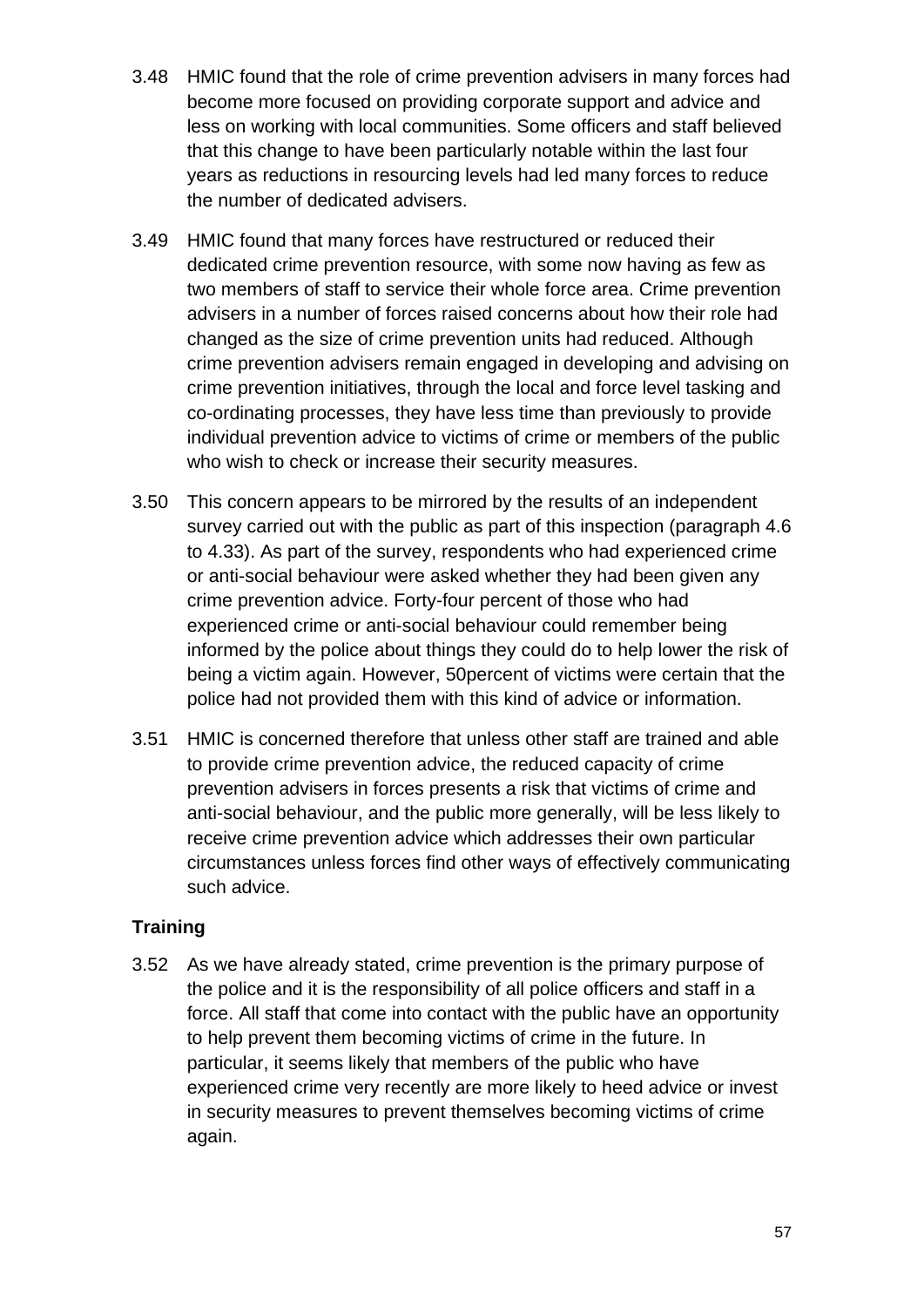- 3.53 Basic crime prevention advice need not be technical, nor does it require extensive training, but the opportunities to influence and inform the public are significant. These arise at a number of stages, including at the point of first contact with the member of the public or victim (usually within the call-handling centre) and at the point of contact with officers and patrols attending to or dealing with victims of crime. However, from our discussions in focus groups of police officers and staff and observations in call-handling centres, it appears that often these opportunities are not exploited in the most effective way**.**
- 3.54 For example, HMIC was provided with evidence in forces of preventive patrols being carried out by officers and PCSOs in neighbourhoods that had experienced increases in a particular crime type. Officers and staff in these patrols were required to hand out or deliver leaflets containing crime prevention advice in the immediate vicinity of previous crimes. However, HMIC established that in the main this activity was conducted without the benefit of personal preventive advice being provided along with the leaflets. Providing this advice to residents would enable them to take specific action to protect themselves or their property.
- 3.55 During its inspection, HMIC identified two main obstacles that were preventing forces from taking advantage effectively of opportunities to advise the public: first, the attitude of officers and staff to crime prevention, and secondly, their lack of crime prevention training.
- 3.56 During interviews and focus groups with officers and staff, HMIC established that many either do not think that crime prevention is part of their role, or are not aware of the potential opportunities to educate and advise the public. In one force, HMIC staff were told by detectives in one criminal investigation department (CID) that: "prevention is not a concern for the CID; it is a job for neighbourhood teams".
- 3.57 In relation to training, other than brief training for new officer and PCSO recruits, HMIC found that little formal preventive policing training has been provided in forces to those officers and staff who interact on a routine basis with victims of crime and anti-social behaviour.
- 3.58 HMIC found that only ten forces were providing formal crime prevention training, although most of the training taking place in these forces was only being delivered to neighbourhood officers and PCSOs. One force had taken a positive step and provided a two-day crime prevention training programme to neighbourhood officers and PCSOs which has already trained 500 staff. This training was clearly appreciated by staff. HMIC is concerned not to see more evidence of a structured approach to carrying out crime prevention training in forces.
- 3.59 All forces would benefit from a formalised crime prevention training programme. This training should provide officers and staff who come into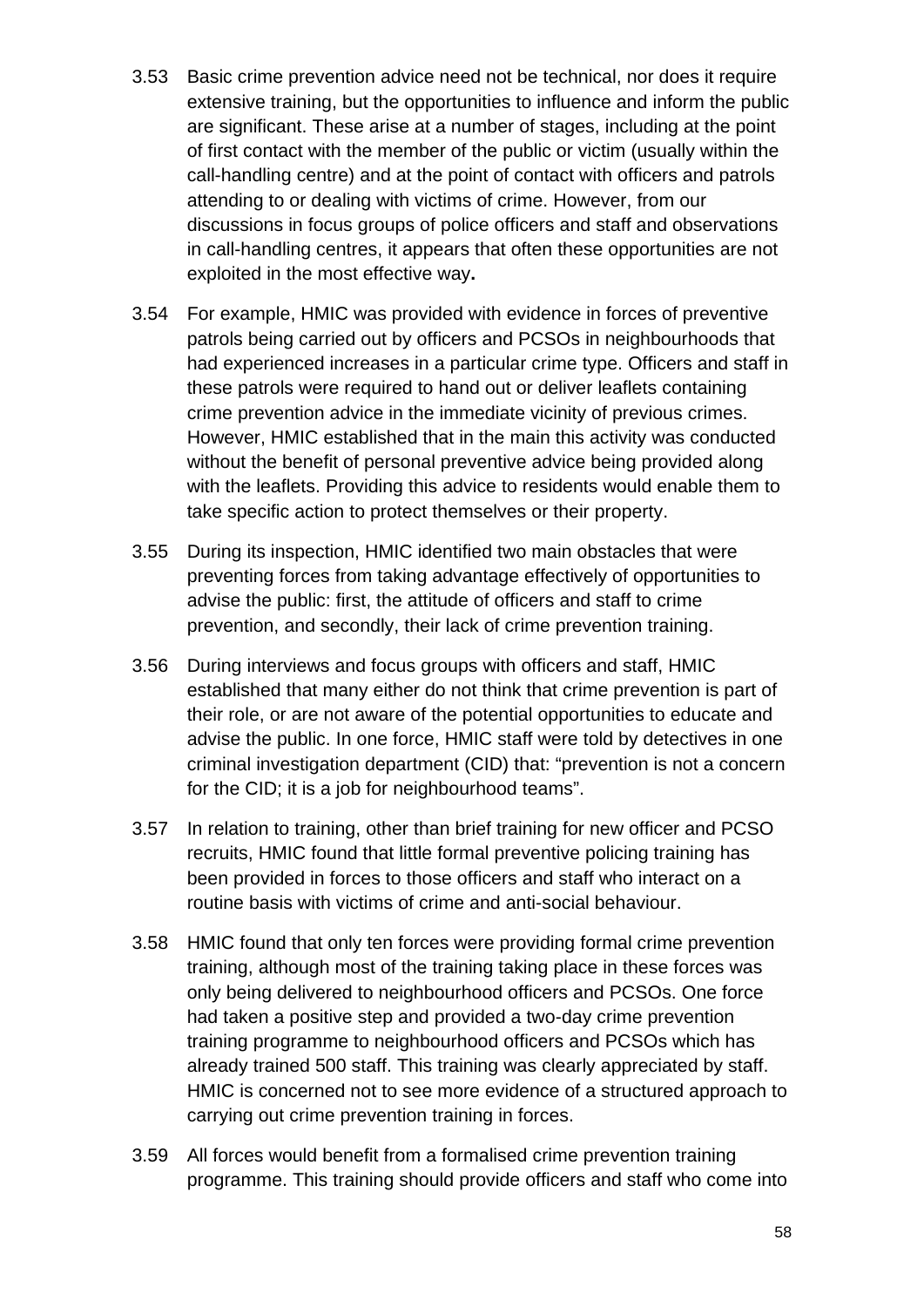contact with the public with sufficient basic crime prevention knowledge to enable them to establish and take opportunities to give basic crime prevention advice to members of the public where appropriate. Further reference is made to crime prevention training later in this report (at paragraph [4.108\)](#page-91-0), which relates to a structured crime prevention course currently being provided by the College of Policing to PCSOs in two forces. The development of crime prevention training would benefit from consultation with and the engagement of the national policing lead for crime prevention and the College of Policing, to provide a national structure, which forces could then adapt to suit their local context.

<span id="page-58-0"></span>3.60 Although there will be a cost implication to this, investment in training of this kind has the potential to reduce future demand and may therefore be cost effective.

#### **Recommendation 8**

**Not later than 1 September 2015, all forces should provide and periodically refresh basic crime prevention training for officers and staff who come into contact with the public.**

### **Responding to unexpected increases in crime**

<span id="page-58-1"></span>3.61 HMIC found that daily management meetings are held in each force, both at a force level and within each local policing area, allowing senior managers to react to new information. In addition, a meeting is held either weekly or fortnightly, to direct and co-ordinate activity of planned operations, including directing specialist officers or staff to those issues and problems that most affect force priorities. While the daily meeting provides an opportunity to react to overnight intelligence or developments, the fortnightly meeting allows the force to analyse trends and patterns in offences, develop intelligence and identify potential suspects. This enables the force to carry out planned operations and the deployment of officers and staff to focus on problem areas.

#### **Tasking and co-ordinating arrangements at a local level**

- 3.62 HMIC attended a local (and where possible a force-level) daily management meeting in each force area. This provided an indication as to how well a force understood the issues it faced. It also demonstrated the force's ability to respond to new information and target its activities (including prevention, disruption and enforcement activities) accordingly.
- 3.63 In 38 forces, the purpose of the daily management meeting was clear and the meeting itself was well managed. It was attended by officers and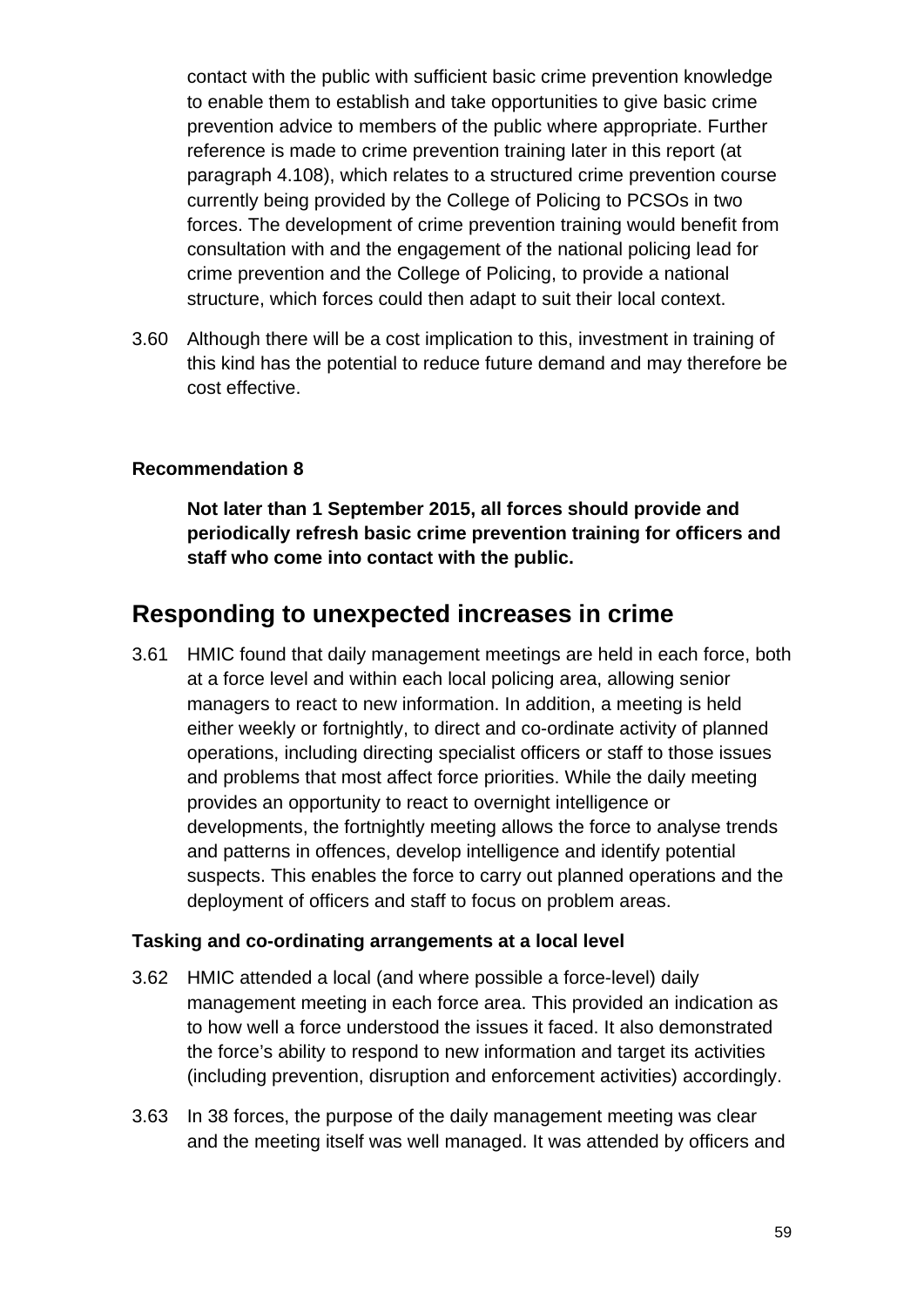staff at an appropriate level who understood their role within it. The meetings included the following elements:

- a structured agenda was followed and the chair was clear in his directions and deployments of specific resources;
- crimes and incidents were reviewed, but there was also consideration of additional, new intelligence, recent stop and search results and crime pattern analysis to direct preventive activity for the next 24 hours;
- the meeting directed activity towards high-priority outstanding named suspects and checking conditions of those on bail;
- additional resources were identified for deployment if required;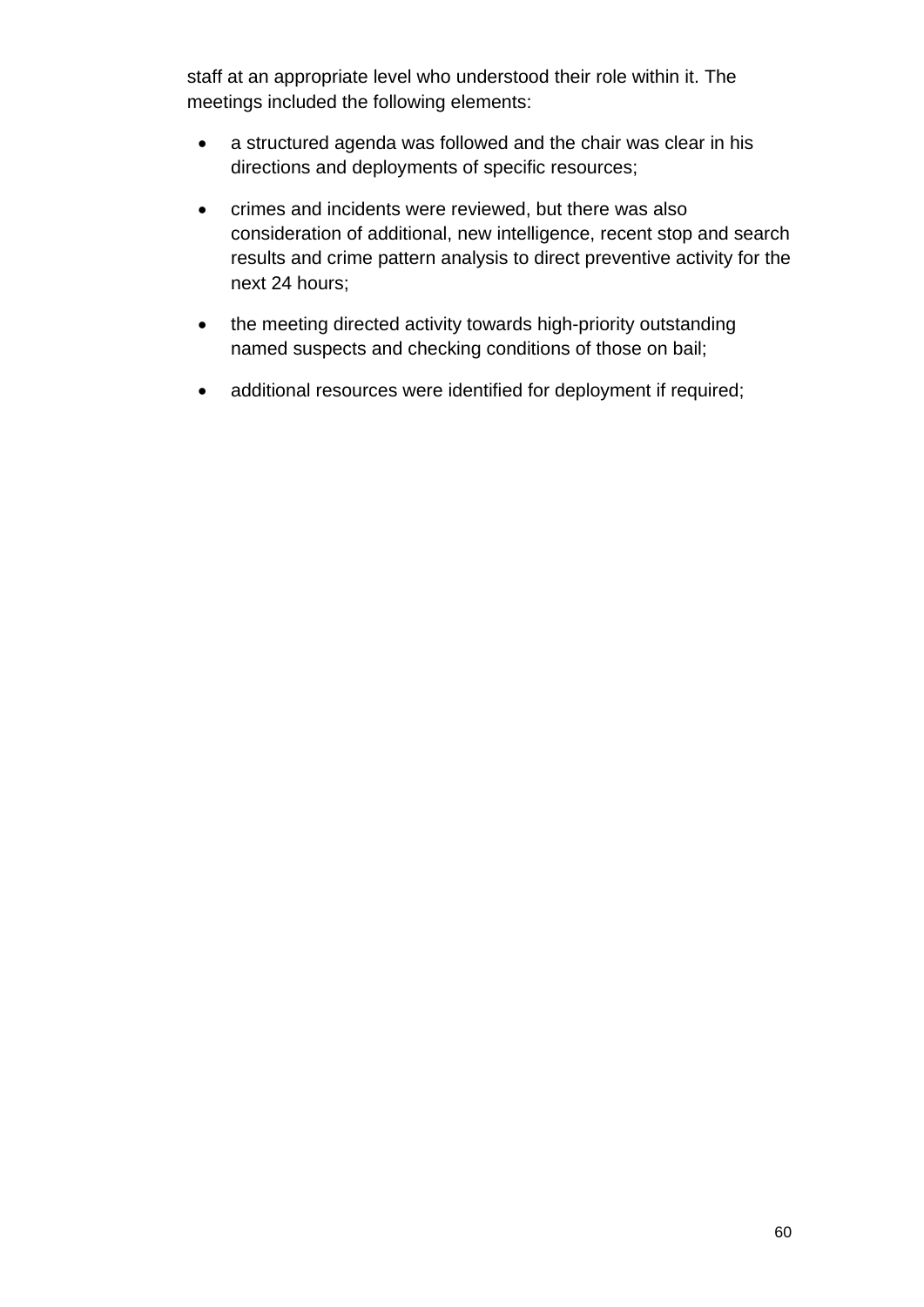- actions and tasks were recorded and reviewed; and
- some forces had more than one meeting to respond dynamically to changes in intelligence during the day.

#### **Case study**

*In Avon and Somerset, the constabulary has three levels of tasking and coordinating meetings – its two-tiered daily management meetings are both local and constabulary-wide, examining crime and disorder over the previous 24 hours to tackle issues anticipated in the day ahead; a fortnightly tasking meeting reviews the last 14 days and directs action for the next two weeks by reviewing a calendar of expected events; and a monthly, constabulary-wide meeting, which is the focus for testing a more predictive approach to analysis, involving all commanders.* 

*The daily meetings are well-structured. They consider new information and intelligence, and provide clear tasks in relation to issues such as pursuing named suspects, as well as directing preventative patrol to vulnerable areas. In addition, further preventative measures are put in place such as checking records of second-hand dealers and PCSOs providing property marking kits to residents and developing neighbourhood watch networks. Data is collected on patrol activity and compared against the police and crime plan priorities at the performance monitoring meeting.*

- 3.64 In five forces, HMIC judged the daily meeting made little difference to police activity. While not all of these forces displayed the same characteristics, the inspection team identified that the main issues included that:
	- the meeting structure was not formalised across the force or was not managed consistently at local and force level;
	- the meeting concentrated on reviewing crimes rather than focusing on anticipating future crimes or criminal activity;
	- there was little consideration of, or there was a delay in accessing, intelligence to inform the deployment of resources; and
	- there was limited evidence of the deployment and review of specialist or local resources.
- 3.65 The value of the daily meetings in these forces would be improved if they adopted a more structured approach to allocating tasks to staff at both force and local levels, and if they increased their use of review mechanisms to check the results of that activity.
- 3.66 Across all forces, the inspection found that, generally, work was allocated to staff on a day-to-day basis based on new information and intelligence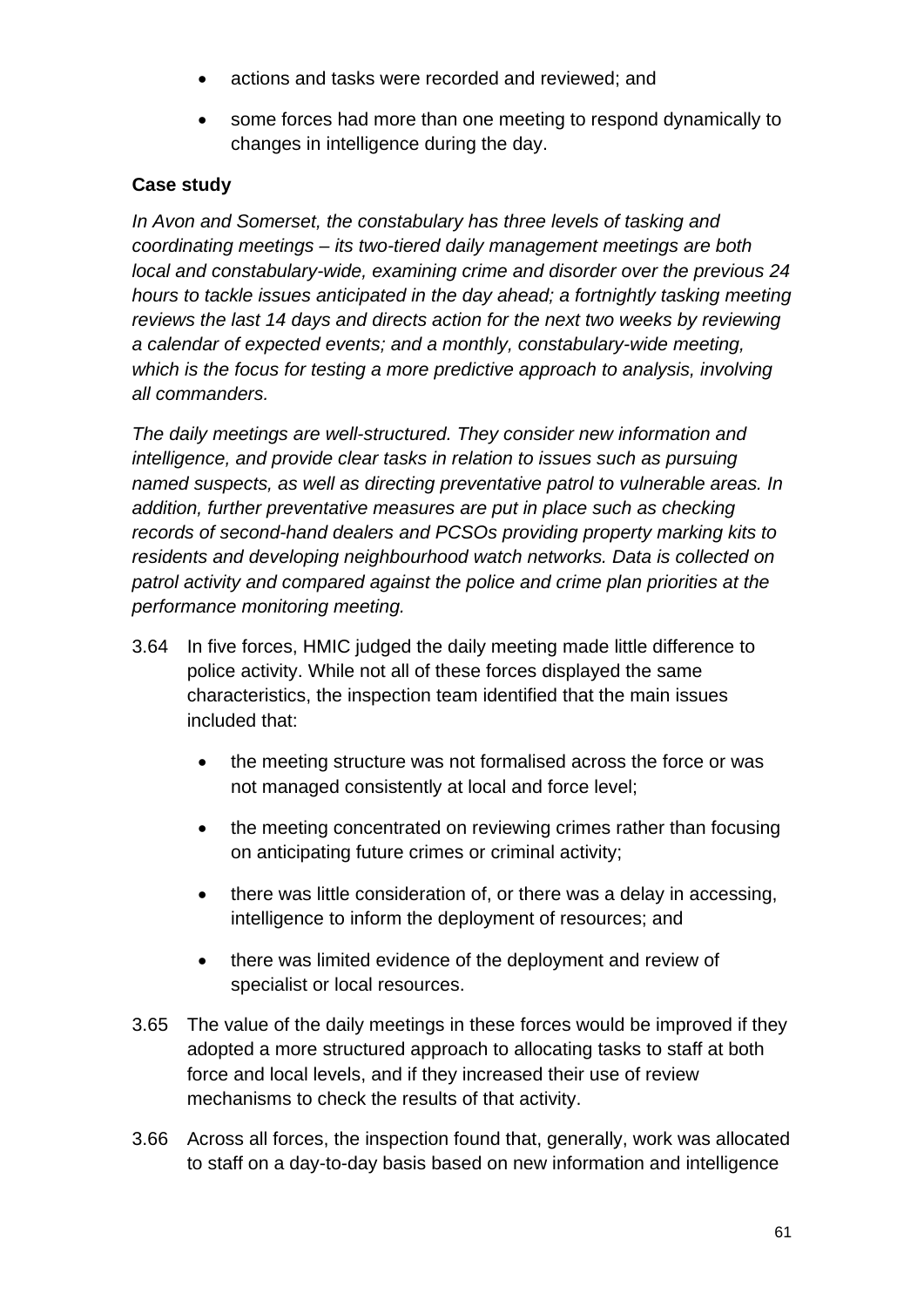as it became available, such as information on areas to patrol or potential suspects to look for. However, the measurement of such police activity carried out and the evaluation of any effect that it had on improving policing was lacking in many forces.

3.67 HMIC found that more effective forces used systematic methods for officers and staff to record the result of the work allocated to them. This consisted of a return sheet (usually electronic) for each operation, which officers and staff used to record the activity such as stop searches carried out and arrests made. In some forces, this also included the number of hours of patrol carried out in a particular area. This allows forces to track its policing activity and tactics and the effect that this has on levels of crime in the area.

#### **Case study**

*The City of London Police electronically records the numbers of hours that officers and PCSOs work and which hours are spent on preventive patrol. In addition, records are kept of relevant police activities carried out by the staff during that time, such as stop and search, arrests and intelligence reports, and any results of such activities. The force reports that it undertakes in the region of 1,600 hours of preventive patrol each month at iconic sites across the force area.*

<span id="page-61-0"></span>3.68 HMIC found that little use is made by the majority of forces of the information that was being collected, such as that described in the case study above. This information was rarely linked to any assessment of the tactics employed in the operation to evaluate either the effectiveness of the tactics or the success of the operation. Forces need to become smarter at not only measuring what they do, but also evaluating operations and initiatives to find out, in a range of different situations, what works and what does not.

#### **Recommendation 9**

**By 31 March 2015, all forces should ensure that crime prevention or disruption activity carried out is systematically recorded and subsequently evaluated to determine the effectiveness of tactics being employed.**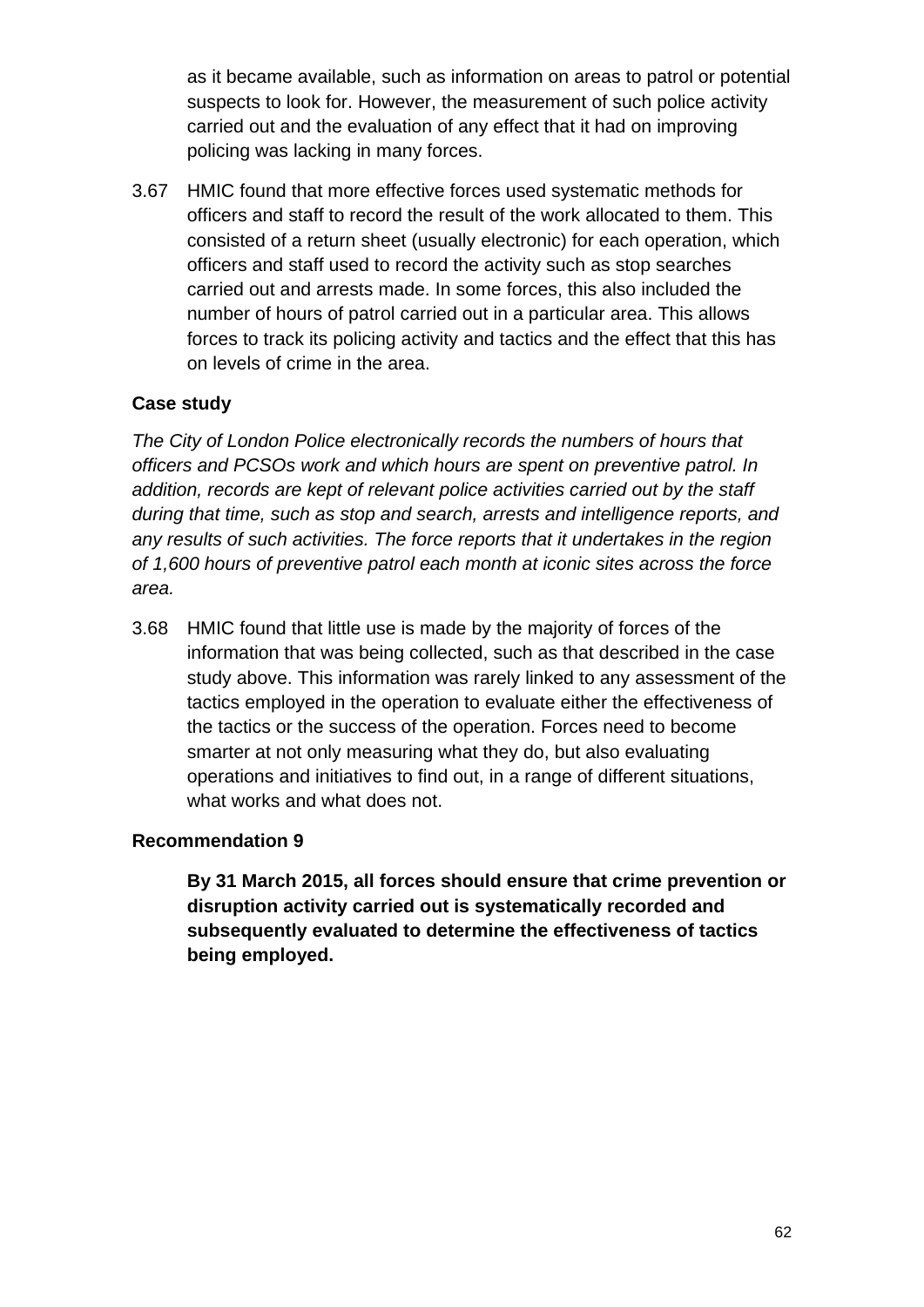# **Police attendance**

- 4.1 The public contact the police for a wide range of reasons, not just to report crime. For example, the public may contact the police to report the following: anti-social behaviour; harassment or abuse; suspicious behaviour; traffic-related problems or events (including road traffic accidents); and injury, illness or other causes for concern about a person's mental or physical wellbeing. The public may also contact the police for advice, including advice on crime prevention.
- 4.2 According to provisional data for 2013/14, around two-thirds of incidents recorded on forces' command and control systems are not crime or related to anti-social behaviour, and include incidents where the primary responsibility lies outside the police service.
- 4.3 However this is of concern for the police service because of the demands they place on it. This is discussed later in this report.
- 4.4 Not all contact from the public will require police attendance. There is no consistent national policy determining when forces will send officers or staff to attend a report of a crime or incident, and (as set out further below) the proportion of crimes and incidents attended by each force can vary significantly.
- 4.5 In conducting its inspection into police attendance, HMIC investigated the following:
	- Public expectations about police attendance at a crime or incident (see paragraphs [4.6](#page-63-0) to [4.33](#page-70-0) below);
	- Forces' policies on attendance in response to reports from the public (see paragraphs [4.34](#page-70-1) to [4.57](#page-77-0) below);
	- How forces record their attendance in response to crimes and incidents (see [4.58](#page-77-1) to [4.65](#page-78-0) below);
	- What proportion of all reported crime and particular types of crime forces are attending (see paragraphs [4.66](#page-79-0) to [4.77](#page-84-0) below);
	- Which staff or officers forces are sending to attend crimes and incidents (see paragraphs [4.78](#page-84-1) to [4.87](#page-86-0) below);
	- How attendance by police to a crime or incident relates to victims' satisfaction in how crimes or incidents they have reported have been handled; and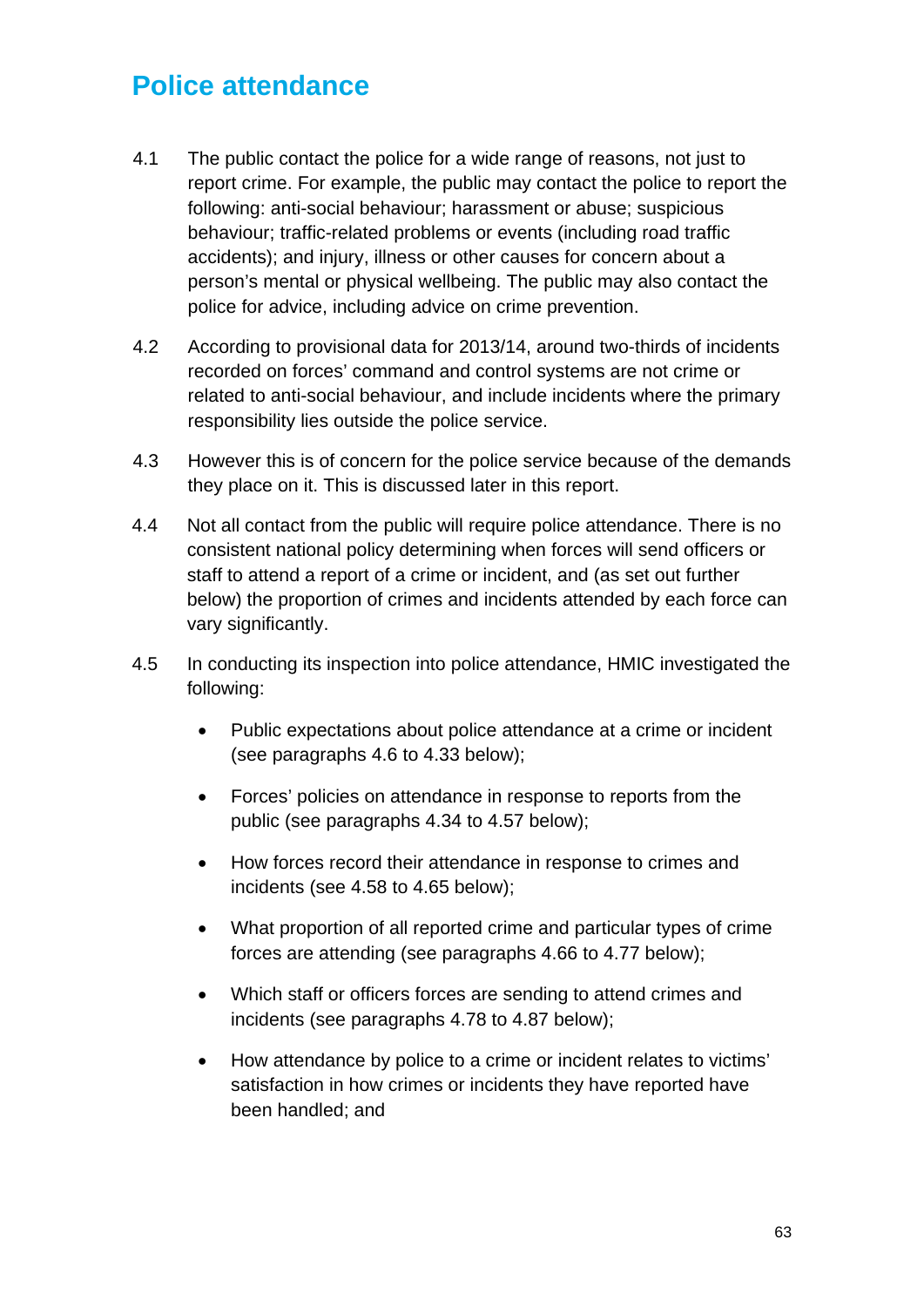• How investigation strategy and practice varies according to whether the crime in question is attended or not (see paragraphs [4.90](#page-87-0) to [4.104](#page-90-0) below).

## **What the public thinks**

- <span id="page-63-0"></span>4.6 As part of its inspection, HMIC commissioned two independent research companies to undertake both quantitative and qualitative research with members of the public across England and Wales. The objective of this research was to find out how the public expect the police to respond to a range of crimes and incidents.
- 4.7 The research took the form of:
	- an online survey, conducted by YouGov, a market research agency, which was completed by 19,404 people and explored their expectations of how the police would respond to a number of different crime and anti-social behaviour scenarios; and
	- focus group research, conducted by Duckfoot Ltd, with a total of 45 participants representing rural and urban areas from across England and Wales, which sought to examine these expectations in more detail.
- 4.8 As the survey was based on a sample of online users, it cannot be taken as representative of the population as a whole. However, it does give an indication of the expectations among this group.

#### **Survey**

4.9 The survey was conducted during March 2014 and was completed by a total of 19,404 adults aged 18 and over living in England and Wales. Responses were received from at least 375 people in each of the 42 police force areas (the City of London Police and the Metropolitan Police Service are both included within the survey of the London area). The survey asked respondents about the nature of the police response they would expect, and the time within which they would expect the police to respond, in relation to particular types of crimes and incidents.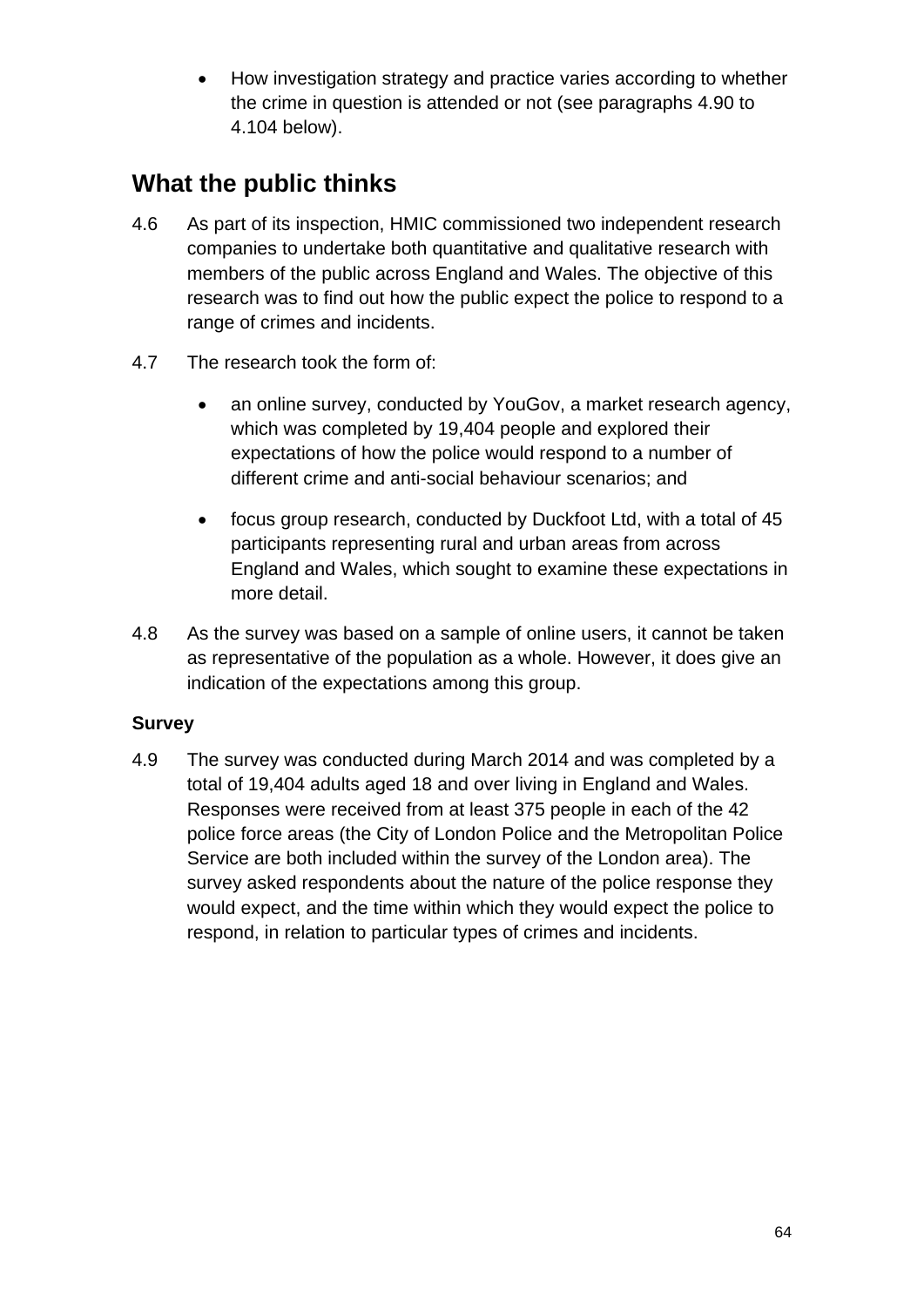#### **Nature of police response**

4.10 The survey presented respondents with the 14 scenarios described below and asked them to indicate the response they would expect from the police in each case.

| Label                | <b>Scenario</b>                                                                   |
|----------------------|-----------------------------------------------------------------------------------|
| <b>Bike</b>          | You find that the padlock on your garage has been forced open and your            |
|                      | expensive bicycle has been stolen. You see a discarded screwdriver and            |
|                      | there are footmarks on the floor which you suspect belong to the thief.           |
| Dog                  | You are a victim of a minor assault after you ask a dog owner not to allow        |
|                      | their dog to foul the street, but are left uninjured.                             |
| Car                  | You get up in the morning to find your car bonnet has been badly scratched        |
|                      | with the name of a football team.                                                 |
| Car <sub>2</sub>     | You get up in the morning to find your car bonnet has been badly scratched        |
|                      | with the name of a football team, but you believe the area your car is parked     |
|                      | in is covered by a neighbour's CCTV camera.                                       |
| Youth                | Groups of local youths regularly congregate nearby your home. They are not        |
|                      | committing any crimes but are occasionally noisy and boisterous. They do not      |
|                      | intimidate passers-by and are not otherwise problematic.                          |
| Phone                | You got off a train 15 minutes ago and find that your mobile phone has been       |
|                      | stolen from your pocket.                                                          |
| Woman                | You hear repeated shouting and a female screaming 'stop' in a neighbouring        |
|                      | flat. This has been going on for several hours and it has now gone quiet.         |
| <b>Burgled</b>       | You come back to your house and find it has been burgled.                         |
| Daughter             | Your daughter is being harassed by school friends about her current               |
|                      | relationship.                                                                     |
| <b>Mental health</b> | Your housemate, who unfortunately suffers from mental health issues, has          |
|                      | taken an overdose. Paramedics have attended and assessed that he needs            |
|                      | to go to hospital. He is refusing to go with them.                                |
| Neglect              | You become concerned about the living conditions of a five-year old child in      |
|                      | the flat above you but he is not in imminent danger. The child appears            |
|                      | neglected by his mother and is very unhappy.                                      |
| Shed                 | You wake up one morning and find that the lock securing your shed/garage          |
|                      | has been forced and the door is open. It appears that someone has been            |
|                      | inside but nothing is missing                                                     |
| Petrol               | You own a petrol station and a car has just left without paying for its fuel      |
|                      | though you are uncertain as to whether this is by mistake or done                 |
|                      | deliberately.                                                                     |
| Rat run              | Every morning during term-time you are annoyed at how your street is used         |
|                      | as a 'rat run' for the local primary school. It took you 15 minutes to get out of |
|                      | your street this morning and you have had enough.                                 |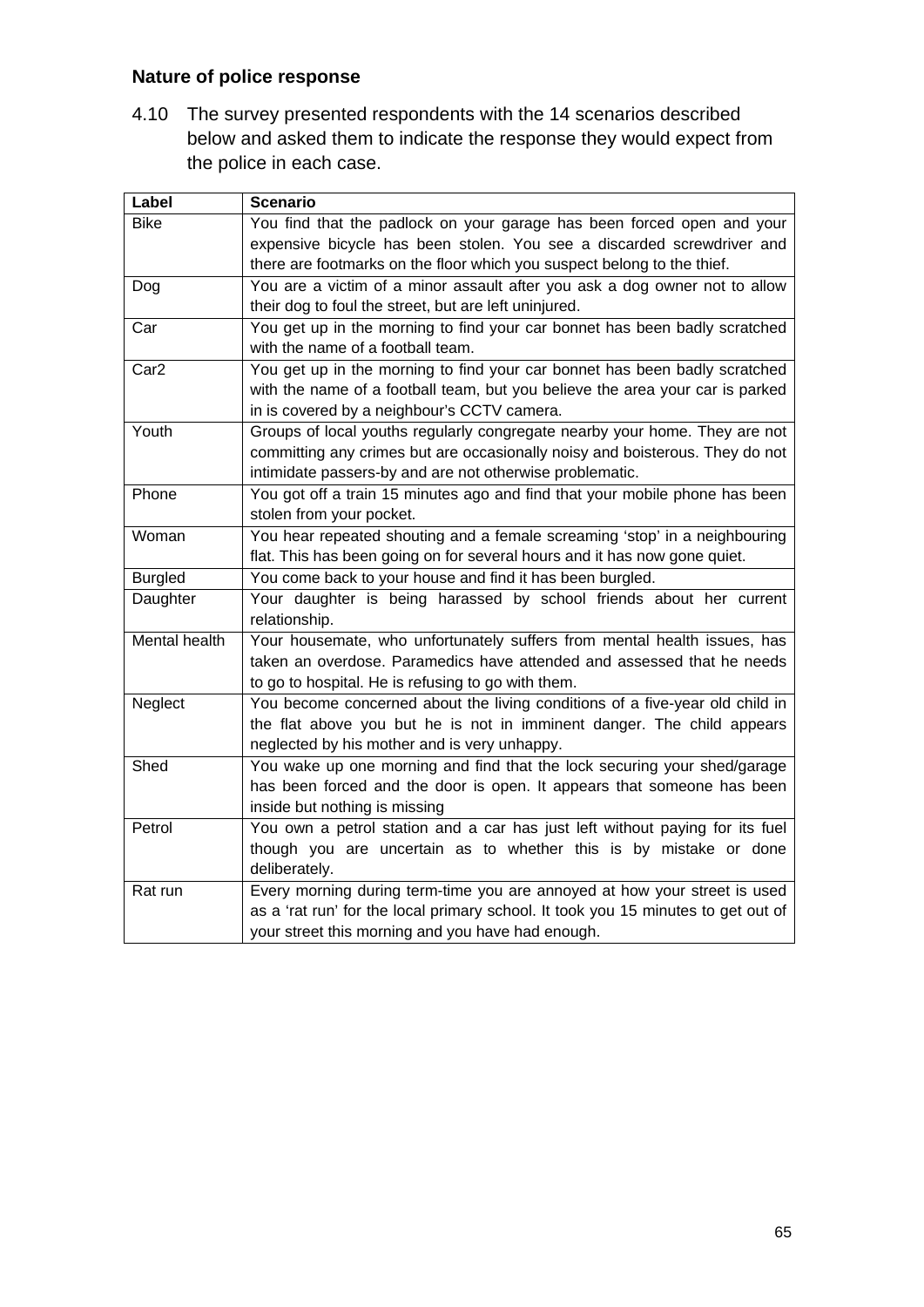

4.11 The graph below shows the way in which respondents expected the police to deal with the various scenarios:

- 4.12 Unsurprisingly, respondents had different expectations of the police depending on the nature of crime or incident concerned. The way they expected the police to respond when dealing with non-crime scenarios<sup>[12](#page-65-0)</sup> was different from how they expected the police to respond to a report of a crime. Forty-one percent of respondents expected face-to-face contact with the police about the person experiencing mental health problems, 31 percent did not expect the police to deal with it and a further 13 percent were unsure. Fewer than half of all respondents expected the police to deal, either face-to-face or over the telephone, with the groups of local youths congregating nearby, the daughter being harassed by school friends or traffic congestion in the street caused by cars going to the local primary school. Only 16 percent or fewer expected face-to-face contact with the police to deal with these situations.
- 4.13 By contrast, in relation to reports of crimes, respondents' expectations that the police would deal with the matter either face-to-face or over the

<span id="page-65-0"></span><sup>12</sup> 'Mental health', 'youth', 'daughter' and 'ratrun'.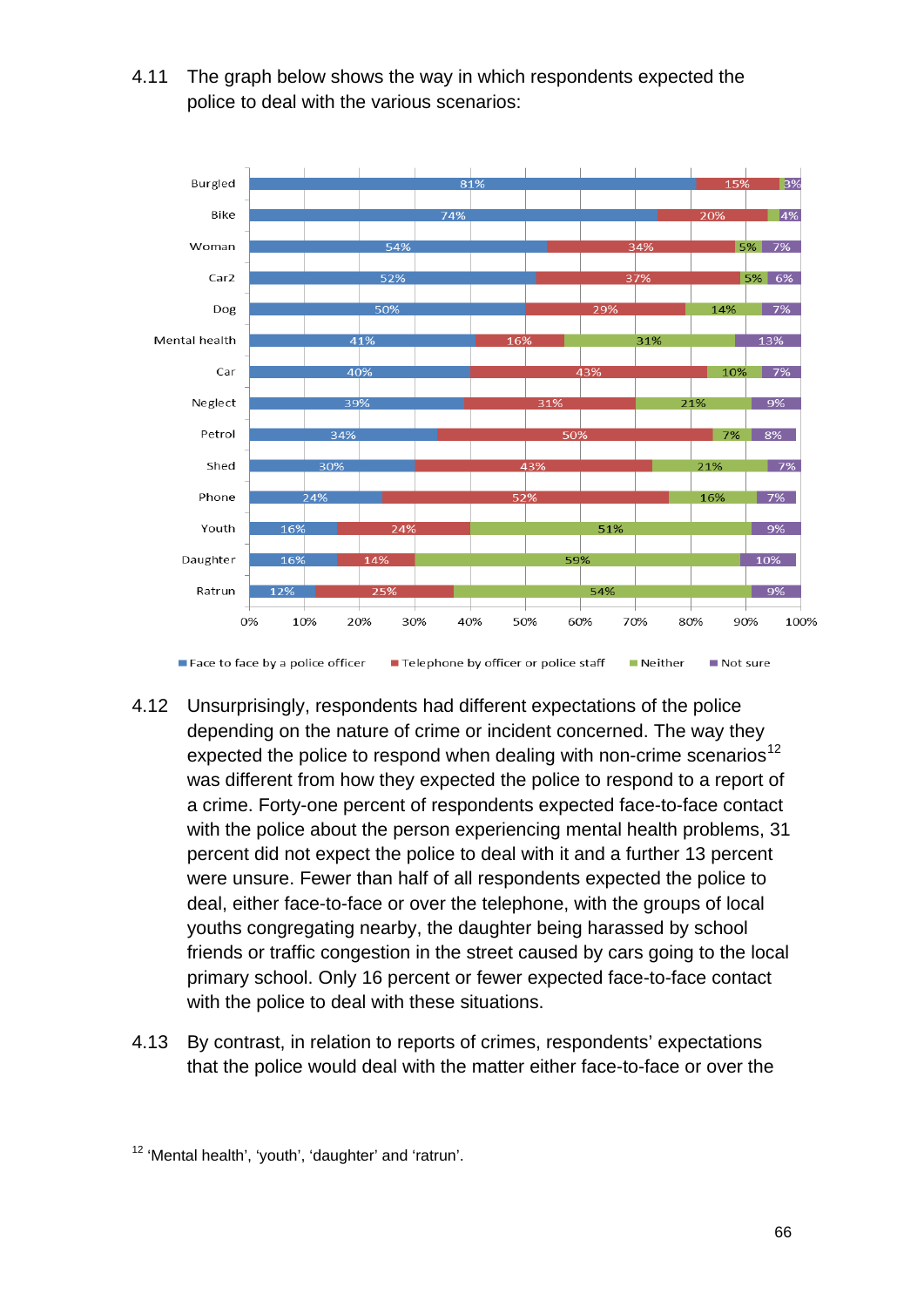telephone was much higher, ranging from 70percent in the case of potential child neglect to 96 percent for the house burglary.

- 4.14 The highest expectations of face-to-face contact were in relation to the house burglary and the cycle theft from a garage, where around threequarters of respondents expected face-to-face contact. Fifteen percent and 20percent respectively expected these situations to be dealt with over the telephone.
- 4.15 At least half of respondents expected face-to-face contact about the suspected domestic abuse incident, the minor assault and the damage to the car with potential CCTV evidence.<sup>[13](#page-66-0)</sup> Approximately a third of respondents expected these crimes to be dealt with over the telephone.
- 4.16 Expectations that police would attend were increased where some evidence, such as CCTV coverage, was available. For example, 40percent of those surveyed expected the police to deal with damage to their vehicle face-to-face, but this increased to 52 percent where CCTV evidence might be available.
- 4.17 Expectations of face-to-face contact with the police for reports of crime were relatively low compared to other situations where the shed was broken into with nothing missing (30 percent), the car drove off without paying for fuel (34 percent) and the mobile phone was stolen (24 percent). In each of these cases, as with the damage to the car, a higher proportion of respondents expected these crimes to be dealt with over the telephone.

#### **Time for police response**

4.18 In addition to asking respondents how they would expect the police to respond to each scenario, the survey asked how long they felt it should take for the police to respond to the various incidents. Again, the results varied according to the nature of the incident and between different respondents.

#### **Focus groups**

4.19 The focus group research allowed respondents to consider their expectations of police responses to particular scenarios in more depth, in particular assessing whether their attitudes to police attendance changed when they were provided with more information about the nature of incidents involved and who could be attending.

<span id="page-66-0"></span><sup>&</sup>lt;sup>13</sup> 'Woman'; 'Dog'; and 'Car2' respectively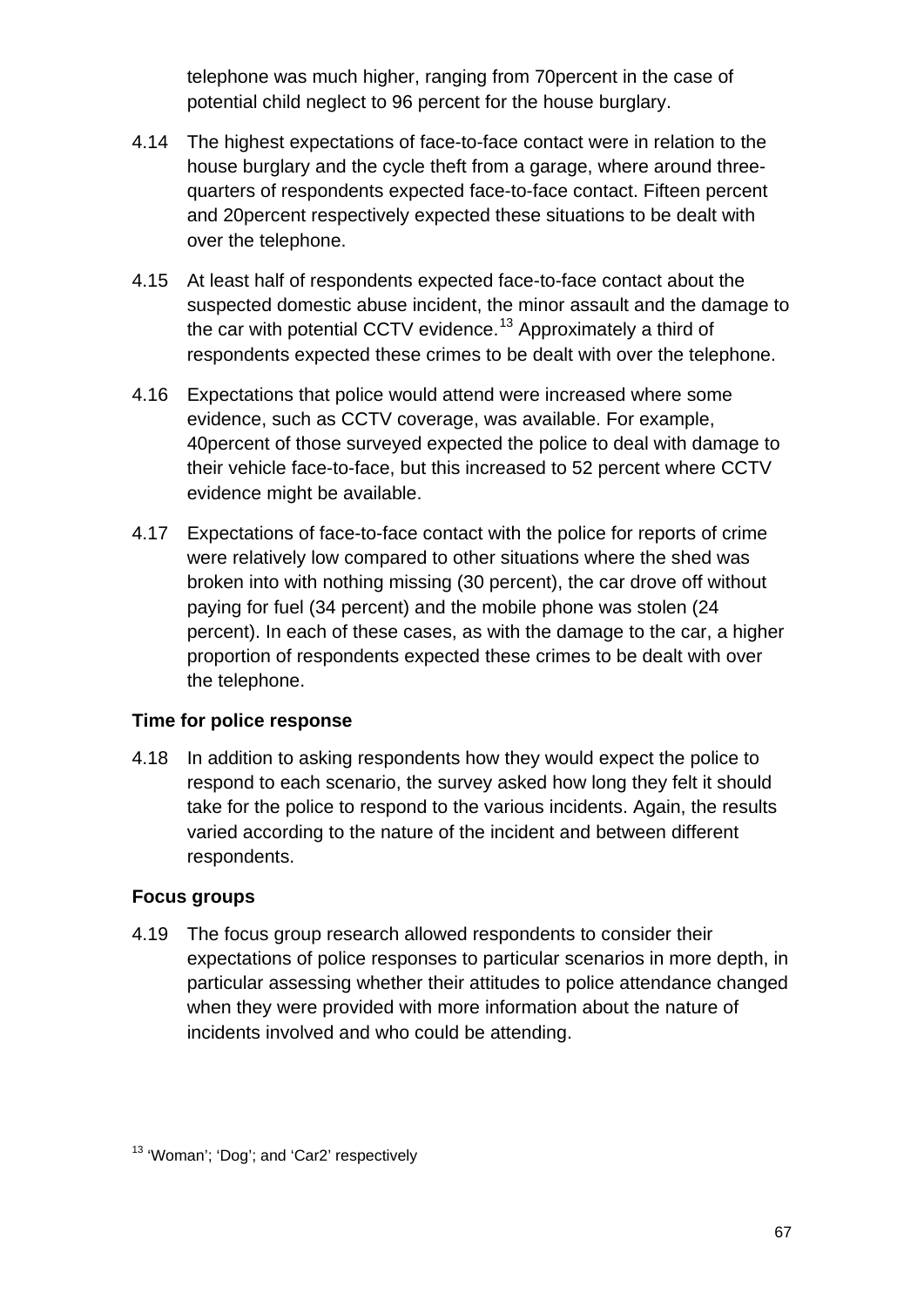#### **Use of police time and resources**

4.20 When focus group members were asked to consider the best use of police time, they immediately identified the importance they placed on the visible presence of the police in the community. They took into account the many demands on police time, for example: preventing crime in the community; protecting the public from harm; and pursuing criminals. The majority of participants believed that the police act with respect for the communities they serve and there was sympathetic recognition that they had a difficult, and in some cases life-threatening job to do:

> *"They're trying their best. They're doing their job. The problem is too big for them to handle: there's no youth club, there's nothing to do. The kids, they haven't got jobs."*

Male, 20s, East London

- 4.21 The research established that there was a general confidence among focus group participants that the police were making reasonably good use of the resources they had at their disposal. However, many focus group members acknowledged that this perception was based on limited personal experience and a lack of understanding of the police service generally, including what resources their local forces had available. Those who had experienced little or no contact with police found it more difficult to make an informed judgment on these matters. While those with less experience of the police or contact with them appeared to be more optimistic than those with more personal experience of police contact, overall the majority of focus group members felt confident that the police were doing a good job with limited resources available.
- 4.22 Those respondents who considered that they lived in a community with low levels of crime tended to assume that the police were focusing time and resources where they were needed most, primarily in geographic areas of high crime. This led respondents in such communities to feel more confident the police were making best use of their time.

*"Maybe the fact that we all feel safe is an indication that they're doing something well."* 

Female, 40s, West London

*"I do have confidence in our police force; I know they can't be everywhere at once."*

Male, 20s, Norfolk

4.23 Those living in urban areas with higher crime rates felt more able to comment on the use of police time based on personal experience and a general observation of their local police force's presence in the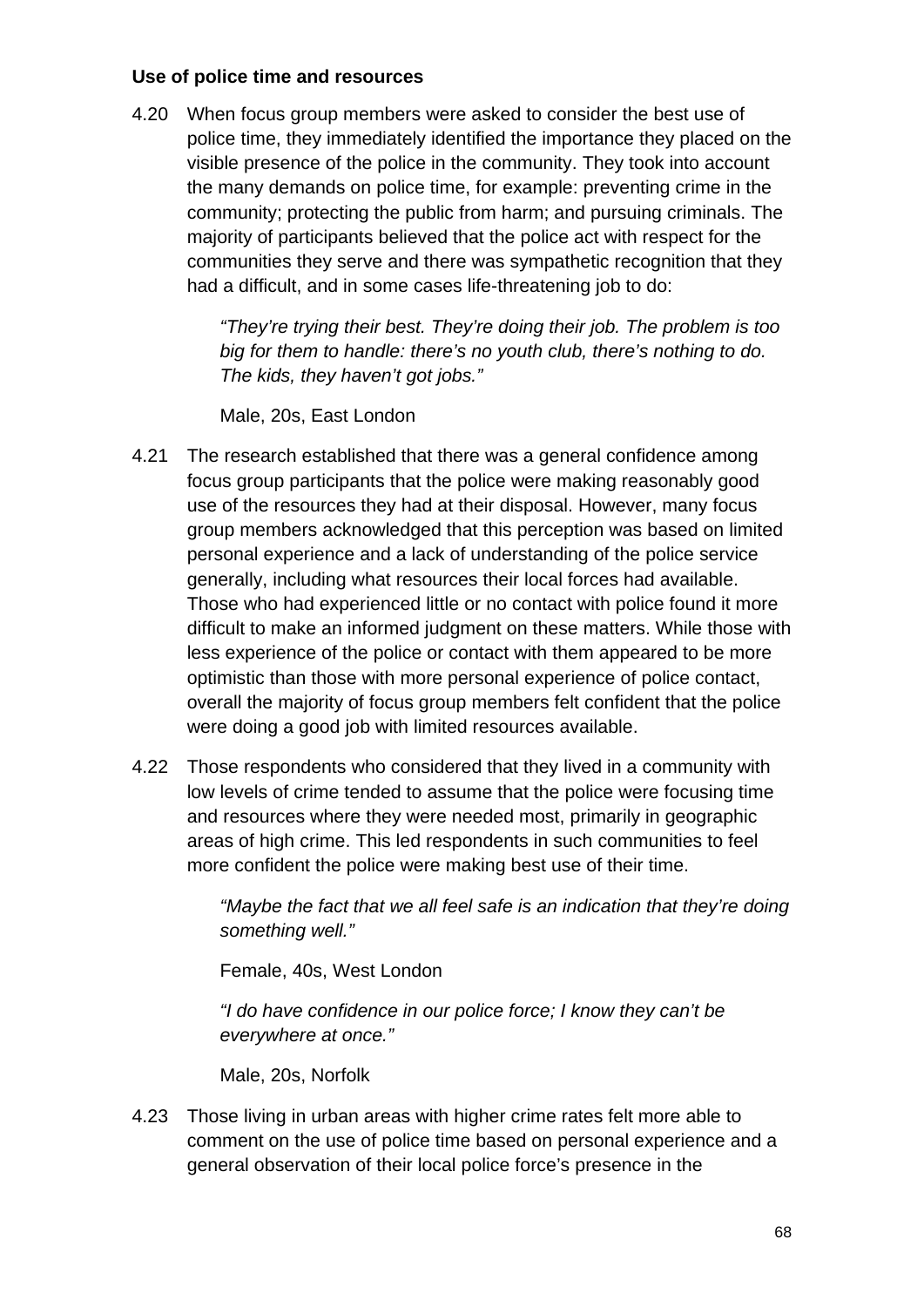community. The research established that people's opinion of the best use of police time was for police to be present and visible on the streets – the "*bobby on the beat*".

4.24 Similarly, there was an assumption by many in the focus groups that unless a police officer was involved, a 'proper' case would not be opened. The respondents also tended to assume that if an officer attended, that they had taken on responsibility for seeing the case through to arrest or resolution.

> *"I think you need an official police constable so that the force knows that there's evidence for a case to be made."*

Female, 50s, Greater Manchester

*"If it's serious enough to call the police, you'd want a police officer. There was an incident outside where I worked and they couldn't do anything. There's no police on the street like when I was young. There's none around anymore except on a big occasion like the rugby."*

Female, 40s, West London

#### **Who should be responding?**

4.25 In order to investigate respondents' views as to the appropriate person to respond to different types of incidents, the focus groups were asked the following open question:

> *'Who in the police force should attend and respond to different kinds of crime, anti-social behaviour and other incidents, in your neighbourhood?'*

4.26 The responses of the majority of focus group members indicated that in most circumstances a police officer was considered to be the appropriate person to attend. This was based on the opinion that it is only police officers who have sufficient authority effectively to resolve incidents. Focus group members generally considered the power of arrest to be essential to an officer's ability to respond and resolve a problem, and most participants were aware that PCSOs lacked this power. This appeared to contribute to a lack of confidence in PCSOs, which in turn contributed to a lack of confidence in how police are using their resources in this respect.

> *"That's all we got in my village (PCSOs), so we don't have a police presence as such at all."*

Male, 60s, Norfolk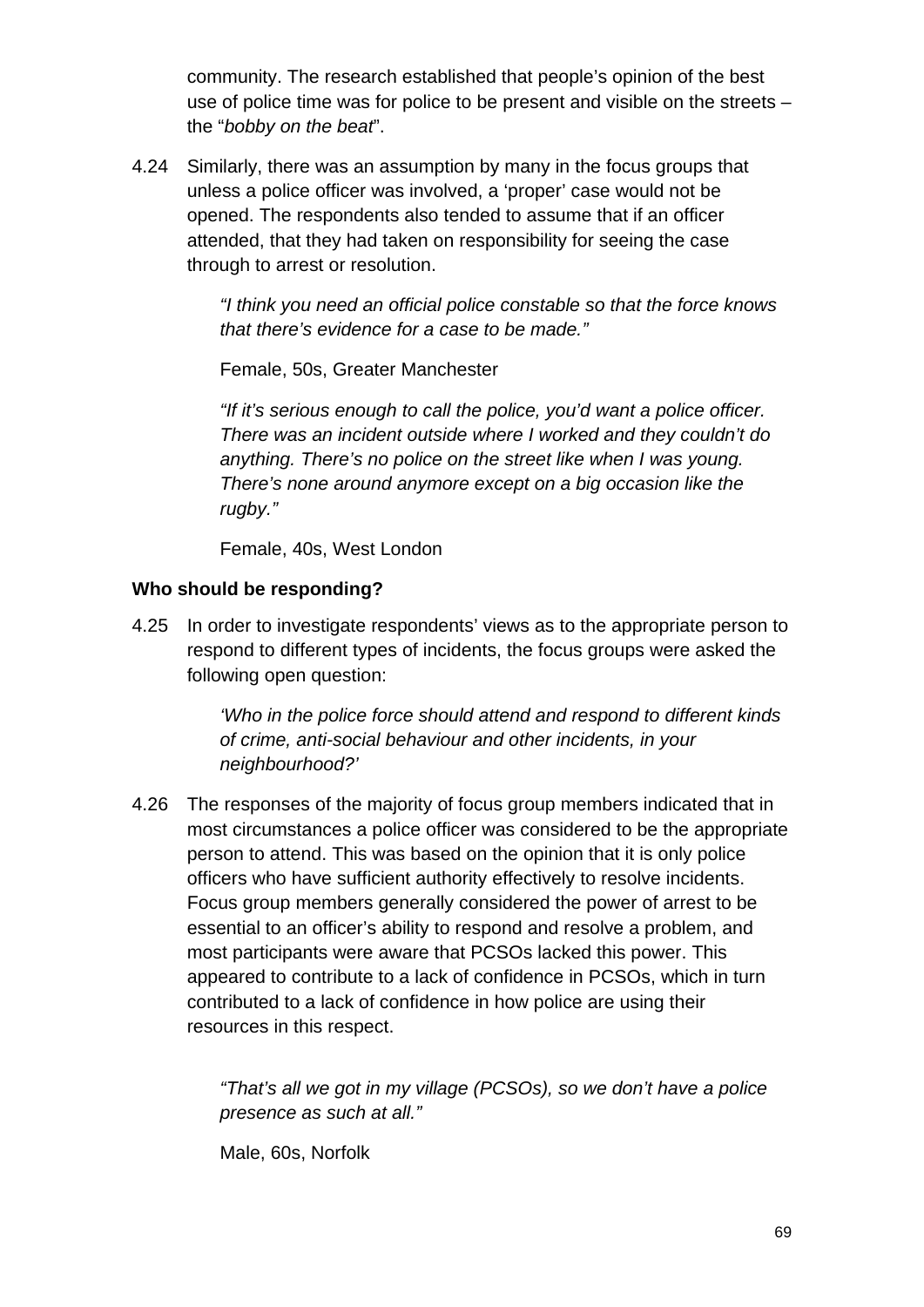*"So why do we have community police and not just normal police? Because they can't arrest anyone."*

Female, 40s, Norfolk

- 4.27 Focus group members also were presented with a list of potential incidents and asked to indicate who they felt would be required to deal effectively with each. Participants felt that only a police constable could respond to effectively:
	- Child missing from home
	- Serious car crash
	- Domestic violence in the home
	- Fight in the street
	- Assault
	- House burglary
	- Motor vehicle theft
	- Youths causing nuisance in the street.

The following incidents, by contrast, were identified as being suitable for a PCSO as a first response:

- Making off without payment from a shop/garage
- Minor traffic incident
- Lost purse or wallet
- Child lost at the shopping centre
- Shoplifting by minor.
- 4.28 The research showed that members of police staff (other than officers) were not at the forefront of people's minds when it came to resolving problems. However, when participants gained more information about the different roles within policing, they became more open to personnel other than a police officer responding to some incidents.
- 4.29 Some participants were open to the idea of police staff with specialist training being the primary person to attend a crime scene, such as a burglary, but only in cases where the criminal had long left the scene. With further questioning, participants also began to envisage situations where they considered it would be appropriate for a PCSO to attend, for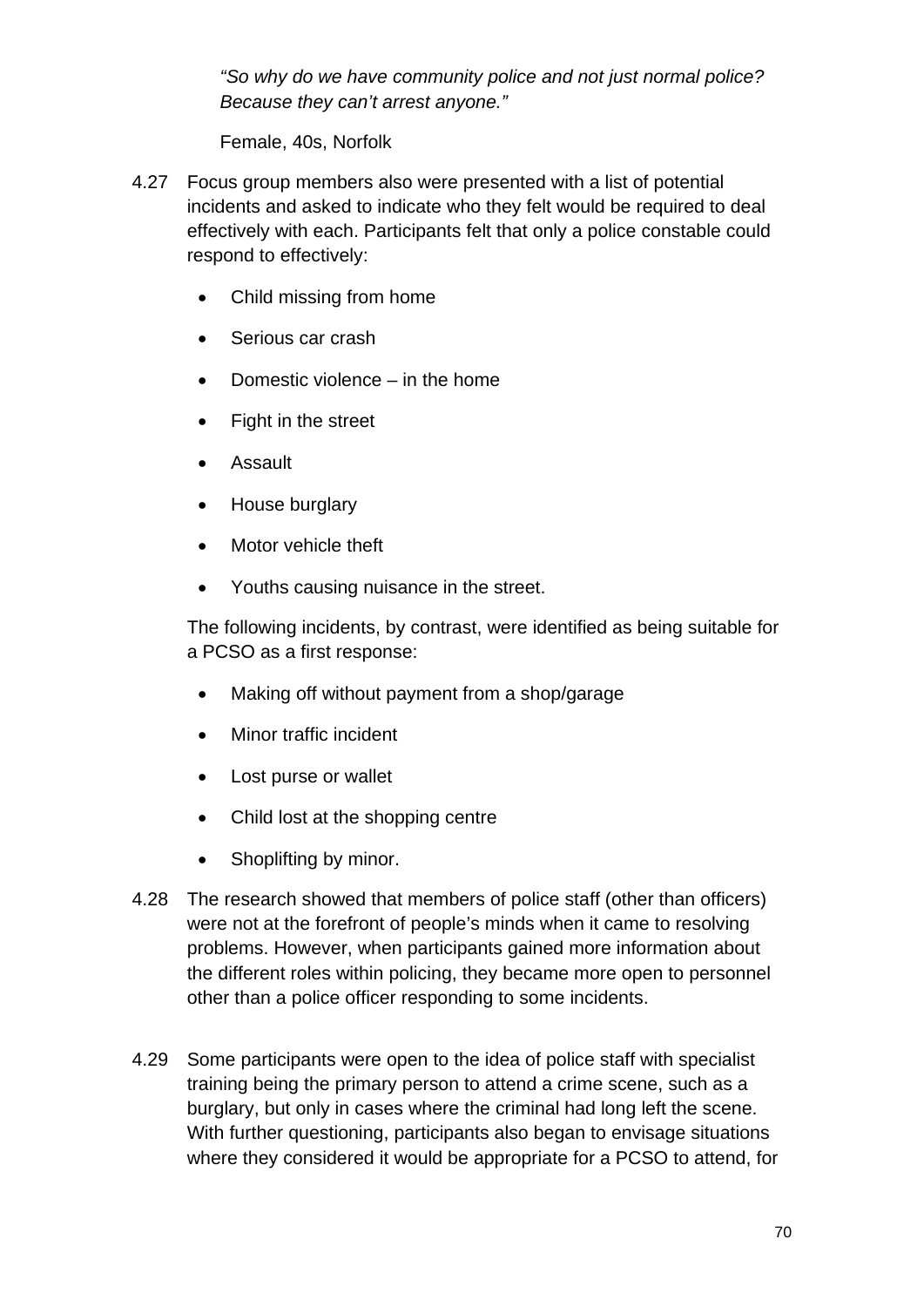example in welfare incidents, rowdy (but not violent) anti-social behaviour, or to take statements after a burglary.

#### **Public views on crime prevention**

- 4.30 Focus group participants expressed a desire for the police to be a visible front-line presence to prevent crime and protect the community. They took the view that it was a good use of police time to have officers in the community to act as a deterrent. This was because they would have a good knowledge of the local area and those who live there. During discussion, members expressed the view that while the presence of officers was not a guaranteed safeguard, it was an effective use of resources for officers to be located as near as possible to potential trouble spots.
- 4.31 The online survey asked whether respondents were aware of any policeled crime prevention initiatives in their local area and, if they had been the victim of crime in the last two years, whether they could remember being given any crime prevention advice.
- 4.32 A fifth of respondents were aware of some police-led initiatives to reduce crime and anti-social behaviour in their local area. This awareness is higher among older age groups; 23 percent of over-55 year olds compared with 13 percent of the 25-34 year old group were aware of police schemes.
- <span id="page-70-0"></span>4.33 Fifteen percent of the respondents considered themselves to have been the victim of a crime that they had reported in the last two years. This was significantly more common among younger people: 18 percent of 18-24 year olds compared with 11 percent of the over-55 year old group identified themselves as recent victims of crime. Forty percent of those who had experienced crime or anti-social behaviour could remember being informed by the police about things that they could do to help lower the risk of becoming a victim again. However, half (50percent) of the respondents to this question were certain that the police had not provided them with this kind of information. This confirms to HMIC that opportunities to inform and influence the public are being missed. The recommendation for forces to provide training to staff who routinely come into contact with the public should go some way to addressing this gap.

## **Forces' policies on attendance**

<span id="page-70-1"></span>4.34 There are significant variations in the way forces approach police attendance respond to calls from the public. Some forces aim to attend all reports of crimes and incidents, although these forces are in the minority. Most forces assess the crimes or incidents reported to them and decide, on the basis of set criteria, whether an officer will attend or whether the matter will be dealt with over the telephone. Two-thirds of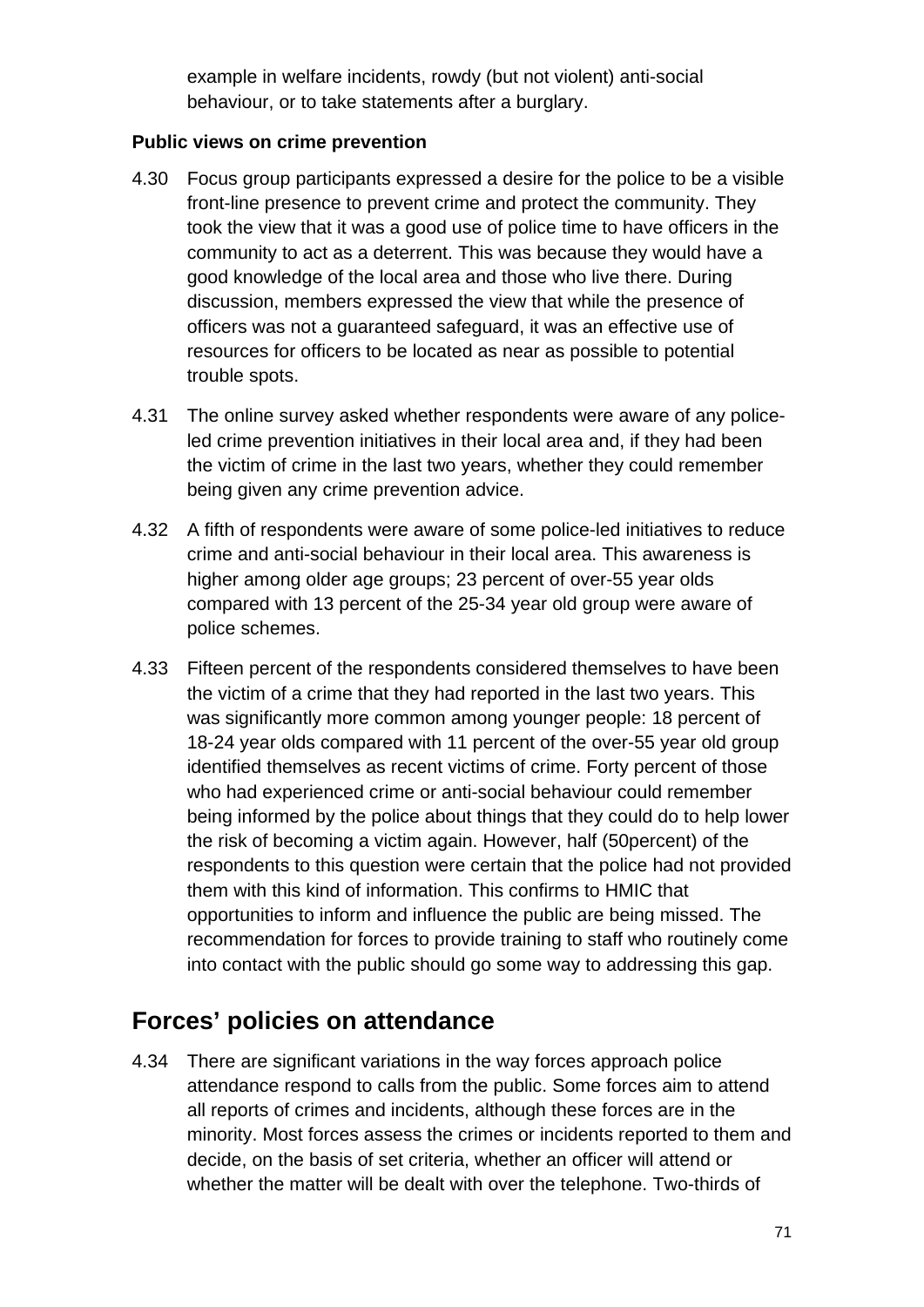forces which have adopted this approach also stipulate that they should attend always certain categories of crime, which are local priorities.

4.35 The variation between forces' policies means that a member of the public will receive a different response from the police for the same type of incident or crime, depending upon where they live.

#### **Attend-all policies**

4.36 The inspection identified four forces with a policy stating that they will attend every report of a crime or incident, whether that attendance is by a police officer, a PCSO or a crime scene investigator. In addition, a further two forces have a policy to attend all reports of crime. In these six forces, we found that officers and staff, both within the call-handling environment and those responsible for responding to crimes and incidents, were very clear that where a police response was deemed necessary, by the caller or the public, someone would attend.

#### **Attendance policies based on threat, harm and risk**

- 4.37 In 37 forces, the inspection found that the decision to attend a crime or incident is based on the perceived level of threat, harm and risk to the victim, caller or community. In these forces, the call-handler initially receiving the call is required to make a decision based on information provided at that time about the level of risk in the incident being reported. This decision is made on the basis of specific criteria which assess the level of risk involved. Although forces have different names for these policies, for ease of reference in this report, they will be referred to as threat, harm and risk policies.
- 4.38 The assessment criteria for threat, harm and risk policies, although not exactly the same across all of these forces, were broadly similar and usually included the following:
	- whether the crime or incident was serious in nature (for example, was a serious injury caused or likely to be caused, or did the crime involve significant loss of, or damage to, property);
	- whether the circumstances indicated that the victim or caller was vulnerable;
	- whether the victim had been a victim of crime previously; and
	- whether there was potential evidence relating to a crime that might be lost if the scene was not attended.
- 4.39 The assessment is used by forces operating a threat, harm and risk policy to make a decision on whether the crime or incident will (a) be attended, (b) be dealt with over the telephone, or (c) be dealt with by another organisation. In cases where the police decide that it is not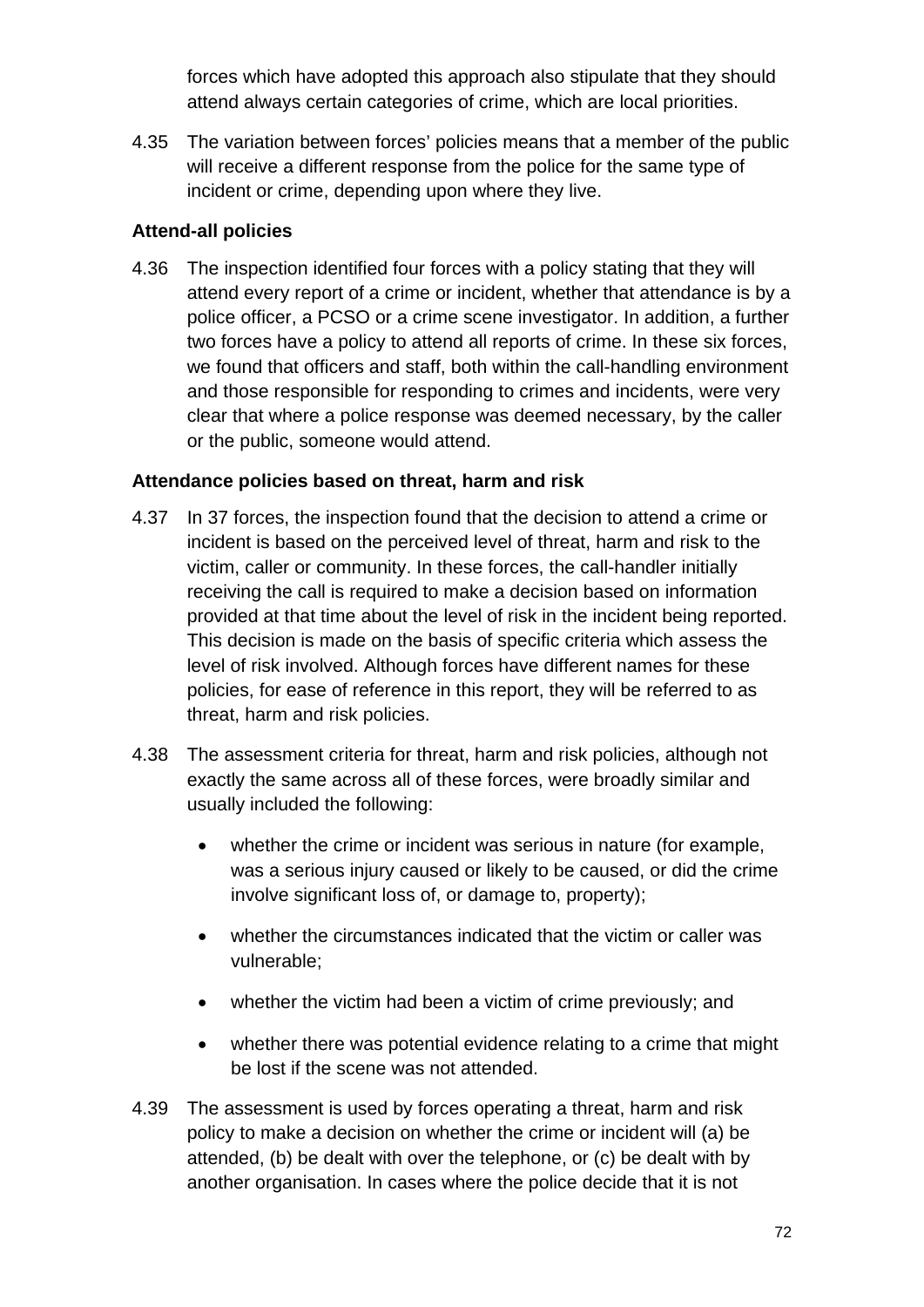necessary to attend the crime or incident, details are recorded on the force incident recording system or the crime recording system, either by a member of staff in the call-handling centre, or by a crime management or telephone investigation unit.

4.40 In 22 of the 37 forces employing this type of policy, the force also had established particular local priorities in terms of certain crimes or incidents which it had decided should always be attended by the police. Similarly, some forces had a caveat to the general policy that where the member of the public requested police attendance, they would deploy a patrol.

### **Consultation with stakeholders**

4.41 Just one of the 37 forces which operates a threat, harm and risk approach to responding to crimes and incidents said that they had consulted the public specifically on this subject. HMIC would not expect forces to consult the public on every change in policy. However, it does expect that forces would take public expectations into account when considering a policy that directly affects the level of service provided to victims of crime and anti-social behaviour, such as changing from attending reports of crime and incidents to dealing with them over the telephone.

### **Training and criteria**

- 4.42 In all forces with a threat, harm and risk policy, the expectation by the force was that the call-handlers would make decisions using the National Decision Model (NDM). Some training on this, either computer-based or classroom-based, had been provided by all forces. However, HMIC established that the level of training provided to call-handling staff on what constituted threat, harm and risk was variable. As a result, callhandlers' understanding of these assessments was also variable.
- 4.43 HMIC judged that in 12 forces, the staff in the call-handling centre were unable to describe consistently what constituted threat, harm and risk. In some cases, views differed even within the same call-handling centre. In addition, in seven of these forces HMIC found that there were no clear criteria set by the force to assess the level of threat, harm and risk. This left call-handlers making judgments based on their own views and experience without any overarching framework to ensure objectivity or consistency.

### **Recommendation 10**

**Not later than 31 March 2015, those forces using a threat, harm and risk policy, that have not yet done so, should provide call-handlers with specific, sound and comprehensible criteria against which they can assess threat, harm and risk.**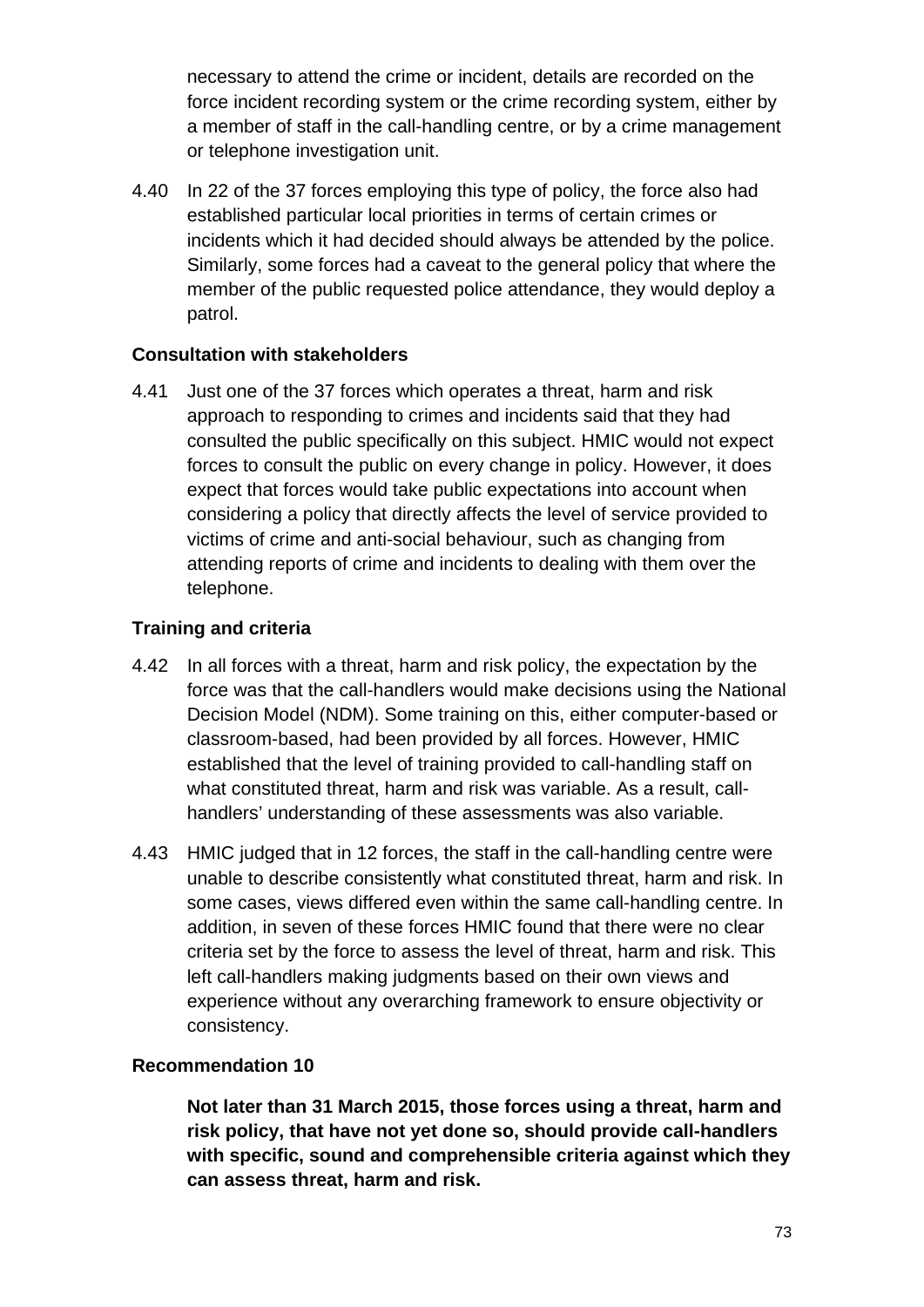### **Incident performance monitoring and checking mechanisms**

4.44 All forces had some form of quality assurance system in place within their call-handling centres. These consisted primarily of supervisors listening to a small number of calls received by each member of staff each month. HMIC established that the main focus of this check is to assess the professionalism and politeness of the call-handler and whether any resulting incident had been categorised correctly, but it did not entail considering whether there had been correct assessment of threat, harm and risk. While the professionalism of staff is important, this kind of review appears to be missing an important opportunity to assess callhandlers' understanding and identification of threat, harm and risk levels.

# **Vulnerable or repeat victims**

4.45 It is important for forces to be able to establish at the point of initial contact whether a caller or victim is vulnerable, either as an individual or because he or she is part of a vulnerable community. This is particularly important for forces which have adopted a threat, harm and risk policy, as the level of vulnerability will inform the decision as to whether someone attends the incident, or whether an additional level of service, such as additional support or referral to other services is to be provided by the force.

# **Case study**

*Research was conducted by the Metropolitan Police Service in 2013 about how satisfied victims of crime were with the treatment they received. This research included an assessment of the satisfaction levels of those victims who considered that they were vulnerable. When the victim considered that the force had established that they were vulnerable and catered for their needs, satisfaction with the service provided stood at 89 percent. When the victim did not consider that the force had established that they were vulnerable, this dropped to 51 percent.*

# **Establishing vulnerability**

4.46 There are a number of methods used by forces to indicate whether a caller is a repeat victim or is vulnerable. These include automatic 'flags' (computer notifications) on the command and control system indicating to the operator that the caller has been previously assessed by the force as vulnerable, or that the name, location or telephone number provided has been logged on the system on a previous occasion. A number of command and control systems have 'drop-down' prompts when a particular incident or crime is reported, which lead the call-handler through a series of questions to assess the vulnerability of the caller. In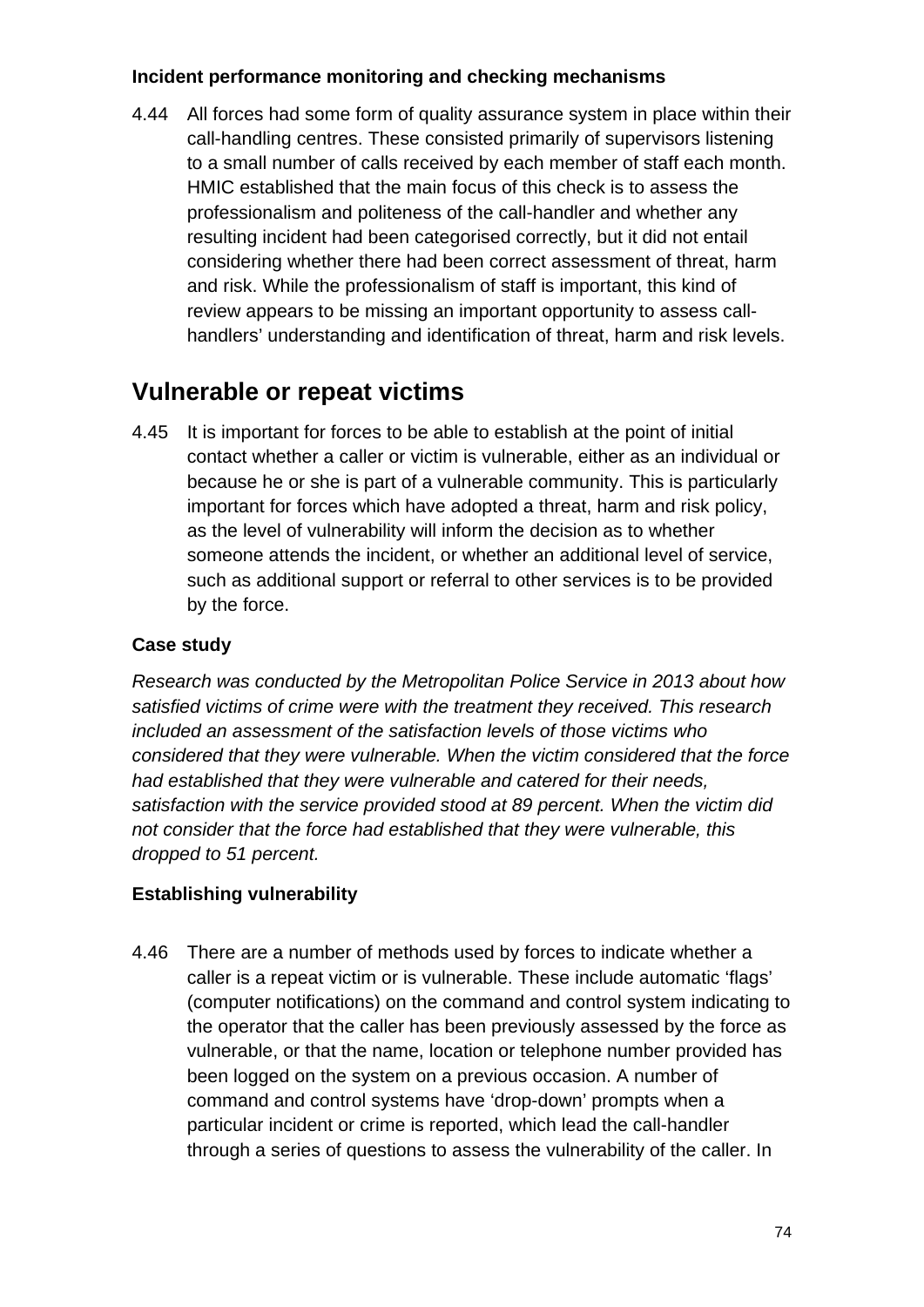addition, call-handlers are expected to identify vulnerable and repeat callers through their initial questioning.

- 4.47 During the inspection, HMIC spent time observing staff in call-handling centres to assess how well forces identify vulnerable and repeat callers. The inspection concluded that 17 forces were failing consistently to identify these callers. There were a number of reasons for this, including the following:
	- call-handlers deliberately bypassing automatic drop-down menus;
	- forces indicating a person is vulnerable by typing in a general text field, rather than creating a flag, which prevents future calls being automatically identified; and
	- call-handlers failing to question callers about whether they considered themselves to be vulnerable.
- 4.48 There is no agreed national definition in policing of what constitutes a 'vulnerable' person, and while a standard definition exists for 'repeat victim;<sup>14</sup>' forces have adapted this and define it differently across a variety of categories of crime and anti-social behaviour. This is unhelpful and leads to confusion among staff and inconsistencies in the service provided to the public.
- 4.49 The College of Policing currently is undertaking work in relation to repeat victims and vulnerable victims in the context of domestic abuse. It is recommended that this work is widened to consider and standardise these terms on behalf of the service.

### **Recommendation 11**

**Not later than 1 September 2015, all forces should work with the College of Policing to establish as mandatory professional standards, service-wide definitions of vulnerable persons and repeat victims.**

### **Recommendation 12**

**Not later than 31 March 2015, all forces should ensure that callhandlers are following the correct procedures to identify callers as vulnerable or repeat victims.**

<span id="page-74-0"></span> $14$  A person who has been the victim of crime within a rolling 12 month period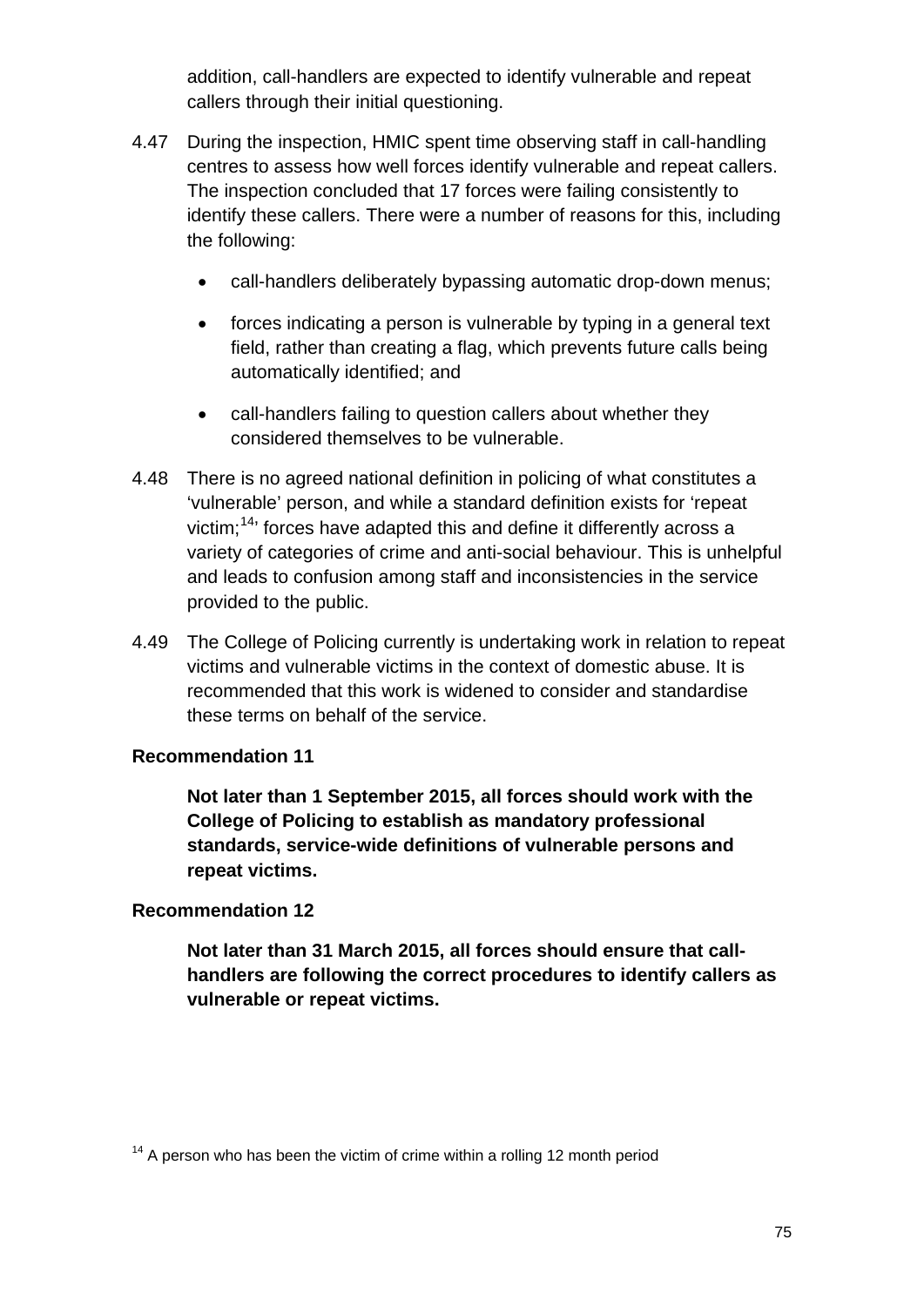### **Deploying officers or staff to crimes based on threat, harm and risk**

- 4.50 During its observations of call-handling staff, HMIC established that there were significant variations among forces that were operating a threat, harm and risk policy in the approach to police attendance at different types of crime.
- 4.51 In all forces, call-handlers were clear that where the reported crime was one they considered to fall within the more serious types of crime (such as the burglary of dwellings, robberies and serious assaults), an officer or member of staff should be sent to attend.
- 4.52 However, the same approach was not followed with crimes considered to be less serious, such as vehicle crime, burglaries of other types of buildings and criminal damage. Where reports of these types of crime were made, call-handlers in all forces with a threat harm and risk policy asked the caller a number of what appeared to be standard questions apparently intended to assess the risk of evidence being lost and to establish the likelihood of the crime being solved. These questions, although not exactly the same in every force included: "are there any witnesses?", "is there CCTV in the area?" and "is there any potential fingerprint evidence?" Where there was no obvious indication of available evidence, or the caller was unaware of such evidence, the crime was usually dealt with over the telephone.
- 4.53 These questions amount to the call-handling staff in these forces asking the victims to conduct an assessment of the crime scene that ordinarily would be carried out by the police when they attended a report of a crime.
- 4.54 The difference in these circumstances is that the victim will not have had investigative training and the call-handler is unlikely to have had investigative training. A police officer or member of staff (such as a crime scene investigator) has not only received training about what to look for and what to ask at crime scenes, but also has developed significantly those skills through their own experience of attending many reports of crime. This personal assessment of the crime scene would provide:
	- an improved understanding of the way in which the crime was committed; often criminals commit crimes in a certain way or steal only certain items, which offers increased opportunities to link crimes and identify the offender;<sup>[15](#page-75-0)</sup>

<span id="page-75-0"></span><sup>15</sup> *Criminal Investigation*, Berg, B.L., August 2007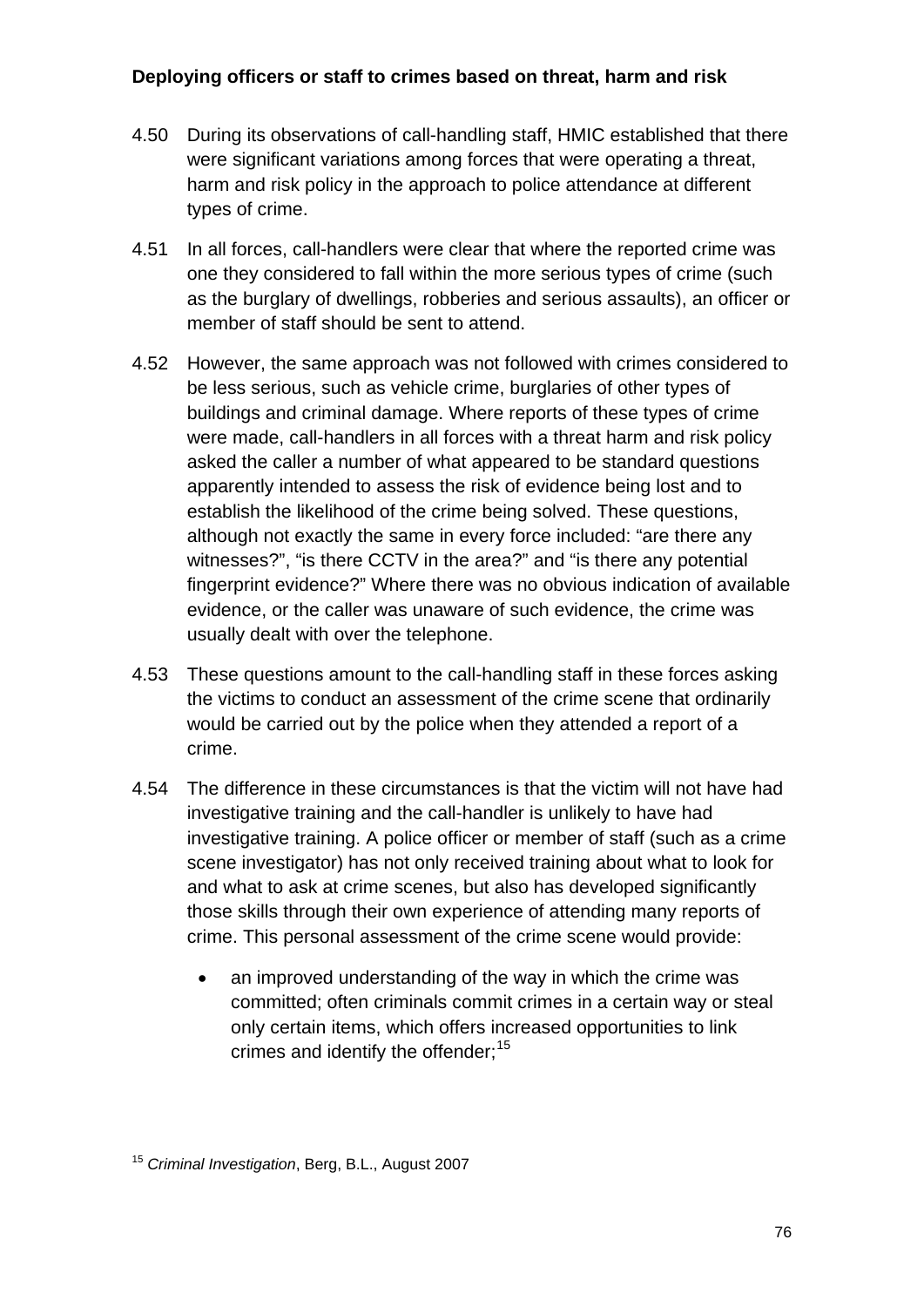- a search of the scene for clues and forensic opportunities, including the route used by the offender, and any discarded property;
- opportunity to speak to neighbours and passers-by for potential witness information; and
- an insight into why the victim was selected and provide that individual, and his neighbours, with specific advice to help prevent him becoming a victim of crime in the future.
- 4.55 HMIC established that while in all forces, call-handling staff asked victims questions to establish whether there were witnesses or forensic evidence, the inspection team observed call handlers in a number of forces encouraging victims to carry out enquiries themselves; in other words to conduct their own initial investigations. This included suggesting that victims ask neighbours if they had seen anything, that they check for CCTV in the area and that they research well-known second-hand sales websites to see if their stolen property was advertised for sale. Victims were then provided with a crime reference number and asked to recontact the force if they discovered any new information or evidence. Placing the responsibility for the investigation entirely on the victim is completely inappropriate. In addition to not providing an adequate service to the victim, opportunities are being lost to establish characteristics of these crimes that could contribute to a comprehensive picture and better understanding of crime in an area, enabling a more informed crime prevention response to be devised.
- 4.56 Where crimes were dealt with over the telephone in this manner, HMIC found examples of crimes being recorded, closed and filed the same day, sometimes within minutes of the initial report. After the crime was filed, HMIC found that, in the vast majority of cases, there was no further contact made with the victim. This expectation by forces that the victim should investigate his own crime, coupled with the swiftness with which reports of this kind are being closed, is both surprising and a matter of significant concern. In relation to this, HMIC draws attention to the following:
	- call-handling staff are not trained investigators, nor have the vast majority had any experience in the investigation of crimes or the assessment of crime scenes; and
	- in many forces operating this desk-based investigation policy, HMIC did not observe any apparent consideration of the seriousness of the crime in question (for example, in the case of a theft, the value of the property stolen or damaged), nor any consideration of whether the crime might be linked or similar to other crimes, as part of a series.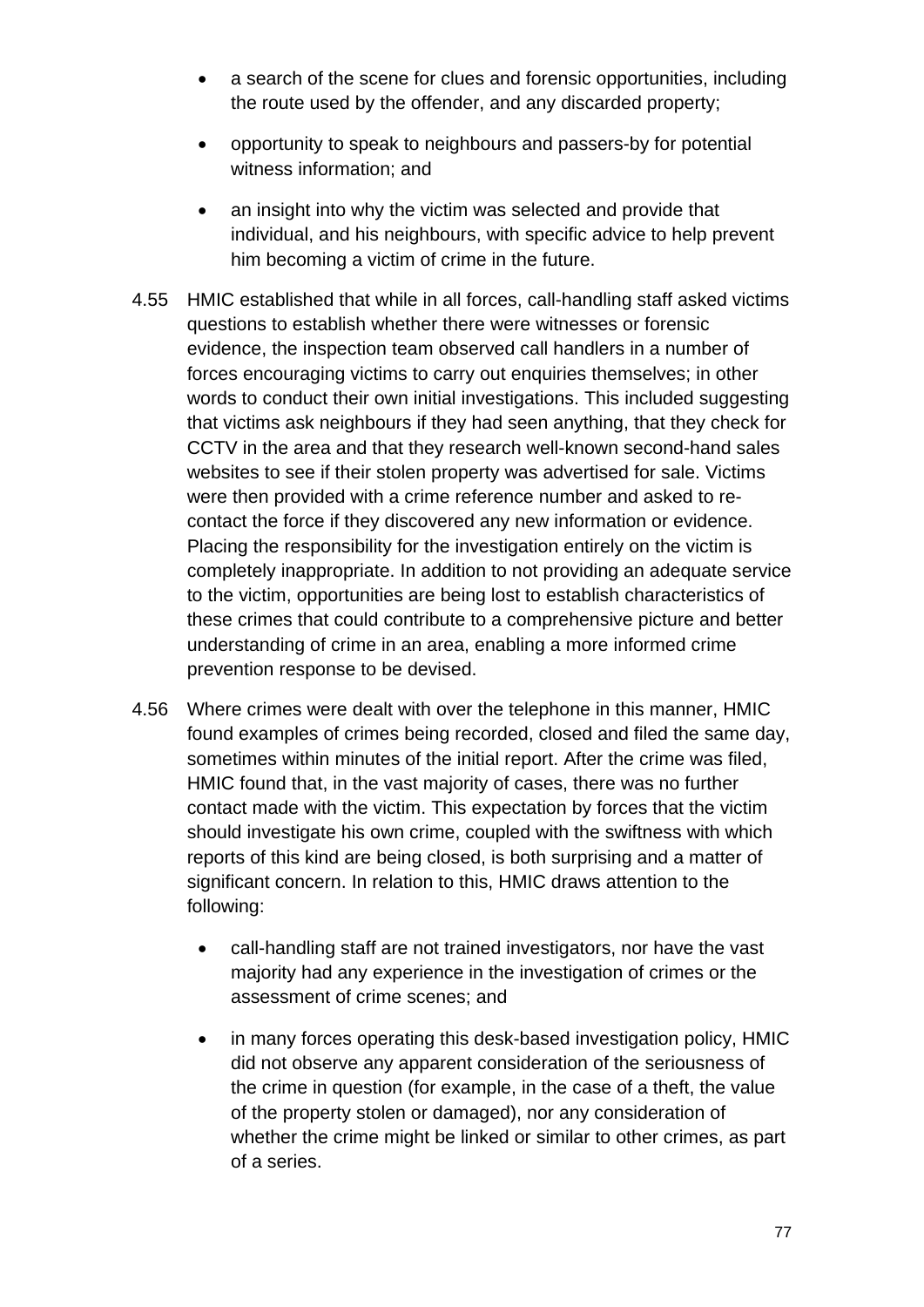4.57 HMIC concludes that, in many cases, in forces operating the desk-based investigation policy, victims of crime are not being provided with even a basic level of investigation by the police. The likelihood of a crime report being pursued further than simply recording it, appears to be based on the extent of the victim's immediate knowledge of the existence of any witness, forensic or CCTV evidence. This is unacceptable.

# **What crimes do forces attend?**

### **How attendance is recorded**

- 4.58 HMIC asked forces to establish the number of crimes and certain other incident types (such as anti-social behaviour and missing-from-home reports) reported by the public for the 12-month period ending 30 November 2013. We also asked each force to indicate to us those crimes and incidents they had attended, either by sending an officer or other member of staff, or through a scheduled appointment at the victim's home or other location such as a police station. For those incidents that were not attended by an officer or staff member, we asked forces to indicate whether the incident had been dealt with over the telephone.
- 4.59 There are broadly two ways in which police forces record reports of a crime and attendance in response to such reports:
	- **Through both the command and control system and the crime recording system**: when a report of a crime is received by the force, an incident log is created on the command and control system. If someone is sent to attend the matter, a record of this is made on the incident log. Once the report of the crime is confirmed and more details are known, it is recorded on the force crime recording system.
	- **Through the crime recording system only**: in some forces, where the decision is made that a report of a crime will be dealt with over the telephone rather than being attended by an officer, the crime is recorded directly onto the force crime recording system, without a command and control incident log being created.
- 4.60 All forces have a command and control system, but only some forces choose to log all reported crimes on it, with the rest only logging those crimes they attend at the time they are reported.
- 4.61 Command and control systems can be used to record the activities carried out by the police in relation to each incident, including the deployment of resources, and to record the way in which incidents were resolved. This system has a search facility allowing forces to establish whether the incident was attended or not by police.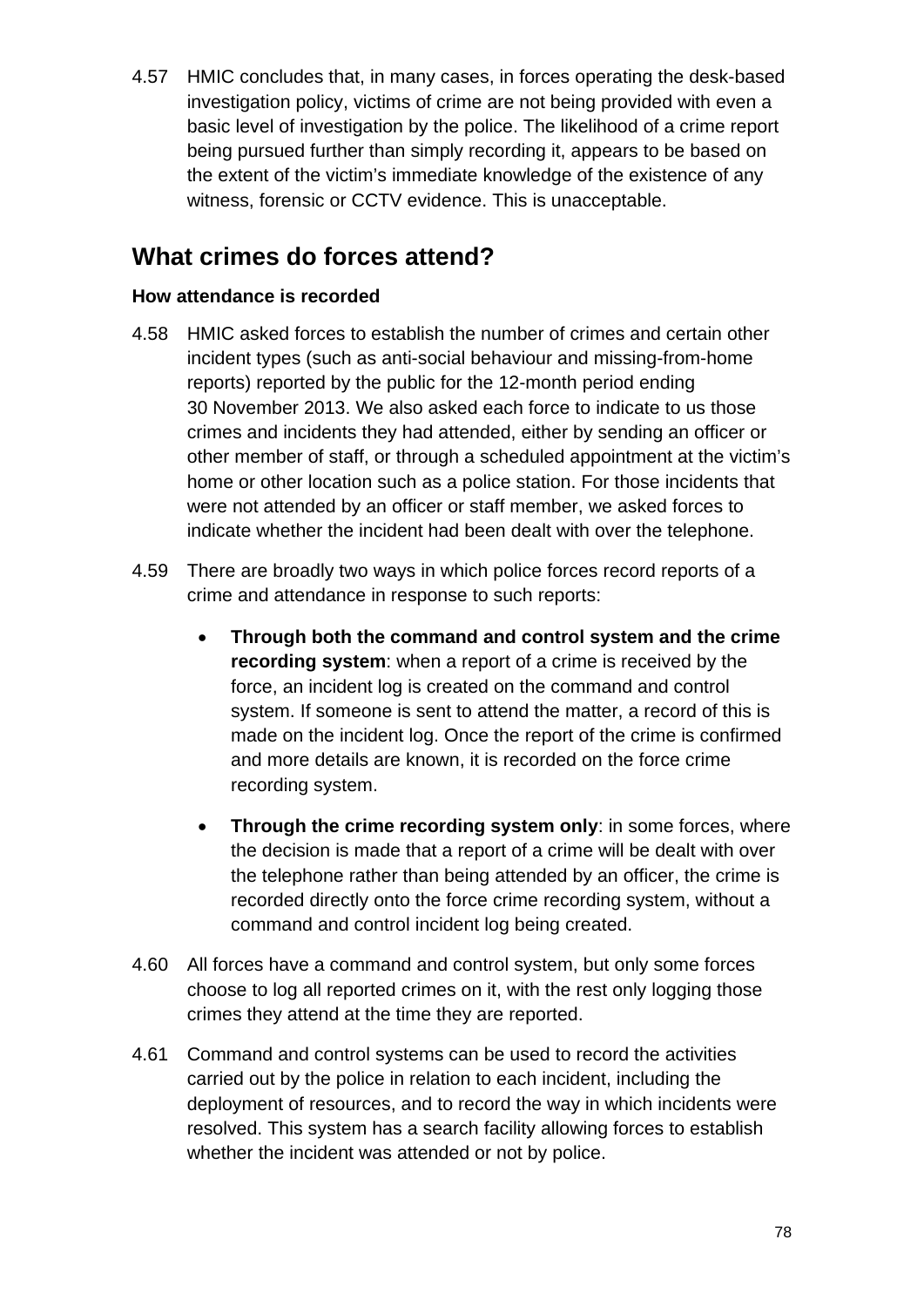- 4.62 Force crime recording systems, by contrast, were not developed to record whether or not a crime was attended. Thus, where a report is entered into the crime recording system only, it is difficult to obtain information as to whether an officer or member of staff subsequently has attended in response to the report. This means that the force may be unable to establish accurately all of the crimes attended.
- 4.63 Where forces were recording some crimes directly on to their crime recording system (without creating an incident log), HMIC asked that they establish the number of crimes that were directly recorded in this way, and, where possible, whether any of these were attended subsequently by the police.
- 4.64 The inspection found the ability of forces to provide data on the extent of their attendance to reports of crime or incidents varied according to the systems they have in place. The extent to which forces were able to provide this information can be categorised into three groups:

| How forces record crimes and their attendance                                                                                                                                                                                                                                                                                                                                          | Police forces operating this system                                                                                                                                                                                                                                                     |
|----------------------------------------------------------------------------------------------------------------------------------------------------------------------------------------------------------------------------------------------------------------------------------------------------------------------------------------------------------------------------------------|-----------------------------------------------------------------------------------------------------------------------------------------------------------------------------------------------------------------------------------------------------------------------------------------|
| Record all crimes via the command and control<br>system first. These forces can monitor accurately<br>their attendance in response to crimes.                                                                                                                                                                                                                                          | Cleveland, Durham, Gloucestershire,<br>Gwent, Kent, Lancashire,<br>Leicestershire, Merseyside,<br>Metropolitan Police, Norfolk,<br>Northumbria, North Yorkshire,<br>Nottinghamshire, South Wales,<br>Staffordshire, Suffolk, Sussex,<br>Warwickshire                                    |
| Record some crime directly on to the crime<br>recording system without entering them on the<br>command and control system first: there are<br>two subcategories:                                                                                                                                                                                                                       |                                                                                                                                                                                                                                                                                         |
| 1. Forces using this approach who know (a)<br>how many crimes are directly recorded in<br>this way and (b) how many of these crimes<br>they attend. These forces are able to<br>monitor accurately their attendance in<br>response to crimes.                                                                                                                                          | Avon and Somerset, City of London,<br>Cumbria, Dorset, Dyfed Powys,<br>Greater Manchester                                                                                                                                                                                               |
| 2. Forces using this approach who either<br>know (a) how many crimes are directly<br>recorded in this way but do not know how<br>many of these crimes they attend, or (b) do<br>not know how many crimes are directly<br>recorded in this way nor how many of<br>these crimes they attend. These forces are<br>unable to monitor accurately their<br>attendance in response to crimes. | Bedfordshire, Cambridgeshire,<br>Cheshire, Derbyshire, Devon and<br>Cornwall, Essex, Hampshire,<br>Hertfordshire, Humberside,<br>Lincolnshire, North Wales,<br>Northamptonshire, South Yorkshire,<br>Surrey, Thames Valley, West Mercia,<br>West Midlands, West Yorkshire,<br>Wiltshire |

4.65 This table shows that almost half of all forces (19 forces in the last subcategory above) did not know how many reports of crimes they had attended. HMIC finds this a matter of considerable concern. It is impossible for forces to assess the quality of service they are providing to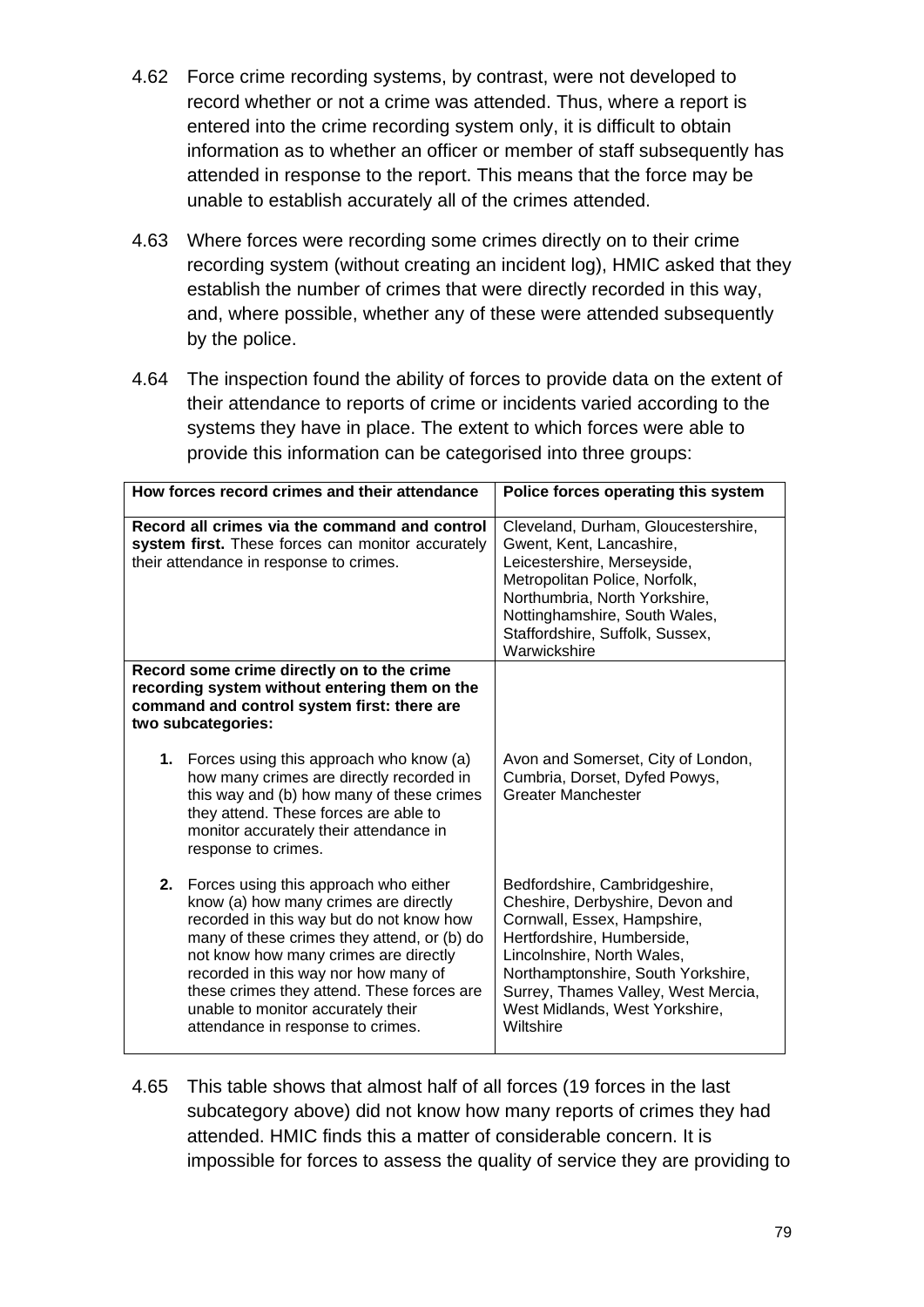victims, let alone understand the demands being placed upon the force, if they do not know which crimes they attend.

### **Recommendation 13**

**Not later than 31 March 2015, all forces should have in place adequate systems and processes to enable the accurate recording and monitoring of the deployment and attendance of officers and staff in response to all crime and incidents reported to them.**

### **Data on forces' attendance**

4.66 Using data from the 24 forces which could provide information on police attendance to crimes and incidents, the charts that follow provide an indication of the range of police attendance in response to reports of crimes by police forces.

# **All crime[16](#page-79-0)**



**Attendance rate to all incidents closed as crimes and directly recorded crime – 12 Months to 30 November 2013**

Average rate may not be representative of total England and Wales average.

4.67 This chart shows a significant variation in police attendance in response to all reports of crime. Attendance ranged from 39 percent to 100

<span id="page-79-0"></span> $16$  The unique nature of the City of London Police means that many victims reporting crimes will live in the Greater London area or elsewhere and the chart does not accurately reflect their true attendance rate.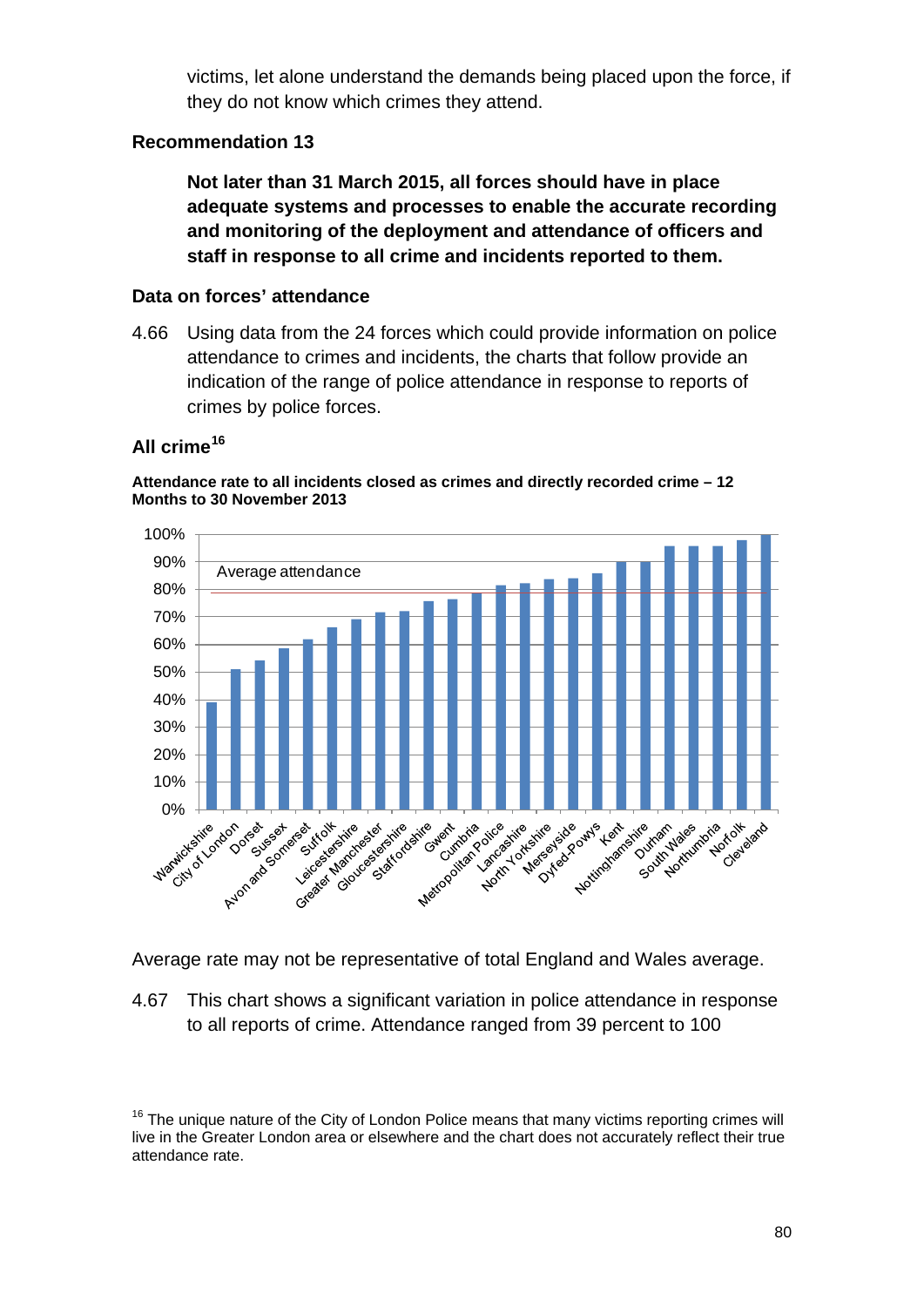percent,<sup>[17](#page-80-0)</sup> with an average of 79 percent. Six forces had an attendance rate of over 90 percent, although four of these had a policy to attend all reports of crime.

4.68 In an attempt to provide comparative information on attendance rates to different types of crime, HMIC conducted a further examination on force attendance rates in response to reports of burglary and vehicle crime.

### **Burglary**

- 4.69 When reports of burglary are recorded as a crime by the police, a distinction is made between a burglary of someone's home (classified as a 'burglary dwelling') and a burglary of a different type of building, such as commercial premises, shops or garden sheds (classified as 'burglary of a building other than a dwelling').
- 4.70 In requesting the data for this inspection, HMIC had intended to analyse and present the comparative attendance rates of all forces to reports of dwelling burglaries. This is a crime that can have devastating effects on the victim and one which HMIC would have expected not only that the police attend, but also that each force would understand its attendance rate in relation to this type of crime.
- 4.71 Therefore HMIC was concerned to find that in addition to the 19 forces that were unable to provide their attendance rates, a further seven forces were unable to distinguish between their attendance at reports of burglary at a dwelling and other burglaries. This means that 26 forces, more than half of all police forces in England and Wales, cannot monitor routinely their attendance at burglaries of people's houses.
- 4.72 The chart below indicates the attendance rates of the 17 forces<sup>[18](#page-80-1)</sup> that were able to provide the data in relation to reports of burglary dwellings, either recorded on the command and control system or those directly recorded as a crime. It shows that the attendance rate ranges from 93 percent to 100 percent, with an average attendance rate of 98 percent across the forces that provided data.

<span id="page-80-1"></span><span id="page-80-0"></span> $17$  All percentages are rounded.<br> $18$  Only the forces able to provide all their attendance data are shown. In addition Cleveland, Durham, Kent, Lancashire, Leicestershire, Merseyside and Suffolk were unable to provide data on how many incidents closed as burglary dwelling were attended.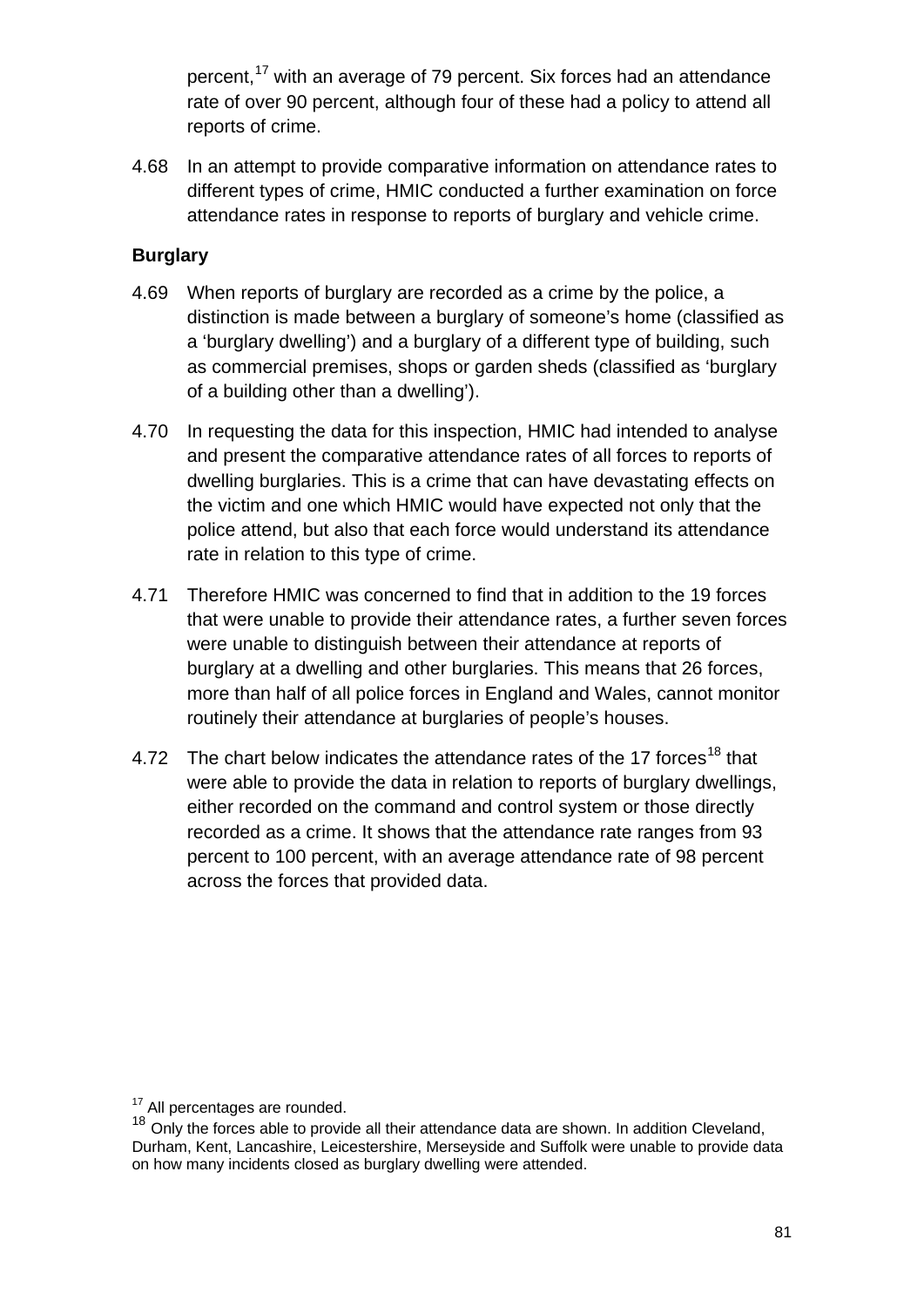

**Attendance rate to all incidents closed as burglary dwelling and directly recorded burglary dwelling – 12 Months to 30 November 2013**

4.73 The chart below indicates the range in attendance rates in relation to reports of burglary of a building other than a dwelling, based on the 17 forces that were able to provide the data. The chart shows a much greater variation in attendance than for reports of burglary dwellings, ranging from 36 percent to 99 percent, with an average attendance rate for those 17 forces of 83 percent.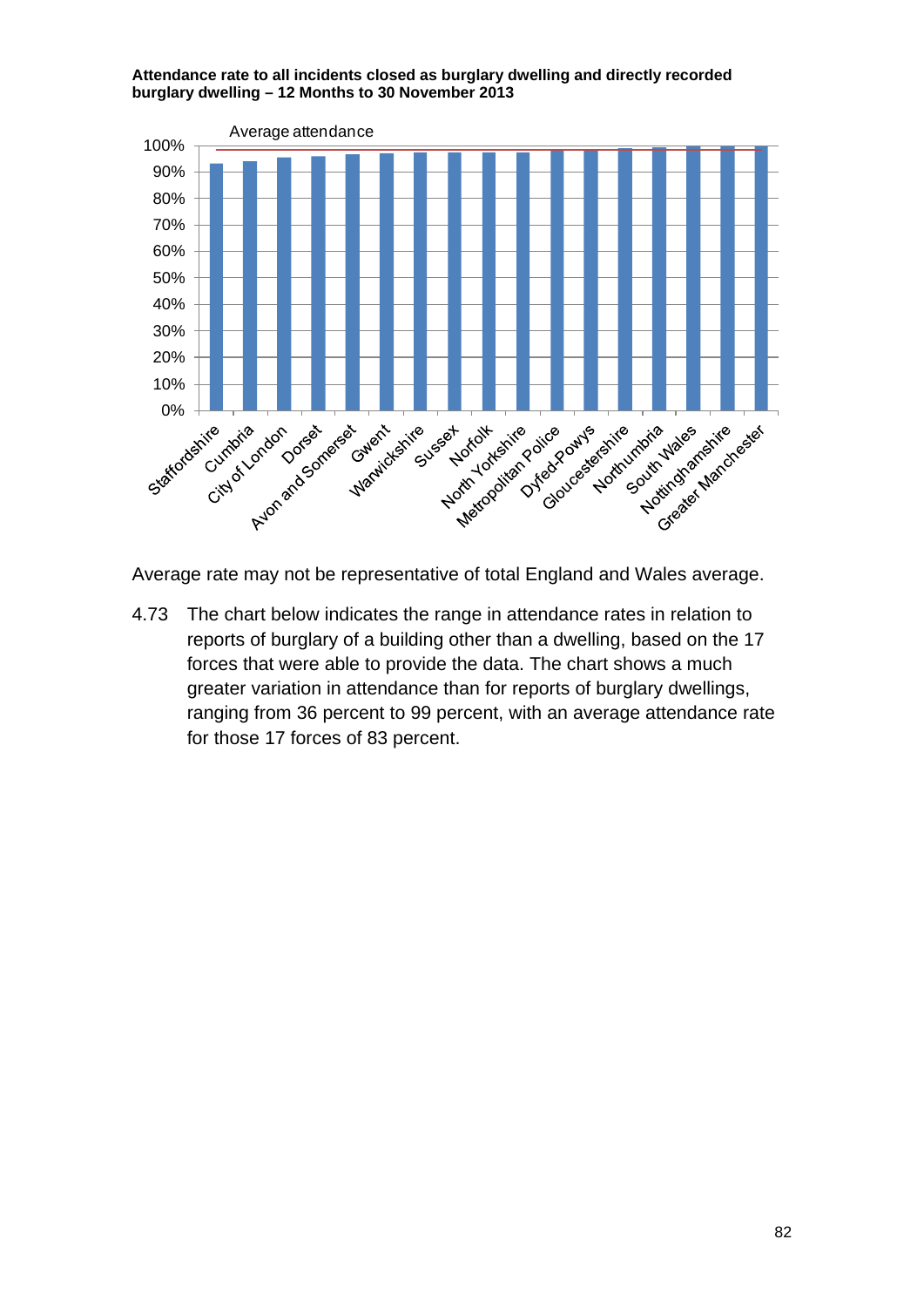**Attendance rate to all incidents closed as burglary other and directly recorded burglary other - 12 Months to 30 November 2013**



Average rate may not be representative of total England and Wales average.

### **Vehicle crime**

- 4.74 The category of vehicle crime includes the crime of theft of a motor vehicle and also the crime of stealing something from within, or on, a motor vehicle. However, HMIC found once more that in addition to the 19 forces unable to establish their attendance rates to reports of crimes, a further eight forces were unable to identify their attendance to theft of motor vehicles and a further nine forces were unable to identify their attendance at incidents of theft from motor vehicles.
- 4.75 The following two charts indicate the attendance levels of the 16 forces<sup>[19](#page-82-0)</sup> able to provide the attendance data to HMIC for theft of a motor vehicle and the  $15^{20}$  $15^{20}$  $15^{20}$  forces able to provide attendance data for theft from a motor vehicle. There is a significant variation in the level of attendance in response to reports of these types of crime, with less than one in every

<span id="page-82-1"></span> $20$  Onlv forces able to provide complete attendance data are shown. In addition Avon and Somerset, Cleveland, Dorset, Kent, Lancashire, Leicestershire, Merseyside, Suffolk and Sussex were unable to provide data on how many incidents closed as theft from vehicle were attended.

<span id="page-82-0"></span> $19$  Only forces able to provide complete attendance data are shown. In addition, Avon and Somerset, Cleveland, Dorset, Kent, Leicestershire, Merseyside, Suffolk and Sussex were unable to provide data on how many incidents which were closed as a theft of motor vehicle were attended by police.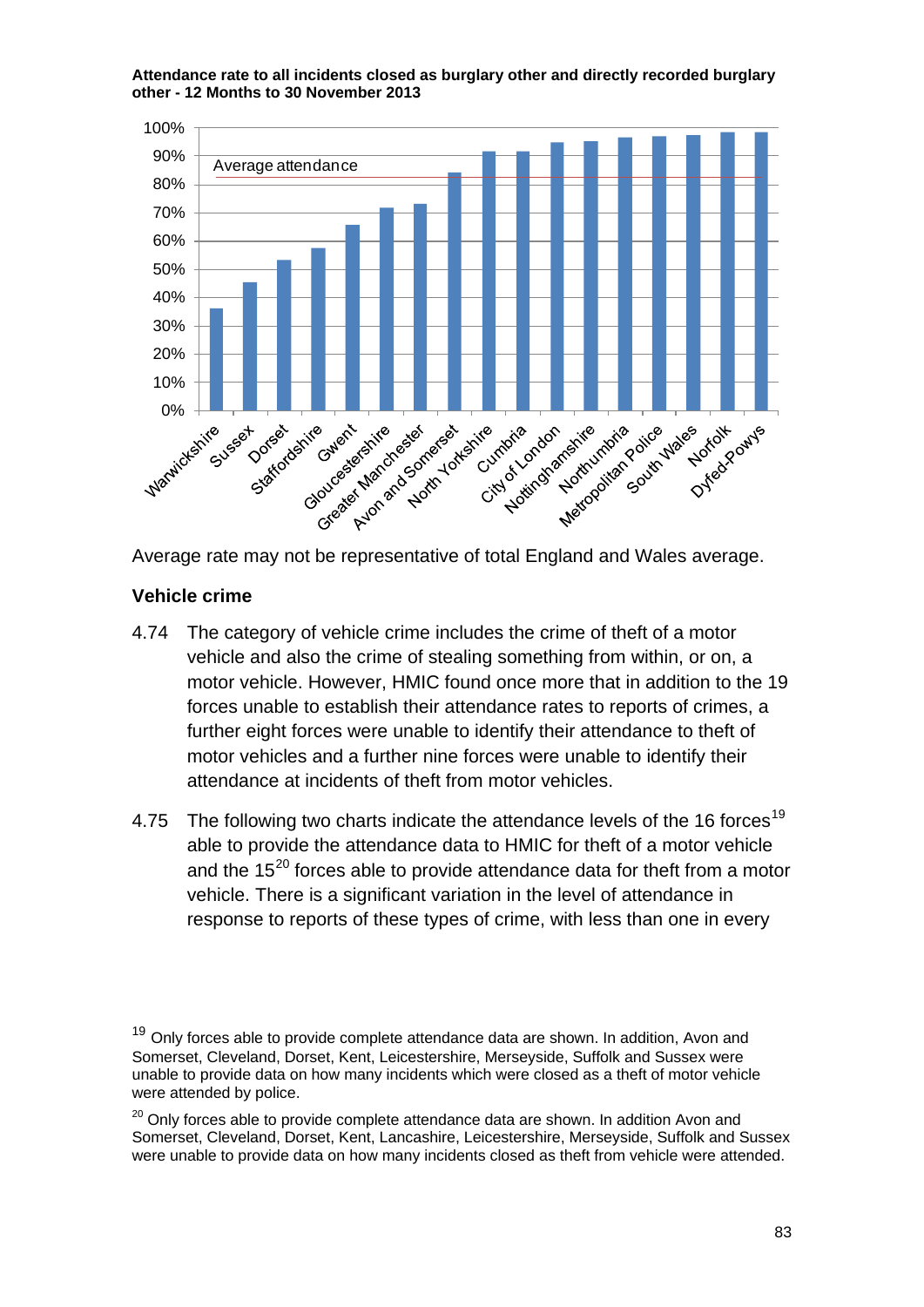ten reports of theft from motor vehicles being attended by one force, to almost all reports in other forces.





**Attendance rate to all incidents closed as theft from vehicle and directly recorded theft from vehicle**



4.76 The inspection established that reports of vehicle crime are often dealt with over the telephone by forces that operate a threat, harm and risk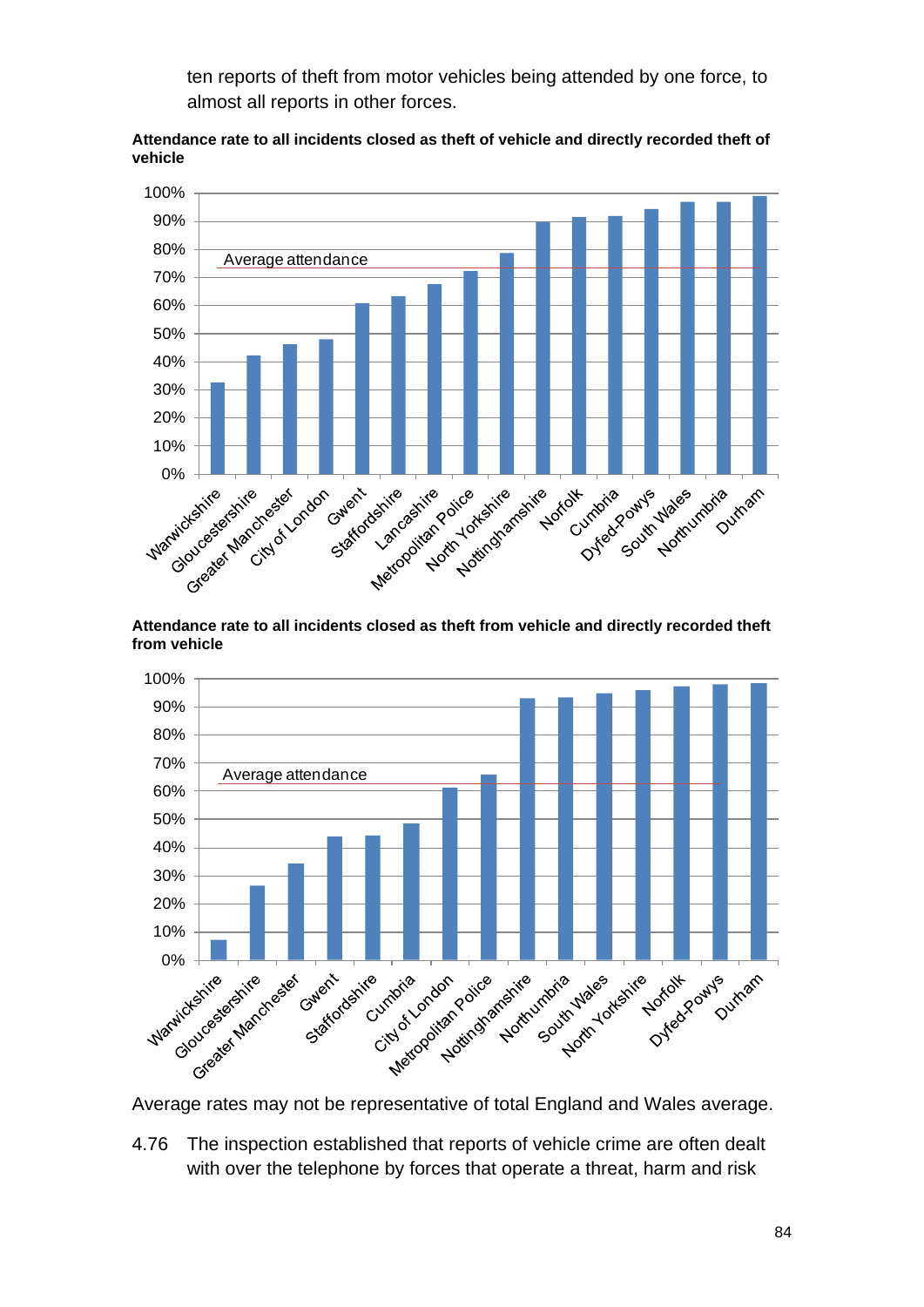approach to attendance. This may account for the significant range in attendance by forces indicated in the chart.

### **Recommendation 14**

**Not later than 31 March 2015, all forces should ensure that they have the ability efficiently and promptly to differentiate in their records their attendance to specific crime types, such as between burglary dwellings and burglary of other buildings.**

### **Comment on data provided by forces**

4.77 During the inspection, many forces told HMIC that there may be some inaccuracies in their recording on their command and control systems of attendance in response to crimes. Although we found some evidence of dip sampling to check attendance in response to reports of crime, we did not find forces methodically checking whether attendance had taken place or not in relation to all incidents. There needs to be a greater level of accuracy and consistency in the recording and monitoring of these incidents. Without this, forces will not be able to understand which crimes and incidents they attend, how this affects the quality of service provided, and the demands on their resources generally.

### **Recommendation 15**

**Not later than 31 March 2015, all forces should establish and operate adequate processes for checking whether attendance data are accurate, including dip-sampling records.**

# **Attendance, victim satisfaction and detection**

4.78 There is insufficient national data to assess reliably whether a relationship exists between attendance at crimes and victim satisfaction or detection rates. While attending a particular crime may have an effect both on the chances of detecting it and on the victim's satisfaction with the service provided by the police, more work needs to be carried out in this area to understand better the principal factors in improving both victim satisfaction and detection rates.

### **Recommendation 16**

**By 1 September 2015, all forces should work with the College of Policing to carry out research to understand the relationship between the proportion of crimes attended and the corresponding detection rates and levels of victim satisfaction.**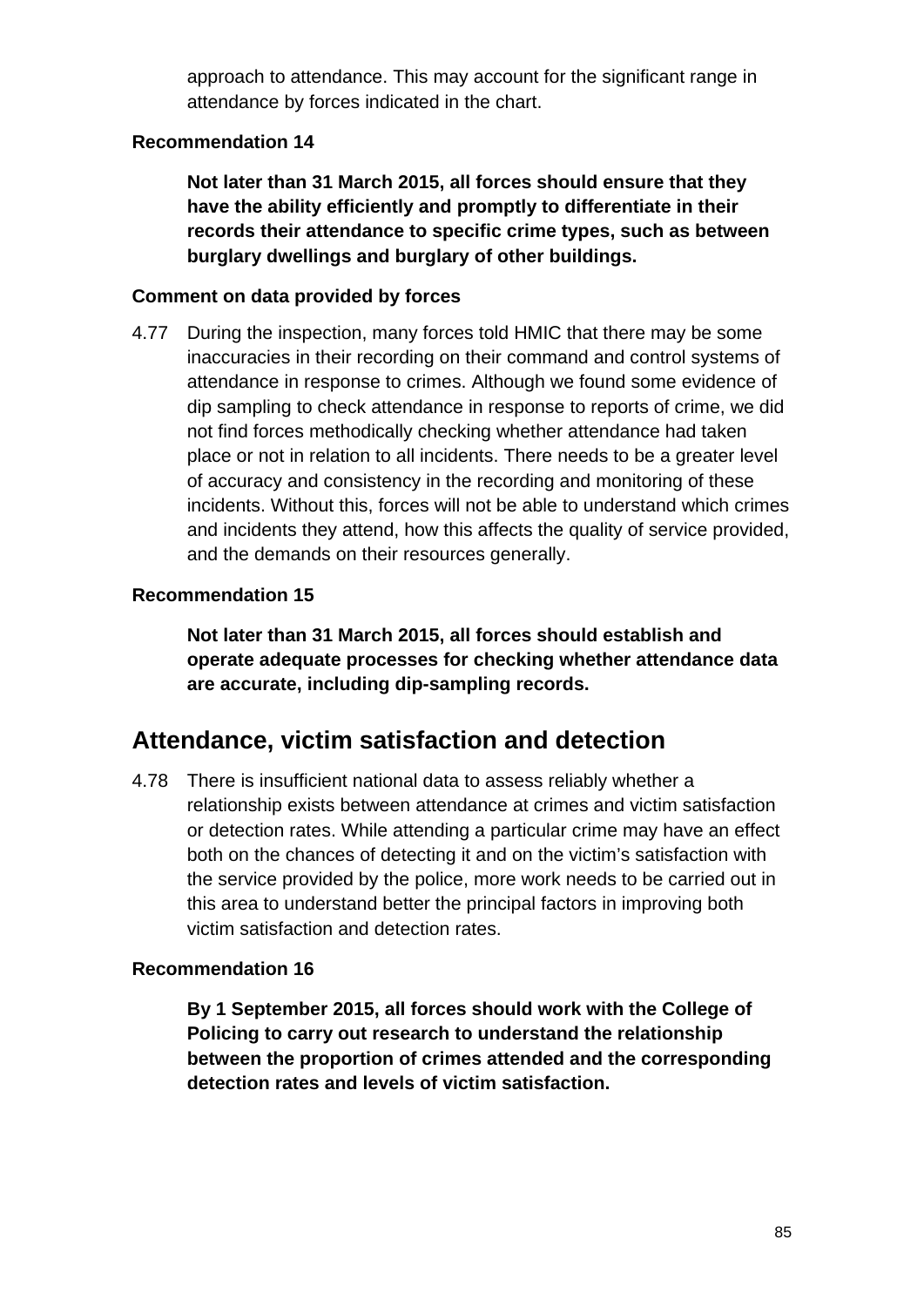### **Case study**

*In April 2012, the Metropolitan Police Service changed its approach to attendance in response to reports of crime. From this date, the force stated that where the victim of a crime requested face-to-face contact with the police, they would attend. Previously, many of these crime reports would have been dealt over the telephone.* 

*Prior to April 2012, only 25 percent of reports of theft of and from motor vehicles were attended by the Metropolitan Police Service. The effects of the change in the attendance policy were significant. By June 2013, the attendance rate to reports of vehicle crime had increased to 65 percent, indicating a desire by the public for face-to-face contact with the police. In addition, there was an increase in the level of overall victim satisfaction in relation to these crimes, from 60percent in April 2012 to 70percent in June 2013. The change in attendance policy was implemented as one component part of an initiative to improve victim satisfaction, so it was not possible to establish the full extent to which the increased attendance had an impact upon the victim satisfaction rate.*

# **Who attends crimes and incidents?**

- 4.79 All forces had an identified group of officers, referred to in this report as 'response officers', used for their initial response to most incidents.
- 4.80 Response officers normally respond to and deal with the majority of incidents reported to a force which are determined to require police attendance. Neighbourhood officers and PCSOs may also attend and deal with incidents although they tend to respond mainly to issues within their own neighbourhood areas.
- 4.81 Forces also had arrangements for more specialist officers and staff, such as armed response and roads policing officers, to support response teams when the demand placed on response officers was particularly high. Although the principal role of these units is a specialist policing activity, they can be made available for other non-specialist work when not fulfilling their primary remit.
- 4.82 All forces had a systematic way of establishing the type of officer or staff member to be sent to an incident: for routine incidents, this was usually response and neighbourhood staff; local detectives would respond to reports of certain crimes such as burglary or robbery; and specialist detectives would be sent for other specific crime types, such as rape, child abuse and domestic violence. These were clearly laid out in policies, and call-handling staff in forces understood the priority and responsibilities of each role.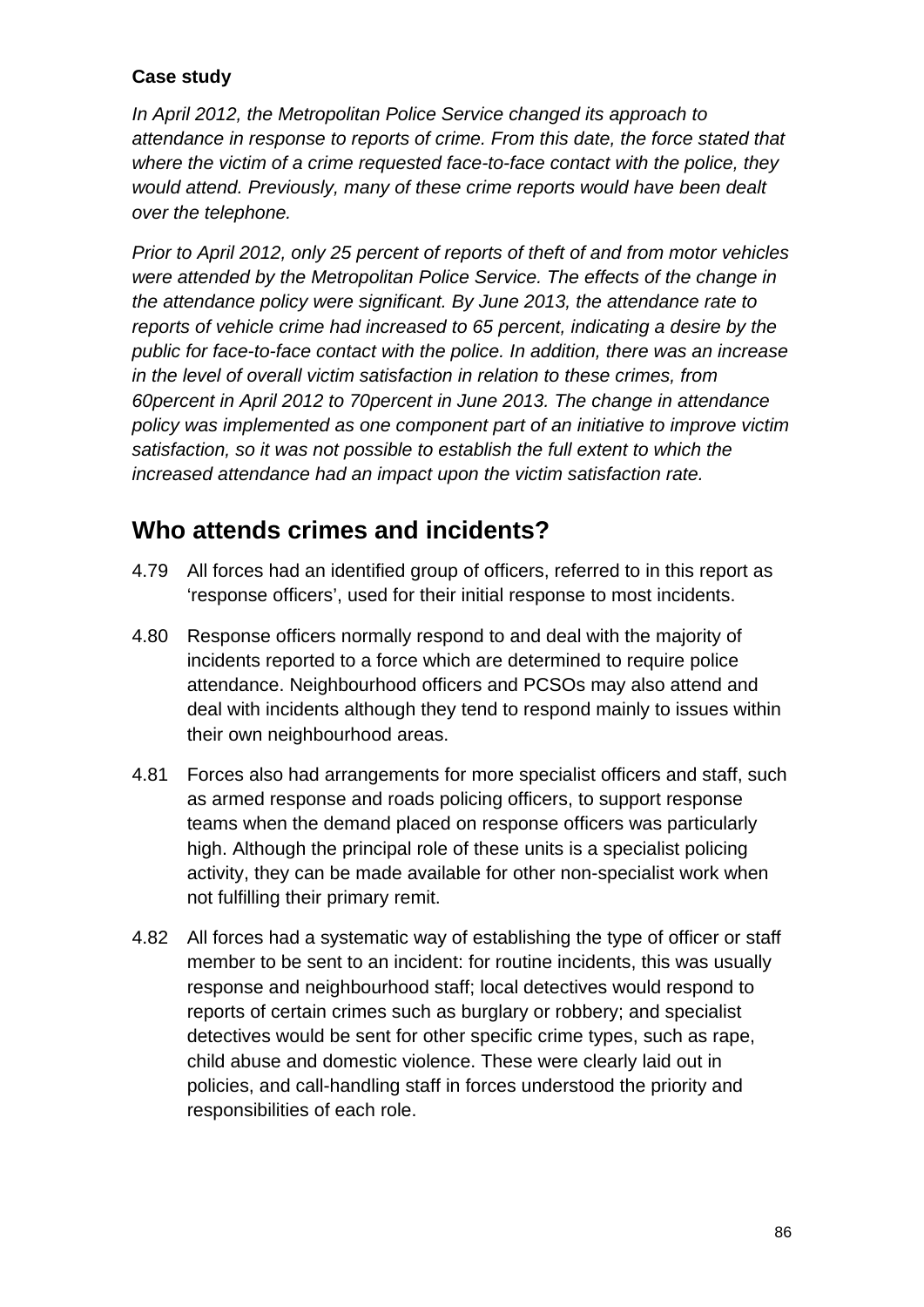# **PCSOs**

- 4.83 PCSOs were introduced by the Police Reform Act 2002 as nonwarranted members of staff. They were given limited powers, such as directing traffic, and were intended to provide a visible uniformed presence to support the dedicated neighbourhood policing teams within forces.
- 4.84 Since then, those limited powers have been extended (see below) and many forces have come to rely upon PCSOs to contribute increasingly to policing local neighbourhoods across England and Wales. As at the end of March 2014, there were 13,066 PCSOs in the police forces of England and Wales, accounting for approximately 6 percent of the police workforce.
- 4.85 PCSOs do not have the powers of arrest that a constable has, although they do have other powers and some limited powers to enter property and detain people. All PCSOs receive a minimum set of standard powers, such as issuing fixed penalty notices for certain offences or powers to enter premises, as well as additional powers, such as those to deal with local by-laws or enforcing some licensing offences that may be conferred upon them locally by the chief constable.
- 4.86 During the inspection, HMIC found that in all forces PCSOs were sent regularly to certain incidents relating to anti-social behaviour and other neighbourhood problems; this was in keeping with their role profile and training. In 26 forces, when an incident was reported which was beyond the training of PCSOs, or required powers beyond those possessed by PCSOs, a police officer would attend, deal with the incident and complete any related tasks.
- 4.87 However, in 17 forces the inspection team found evidence of PCSOs being sent to incidents beyond their role or training, such as to incidents or reports of crimes which they were then required to investigate. It would appear, therefore, that in these forces PCSOs are being drawn into a response style of policing – that is, being used to respond to general calls for service from the public – rather than being used in the visible, community reassurance role for which they were intended. This is inappropriate.

### **Recommendation 17**

**By 31 December 2014, all forces should ensure that PCSOs are not being used to respond to incidents and crimes beyond their role profiles, in respect of which they have no powers, or for which they have not received appropriate levels of training.**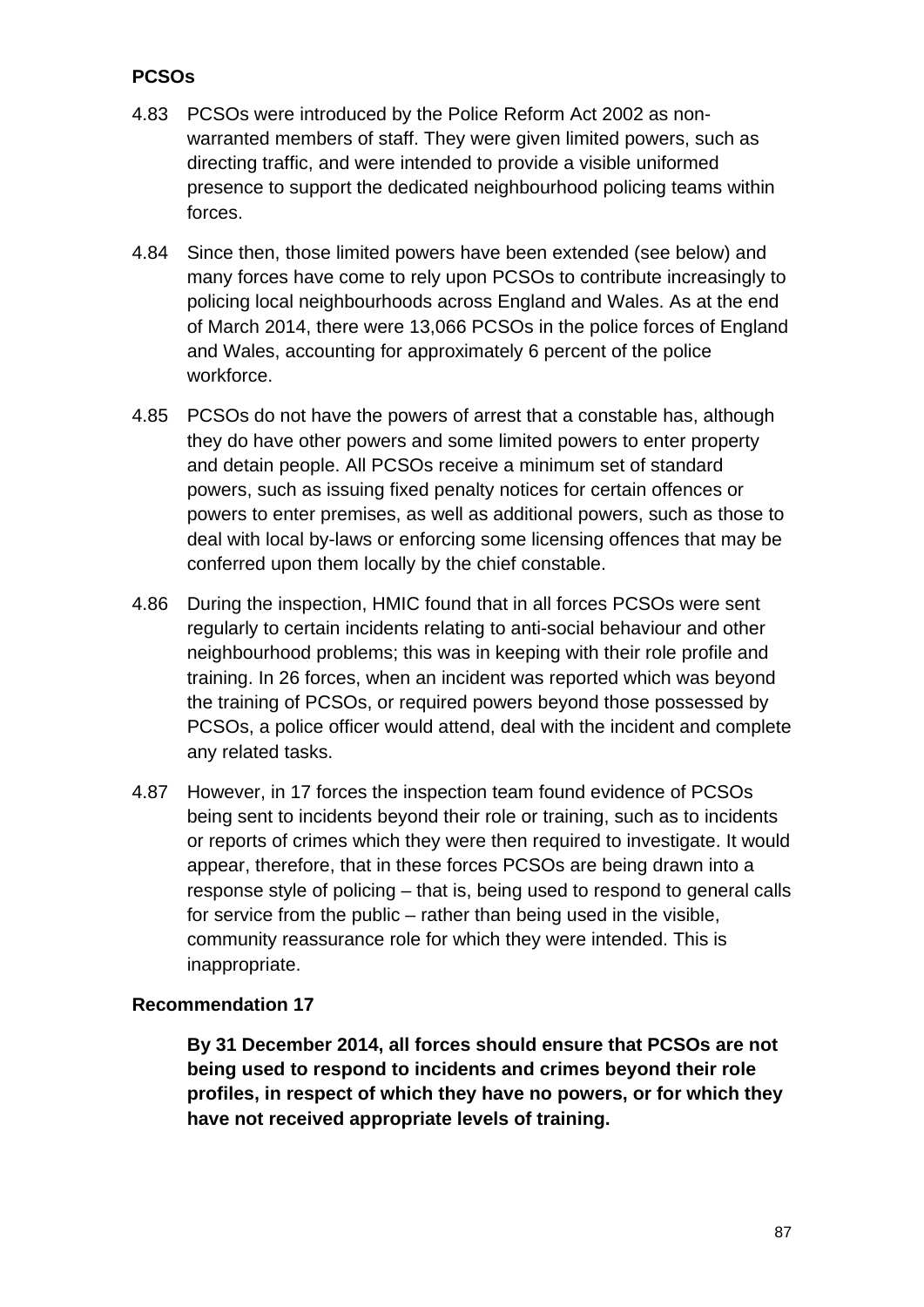# **Appointments**

- 4.88 All forces provide some kind of appointment system for victims of crime, either through arrangements to meet them at a police station or for officers to visit the victims at their homes. HMIC acknowledges the value in this approach for both the police and victim. It gives the police an opportunity to plan their work, and avoids taking officers away from frontline policing services. It also allows victims to be seen at times convenient to them.
- 4.89 HMIC was provided with a number of examples where appointments were being made for the convenience of the police, when the incident could and should have been dealt with immediately. An example of this was a man walking into a police station to report having been assaulted. Despite there being obvious opportunities to gather evidence immediately, both from the victim and from the crime scene, an appointment was made to see him at his home some days later.

### **Recommendation 18**

**By 31 December 2014, all forces should produce clear guidance for officers and staff on what kinds of crimes and incidents need to be dealt with immediately and are not appropriate for resolution by way of appointment.**

### **Recommendation 19**

**By 31 December 2014, all forces should ensure that where crimes or incidents are being dealt with by appointment, these are, to the greatest extent reasonably practicable, made for the convenience of the victim(s); and that appointments are never used in cases requiring immediate attendance.**

# **Investigating crime**

4.90 The level of investigation being carried out by forces is relevant to the efficacy of preventive policing, and thus to this inspection. HMIC was also interested, from a police attendance perspective, in whether there were differences between what was expected of, and actually carried out for, investigations depending on whether the crime or incident in question had been attended or not.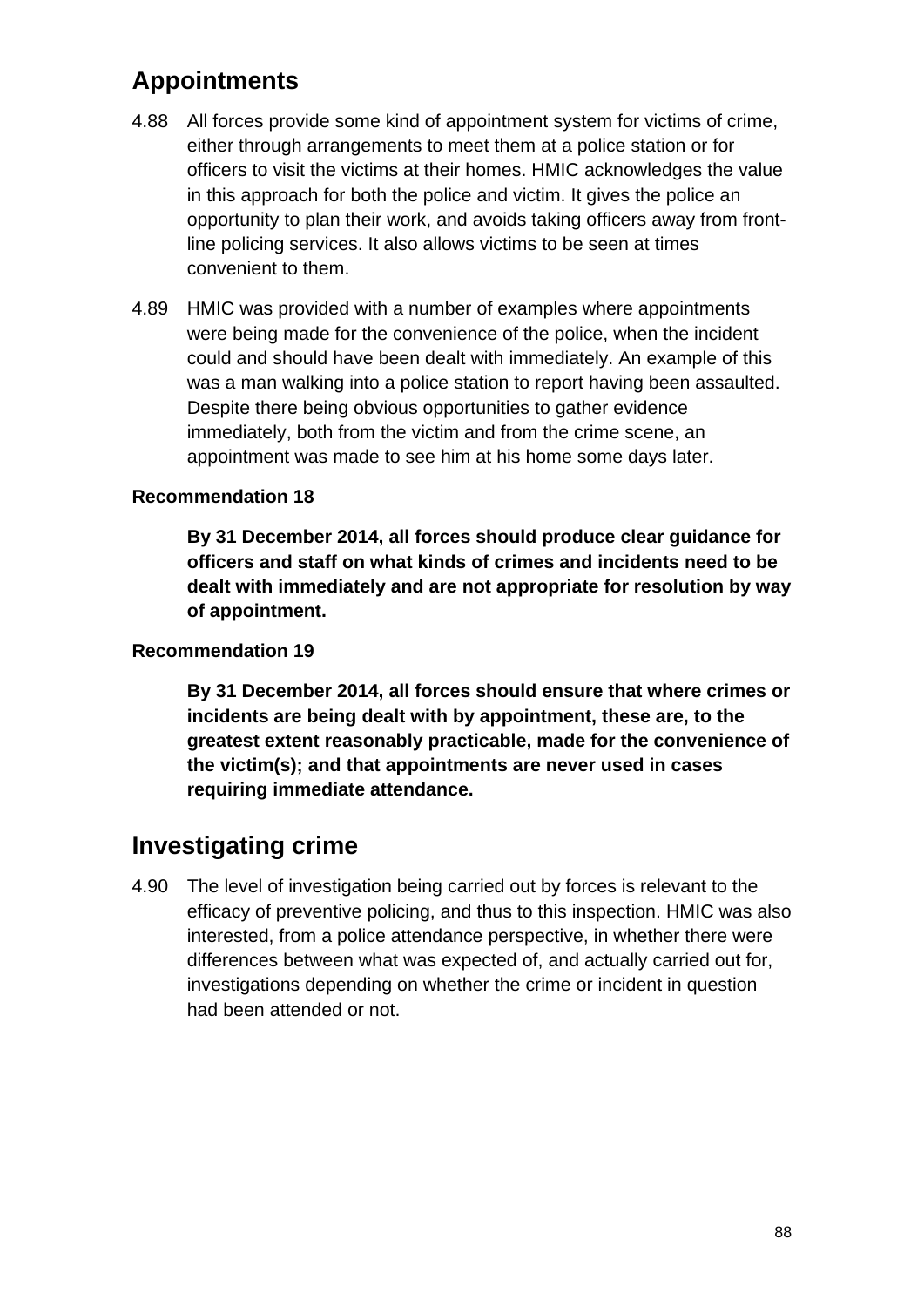- 4.91 To conduct this element of its investigation HMIC:
	- spoke to front-line officers and staff and their supervisors to find out what level of training had been provided to them;
	- looked at how staff recorded both completed and ongoing investigative activity (for example, by means of an investigation plan); and
	- visited crime management departments and spoke to the staff responsible for recording crime.
- 4.92 In addition, HMIC examined a small sample of different types of crimes across all forces, including samples of crimes that had been attended and those that had not. HMIC was looking for evidence of an investigation plan, whether the officer or member of staff conducting the investigation was trained appropriately, and whether there was evidence of appropriate monitoring by supervisors.

### **Attended crimes**

- 4.93 HMIC spoke to the officers and staff responsible for responding to reports of crime. We found that, in general and across all forces, these officers and staff were clear about the type of activities and tasks that they should be undertaking routinely when they respond to a report of a crime. These include, for example: assessing the crime scene; identifying potential witnesses and suspects; assessing what evidence may be available (including CCTV and forensic evidence); and keeping the victim updated on the progress of the investigation.
- 4.94 Officers and staff in all forces told us that where police had attended an incident, an investigation plan should be recorded on the crime record. Supervisors were aware of their responsibilities to monitor and guide their staff and to ensure that crime reports are investigated by their staff.
- 4.95 In the vast majority of crime files HMIC examined, where a crime had been attended, there was evidence that the scene had been assessed and potential investigative opportunities had been recorded on the crime record or the command and control incident log. HMIC also found that these records were being updated to record which activities had been completed.
- 4.96 As described earlier (paragraph [4.37](#page-71-0) onwards), in 37 forces HMIC found that a proportion of crimes recorded by the force were dealt with over the telephone. In these forces, the initial report from the member of the public is received within the call-handling centre and assessed by a callhandler. In most forces, if the crime is believed to be appropriate for desk-based investigation this will be carried out by a crime management unit or a dedicated telephone investigation unit. Alternatively, the crime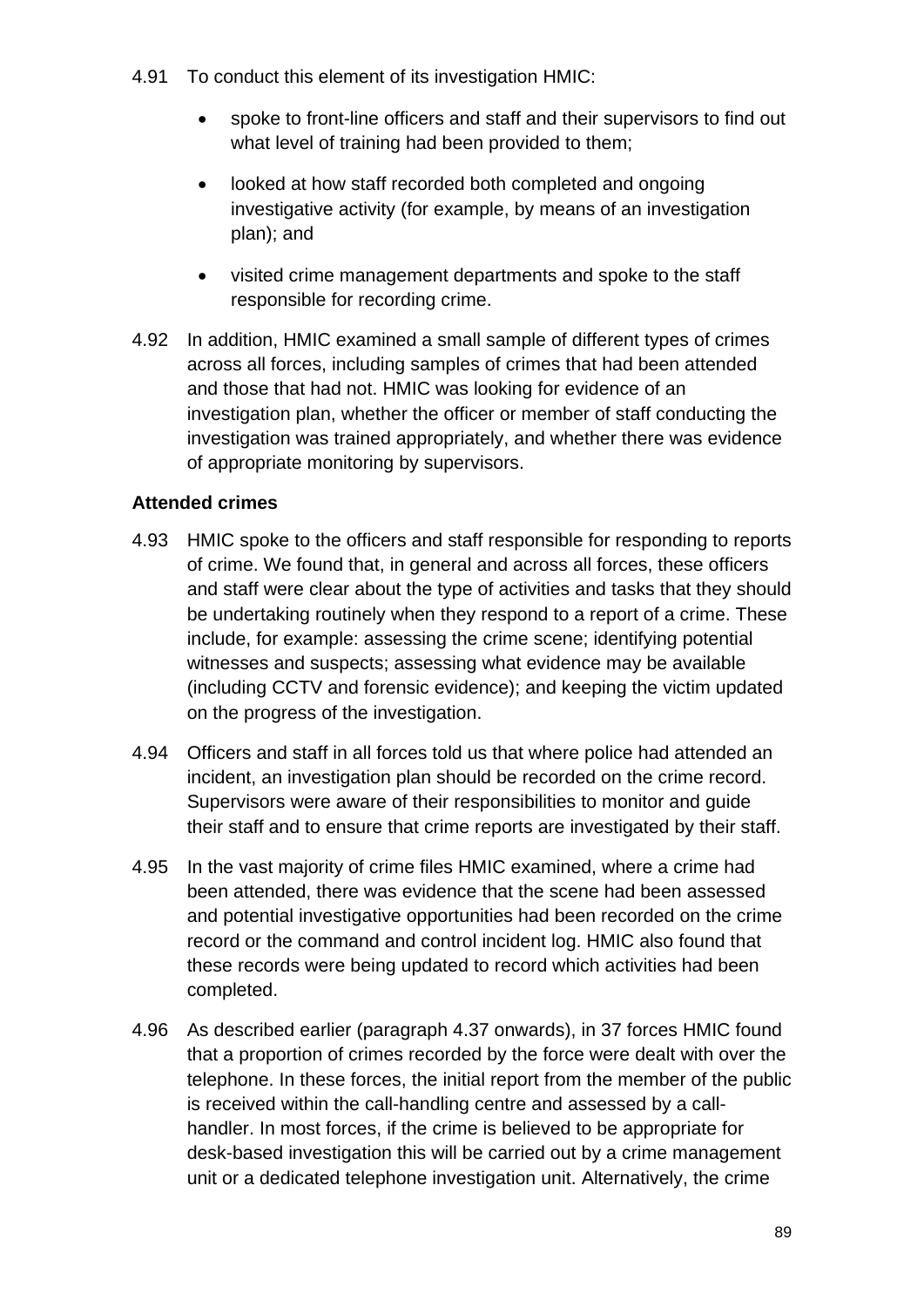will be directly recorded as a crime by the call-handler. There are 16 forces that directly record crimes onto their crime recording system without first making a record of it on their command and control incident recording system. The proportion of crimes that they directly recorded in the 12 months to November 2013 ranged from 1 percent to 53 percent of the total of all their crimes recorded.

### **Crimes investigated without any police attendance**

4.97 HMIC established that while most forces have provided training to callhandlers in relation to the National Decision Model and the force threat, harm and risk policy, these staff did not in the main have any investigative training or experience. This is despite the fact that they are responsible for deciding how a reported crime will be dealt with. Similarly, in the crime management units and telephone investigation units that HMIC visited (which were run by a mixture of police officers and police staff), HMIC found the level of training and experience varied across forces.

#### **Recommendation 20**

**Not later than 30 September 2015, all forces should ensure their officers and staff involved in investigation of crime over the telephone in call-handling centres, crime management units and telephone investigation units have received appropriate investigative training.**

#### **Dip-sampled crimes**

- 4.98 HMIC undertook a small dip-sample of 100 crime reports in each force, both attended and non-attended crime,<sup>[21](#page-89-0)</sup> including:
	- burglary of a private dwelling;
	- burglary of a building other than a dwelling;
	- assault;

<span id="page-89-0"></span> $21$  This sample of crimes, selected at random from crimes reported during November 2013, included at least 50 crimes which had not been attended (other than in those forces which had a policy to attend all reports of crime)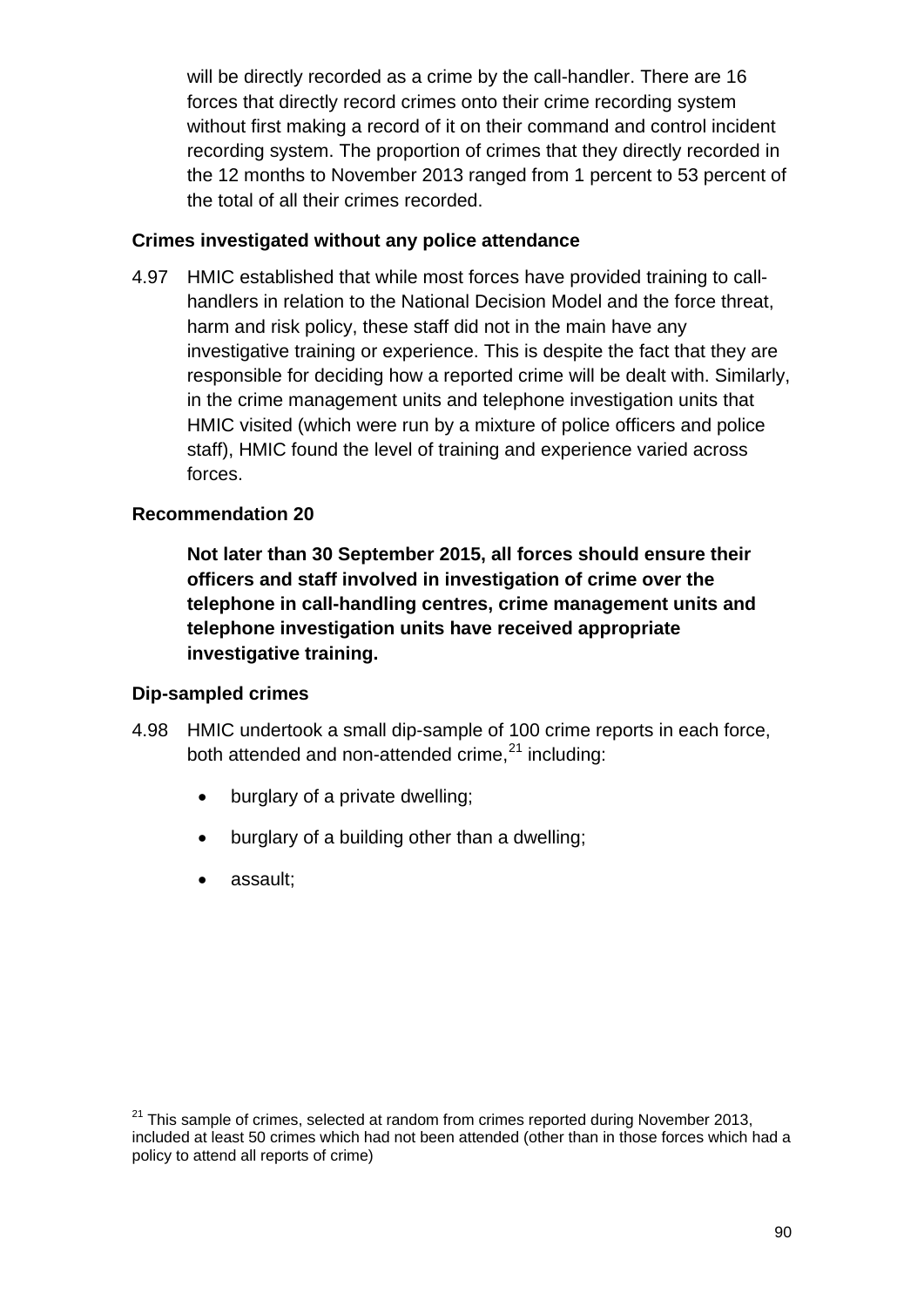- theft from motor vehicle: and
- criminal damage.
- 4.99 The crime reports were examined for:
	- evidence of an investigation plan to establish lines of enquiry completed and those yet to be taken;
	- evidence of supervisors checking the reports and police activity in relation to the crime investigation; and
	- evidence of how quickly the crime was filed from the date it was created.
- 4.100 In cases of burglaries of private dwellings, more serious assaults and robberies, HMIC found the majority of crime reports examined contained evidence of investigation plans and comments from supervisors. In relation to these crimes, all forces stated that, other than in exceptional circumstances, they would expect these crimes to be attended and dealt with either by a detective or by a member of a dedicated crime team.
- 4.101 For other types of volume crime (vehicle crime, burglary of buildings other than a dwelling and criminal damage), HMIC found a much wider disparity in the quality of investigations, supervision and the length of time for which these crimes were investigated before they were filed. In many forces, these less serious crime types were the ones that were more likely to be dealt with over the telephone.
- 4.102 In these categories of crime reports (primarily those crimes not attended by police), HMIC found 13 forces where the investigation plan, progress or supervisory guidance was unsatisfactory. In around half of cases examined in these forces, we found little or no evidence of any investigative plans and little evidence of independent supervision of them.. In most cases, the crime reports examined had been filed within a few days with no evidence of further contact with the victim. In approximately half the cases examined in these forces, they had been filed within 24 hours of being reported.
- 4.103 HMIC acknowledges its research was conducted on a relatively small sample of crimes. However, the crime reports indicate a lack of thoroughness in desk-based investigation. In far too many cases, HMIC found little evidence of anything more than a cursory examination of the prospects for gathering evidence.
- 4.104 HMIC accepts that for some crime reports there may not be any obvious evidence that would allow the police to detect a crime at the time it is reported. In these cases, desk-based investigation might be appropriate. However, many forces currently are using desk-based investigations in a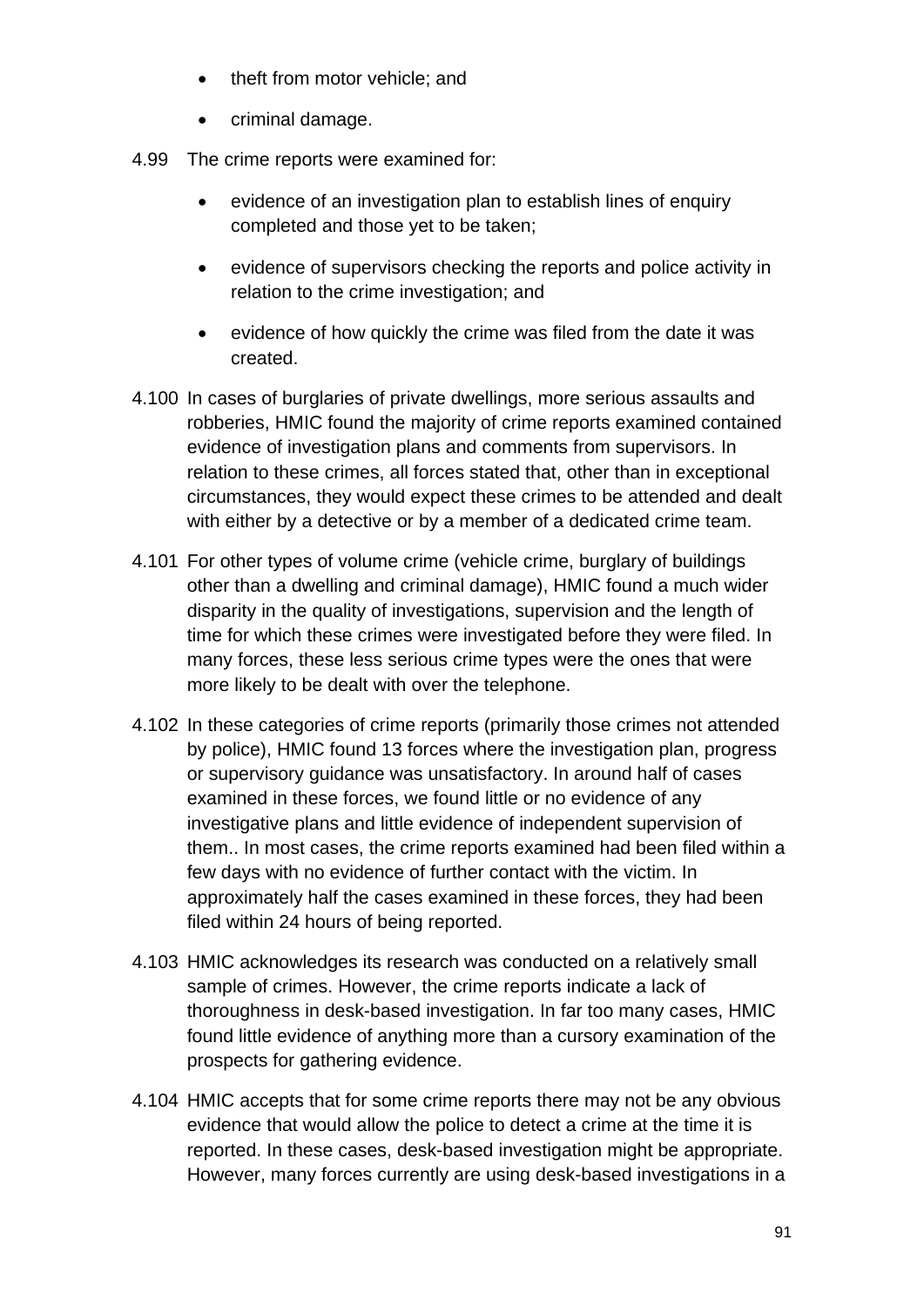way that means unless there is very obvious forensic, witness or CCTV evidence available and the victim or caller is aware of these at the time the report is made, the crime will be recorded and most likely be filed the same day.

### **Recommendation 21**

**Not later than 31 March 2015, all forces should ensure that all crime reports have investigation plans that are being properly updated and supervised, whether these are for crimes that have been attended or those being resolved by desk-based investigation.**

### **Recommendation 22**

**By 31 March 2015, all forces should have in place and be operating adequate systems which ensure that all crime reports are appropriately investigated before being filed.**

#### **Subsequent attendance in desk-based investigations**

- 4.105 Crime management unit and telephone investigation unit supervisors reported to HMIC that there were occasions when they had asked a neighbourhood officer or PCSO to visit the location of a reported crime that previously had been assessed as appropriate for desk-based investigation. Some also reported asking PCSOs to make follow-up visits with victims. Most forces were unable to provide details of the extent of these occurrences. As these visits were being requested using the crime recording system (rather than the command and control system), only three forces were able to tell us how many crimes had been attended subsequently by an officer or PCSO. It has not been possible therefore to develop a clear picture of this practice.
- 4.106 HMIC is clear that forces should ensure that the PCSO's primary function remains focused on reassurance, not investigation. However, we do see an opportunity for forces to enhance the crime prevention aspect of the role.
- 4.107 Initial training to PCSOs is provided differently across the service, although there will be a limited reference to crime prevention within it, in line with national guidance. Although a small number of forces indicated that they had invested in additional crime prevention training for some of their PCSOs, the vast majority have not.
- 4.108 The College of Policing has developed a three-day course, 'Problemsolving and home security surveying', which specifically focuses on developing crime prevention skills for PCSOs and other community staff. The College, conscious that training in this area previously has been unstructured and fragmented across the service, sees this course as an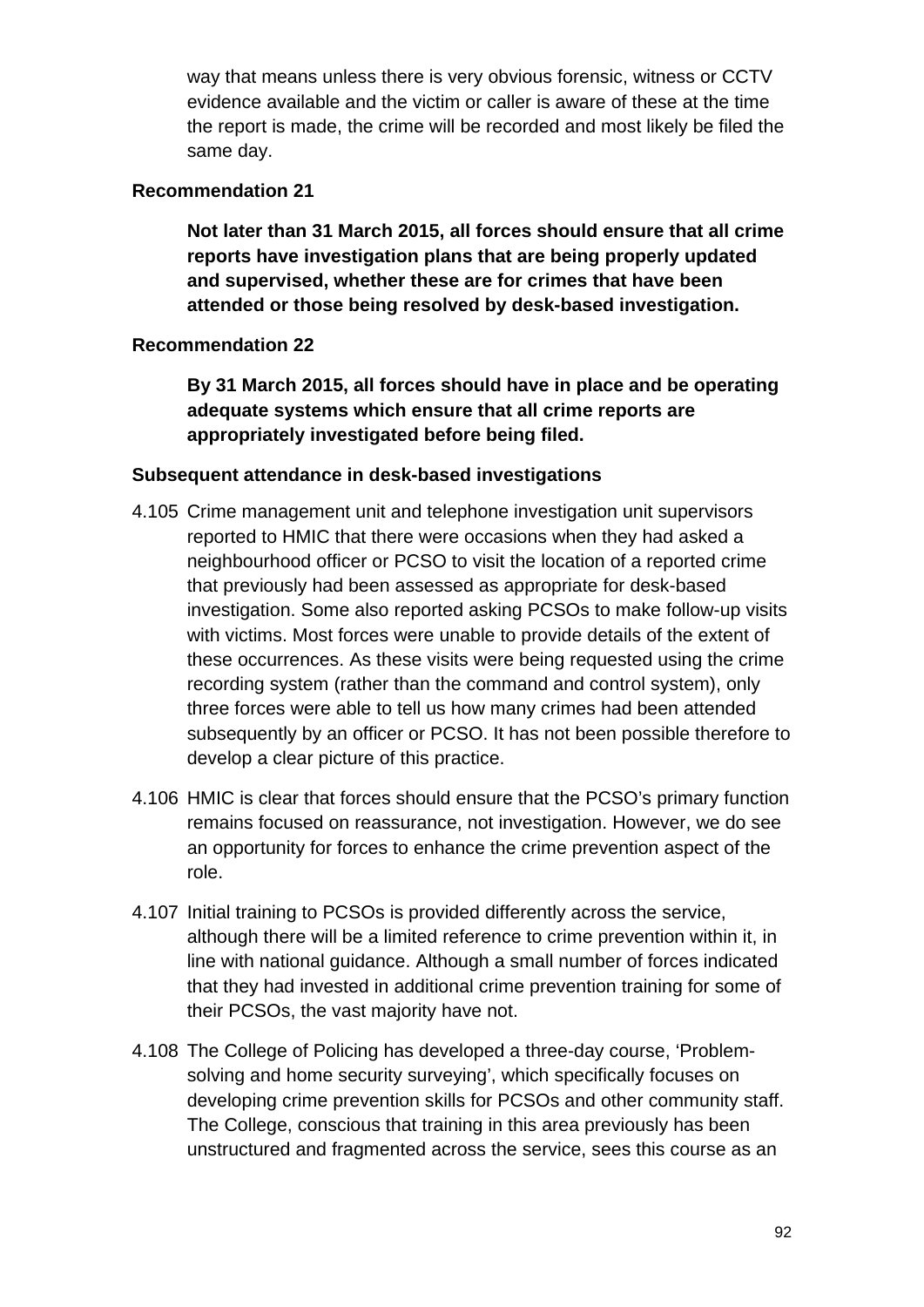opportunity to standardise crime prevention training for officers and staff in neighbourhood teams.

4.109 The course has been designed so that it can be provided in-force to up to 20 staff at a time to help to keep down costs. At the time of inspection, the College had provided this training to some PCSOs in two forces, although they had received enquiries from a number of other forces.

**With additional preventive training, PCSOs would be better equipped to conduct follow-up reassurance patrol and provide victims and neighbours with crime prevention advice to help prevent future crimes being committed. This work fits well with the role of PCSOs of engaging with their local community, providing a high-profile deterrent and reassurance patrol, and building trust and confidence in their community[.](#page-58-0)**

4.110 [Recommendation 8](#page-58-0) already makes reference to crime prevention training being provided to officers and police staff that come into contact with the public. Clearly, this includes forces providing crime prevention training for their PCSOs.

# **Managing offenders and suspects**

- 4.111 In conducting its inspection into the management of offenders and suspects, HMIC examined how forces ensure that they have:
	- effective management of those offenders most likely to cause harm to communities (see paragraphs [4.112](#page-92-0) to [4.118](#page-94-0) below); and
	- clear systems and processes in place to identify, manage and pursue suspects and wanted persons (see paragraphs [4.119](#page-94-1) to [4.132](#page-97-0) below).

# **Integrated offender management**

- <span id="page-92-0"></span>4.112 Research<sup>[22](#page-92-1)</sup> shows that it is a small number of offenders who commit a high proportion of crime. Effectively managing these offenders therefore forms an important part of preventive policing.
- 4.113 More often than not these offenders are drug-dependent, have been in prison and have an unsettled or chaotic lifestyle with little or no prospect of employment.<sup>[23](#page-92-2)</sup> Police forces and other public sector agencies such as

<span id="page-92-1"></span><sup>22</sup> *Crime, persistent offenders and the justice gap*, Centre for Crime and Criminal Justice Research, Garside R, 2004

<span id="page-92-2"></span><sup>23</sup> *Working with offenders: A guide to concepts and practices*, White R and Graham H, 2013, Page 38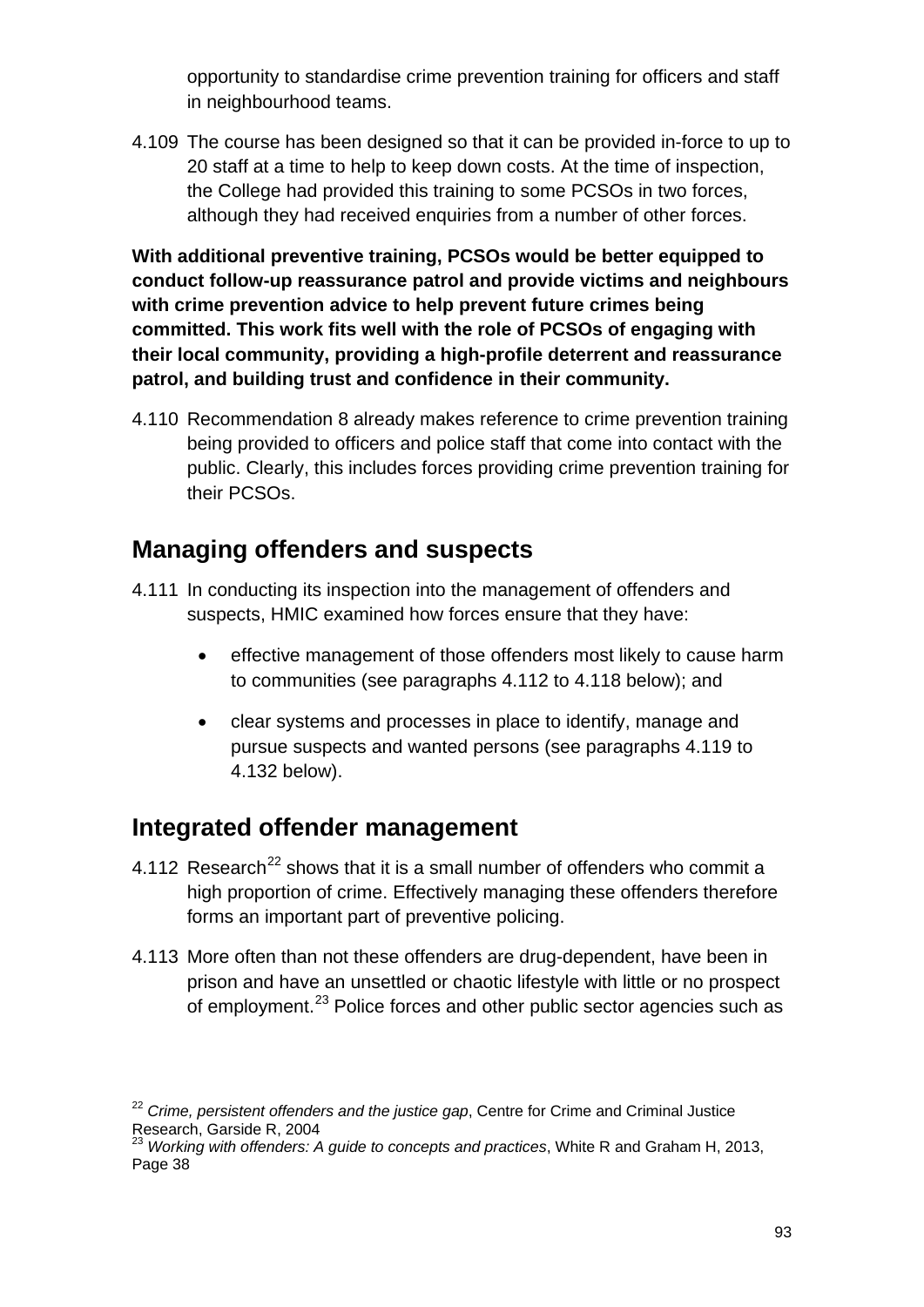local authorities and the National Offender Management Service use a nationally recognised scheme to ensure that those offenders whose crimes cause most damage and harm to communities are managed in a coordinated way. This is known as the Integrated Offender Management (IOM) scheme.

- 4.114 This structure allows the police and other local agencies to work together on the management of offenders. Integrated offender management approaches differ slightly from force to force, reflecting local priorities, but there are common principles. These include:
	- all partners (both criminal justice and non-criminal justice agencies) work together, focusing on offenders, not offences;
	- all partners are involved in planning, decision-making and funding decisions;
	- offenders are provided with a clear understanding of what is expected of them;
	- better use of existing programmes, such as drugs intervention programmes and the use of community justice; and
	- offenders that are considered to be at high risk of causing serious harm to the community and/or re-offending are assessed for inclusion on the scheme.
- 4.115 The inspection found that in all forces there are structures in place with dedicated staff to manage these offenders. Each force has ways that the police and their partners can identify those offenders who are likely to be most harmful to the community, though these differ slightly from force to force.
- 4.116 The intensity of the level of management that offenders receive relates directly to the level of risk that they pose. IOMs work with offenders to tackle the problems that have contributed to their offending, such as drugs and alcohol addiction, homelessness and unemployment. The IOM agencies undertake regular reviews to assess how offenders on the scheme are responding to it. These reviews consider the available information from each agency, such as the results of drugs tests or information that the individual may be committing crime, to determine the level of risk that person poses, and the level of management or intervention required.
- 4.117 In 28 forces, we found that there are regular scheduled meetings between the appropriate representatives from the relevant organisations, including (as a minimum) police, probation and housing providers. In all of these forces, the chair of these meetings is either a member of the police or of the National Offender Management Service. HMIC found that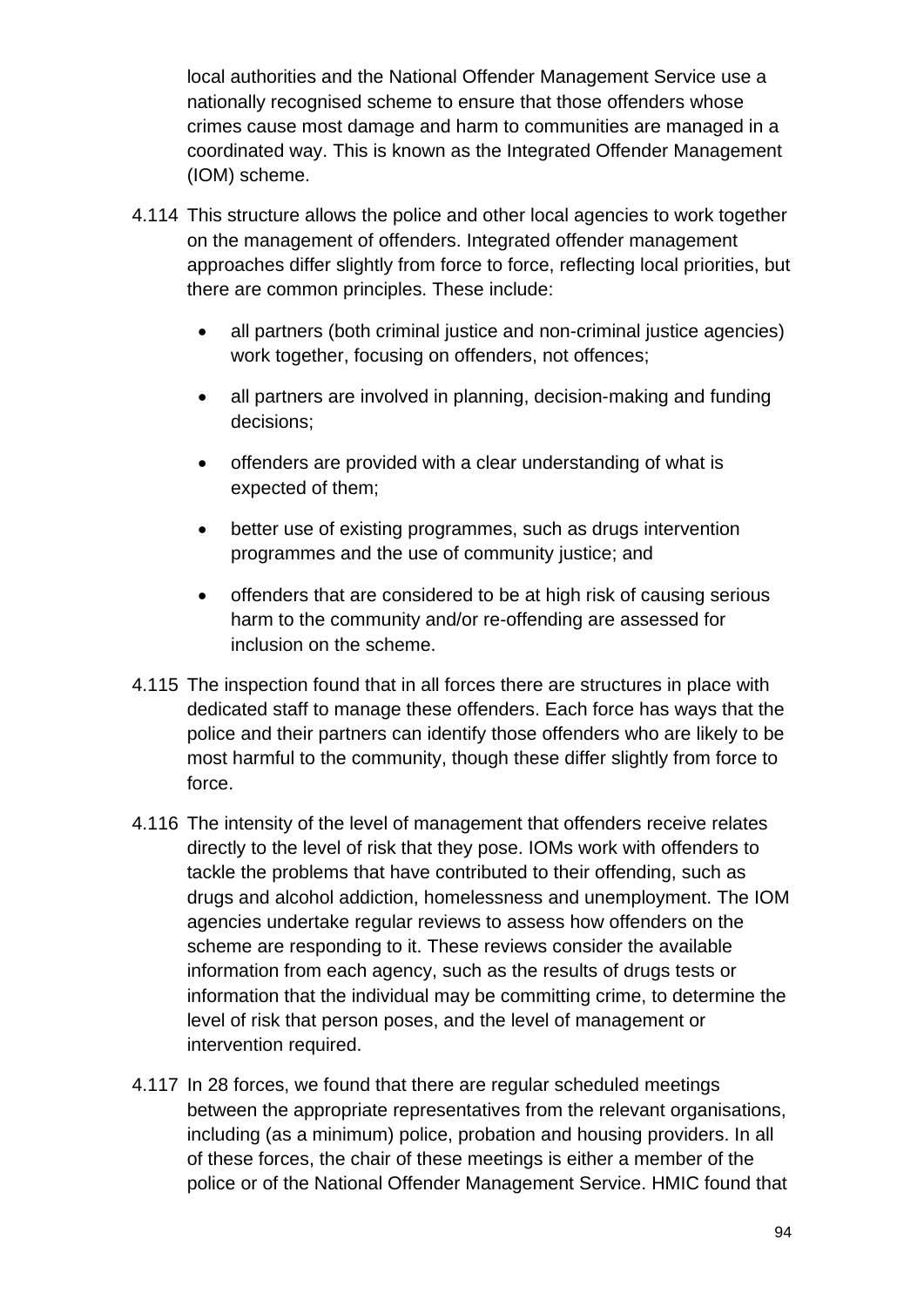these meetings were well organised and had a clear focus. Decisions about changes in the level of risk associated with offenders were documented and activities were tracked and reviewed regularly.

- <span id="page-94-0"></span>4.118 In 15 forces, we established that the IOM structures were not as effective as they could be. The forces in question did not all have the same problems and shortcomings which prevented them from being more effective. However, the problems included:
	- lack of strategy or policy to provide clarity about working arrangements;
	- poor IT systems or an inability to integrate with other IT systems, including sharing information with other agencies;
	- outdated or weak processes for nominating offenders for intervention, or determining the level of risk they represent;
	- poor caseload management; and
	- limited performance information or a lack of analysis to establish the success or otherwise of the scheme.

### **Recommendation 23**

**By 31 December 2014, those forces with ineffective Integrated Offender Management arrangements should conduct reviews of their shortcomings to establish the improvements which should be made. In each case, not later than 1 April 2015 the force should have drawn up an adequate improvement plan and made substantial progress in its implementation.**

### **Managing suspects and wanted persons**

- <span id="page-94-1"></span>4.119 Another important aspect of crime prevention is bringing to justice promptly those who commit offences. This helps prevent them from continuing to offend and deters them from reoffending in the future. Every police force needs an organised and methodical way to bring suspects and wanted persons swiftly to justice because:
	- offenders rarely commit just one offence, and so while they are at liberty they are likely to be continuing to commit crime;
	- victim and public confidence is likely to be damaged if those people established by the police as being responsible for crimes are not swiftly arrested and tried; and
	- the longer the delays in arresting individuals, the more likely it is that witnesses' recall of evidence will fade and the prospects of conviction will be diminished.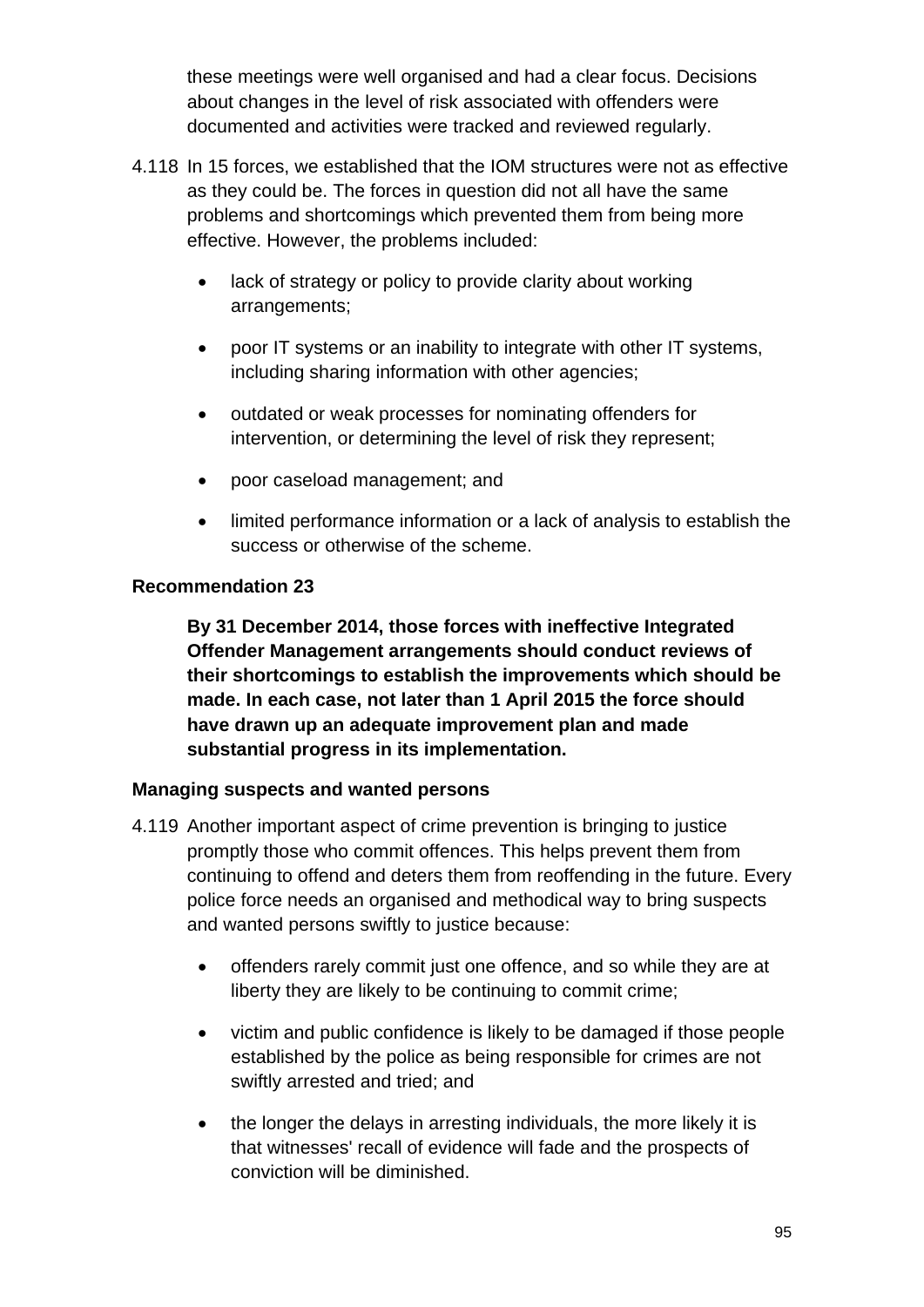- 4.120 As part of its inspection, HMIC asked forces to tell us the number of people they had established as wanted for arrest or interview where the action was recorded as outstanding at the beginning of June 2014. We asked forces to provide information on three types of people wanted for arrest or interview by the force:
	- **named suspects**: the number of open, unsolved crimes being investigated by the force, where a suspect for the crime is named but has not yet been arrested or interviewed;
	- those who have **failed to answer police bail**: the number of suspects being investigated whom the force has bailed from a police station to come back at a later date while further enquiries are being made, and who have failed to answer that bail; and
	- those who have **been circulated as wanted on the police national computer (PNC)**: the number of people wanted for a criminal offence about which the force has circulated details on the PNC. This process enables other forces to arrest those individuals should they come into contact with them.
- 4.121 HMIC was extremely concerned to find that a number of forces were unable to provide some of the data requested. Questioning suspects and arresting those people who should not be at liberty is core business for the police. HMIC would have expected this information to be used on a daily basis by managers at all levels, as well as senior leaders, to track progress to ensure suspects are dealt with as quickly as possible.

# **Recommendation 24**

**By 31 October 2014, all forces should ensure that they have adequate systems in place to record (a) the number of open unsolved crimes being investigated in relation to which there is a named suspect; (b) the number of people within their areas who have failed to answer police bail; and (c) the numbers of suspects about whom details have been circulated on the PNC.**

- 4.122 Only 32 forces were able to provide HMIC with information on the number of suspects named as responsible for a crime and whom the force had not yet arrested or interviewed. The 11 forces that did not provide the information cited the inability of the force IT systems to identify accurately those suspects yet to be arrested or interviewed, as the reason for not providing the information.
- 4.123 The information received from forces showed the huge range in the number of named suspects yet to be arrested or interviewed in the 32 forces that were able to provide the data. Collectively, they had over 30,000 suspects yet to be arrested or interviewed, ranging from 29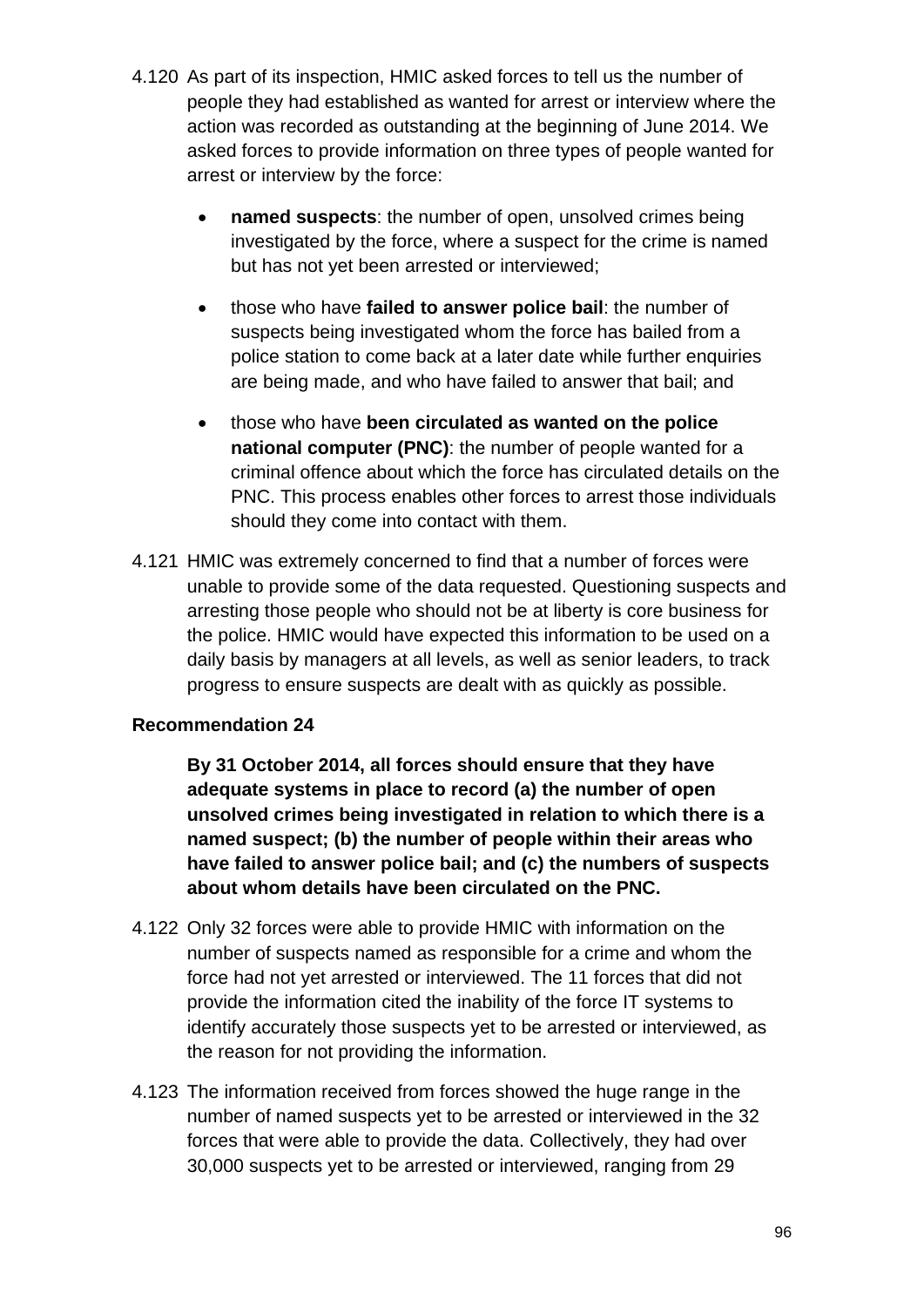suspects outstanding in one force to over 6,000 in another. However, not all forces were able to provide data for the same time period. In particular, the count of suspects includes those related to crimes counted for 2013/14, and suspects counted from previous years. In many cases, forces also use different definitions and have different policies.

- 4.124 Only 34 forces were able to provide the information on the numbers of suspects being investigated who had been bailed from a police station for further enquiries and who had failed to answer that bail. The number of suspects failing to answer their police bail amounted to over 9,500 cases across the 34 forces. Difficulty with extracting the data from the IT system was the main reason cited by the nine forces that did not provide the information.
- 4.125 The data in relation to suspects noted on the PNC as being wanted are provided to forces by the PNC data centre at Hendon, London. Each force is required to update the PNC with any alteration in the wanted status of a person, and retains responsibility for maintaining the original crime file, and for monitoring and progressing activity to find the suspect. Information provided to HMIC from PNC at Hendon indicated that on 1 April 2014 there were 26,998 suspects circulated on the PNC nationally as wanted by police forces in England and Wales.

### **Named suspects**

- 4.126 During the inspection, HMIC looked at forces' systems and procedures for dealing with named suspects who were wanted for questioning in relation to open investigations. These individuals will have been identified as a suspect in connection with a crime, usually through information provided by a witness or another person who knows the suspect. Alternatively, there may have been other evidence that indicated that the suspect was at the scene, such as CCTV, fingerprint or DNA evidence.
- 4.127 Also, as part of the inspection HMIC randomly selected and examined from each force ten files in relation to people who had been named as a suspect for a crime but had yet to be arrested or interviewed. In addition, the inspection team examined ten files of individuals identified by the force as being wanted for a crime whose details had been circulated on the PNC. In many cases, the second group of individuals were those who were believed to have left the force area or even the country. All files were selected at random and accordingly included people wanted for offences that dated back over many months or years.
- 4.128 HMIC looked for evidence of regular activity and review, including checking and guidance by supervisors, to establish whether the individual was still wanted for the crime and that efforts were being made to locate him.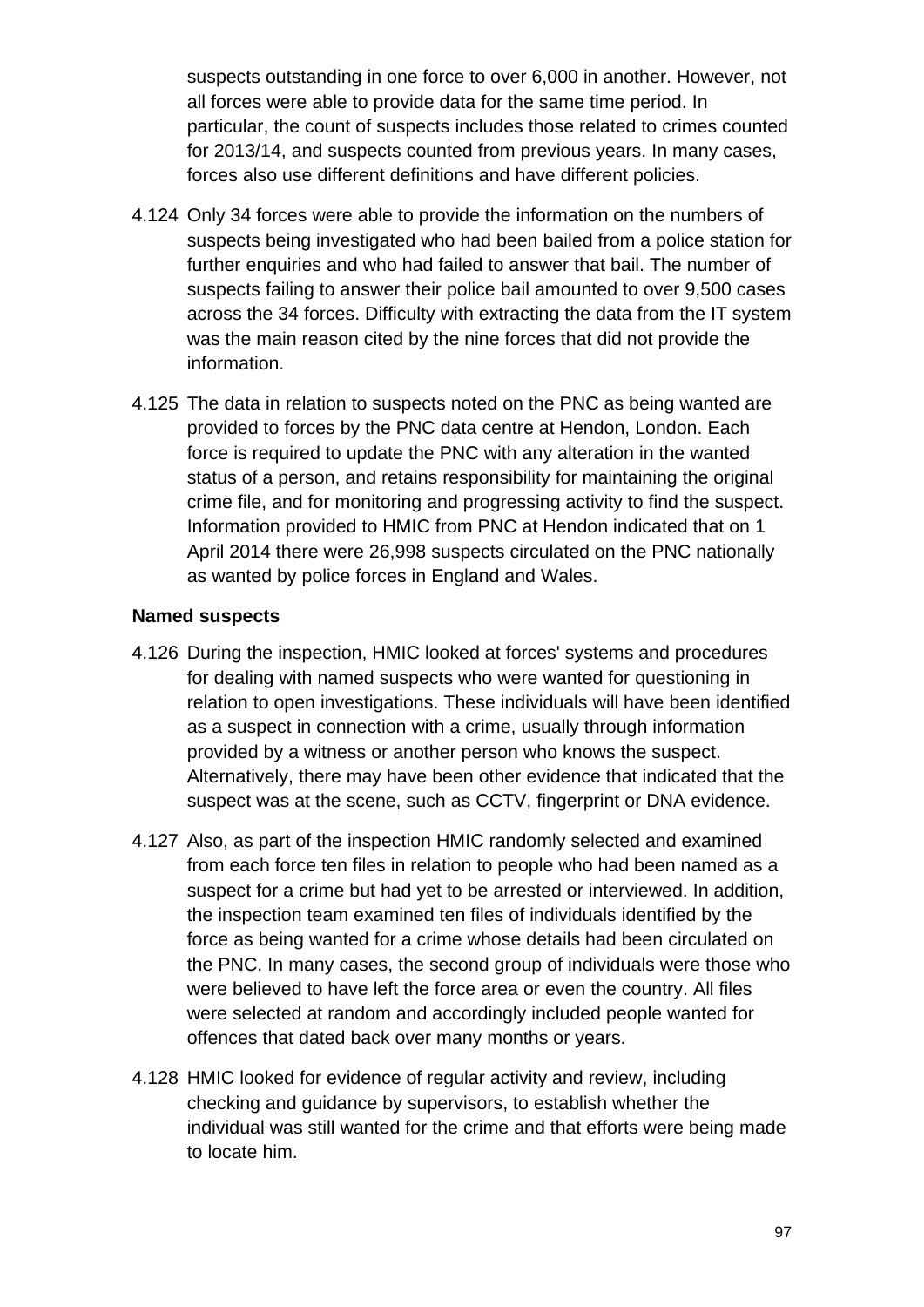- 4.129 HMIC established that 18 forces have strong systems and processes in this respect. They had a clear grip on managing named suspects and offenders yet to be arrested or interviewed, and shared a number of similar characteristics. These were that:
	- high-risk offenders and those wanted for priority crimes, such as house burglaries and robberies, were designated as high priority;
	- an organised allocation and review process was employed, either through a dedicated team focusing on these priority crimes or working in specific units;
	- suspects identified through fingerprints or DNA at a crime scene were usually progressed very quickly;
	- the daily management meetings in each of the local policing areas were used to allocate officers and staff to find and arrest wanted persons;
	- timely briefings were given to patrol staff in relation to those offenders considered the highest priority; and
	- there was a management structure that regularly and systematically reviewed progress in the case of each named suspect. In the more effective forces, this was done at both local and force levels.
- 4.130 In 25 forces, there were inadequate systems and procedures in place to monitor or check progress in relation to finding suspects. This number includes those forces that were unable to establish accurately the number of named suspects yet to be arrested or interviewed by the force. This included those forces where the dip-samples of named suspect or suspects circulated on PNC were unsatisfactory in at least six of the cases examined. Although a small sample, this is indicative of ineffective monitoring systems.
- 4.131 All of these forces had systems to take appropriate and timely action in relation to high-priority suspects, such as those whose fingerprints or DNA had been found at the scene of a burglary dwelling. However, none could provide evidence of clear systems and processes actively to pursue all the suspects that had yet to be arrested or interviewed by their force for any type of crime, whether or not they had been identified through forensic, witness or CCTV evidence.
- <span id="page-97-0"></span>4.132 In 12 of these forces, the forces' files in relation to named suspects and the corresponding PNC files were unsatisfactory in at least six of the 20 files examined, in that they showed little or no evidence of either a recent update in relation to finding the suspect, or there was insufficient evidence of supervisory activity. The lack of effective systems in some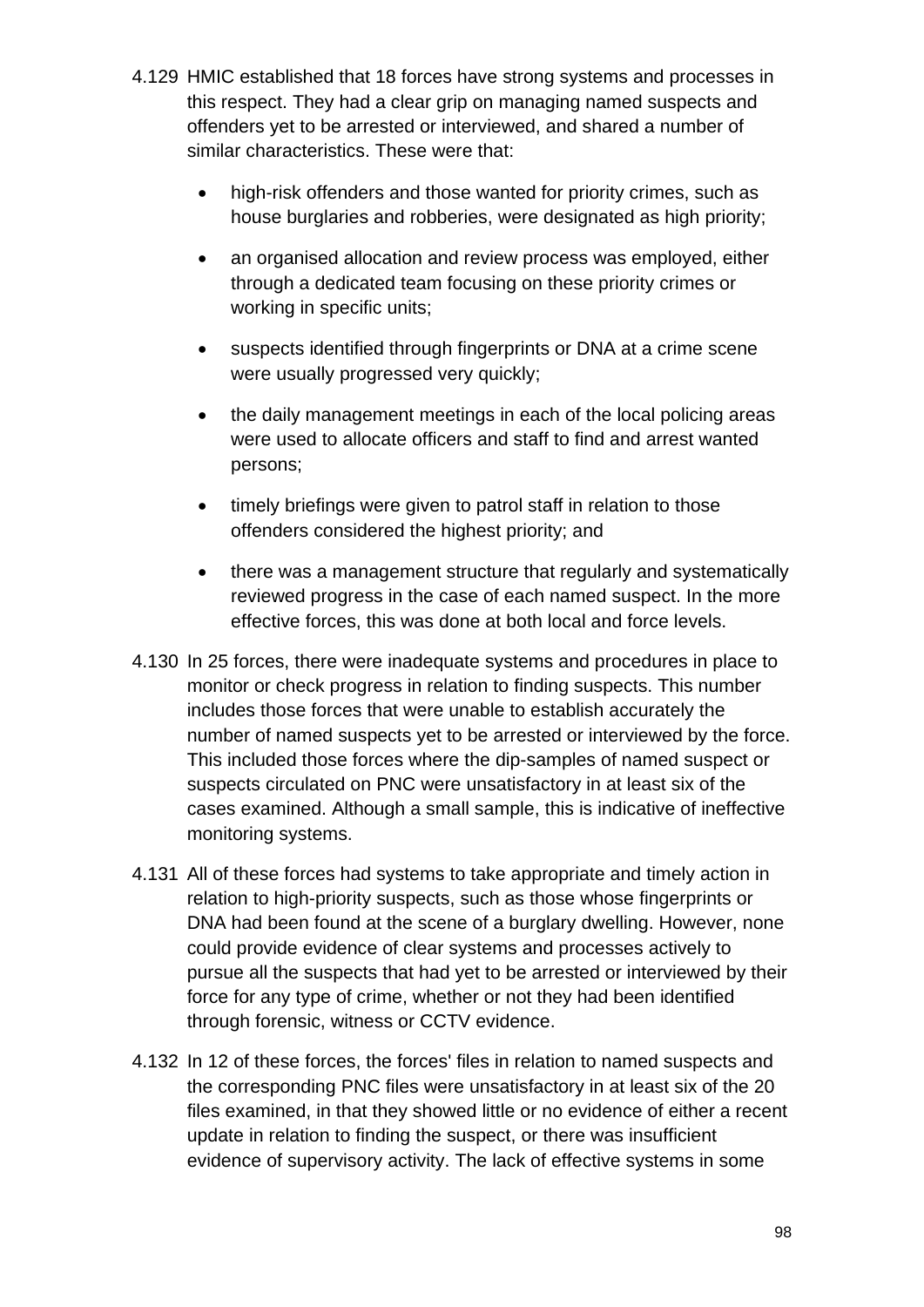forces to monitor progress of such a basic part of police work is a matter of considerable concern.

### **Recommendation 25**

**By 31 October 2014, all forces should ensure that effective monitoring procedures and systems are in place to enable police managers to track the progress being made with named suspects and ensure they are being pursued as quickly as possible.**

# **Time**

- 4.133 Since 2010/11, the police service budget has been significantly reduced. Between March 2011 and March 2014 police officer numbers have reduced by 8 percent, staff by 13 percent and PCSOs by 17 percent. At the same time, while overall recorded crime continues to fall, the nature of the demands placed on the police service is changing. For example, there have been, and continue to be, increases in the number of crimes being carried out through modern technology and the internet (known as cyber-crime). This is where criminals use computers to help them commit crimes that would have been committed previously without the benefit of such technology, for example fraud and theft, or where they commit new crimes that were not possible before, such as an attack on government online services using malicious software.
- 4.134 Research shows that cyber-crime is significantly under-reported, and of those reported to Action Fraud, $^{24}$  $^{24}$  $^{24}$  just 18 percent are passed to police forces.<sup>[25](#page-98-1)</sup> This means that police forces do not have sufficient information to establish and understand the threats, harm and risk associated with cyber-crime, which means that they are not in a position to deal with it effectively.
- 4.135 There are also increased requirements on forces to provide some aspects of policing at a national level, which requires forces to train specialist officers and staff over and above their local needs. In July 2012, the Home Secretary published the Strategic Policing Requirement, which sets out her view of the national threats that the police must prepare for and the appropriate national policing capabilities that are required to counter those threats. The particular threats referred to as the national threats in this report are; terrorism; civil emergencies; organised

<span id="page-98-0"></span><sup>&</sup>lt;sup>24</sup> Since April 2013, Action Fraud has received all reports of fraud and computer misuse offences from the public and businesses on behalf of police forces. These are screened for opportunities to investigate and also used in prevention and disruption activity.

<span id="page-98-1"></span> $25$  National Fraud Intelligence Bureau throughput statistics; nine months to 31 December 2013.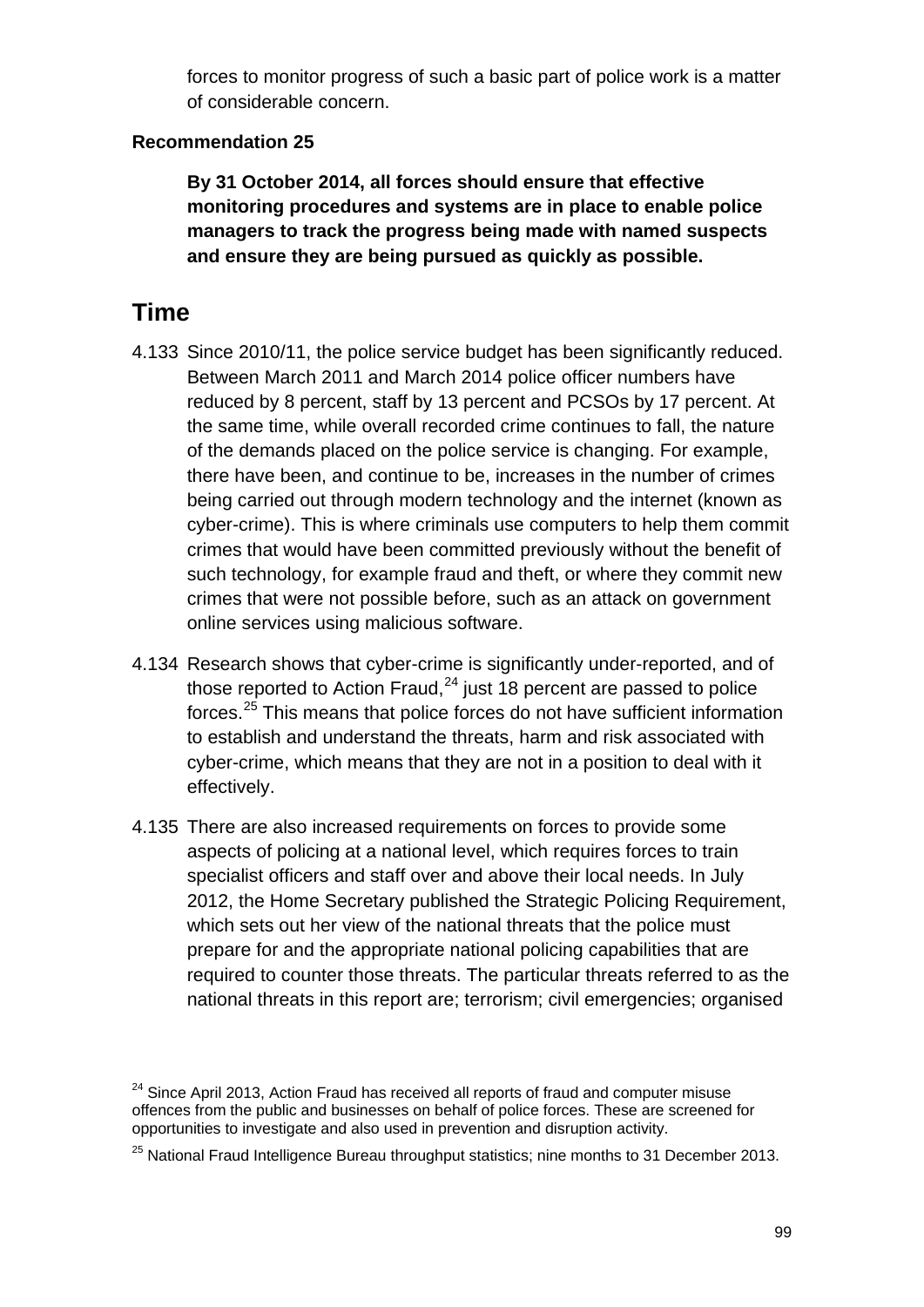crime; public order threats; and large-scale cyber incidents. HMIC is undertaking a programme of inspections<sup>[26](#page-99-0)</sup> to assess the preparedness of forces in relation to these threats.

- 4.136 Many police forces also reported to HMIC that they are experiencing local changes in demand, such as an increase in the requirement to respond to incidents involving people with mental health needs. Police involvement in the subsequent care of some of those individuals while they have their health needs assessed can be time consuming for police officers and staff.<sup>[27](#page-99-1)</sup>
- 4.137 However, an appreciation of the demands placed on a force by antisocial behaviour, crime and disorder, and other calls for service and reports of incidents, is only one aspect of understanding demand. A simple count of the number of calls received takes no account of the complexity of the incidents being reported, or the subsequent time and effort which is required to deal with them. While most forces are aware of their external demand in numerical terms, few understand the time and resource commitments required to deal with different types of incidents and crimes. This is a matter of material concern.
- 4.138 In addition to understanding their external demand, forces also need to know the extent to which policing activities are being carried out by their officers and staff. This includes those that are self-generated, namely those activities that are not as a result of a call for service, such as responding to the analysis of intelligence or proactive work which police officers and staff have the remit to do or carry out on their own initiative. A sound and detailed understanding of this workload and these activities should have a substantial influence on forces' decisions on deployment of officers, staff and other assets, and provide opportunities to streamline processes.
- 4.139 It is therefore extremely important that police forces fully understand all of these matters to ensure that best use is being made of police time. In this inspection, HMIC examined the following:
	- How well police forces understand and record the demand they face (see paragraphs [4.140](#page-100-0) to 6.35 below);

<span id="page-99-0"></span><sup>26</sup> Inspections undertaken to date are set out in: *Strategic Policing Requirement: An inspection of the arrangements that police forces have in place to meet the Strategic Policing Requirement*, HMIC, London, April 2014, and *Strategic Policing Requirement: An inspection of how forces in England and Wales deal with threats of a large-scale cyber incident*, HMIC, London, July 2014. Both available from www.hmic.gov.uk

<span id="page-99-1"></span><sup>27</sup>*A criminal use of police cells? The use of police custody as a place of safety for people with mental health needs*, HMIC, London, June 2013. Available from www.hmic.gov.uk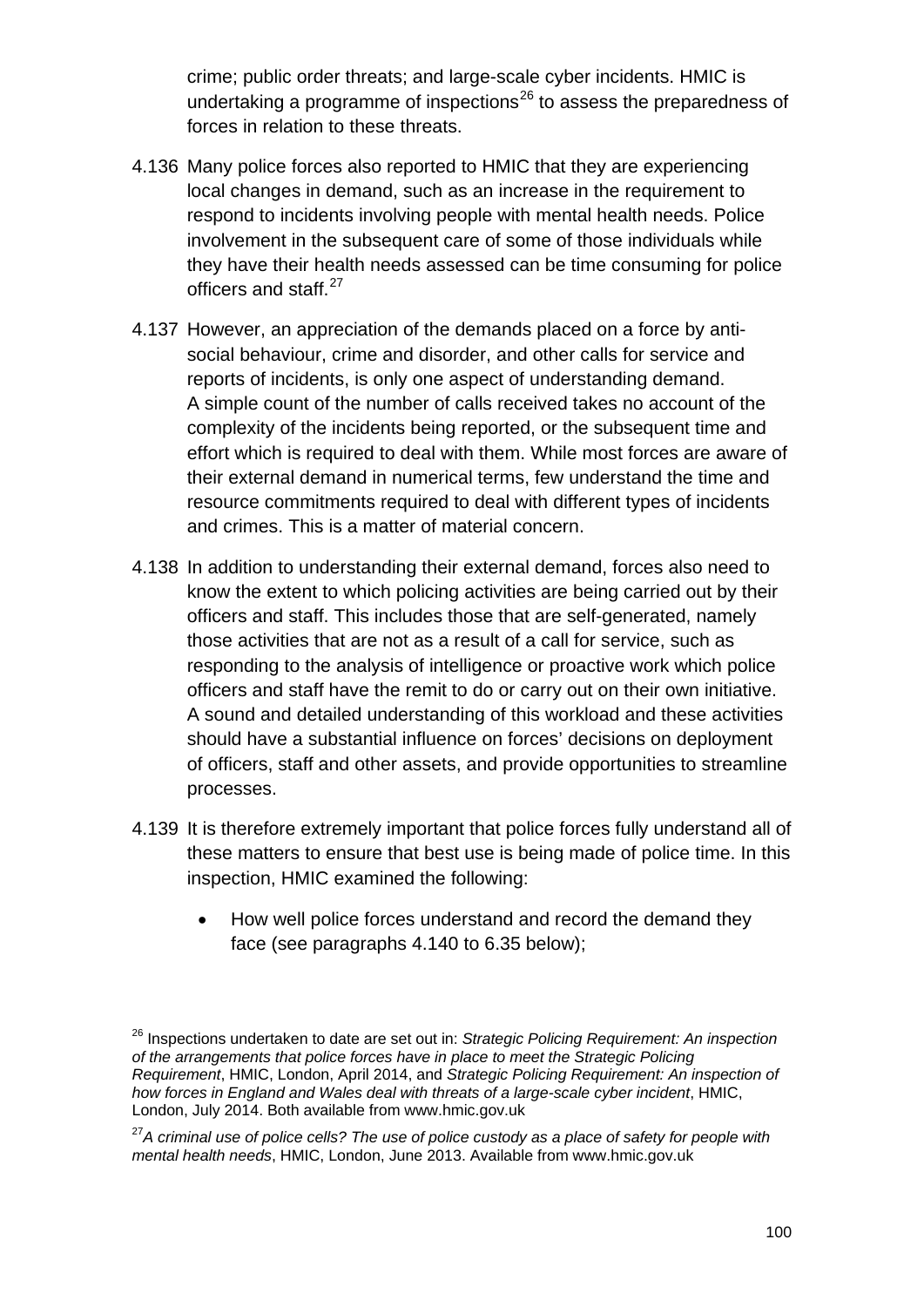- What forces are doing, or could do, to free up police officer time, whether by changes within the force or through working with other organisations (see paragraphs 6.48 to 6.67 below);
- What is being done, or could be done, to reduce bureaucracy and increase efficiency (see paragraphs 6.68 to 6.76 below); and
- How technology is and could be used by forces to improve the service forces provide and the efficiency with which they operate (see paragraphs 6.81 to 6.141 below).

# **Demand**

# **Work by the College of Policing**

- <span id="page-100-0"></span>4.140 In this period of continuing austerity, it is important that forces fully understand the demands that are placed upon them. This will allow them to make the right decisions about the level of service they provide and how to provide it.
- 4.141 The College of Policing currently is carrying out work to help the police to understand better the nature and extent of demands on police resources and how they may have changed.
- 4.142 The College has carried out four main strands of work to help understand 'typical demand' and to get closer to being able to understand 'total demand', although the picture cannot ever be completely definitive in statistical terms given the variation in the type and sources of data. The four strands of work are:
	- drawing together existing sources of data and information, available nationally, that can be used to estimate different aspects of demand;
	- drawing on existing force analyses to understand better particular demand pressures;
	- obtaining incident data from four forces for the last five years to explore using these data to understand the changing nature of demand on the service; and
	- developing a method to estimate the extent of proactive nonstatutory activity which is not picked up through traditional data sources but can reduce reactive demand. The College is working with one force in particular on this strand of its work.
- 4.143 Twenty-three forces responded to the College's request for information about what they have done to analyse and measure demand. Thirteen of them provided some numerical data to support their responses. Some of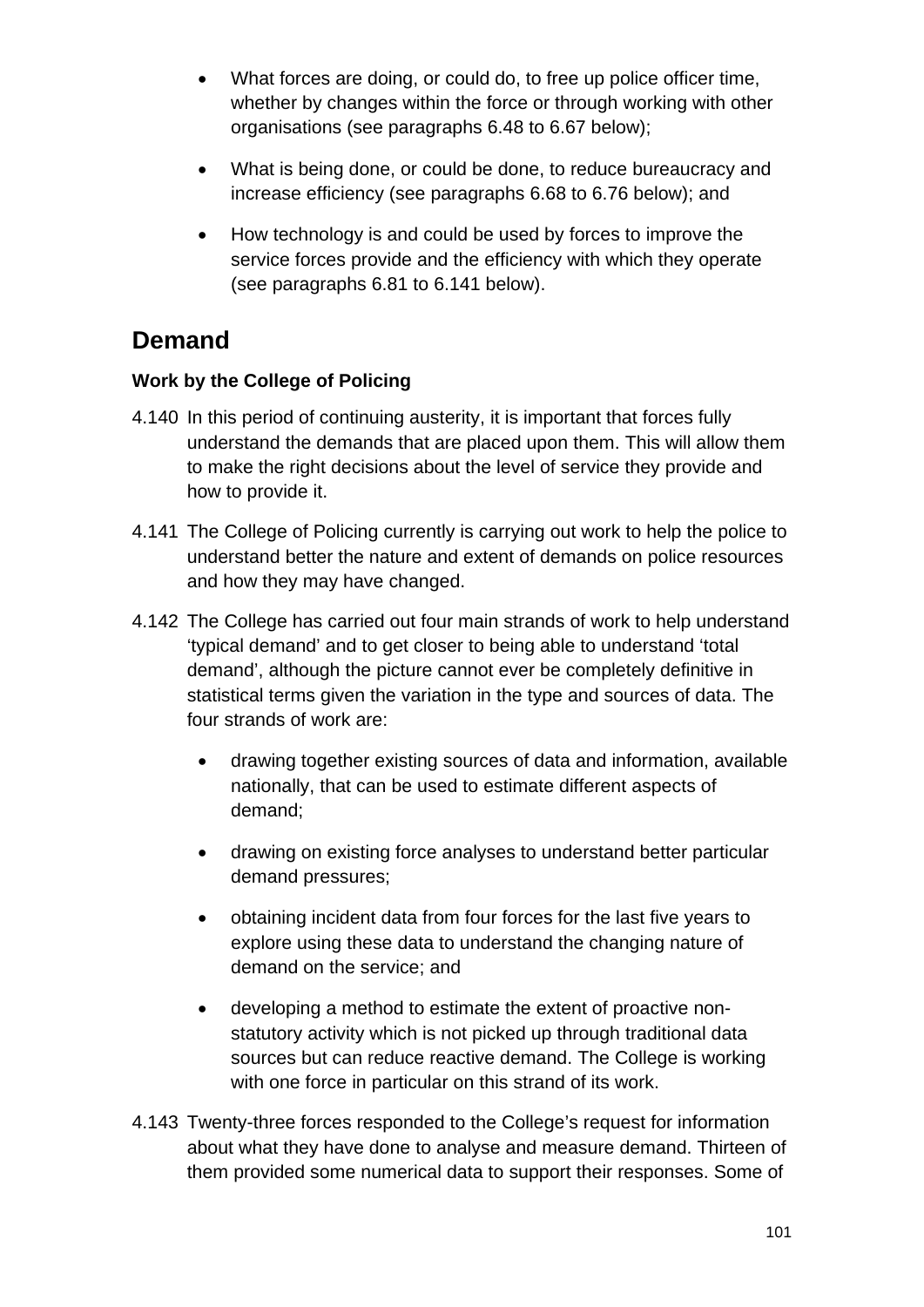these forces have specifically examined subjects such as the demands on the units in police forces that are responsible for protecting vulnerable people or for dealing with sex offenders. In addition, many forces have provided information about the demands placed on them as a result of responding to incidents involving people with mental health problems.

- 4.144 In this respect, the level of detail forces were able to provide to the College varied from force to force. This variation is consistent with the variations HMIC found in forces' ability to provide information on their understanding of demand during this inspection. It is therefore apparent that the extent to which police forces in England and Wales understand the demands they face is variable, that greater focus is needed in this area. The work on demand analysis and building the evidence base being carried out by the College is, and will continue to be, of great importance.
- 4.145 The College has carried out an interim assessment of the information collected through the four strands of work. Although no firm decisions had been taken about the progress of the work as this report was published, a number of areas of work had been identified for further development. These include:
	- building as detailed as possible a picture of police demand, to be produced in autumn 2014, based on the data collected, acknowledging there are gaps in the data;
	- undertaking further work to distinguish between what the College calls 'public demand', which concerns responding to calls for service from the public and ''protective demand', which is described as including the more proactive work the police undertake mainly in relation to safeguarding the public, in particular, vulnerable people;
	- developing a better understanding of demand through police involvement in high risk areas such as vulnerability and safeguarding and police activity in preventing crime; and
	- examining areas such as public protest and roads policing as well as developing an improved understanding, of mental health, serious crime and counter-terrorism.
- 4.146 The College currently is exploring how best to achieve a number of aspects of this work and is developing a prioritised programme of work for autumn 2014.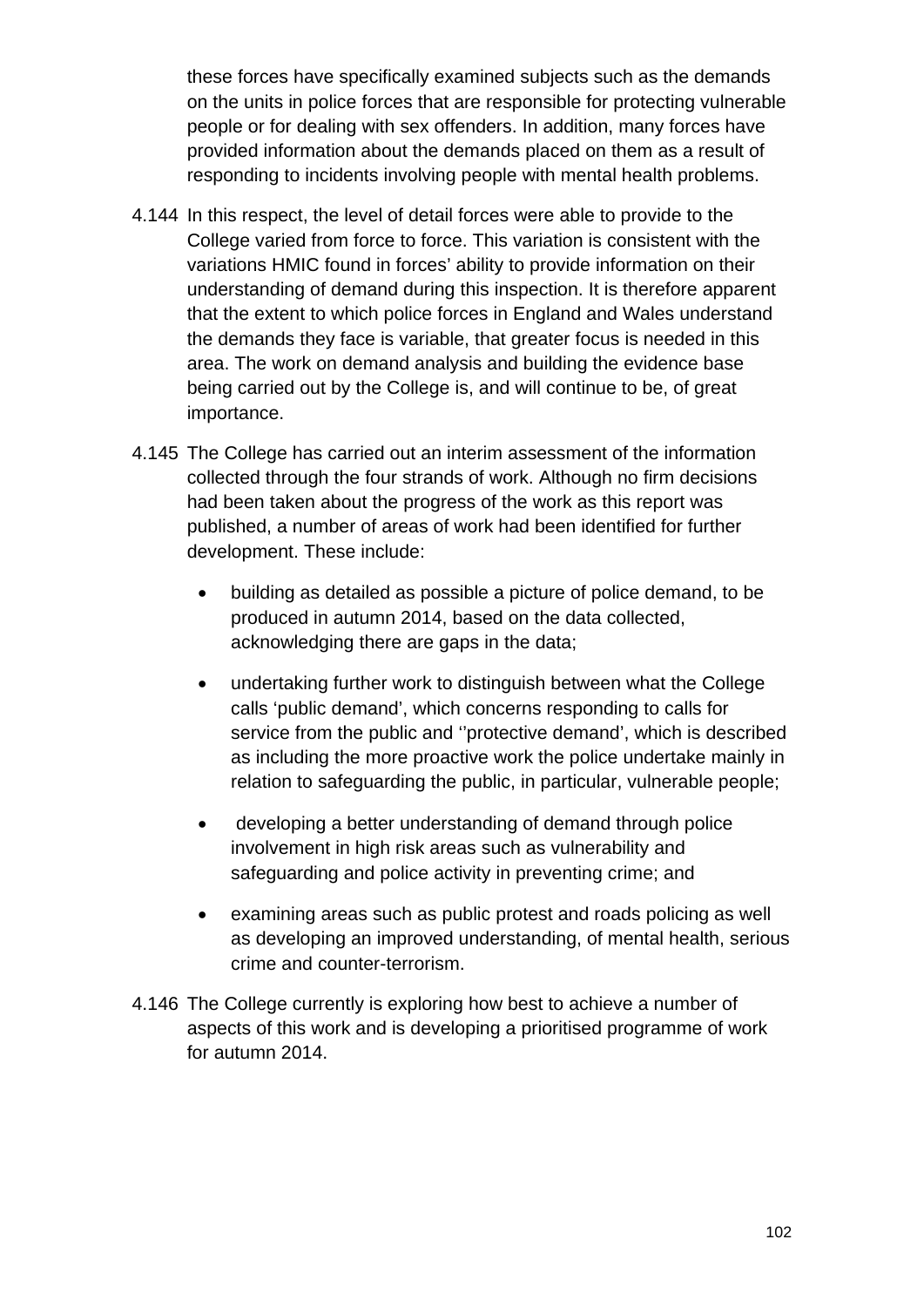- 4.147 In future, HMIC intends to report the extent to which each force understands the demands that it faces through the publication of individual force management statements. The Independent Review of Police Officer and Staff Remuneration and Conditions<sup>[28](#page-102-0)</sup> (2012) recommended that HMIC should establish a national template for a force management statement, to be published by each force with its annual report. (Force management statements are modelled on the network statements which European law requires many regulated monopoly providers of safety-critical essential public services to prepare and publish every year.) The recommendation stated that each statement should contain data on:
	- projected demands on the force in the short, medium and long terms;
	- plans for meeting these demands, including financial plans; and
	- steps the force intends to take to improve efficiency and economy with which it will maintain and develop its workforce and other assets, and discharge its functions to the public.

The statement should also report on performance in the last year against projections made for that year in the previous force management statement. Each force management statement will contain substantial (if not all) the information which the force should already have if it is managed well. It is therefore not an additional bureaucratic burden; rather, it will simplify and streamline the information which each force routinely prepares for reporting and accountability purposes, and should substantially reduce the burden on forces of preparing information for *ad hoc* purposes.

4.148 At the moment, HMIC is developing a template for force management statements, in consultation with forces, the Home Office, local policing bodies, the College of Policing and others. The objective is for these statements to provide a significant amount of the factual information that will underpin future inspections carried out by HMIC as part of the new 'PEEL[29](#page-102-1)' assessment arrangements, thereby reducing the demands on forces as the force management statement matures.

<span id="page-102-0"></span><sup>&</sup>lt;sup>28</sup> Independent Review of Police Officer and Staff Remuneration and Conditions, Cmnd 8024, 2012

<span id="page-102-1"></span> $29$  The new HMIC inspection arrangements, commencing September 2014, will be called Police Efficiency, Effectiveness and Legitimacy assessments, or PEEL assessments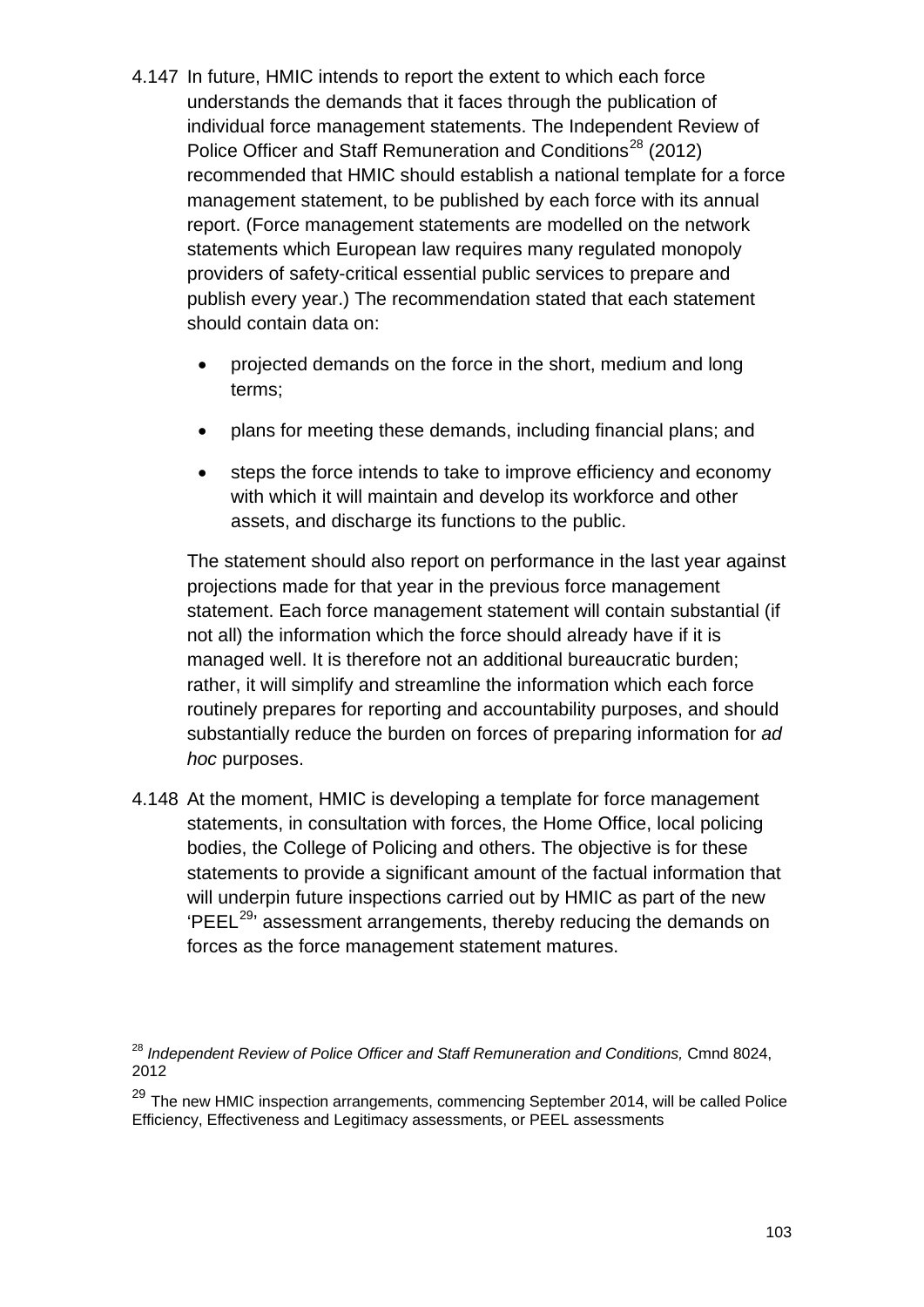### **Forces' current understanding of demand**

- 4.149 HMIC looked for evidence that forces understood the demands placed on them and the relative workloads of their officers and staff. If forces understand the overall demand they face, they will be able to deploy their officers and staff more efficiently and effectively and focus their activities more appropriately.
- 4.150 In addition, in order for forces to free up more officer and staff time, they need to know what an average working day for a police officer or member of police staff involves (though of course this will vary across the different roles and functions within a force). Forces should understand what work their officers and staff do as a result of external demands such as responding to calls from the public and investigating crimes. However, forces also need to know how much time their officers and staff have available to do things proactively rather than reactively, such as preventive patrol, searches and arrests and the resources needed to protect the public and in particular vulnerable people.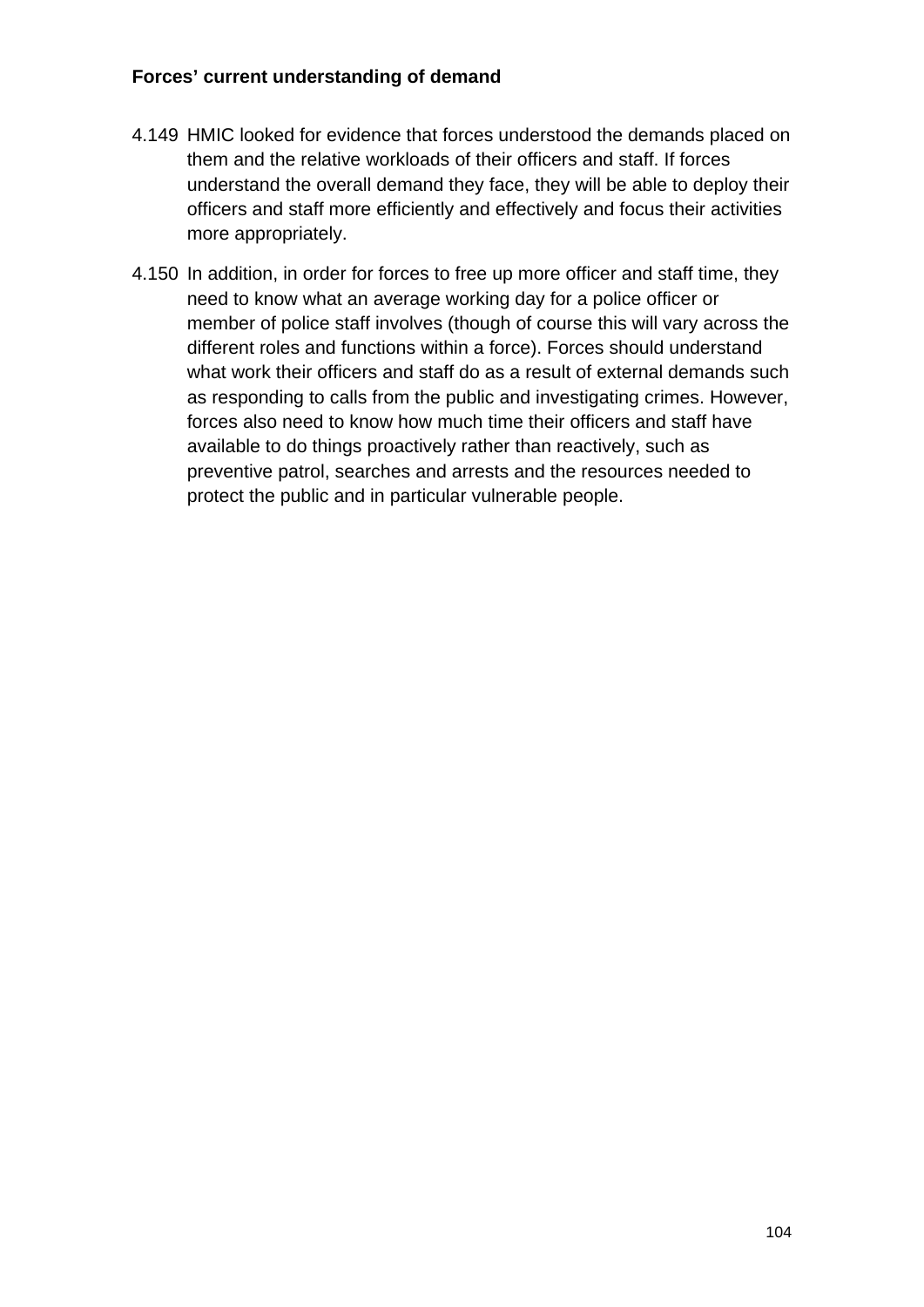### **Recording demand**

.

- 4.151 All forces record some information with the objective of enabling them to understand and measure the demand they face. In general, this information includes:
	- the number of telephone calls received by the force, including those answered and those not;
	- the number of incidents recorded on their command and control systems;
	- the importance of incidents recorded on command and control systems (for example, urgent, priority or scheduled); $30$
	- the number of crimes recorded (broken down into different categories) and the numbers of those crimes that are detected subsequently;
	- the number of arrests made and the number of people brought into custody suites;
	- the number of people charged or bailed;
	- the number of prosecution cases; and
	- the number of people dealt with in other ways, for example by the issue of a penalty notice for disorder.<sup>[31](#page-104-1)</sup>
- 4.152 All forces are able to establish and use these data. Forces were also able to establish how the reports of incidents and crimes were distributed by reference to both the time and the location of the report. Forces use this information to plan how many people they will require to carry out particular tasks, for example, how many people will be needed to run call-handling centres and custody suites at different times of day (or on different days of the week). Forces also use this information to work out the number of response officers, neighbourhood officers and PCSOs needed in a particular geographic area at particular times. Where these demands are known and can be predicted, determining how many officers and staff are required is relatively straightforward.

<span id="page-104-0"></span> $30$  The way in which police forces classify incidents reported by the public will determine the level of urgency with which they will respond

<span id="page-104-1"></span> $31$  A form of immediate financial punishment used by police to deal with low-level offending, such as being drunk and disorderly, retail theft and minor criminal damage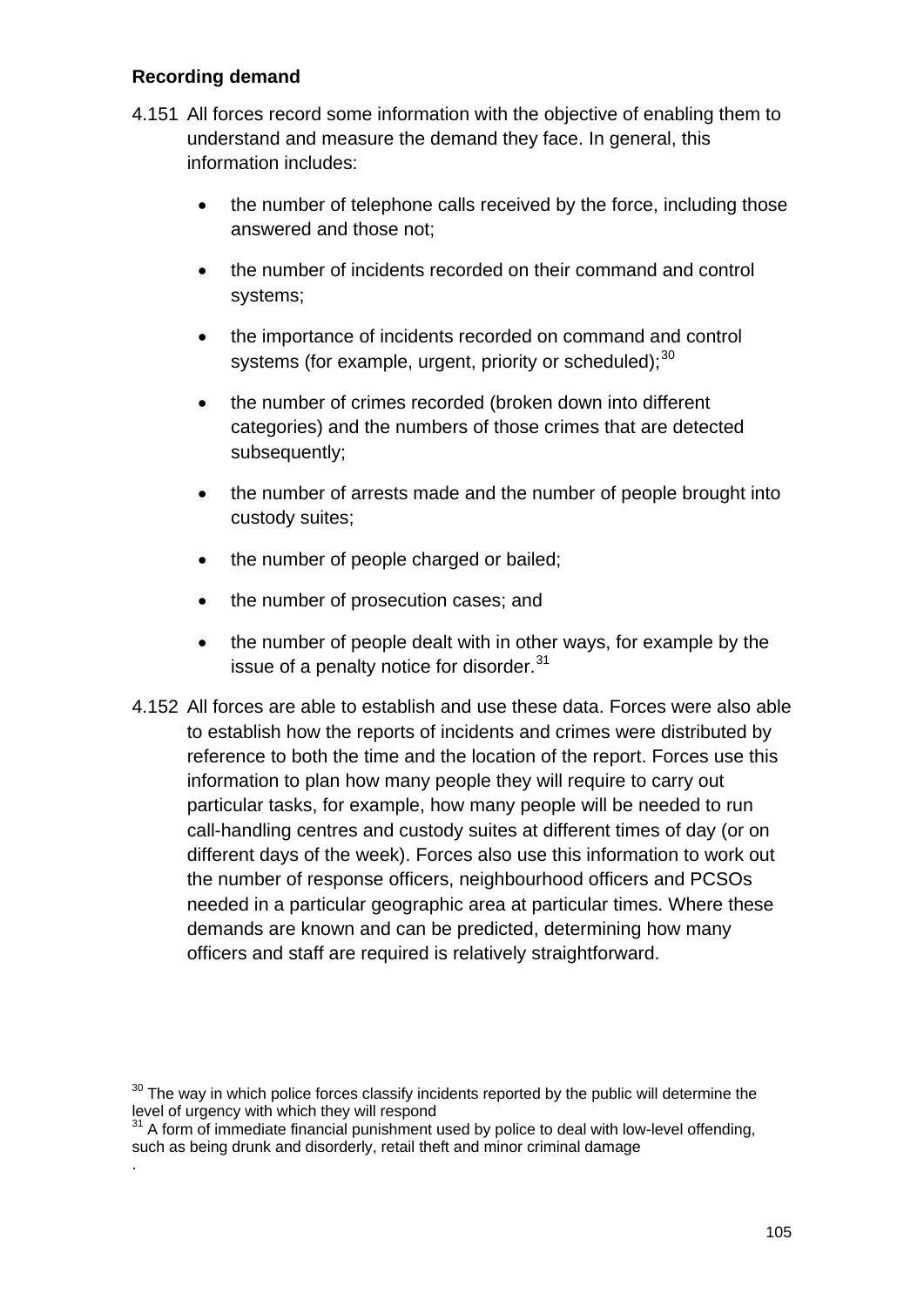4.153 However, to understand more fully the demands placed upon them, forces need to be able to establish the different amounts of time (and therefore costs) associated with different crimes and incidents. For example, a report of a theft from a motor vehicle and a report of a serious assault are both recorded as a single crime, but an investigation into a serious assault is likely to take significantly more time and effort on the part of the police. HMIC found little consistency in the ways in which forces are trying to understand this aspect of demand. In addition, understanding the time and resource implications takes no account of the quality of service provided.

# **Case study**

*In August 2013, Avon and Somerset took a snapshot of the constabulary and over a 24-hour period collected all the information available relating to incidents, crimes, front-counter activity, letters and social media. This was supported by call monitoring in the call-handling centre and activity analysis of officers and staff. A consultancy company was used to verify and assess the information. This resulted in a much clearer understanding of the typical demands being placed upon the organisation. This information has informed the development of the way in which the constabulary is to operate in the future.* 

4.154 Ten forces are making appreciable progress in relation to understanding their demand more fully. These forces are assessing and analysing how different types of incidents and demands are changing over time. Some of these forces have begun to look at how long it takes to complete particular activities. No force has completed this work, but those forces that have started work on this were able to display a good understanding of the demands placed upon them. They were also able to establish more clearly the ways in which they need to respond to meet those demands.

# **Case study**

*West Midlands Police carried out an exercise called 'A week in the life' which reviewed the work of response officers in a typical week and analysed their activities. A pie chart indicating what activity was carried out by officers and a 'map' of the systems and processes involved was produced for each of the activities. Work was carried out to establish, understand and reduce the things that hindered the provision of a good service. Changes were made and the difference in officer availability was assessed six months later. Patrol time, that is, the time when an officer was not busy and available to respond to calls, had risen from an average of three and a half hours to five and a quarter hours, per officer per shift.*

4.155 Few forces have adopted the structured approach to examine and analyse how they can free up time demonstrated in the case studies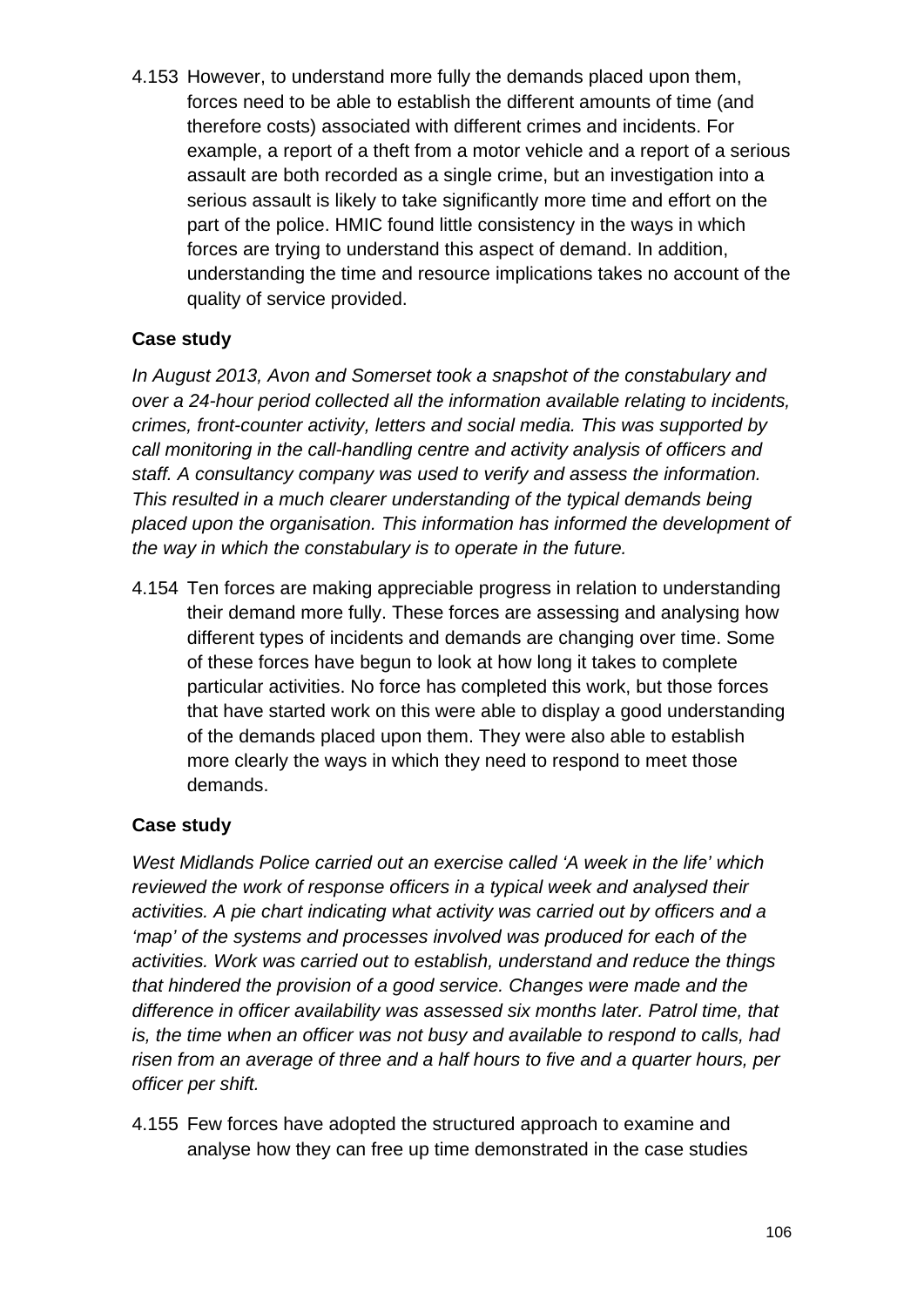above and even fewer are assessing or measuring the benefits of any changes made.

- 4.156 Many of these forces that are making progress in understanding their demand are using specialist software which estimates the average time it takes to respond to an incident or crime, or to carry out other activities. This will enable forces to have a much clearer view of what tasks occupy their time and allow them to understand how the time of their officers and staff is divided between reactive and proactive tasks. They will then be able to plan how they respond to the demands they face more effectively.
- 4.157 In July 2014, West Midlands Police announced a five-year contract with a consultancy company to restructure the force and develop a new way of working to better meet demand. The £25m contract with the company is to be focused on developing more efficient ways of working, including the introduction and development of technological solutions. The force anticipates spending an estimated £100m on technology as part of the five-year programme. The initial focus of the work will be to examine the demands upon the force to inform the development of a new operating model.
- 4.158 HMIC found that forces that had a less well-defined understanding of demand typically have no independent way to obtain and verify data, weak links between analysis and an agreed or refreshed resourcing model and a reliance on historic data, with no account taken of new demands, such as cyber-crime or emerging community needs.
- 4.159 While forces need to know what resources are required to provide services locally, also they are required to have a certain number of specialist officers and staff available to fulfil national policing commitments. This strategic policing requirement<sup>[32](#page-106-0)</sup> requires all forces to be able to provide specially-trained resources to support another force, or to deal with a national incident relating to public order, counter- terrorism, organised crime, civil emergencies or a national cyber incident. The College of Policing is currently working with chief constables to establish the necessary capabilities required for forces to respond to these requirements. This is another aspect of demand and there is a need to establish sound plans that include the forces' contribution to the regional and national policing requirement.

#### **Recommendation 26**

<span id="page-106-0"></span><sup>32</sup> *Strategic Policing Requirement*, HM Government, July 2012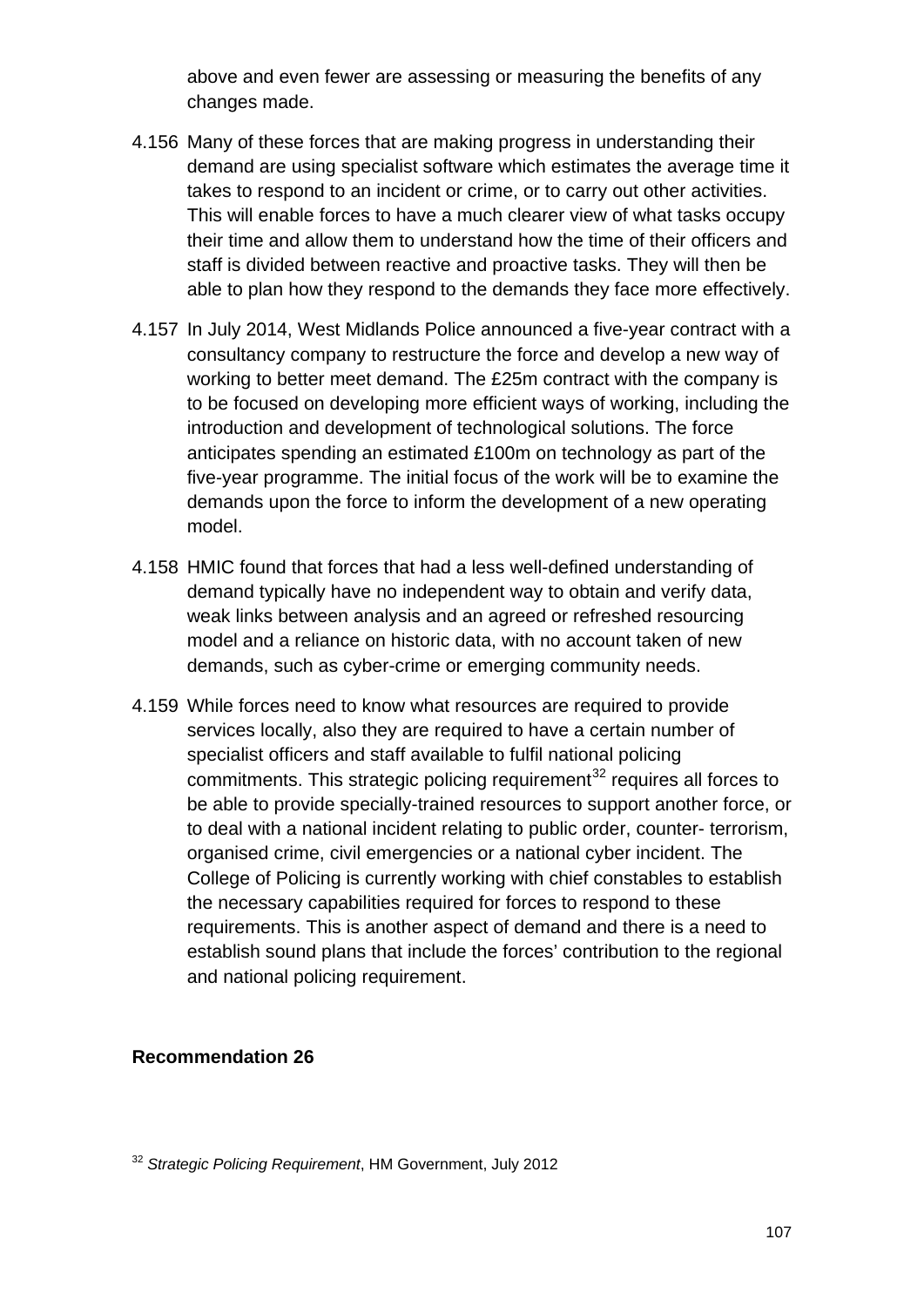**All forces should work with the College of Policing to support its work to establish a full and sound understanding of the demand which the police service faces. Forces should understand what proportion of demand is generated internally and externally, and the amounts of time taken in the performance of different tasks. All forces should be in a position to respond to this work by 31 December 2015.**

#### **Recommendation 27**

**All forces should progress work to gain a better understanding of the demands they face locally, and be prepared to provide this to the College of Policing to establish good practice in this respect. All forces should inform HMIC of their progress on this matter through their annual force management statements.**

#### **Monitoring workforce performance**

- 4.160 A full and detailed understanding of demand is necessary to ensure efficient and effective policing, but to have that understanding requires a means of assessing the performance and effectiveness of all officers and staff in a force.
- 4.161 Care is needed when police forces use performance measurement tools and techniques. Broad measures of crime (or the associated activities) take no proper account of the relative seriousness of the offence, nor of the quality of the investigation carried out or the level of service provided to the public. In addition, measurement of crime-related activities alone does not reflect many of the other things the police do which are not so easy to measure, such as searching for missing persons, resolving neighbour disputes, protecting vulnerable people, reassuring communities through preventive patrol or simply engaging with the public. It is important, therefore, that performance measures are used as information to help assess risk, make good decisions and enable improvement, not as outcomes to be pursued for their own sakes.
- 4.162 It is the responsibility of police leaders to ensure their officers and staff concentrate on those activities that matter most to delivering a quality policing service to the public, not those that are easiest to count. However, the use of appropriately valued performance assessments will enable forces to understand that officers and staff are doing what is expected of them. Those leaders without any way to measure the performance of their staff run the risk of not seeing an imbalance of workloads; creating significant pressures for some officers and staff, while others may be under-performing. In addition, while officers and staff will often be very busy, forces need to know whether the work being carried out by them is the right activity based on an informed assessment of risk.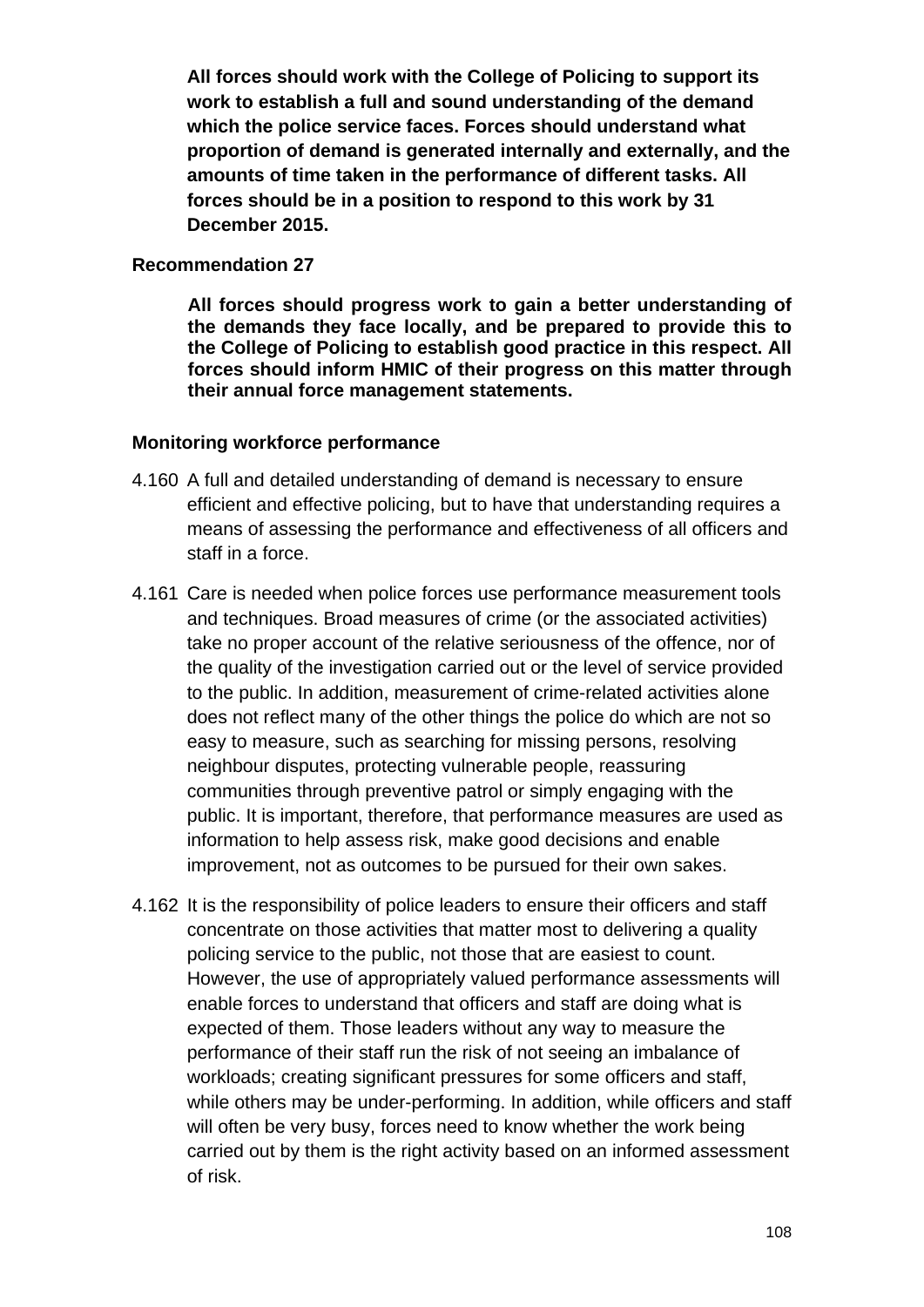- 4.163 Within each police force, there is a performance development review (PDR) process for all officers and staff. This process should provide each member of staff with clear objectives and measures or criteria for a favourable evaluation of their performance. HMIC did not examine individual PDRs of officers and staff during this inspection; however we did seek to understand how clearly each force articulates and measures the performance expectations of its staff. The development of performance assessments for staff needs to ensure that each officer, and each member of staff, understands what is expected of them and how they will be monitored.
- 4.164 In 17 forces, there was some form of performance assessment in use to measure the workload and activities of the majority of officers and staff. These arrangements, in the main, were in place for response officers, neighbourhood officers, PCSOs and local detectives as well as those officers responsible for dealing with roads policing and firearms incidents. However, even in these forces there was little evidence of performance scrutiny in relation to other specialist staff, such as those involved in investigating serious crimes or dealing with vulnerable people.
- 4.165 The content and extent of the performance information we found varied from force to force and also between different policing functions within forces, to reflect the priorities and focus of the team. The information we found generally included a combination of one or more of the following:
	- reactive work such as the numbers of incidents attended, crimes investigated and crimes detected or other resolution achieved. In some forces this also included details of outstanding issues, such as the number of suspects yet to be arrested, or crime investigations overdue for an update;
	- self-generated work such as the numbers of intelligence reports submitted, stop searches conducted or arrests made. A number of these forces are trying to ensure that there is a qualitative assessment for some of these proactive measures, such as recording the results of stop searches and focusing on arrests for particular crime priorities; and
	- a quality assessment of work such as the numbers of prosecution files returned for further work, victim satisfaction feedback, supervisor feedback, and letters of thanks or complaints recorded.
- 4.166 The systems in place in these 17 forces provided this information electronically, regularly, usually monthly, and at a number of different levels. This allows supervisors to monitor the performance of their own teams (and make appropriate comparisons with others), and provides senior managers with workload and performance information at a higher level.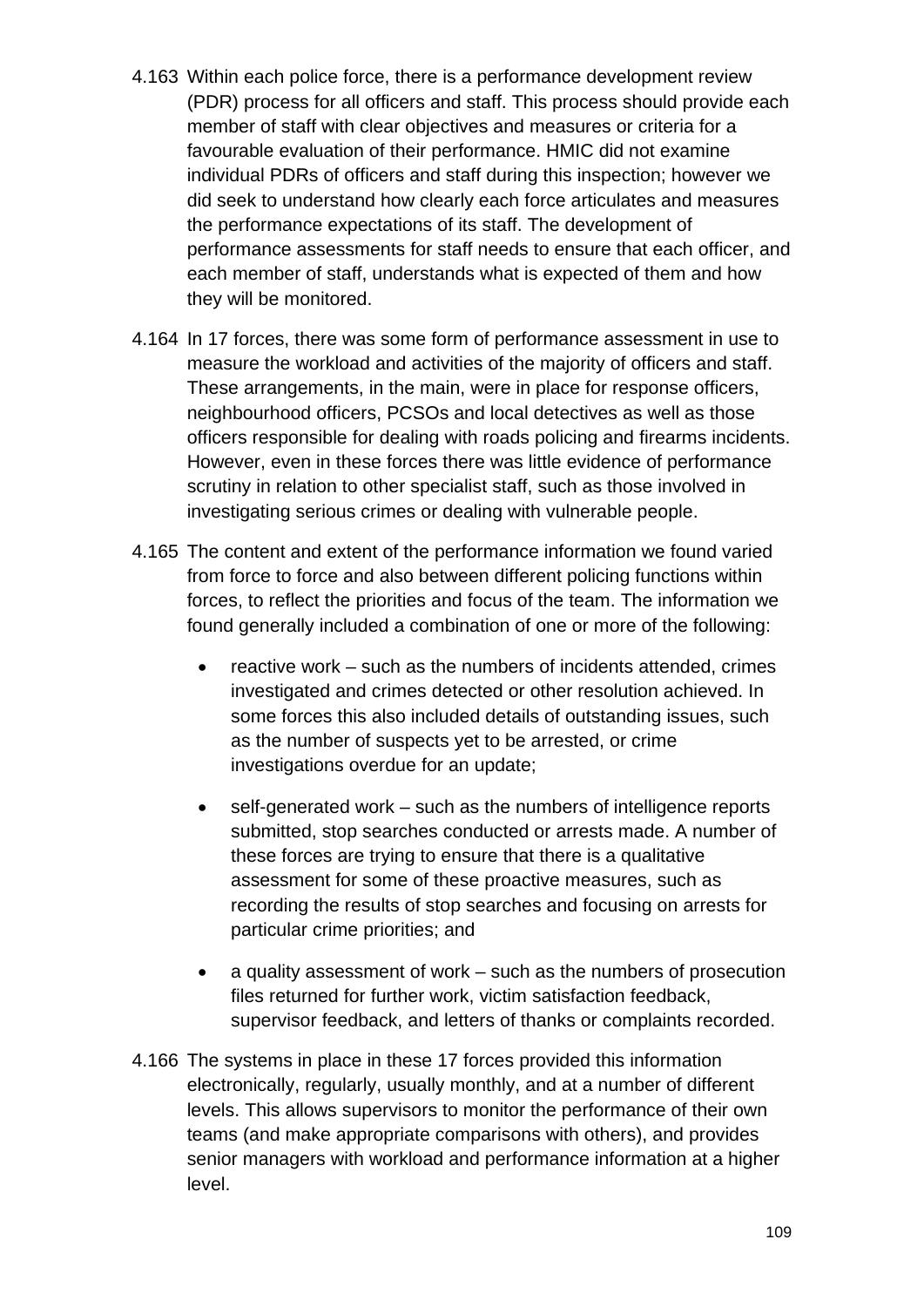4.167 It is clear that those forces using performance assessments are trying to strike the right balance between the quantity and quality of performance measurement with their senior leaders, stating they were moving away from quantity measures to focus much more on quality issues. HMIC spoke to supervisors during the inspections that supported this stance and were particularly conscious of the need for quality in relation to selfgenerated work such as stop searches and arrests, where crude numbers or targets can generate perverse effects if not carefully monitored.

### **Case study**

*In Nottinghamshire Police TOMI (team and officer management information) packs are produced centrally on a monthly basis for supervisors. This provides information on team submissions on activities including response times to incidents, crimes under investigation, stop searches carried out and the results, intelligence entries, crime user satisfaction survey information, investigations over 21 days old, outstanding named suspects and the number of arrests made. This information can be obtained at the level of individual officers to allow supervisors to monitor or quality assure individual officer workload and performance.* 

- 4.168 In the remaining 26 forces, while some basic management information was available, many officers and supervisors were unclear how their individual and team performance was being measured or assessed. HMIC was told by senior leaders that officers and staff were clear about the expectations of them and the need to provide a high quality service to the public. However, there was no apparent routine, consistent way to monitor or assess the performance of individuals or teams.
- 4.169 These forces typically demonstrated little or no corporate understanding of what officers and staff were doing with their time (this was particularly evident in relation to specialist resources), few corporate measures or indicators and an inability to draw performance information without having to access multiple IT systems. While officers and staff in some teams within these forces were completing 'productivity' sheets (including information contained in paragraph 6.33 above) that indicated how they spent part of their working day. We found that this was instigated usually by local supervisors; however, there was no consistency between teams in the information collected, or in how that information was used.
- 4.170 The limited use of performance assessments in forces is disappointing; it is difficult to see how staff in many forces are expected to know what is required of them. It is important that these assessments balance quantitative and qualitative aspects of police work, although it is acknowledged that this can be hard to do. The absence of appropriate performance measures, which have been communicated and fully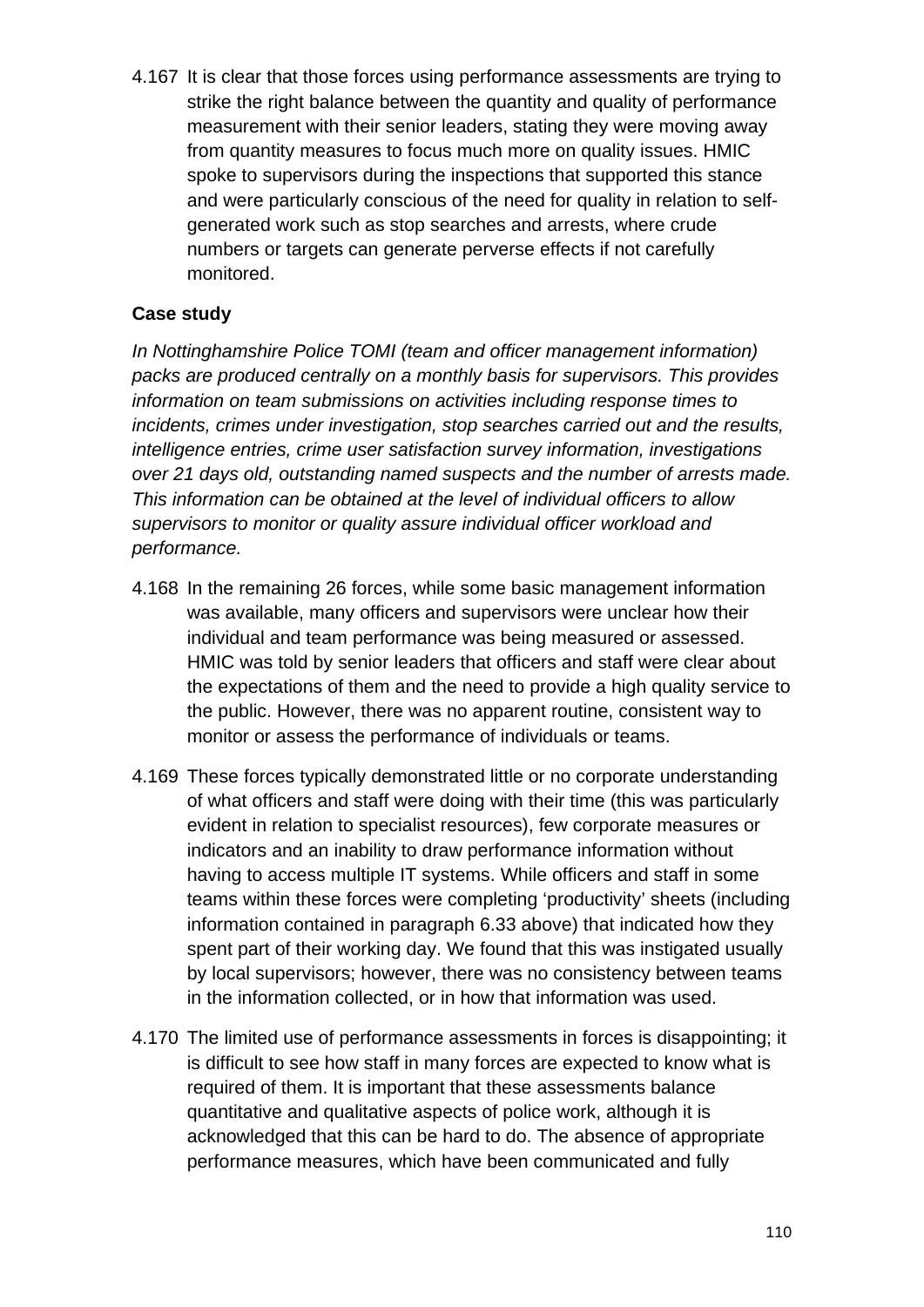understood by staff, may mean that a force fails to recognise good work or, more importantly, fails to identify poor performance. The lack of this information is a matter of concern as, without it, forces cannot compare the workloads and activities of officers and staff across different policing teams, and across similar forces. This would give them an improved understanding of the different levels of demands being placed upon their resources, and so enable them to make better decisions on the deployment of assets.

### **Recommendation 28**

**By 31 March 2015, all forces should ensure they have the means to assess and better understand the workloads of their staff, and that officers and staff understand what is expected of them and how they will be assessed.**

#### **Average crime workload**

- 4.171 The extent to which forces have a sound and sufficiently detailed appreciation of the workload of their officers and staff across the different range of policing functions is limited. Having a clear picture of the nature, intensity and volume of this workload, and associated activities, will not only inform – and may substantially improve – resourcing decisions, but should also have a material beneficial effect on the ways in which forces establish, enhance and use their capacity to respond to crimes and incidents.
- 4.172 The police receive many calls for service. Over two thirds of incidents reported to the police are not specifically concerned with crime or antisocial behaviour. However, despite this significant demand, preventing and investigating crimes remains their core business. To provide an indication of the capacity of the police to respond to crime reports, HMIC drew on information from published data to compare the number of crimes reported with the number of officers potentially available to deal with them.
- 4.173 HMIC established two categories of police officer role: front-line officers and visible officers*.* Information regarding the number of officers in these categories is recorded consistently by forces. It is important to note that visible officers will also be included within the category of front-line officers.
- 4.174 Front-line officers include police officers that interact with the public on a routine basis. This category includes detectives, but also includes, in some forces, police officers in roles which would not deal ordinarily with a crime, such as call-handlers. Front-line officers accounted for 89 percent of all police officers in England and Wales as at 31 March 2014.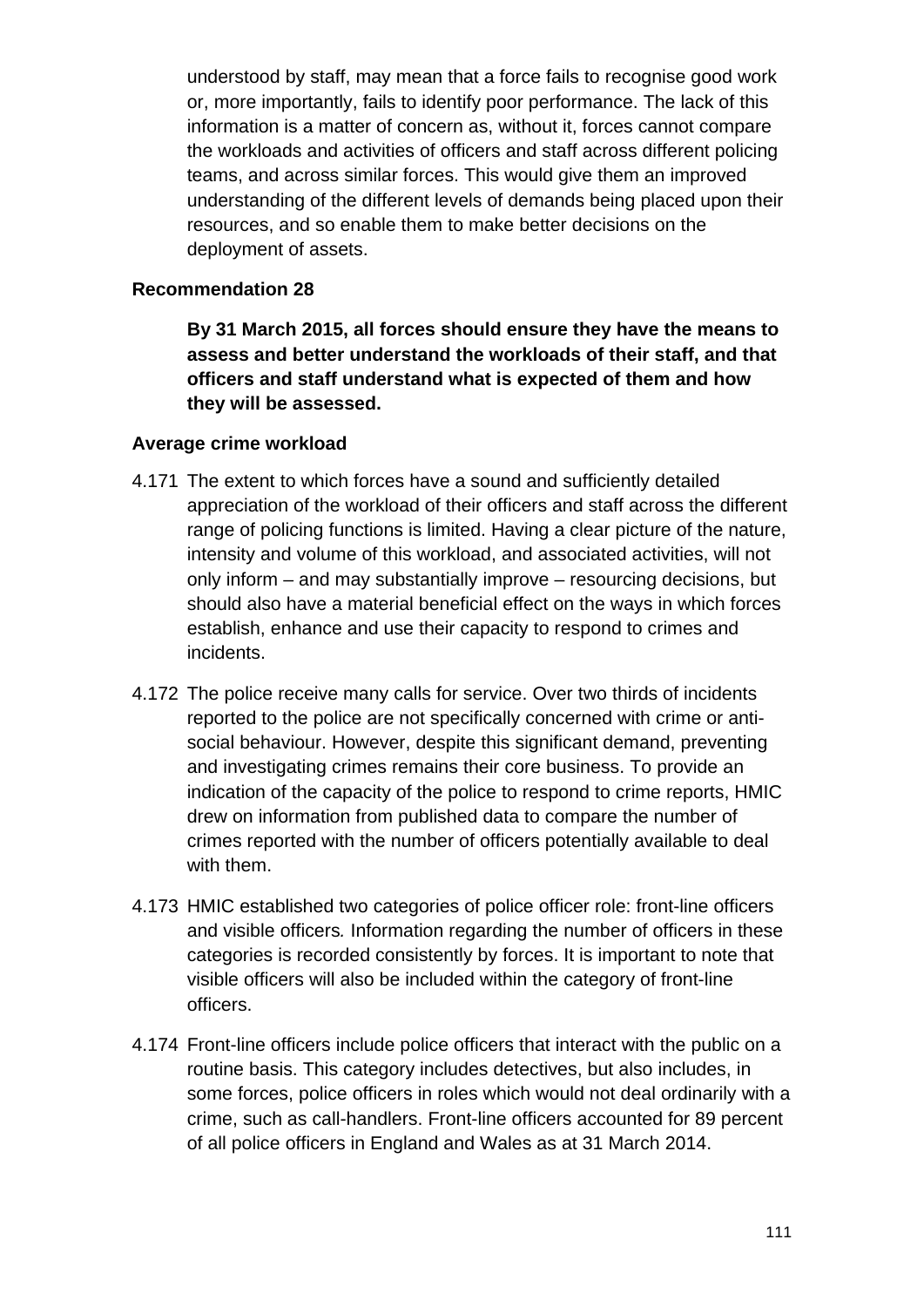- 4.175 The category of visible officer includes the following uniformed officers: response, neighbourhood, community relations, probationers, roads policing, firearms, mounted officers and dog handlers. This category accounted for 56 percent of police officers as at 31 March 2014, but does not include any detective roles.
- 4.176 During the 12 months to the end of March 2014, there were nearly 3.46m crimes recorded by the police forces of England and Wales. As of 31 March 2014, there were approximately 113,600 frontline officers and approximately 72,200 visible officers in England and Wales. This equates to approximately 30 crimes recorded for every frontline officer in 2013/14, and approximately 48 crimes recorded for each visible officer.
- 4.177 Using the attendance data from the 24 forces that were able to provide the information, on average, 79 percent of all crime was attended. If this were representative of all forces in England and Wales, broadly this would equate to the average frontline officer attending approximately 24 crimes in a year and the average visible officer attending approximately 38 crimes a year.
- 4.178 HMIC accepts this is a simplistic view and takes no account of differences in time and resources required to deal with different crimes; nor does it consider other demands on the police. In addition, the contribution by police officers to dealing with crimes will never be shared equally, although it is a matter for each chief constable how resources are deployed and the work which is given to police officers and police staff.
- 4.179 The College of Policing's work on demand includes some examination of how officers in certain areas spend their time. Further work is needed in this area, to assist forces in making accurate resourcing decisions and decisions about how best to prevent crime and protect the public.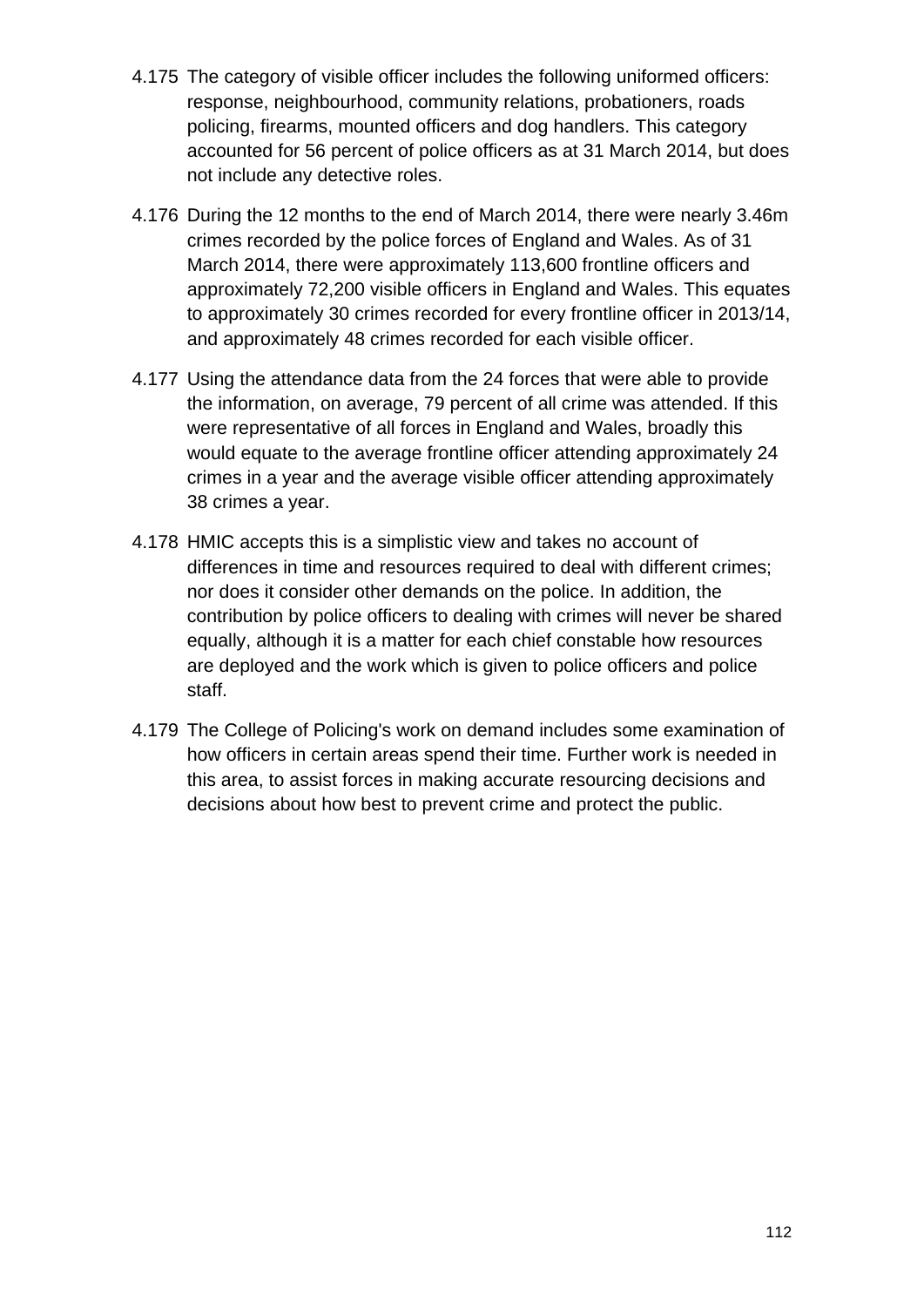**All forces should work with the College of Policing to continue with its work to establish a full and sound understanding of the nature and extent of the workload and activities of the police service. All forces should be in a position to respond to this work by 31 December 2015.**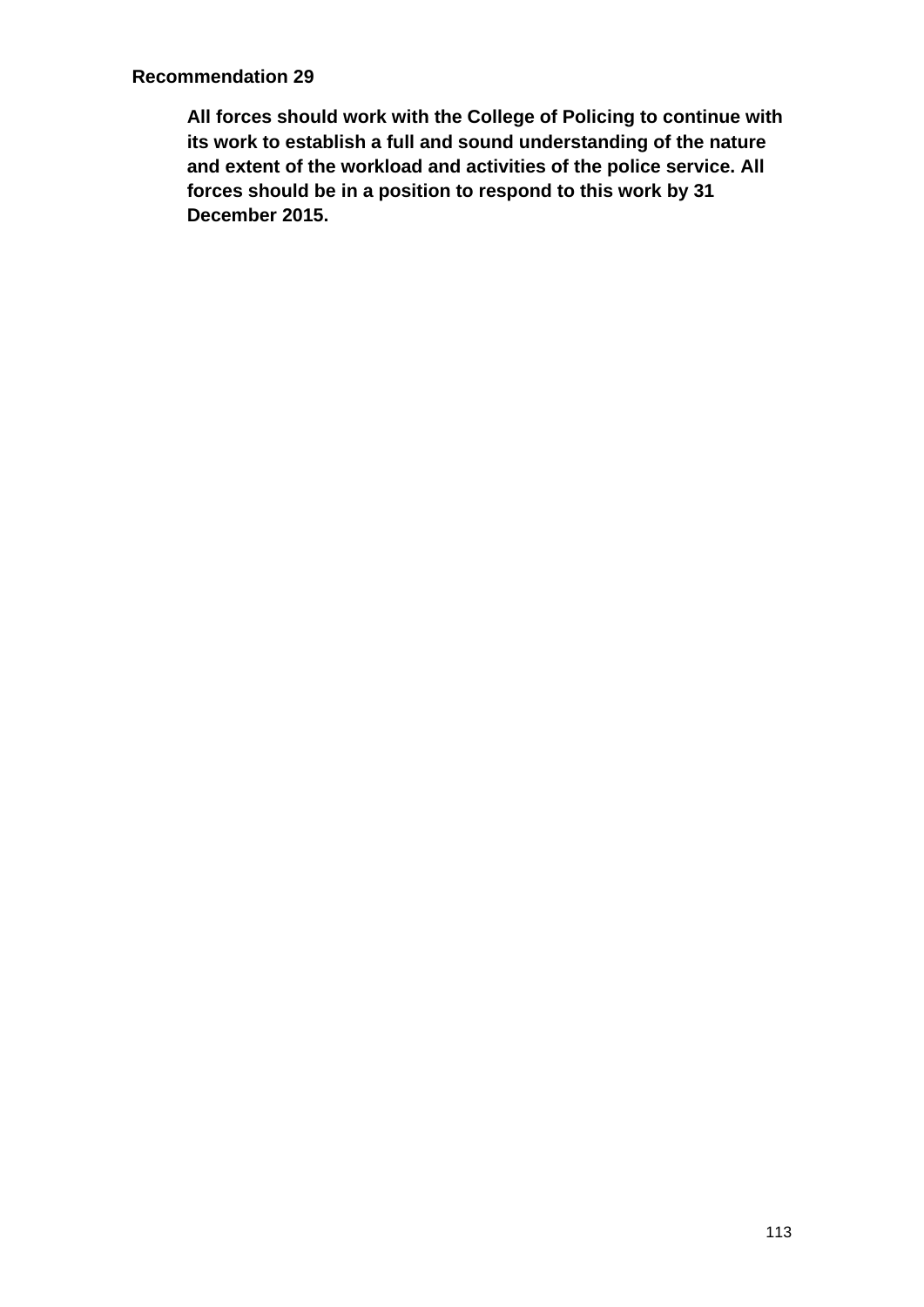# **Freeing up police time**

## **Organisational change for greater efficiency**

- 5.1 Over the past three years, police forces have been focused on saving money and improving efficiency to meet budget reductions. In order to cope with and manage these reductions, all forces have carried out organisational reviews and made changes. For the most part, these changes have followed similar patterns, with the emphasis on keeping officers and staff on the frontline serving their communities.
- 5.2 Forces have been focusing on becoming more efficient by implementing changes such as:
	- reducing operational budgets such as those for staff who are working overtime;
	- making reductions to support functions, such as business management, human resources and administrative support, many of which have been restructured or centralised;
	- restructuring policing area boundaries, with the responsibilities of managers being increased as their numbers are reduced; and
	- exploring opportunities to work across a range of business areas with neighbouring forces, which might yield a combined reduced cost.
- 5.3 HMIC acknowledges the savings already achieved by the police service (as has been discussed in HMIC's Valuing the Police<sup>[33](#page-113-0)</sup> reports over the last four years). However, while all forces were able to demonstrate the financial savings they had made, few were able to provide evidence of savings in officer and staff time, which should be reinvested to improve the service to the public.

## **Establishing tasks for warranted versus non-warranted powers**

5.4 As a general rule, a member of police staff of similar grade operating in the same environment will cost in the region of a third less than a police

<span id="page-113-0"></span> $33$  Valuing the Police – A programme of annual inspections conducted by HMIC since 2010 examining plans in police forces to deal with the budgetary reductions of the 2009/10 Spending Review. Available on www.hmic.gov.uk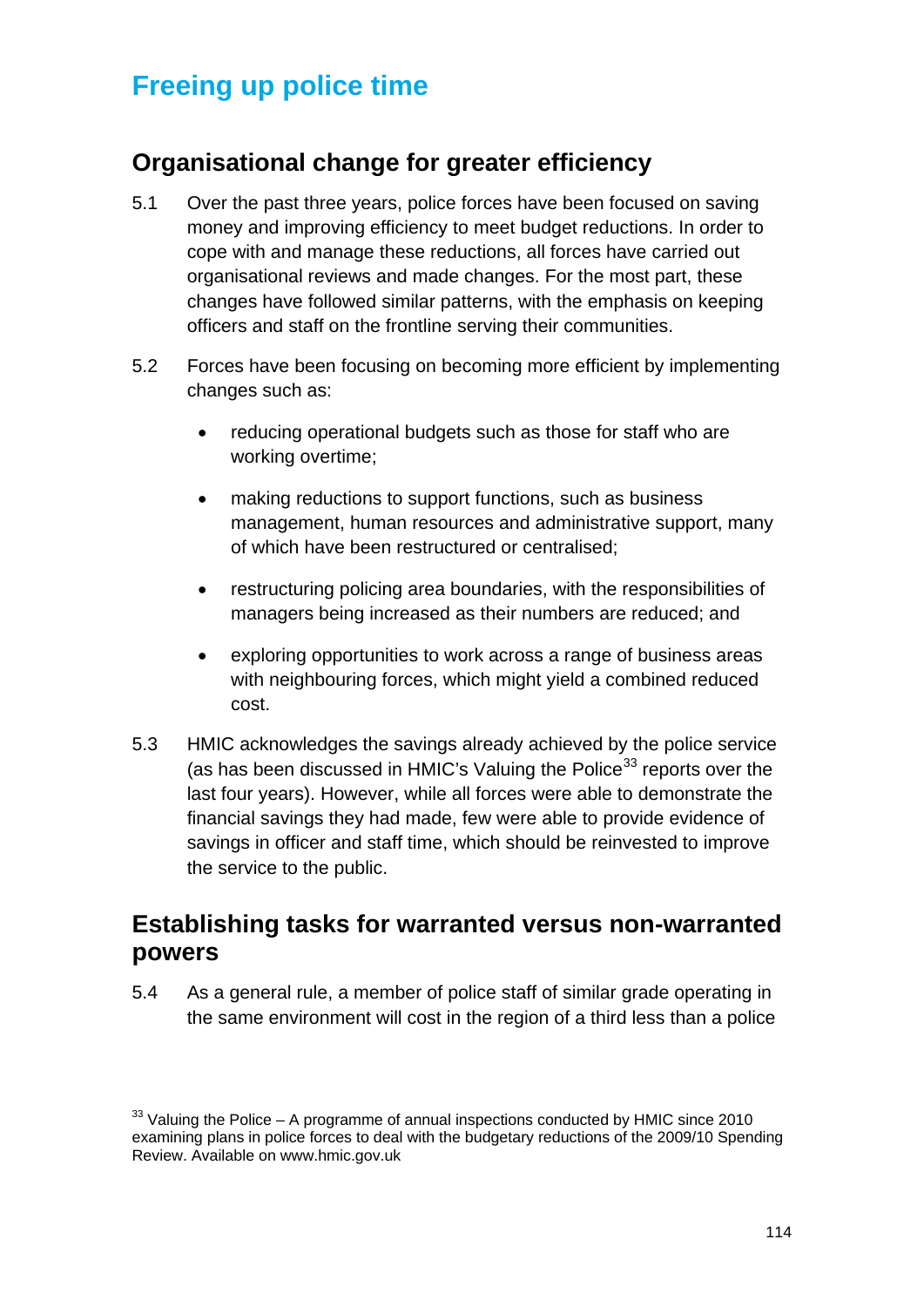officer. Many forces therefore have been gradually increasing the use of police staff in roles that deal with the public where the warranted powers of an officer are not essential. These roles include police staff response officers, crime investigators and custody assistants

- 5.5 Twenty-five forces are reviewing which tasks require the warranted powers of a police officer and assessing where those powers are necessary or desirable. These reviews being carried out by forces are aimed at examining whether further opportunities exist to use police staff crime investigators and other support staff to carry out operational and administrative tasks that are normally carried out by response officers. This would free up more time for response officers to spend on frontline patrol and tasks which require police powers.
- 5.6 The use of police staff investigators has been in use in many forces for some years, working in local CID officers as well as in more specialist functions such as professional standards departments. A number of forces have also adopted, or are considering, the use of police staff to support response officers by undertaking routine tasks which do not require warranted powers, such as taking statements and undertaking enquiries, allowing police officers to focus on responding to calls for service from the public. In Avon and Somerset Constabulary the requirement for officers and staff to guard major crime scenes has been outsourced to a private security company, allowing officers and staff to be used for roles more in keeping with their core skills and training.

## **Recommendation 30**

**By 31 March 2015, those forces that have not already done so should conduct a review of the tasks currently being carried out by their police officers to establish which activities do not require warranted police powers and could be carried out by police staff.**

## **Non-police tasks**

- 5.7 During the inspection, forces consistently reported two main concerns that they considered placed significant demands on their resources: reports to the police of incidents involving people with mental health problems and providing police assistance either to support ambulance staff or to respond in their absence. Forces believed both of these issues were at least in part the responsibility of other organisations.
- 5.8 HMIC acknowledges the work currently being carried out by the College of Policing on these issues.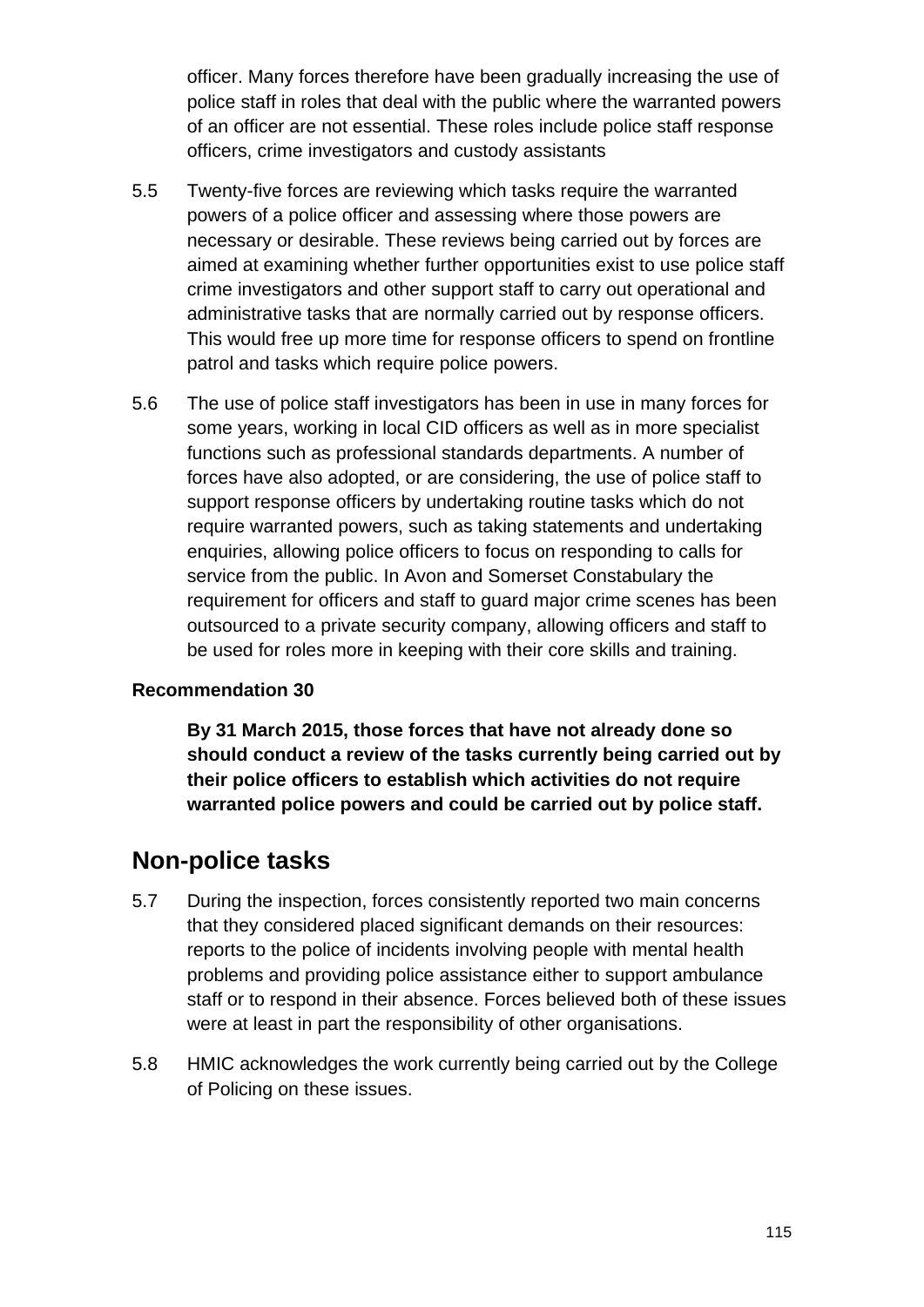## **Mental health**

- 5.9 Every day, the police receive many calls from members of the public reporting that they are concerned for the safety of another person. These are classified as 'concern for safety' incidents. Such incidents include concerns for people who are believed by callers to be vulnerable and reports of people who are believed to have mental health problems.
- 5.10 The primary role of the police is the prevention of crime and disorder, and the protection of life and property. Where a report is made because of a concern for the safety of an individual or the protection of a member of the public or their property, then it is appropriate for the police to respond to it. However, police officers and staff only have basic first aid training and protective training and equipment. Police officers and staff are not health professionals and are not specifically trained to deal with people who have mental health needs. Moreover, they will not always be aware of the most appropriate ways to help individuals with mental health problems.
- 5.11 When the police attend reports of this nature, if they believe that the person is suffering from a mental disorder in a public place, and that person is in immediate need of care or control, section 136 of the Mental Health Act 1983 provides the authority to take the person to a 'place of safety' so that his or her immediate mental health needs can be properly assessed.<sup>[34](#page-115-0)</sup> Most recent figures indicate that, in 2012/13 in England and Wales, 7,761 people were taken into police custody as a place of safety under section 136 of the Mental Health Act 1983.<sup>[35](#page-115-1)</sup> Once the person is in a place of safety (either in hospital or a police station), a police officer or member of staff often will have to supervise him as there may be a threat of his harming himself or others.
- 5.12 While every force in England and Wales told HMIC of its material problems and anxieties in relation to concern for safety incidents and the strain these placed on policing resources, few forces had carried out any research to establish in any detail the amount of staff time they take up and the cost incurred by the force as a result.

<span id="page-115-0"></span> $34$  A 'place of safety' is defined in section 135(6), Mental Health Act 1983 as: "residential accommodation provided by a local social services authority under Part III of the National Assistance Act 1948; a hospital as defined by [the Mental Health Act]; a police station; an independent hospital or care home for mentally disordered persons; or any other suitable place the occupier of which is willing temporarily to receive the patient."

<span id="page-115-1"></span> $35$  Some of the issues in relation to the use of police stations for persons detained under section 136 Mental Health Act 1983 are examined in: *A criminal use of police cells? The use of police custody as a place of safety for people with mental health needs*, HMIC, London, June 2013.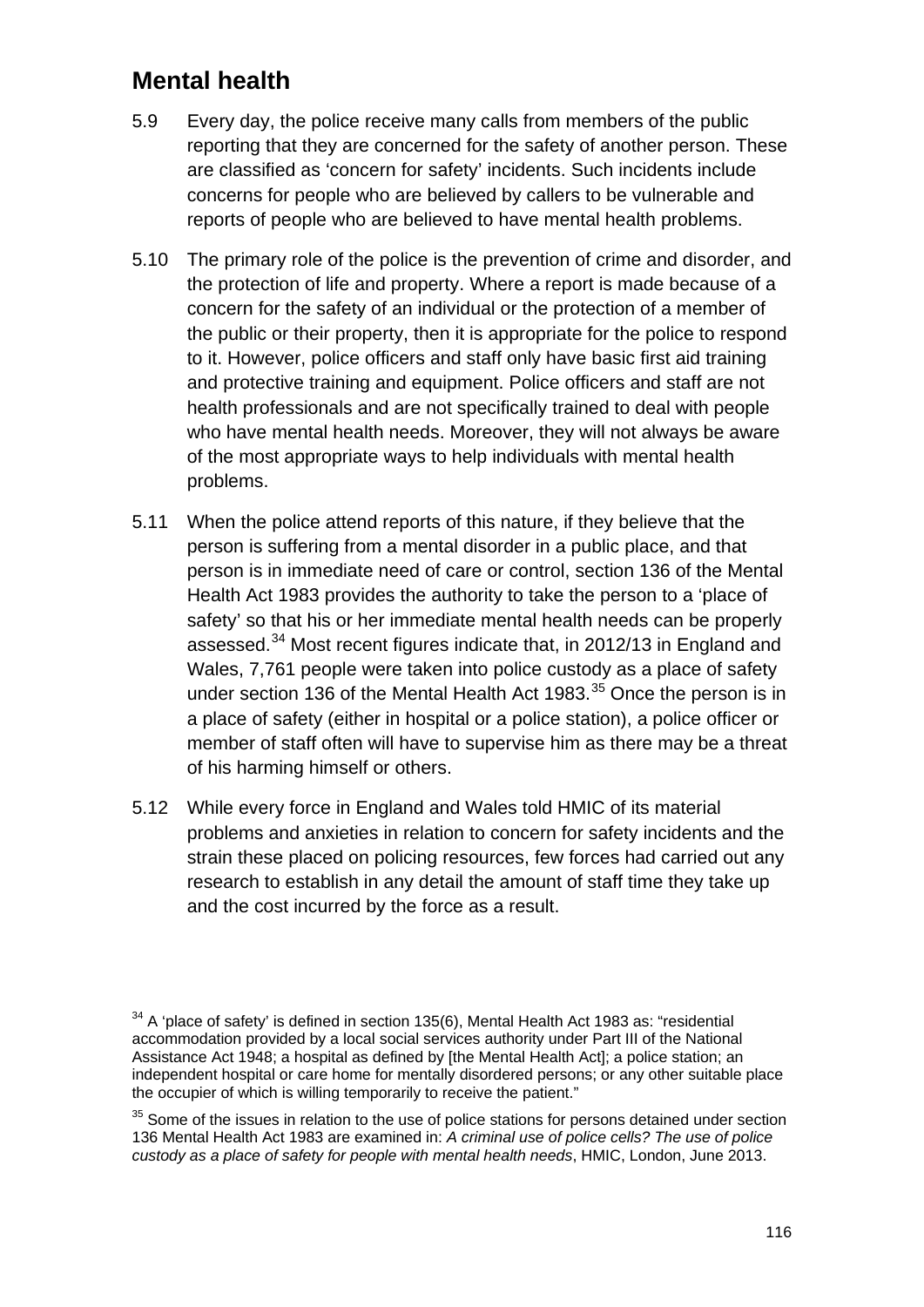5.13 As a result of these concerns being raised at a national level, in February 2014, a Mental Health Crisis Care Concordat<sup>[36](#page-116-0)</sup> was launched. This is a joint statement, agreed by a number of agencies including health and social care, police and justice, and local government, about how public services should work together to respond to people who are in mental health crisis. This initiative describes the principals and good practice that should be followed by health staff and partners when working together to help people in urgent need of mental health care.

## **Case study**

*Nottinghamshire Police undertook a study into the costs associated with dealing with people with mental health problems. Between January 2013 and October 2013, there were 909 people in Nottinghamshire detained under section 136 of the Mental Health Act 1983, and of these 275 (30percent) were taken into police custody.*

*The total cost of dealing with the people under this Act by Nottinghamshire Police in 2013 is estimated to be over £361,000. This includes all costs associated with managing incidents in the call-centre and police resources required to attend and deal with incidents, including custody and transportation costs. This cost compares to £144,000 in 2011 and £230,000 in 2012.* 

*The total number of hours that Nottinghamshire Police officers and staff spent in 2013 dealing with individuals under section 136 of the Mental Health Act 1983 is estimated at 13,118 hours. This compares to 5,685 hours in 2011 and 8,954 hours in 2012.* 

5.14 Twenty-one forces either have programmes of work, or are starting pilot programmes, to tackle these problems, mainly with mental health workers patrolling alongside police officers, particularly during the evenings. This is to provide a quick response to concerns for safety of individuals suffering from mental health problems by specially trained staff who can provide an early assessment of their needs. Feedback to HMIC, the majority of which was anecdotal, was that the mental health workers are able to assess problems at the scene of the incident and obtain the professional health services required much more easily than the police.

## **Case study**

*Leicestershire Police has evaluated its programme to manage incidents relating to mental health problems and reports that their triage car, containing a police* 

<span id="page-116-0"></span><sup>36</sup> *Mental Health Crisis Care Concordat – Improving outcomes for people experiencing mental health crisis,* Department of Health and the Home Office, February 2014,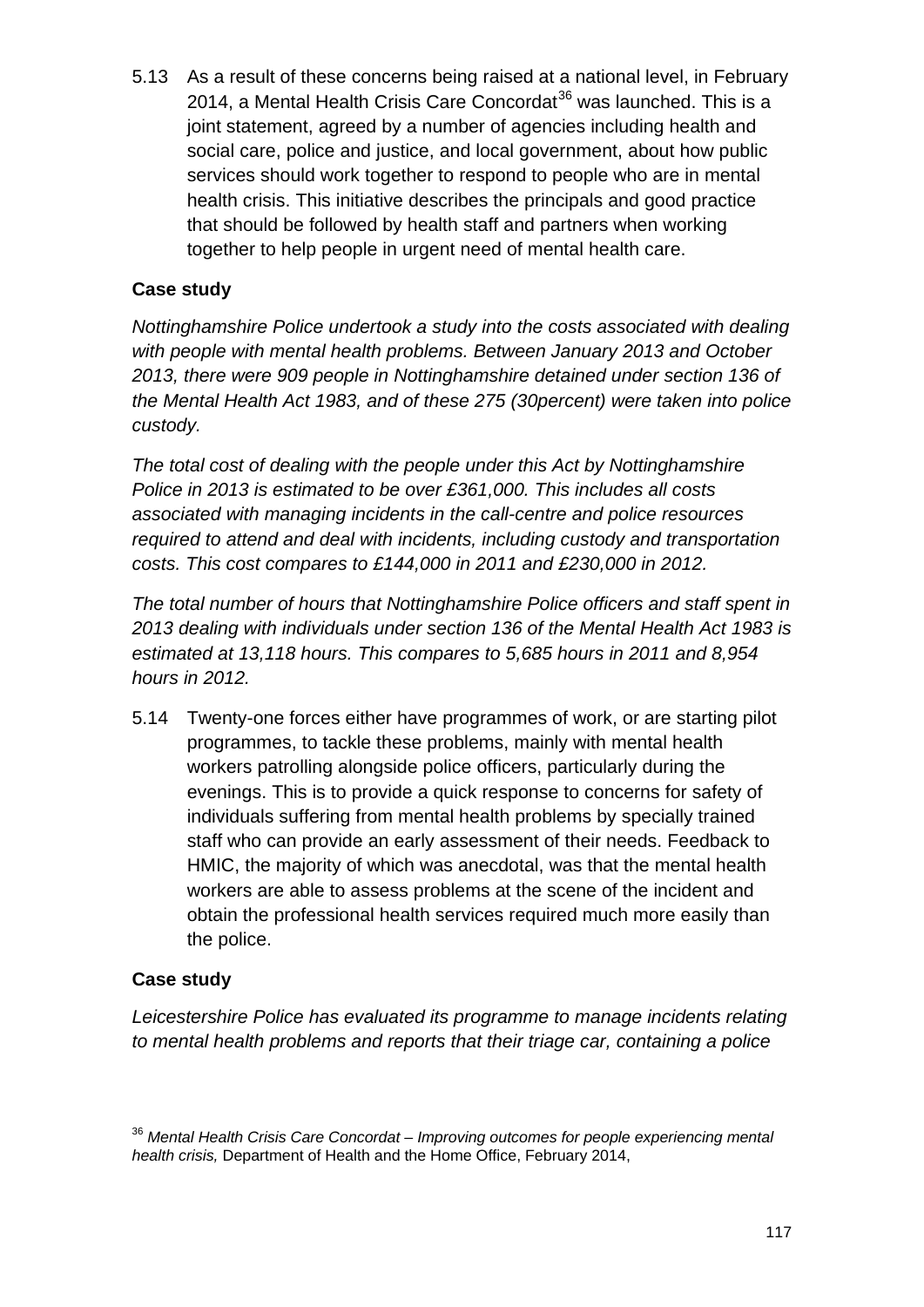*officer and a health worker, responds to about 120 incidents each month. There has been a reduction in the number of people detained under section 136 of the Mental Health Act 1983 of about one third since its introduction. The average time spent dealing with each detained person has dropped from eight hours to five.*

5.15 This experience shows that forces may find benefits in adopting a similar programme. Forces should, however, ensure that to do so would be cost effective and beneficial in their particular areas.

## **Recommendation 31**

**By 31 March 2015, those forces without a mental health triage programme should carry out analysis to assess whether adopting such a programme would be cost-effective and beneficial in their particular areas. Where the analysis indicates this would be positive, all forces should work with their local mental health trusts to introduce such a programme by 1 September 2015.**

## **Ambulance service**

5.16 A number of forces reported to HMIC that they had significant concerns about the attendance by ambulances to reports of injured or sick people. When an accident or incident is reported which requires the attendance of the ambulance service, it will sometimes also require police attendance. However, forces reported that the level of response by the ambulance service has deteriorated significantly in the last year or two. HMIC were informed by police officers in many forces that on an appreciable number of occasions they had been required to wait with injured and sick members of the public for a number of hours. In some cases, due to the level of injury to the person, the police made the decision to take the individual to hospital themselves. This decision places an unfair level of responsibility for the health of the member of the public on the police patrol, and despite officers having good intentions; this places the public at risk as police officers have only a basic level of first aid training.

## **Case study**

*Northumbria Police undertook research into the amount of time officers spent at incidents that they believed should have been dealt with by the ambulance service. The force estimates that in the region of 1,000 hours a month of police officer time is spent unnecessarily dealing with incidents that they assessed should have been the responsibility of the ambulance service.* 

5.17 Eighteen forces are working with the ambulance service to agree the level of service that each organisation should provide in particular incidents. Feedback from staff during the inspections also indicated that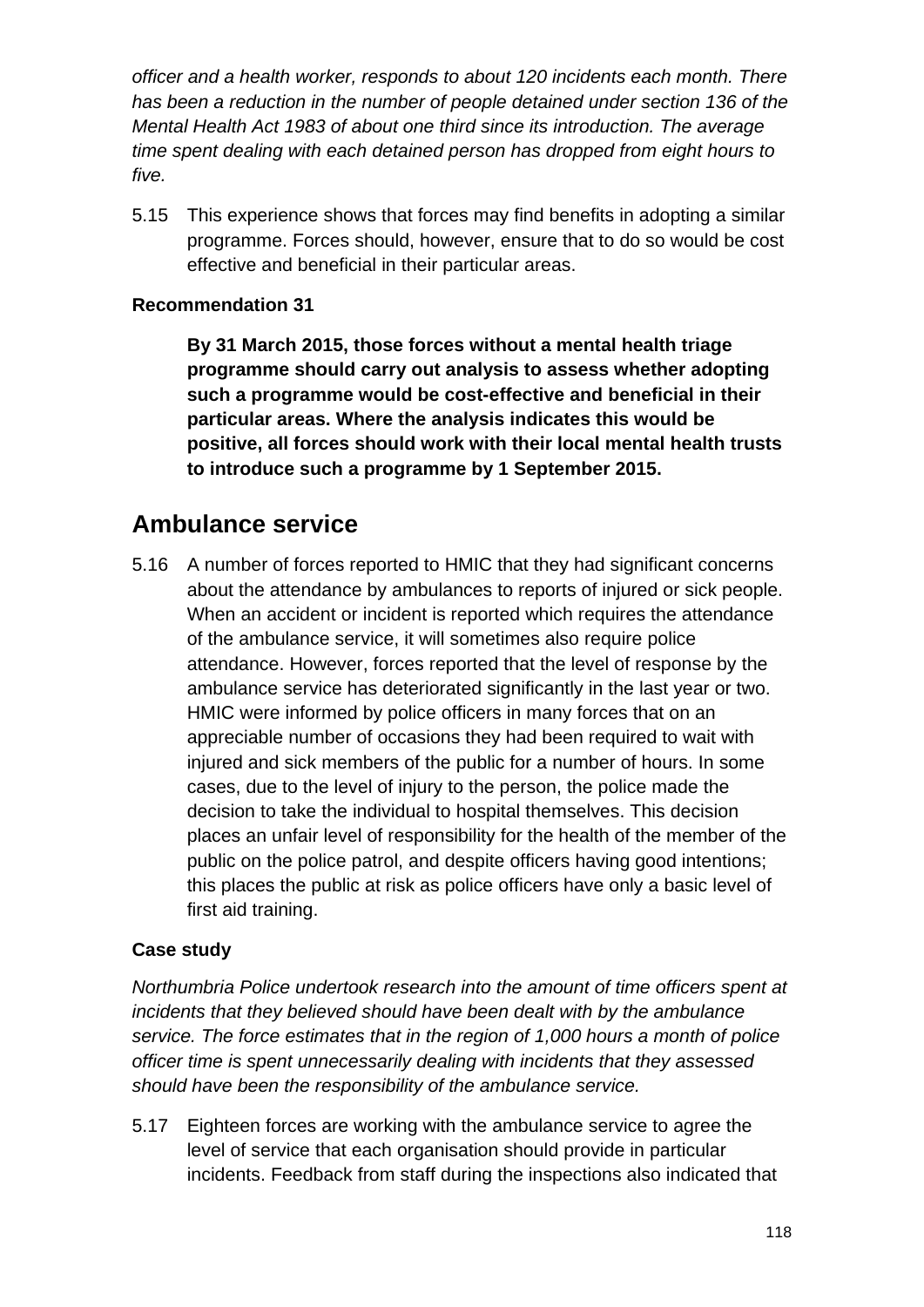where forces have monitored incidents and asked senior leaders to raise problems of this nature at planning meetings with the ambulance service, this has had a positive effect.

- 5.18 In addition to providing support to forces in refining and monitoring service level agreements, the ambulance service has carried out its own research and, with the force, has addressed the issues. The main issues identified by the ambulance service included an unrealistic expectation by the police of ambulance response times, particularly to minor conditions or injuries; and reports of ambulance delays in some cases related to requests which would not warrant an ambulance response.
- 5.19 As a result of this research and its ongoing engagement with forces the ambulance service has identified a number of schemes which appear to be good practice in improving police understanding of the ambulance response to incidents and reducing unnecessary delays at scenes. These include:
	- development of 'police support cards' which have been issued to frontline officer and staff. These cards provide simple guidance to the police at the scene of an incident, clarifies the information required to obtain an ambulance response and sets out likely response times for different categories of patients;
	- introduction of special arrangements which enable direct communication between the police officer at the scene and the ambulance control room. In Hampshire this has resulted in a 50 percent reduction in ambulance deployments and, linked to this, reduced time spent at the scene of incidents by police officers and staff; and
	- direct links between the incident management systems of the London Ambulance Service and the Metropolitan Police Service to triage and prioritise calls. This has improved response times by the ambulance service as well as the quality of information provided for the initial assessment.
- 5.20 It is clear that these initiatives, and the relationships being developed between the police and ambulance service, are better developed in some areas than others. Forces should ensure that they can understand accurately this type of demand and, where necessary, work with the ambulance service locally to manage it. This should also provide greater detail for the College of Policing work on demand currently being carried out.

## **Recommendation 32**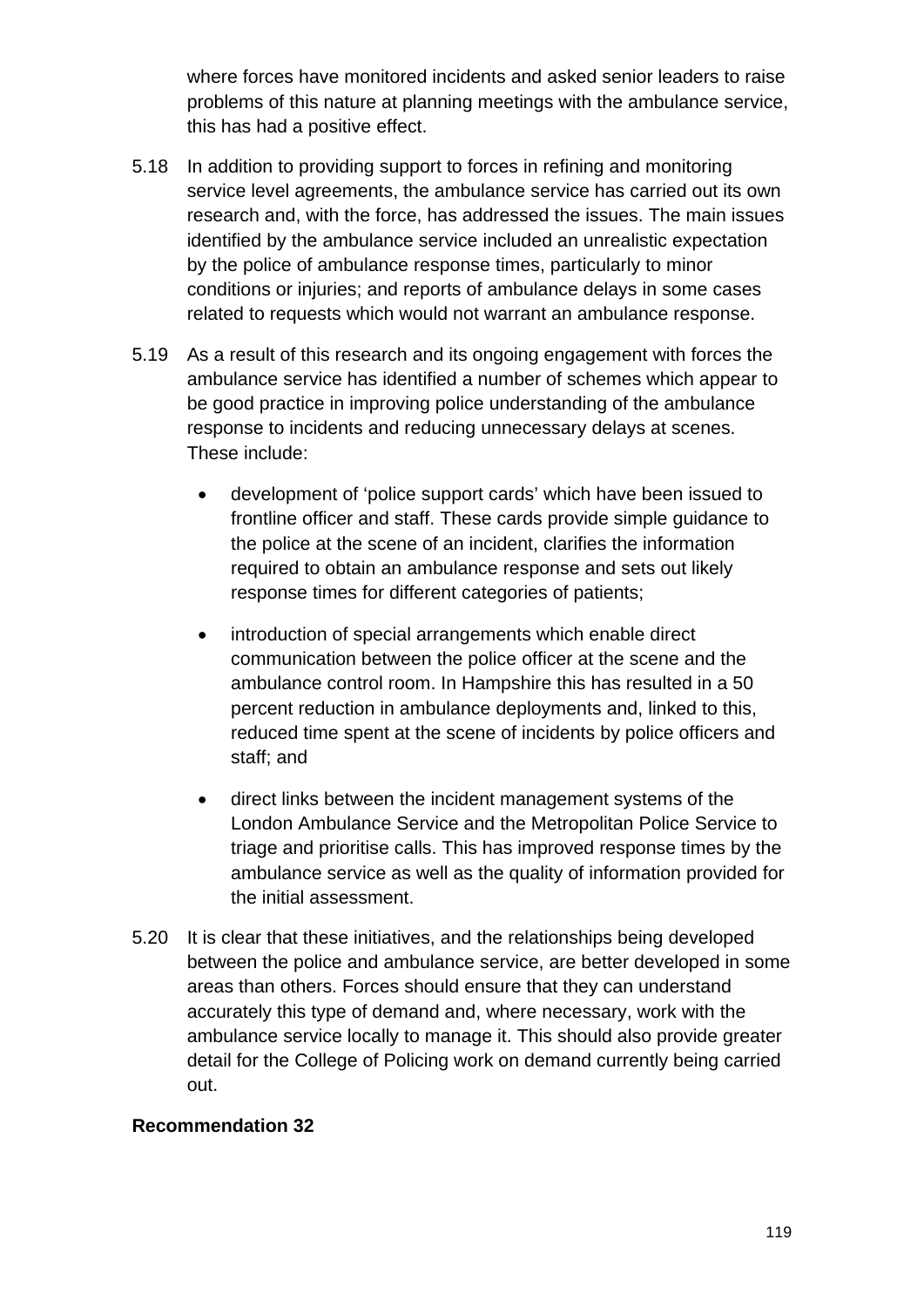**All forces should work with the College of Policing to progress its work into how mental health cases and ambulance provision can be better managed. All forces should be in a position to respond to this work by 31 December 2015.**

## **Reducing bureaucracy**

- 5.21 The police service has been trying to reduce unnecessary bureaucracy for some time. In 2001 a Home Office commissioned study was published called *Diary of a Police Officer,* [37](#page-119-0) which found that officers were spending almost as much time in the police station as they were on the streets. In response, the government appointed Sir David O'Dowd, the former HM Chief Inspector of Constabulary, as chair of the policing bureaucracy taskforce.
- 5.22 In July 2002, the taskforce put forward 52 'change proposals' for forces to consider. As a result of this work, between 2002 and 2008 senior officers were seconded to the Home Office as bureaucracy champions to support forces implementing the O'Dowd recommendations. Since this time further reviews of bureaucracy have been carried out. In 2007, Sir Ronnie Flanagan was appointed to undertake a review of policing, which included respects in which bureaucracy could be reduced  $38$ . In 2009, Jan Berry, former chair of the Police Federation, provided a further report on bureaucracy reduction<sup>39</sup>.
- 5.23 In 2010, the Reducing Bureaucracy Programme Board (RBPB) was set up at the request of the Home Secretary to develop proposals and actions to further reduce bureaucracy in the police service. The board was chaired by Chief Constable Chris Sims (West Midlands Police) and included representatives from ACPO, the Home Office, HMIC, the Crown Prosecution Service (CPS), the Police Federation and the College of Policing (taking over from the National Policing Improvement Agency).
- 5.24 The RBPB identified opportunities to improve procedures in the police service and reduce the administrative burden on officers and staff, while

<span id="page-119-0"></span><sup>37</sup> *Diary of a Police Officer*, PA Consulting Group, London, 2001

<span id="page-119-1"></span><sup>&</sup>lt;sup>38</sup> Independent Review of Policing by Sir Ronnie Flanagan, Final report, London, February 2008. Available from

[http://webarchive.nationalarchives.gov.uk/20080910134927/police.homeoffice.gov.uk/publicatio](http://webarchive.nationalarchives.gov.uk/20080910134927/police.homeoffice.gov.uk/publications/police-reform/review_of_policing_final_report/) [ns/police-reform/review\\_of\\_policing\\_final\\_report/](http://webarchive.nationalarchives.gov.uk/20080910134927/police.homeoffice.gov.uk/publications/police-reform/review_of_policing_final_report/)

<span id="page-119-2"></span><sup>39</sup> *Reducing Bureaucracy in Policing,* Jan Berry, London, October 2010. Available from <https://www.gov.uk/government/publications/reducing-bureaucracy-in-policing>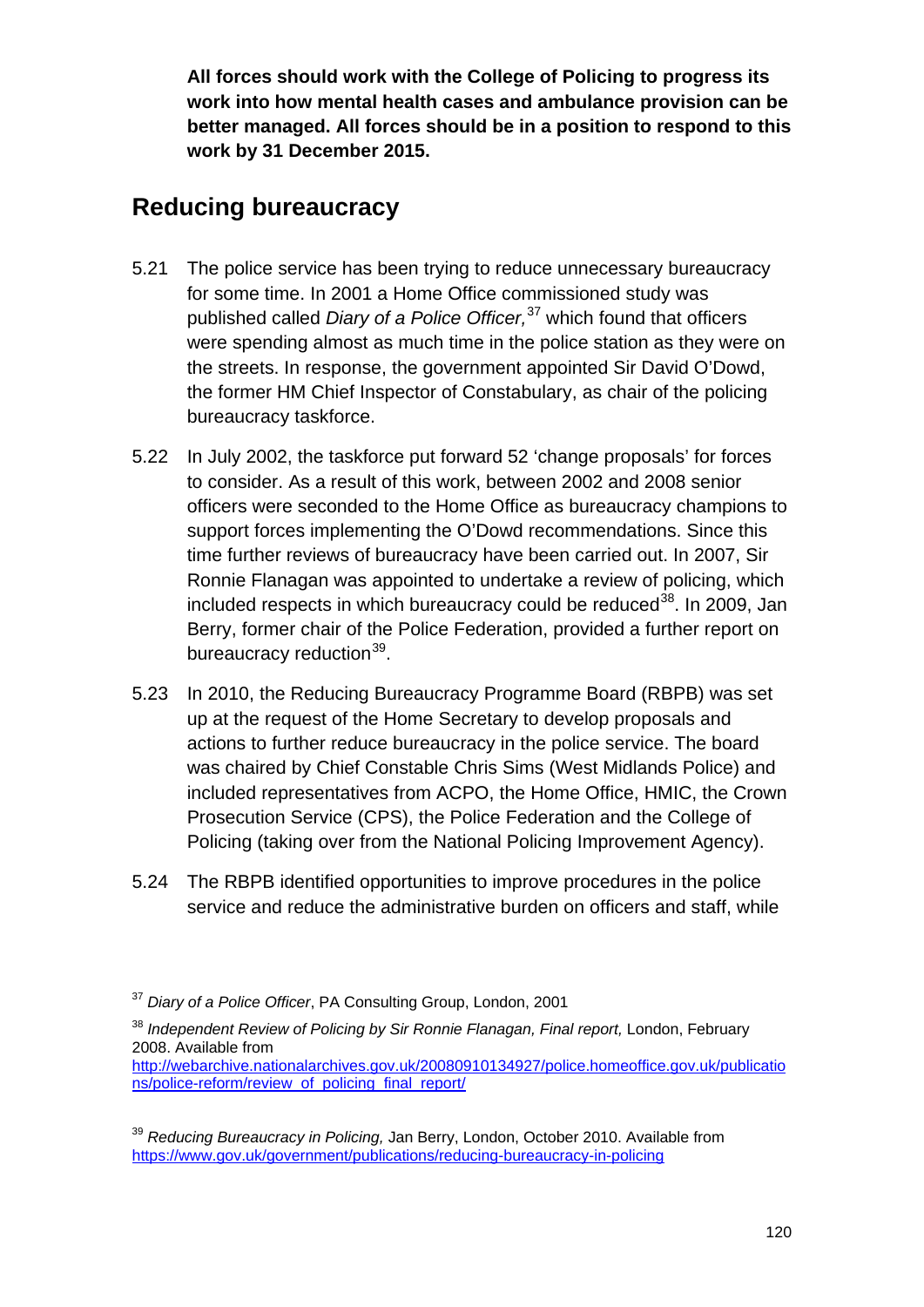ensuring the police remain accountable to the public. The board was not intended to replace activity carried out by ACPO, the College of Policing or criminal justice programmes, but sought to assist forces through:

- supporting existing and planned national work;
- developing a range of project methodologies;
- commissioning and overseeing demonstration projects; and
- acting as a gateway to challenge the growth of future bureaucracy.
- 5.25 The RBPB influenced a number of significant national projects, including the development of the National Decision Model (NDM); the consolidation and reduction of guidance and advice available to the police, known as Authorised Professional Practice; and the review of the National Intelligence Model (NIM), which considerably reduced the size of the manual without having an adverse effect on how it is used. In addition, while not responsible for criminal justice reform, the RBPB provided support and advice in several projects, including modernising the ways in which suspects are charged with criminal offences, increased use of video technology and making forensic reporting more streamlined.
- 5.26 The RBPB commissioned a number of projects to reduce bureaucracy. However, the RBPB was not provided with the resources to measure the full effects of these projects or evaluate the reducing bureaucracy programme; hence none of the projects (described below) has been evaluated. Some of the more prominent projects commissioned by the RBPB included:
	- **missing persons**: which explored a new approach to how the police respond to reports of missing people, using professional judgment to determine the level of risk to the missing individual and the introduction of the 'absent' category in the police handling of missing persons reports. This approach was piloted in three areas and it is estimated that in the region of 1600 officer hours were saved in a three-month period. At the time of the inspection 14 forces had implemented use of this new approach;
	- **crime recording**: this remains an area of concern consistently identified by police as bureaucratic. Research was carried out into a number of potentially bureaucratic areas of crime recording; such as unnecessarily complex administrative processes, examining processes to remove duplication of effort or opportunities for the greater use of professional judgment by officers and staff. The resulting report was circulated establishing best practice;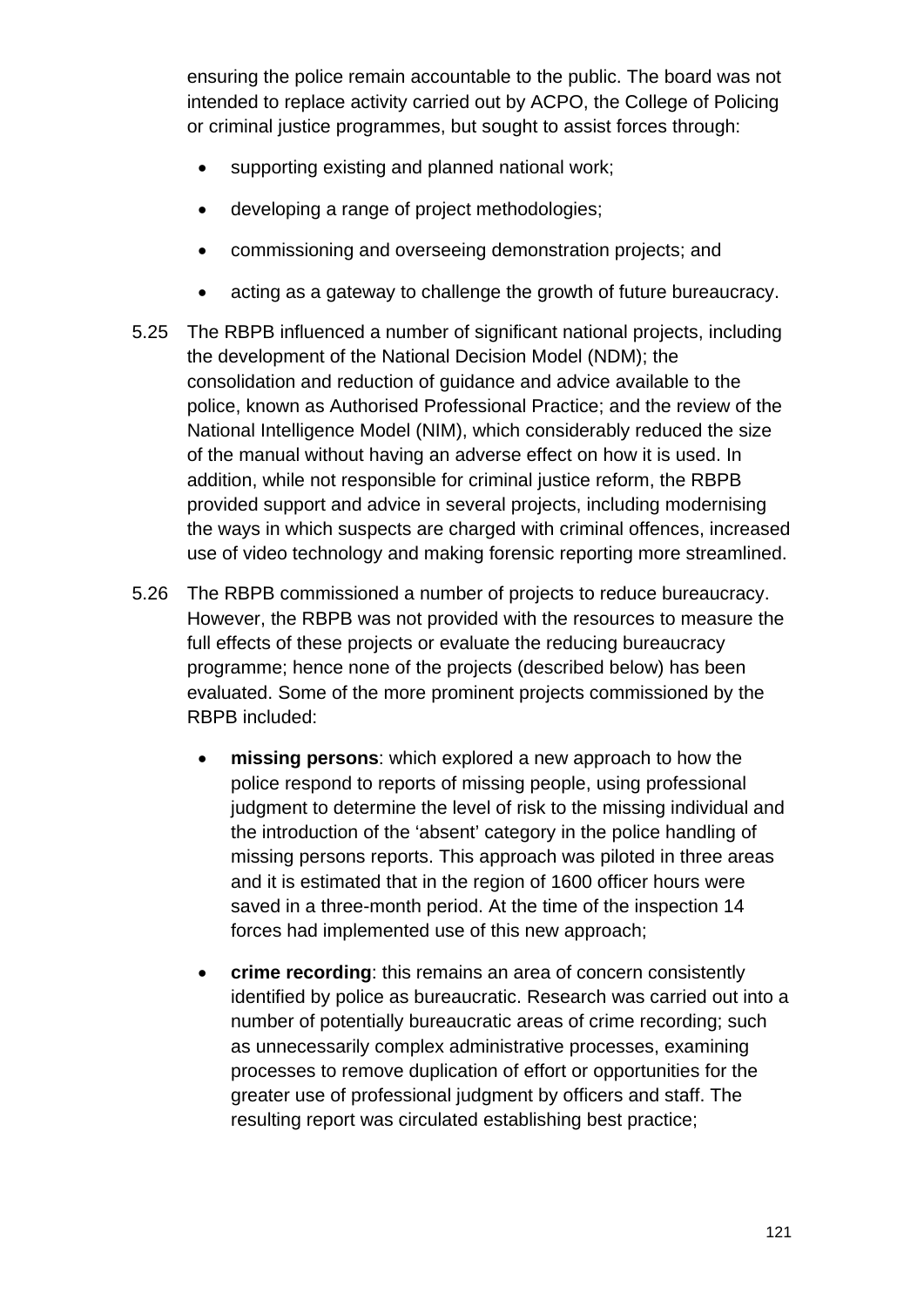- **performance development review (PDR):** this process which relates to the way in which police forces conduct the annual review of the performance of each member of staff is seen by many forces as a bureaucratic burden. The RBPB carried out research to establish the risks and benefits of adopting a more streamlined approach. This research has provided evidence of restored credibility in the process, becoming a stronger priority in forces and involving less wasted time. Since the research all forces have reviewed their approach to PDRs with the vast majority introducing more streamlined and proportionate systems. Most forces now have an electronic system to record their PDR process, or are in the process of implementing one;
- **stop and search**: until 2011, the police were required by law to record the details of people they had stopped, as well as those they had stopped and searched.<sup>[40](#page-121-0)</sup> For many forces this was a bureaucratic process, with lengthy details recorded on a paper form which were then subsequently typed into an electronic database. The requirement to record details of people stopped but not searched has now been removed, which has reduced a significant amount of bureaucracy in itself. In addition, the level of detail that was required to be recorded for those individuals stopped and searched has been reduced. This has enabled many forces to introduce electronic ways of recording stop and search reports, which eliminates the need to transfer the information from a booklet to an electronic database. In some forces the record of the stop search is now made at the time using the officer's radio, which automatically records all the necessary detail;
- **road traffic collisions**: research commissioned by the RBPB led to recommendations to give officers discretion to allow the relevant parties involved in a collision involving slight personal injury to settle differences between themselves, removing police involvement and the requirement to generate additional records. This work was disseminated in the service for forces to determine local policies;
- **disclosure training**: forces had raised concerns about how the police manage and disclose to the defence evidence in cases that are taken to court. The RBPB established that in many forces officers and staff did not fully understand what was required in this

<span id="page-121-0"></span><sup>40</sup> Some of the issues relating to stop and search are examined in the HMIC inspection *Stop and search powers: Are the police using them effectively and fairly?*, HMIC, London, July 2013. Available on www.hmic.gov.uk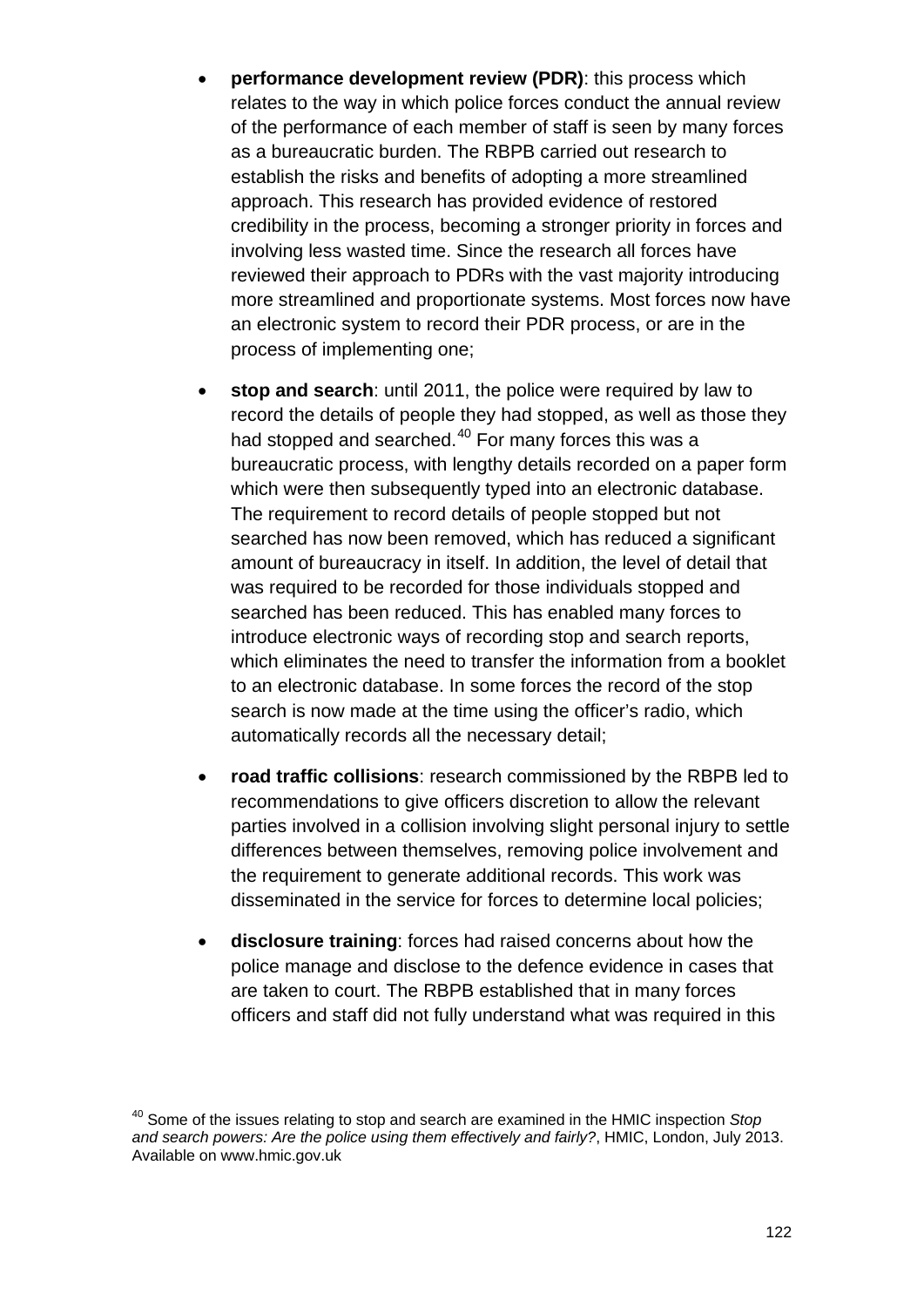respect. This creates additional, unnecessary work. [41](#page-122-0) A national computer-based training package was developed to provide basic awareness of disclosure issues, although the extent to which this had been taken up by forces has been patchy;

- **pre-trial case preparation issues**: the RBPB, ACPO and the CPS conducted research into whether suspects that had been arrested were being bailed from the police station unnecessarily. This work identified a number of problems such as forces having different interpretations of the amount of evidence required for a prosecution case and a lack of supervision during the initial investigation. These findings were circulated to all the forces to assist them improving work in this area. All forces reported that since receiving the RBPB report they have reviewed their case preparation processes and amended them to improve working practices and reduce bureaucracy; and
- **sudden deaths**: the police attend reports of sudden, unexpected deaths on behalf of HM Coroners. This can be a time consuming, bureaucratic process in many of these cases which are straightforward with no suspicious circumstances. The RBPB commissioned work to establish opportunities to provide a more streamlined, consistent approach. The results of the work proposed a rationalisation of the information required by HM Coroner's Office and the use of a risk assessment process to reduce the time the police were required to remain at the scene. A report was published establishing potential opportunities to save police time. However, whilst the recommendations have been taken up by some forces, universal adoption is prevented by differing relationships between the police, HM Coroners and the ambulance service.
- 5.27 HMIC spoke to staff in forces in which projects in these areas had been implemented who said that time was being saved as a result. However, forces were unable to provide clear evidence of the time that had been saved or how it had been reinvested.
- 5.28 In January 2014, the RBPB handed responsibility for this work to the College of Policing, which included the development of a transition plan along with a number of recommendations. These included that the College reviews the adoption and subsequent impact of a number of the projects outlined above.

<span id="page-122-0"></span> $41$  HMIC has undertaken a number of joint inspections which examine some of the issues relating to the management of evidence in cases, most recently; *Stop the drift 2:A continuing focus on 21st century criminal justice*, HMIC & HMCPSI, London, July 2013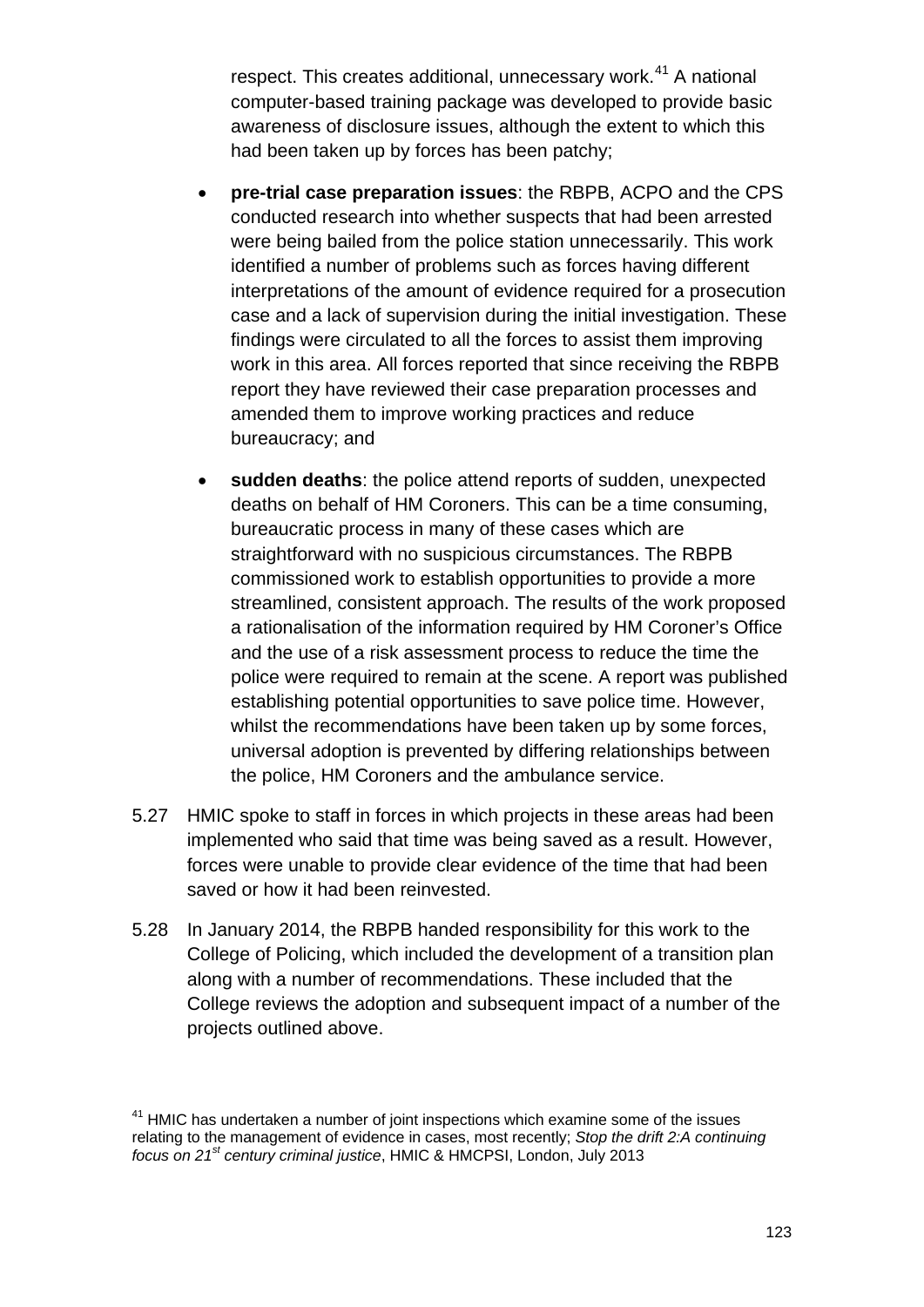- 5.29 Since the handover, the College has carried out work to finalise the transition plan, outlined in the closing report of the RBPB. This is near to completion. As part of this work the College is developing five areas of business in relation to reducing bureaucracy. These are:
	- the gateway process the College will ensure that unnecessary bureaucracy is not being imposed through central government policies and national police guidance;
	- a 'what works' centre this will be a central hub where all forces can access on-line evidence-based advice, including robustly evaluated crime prevention interventions and initiatives that are proven to reduce bureaucracy and free up time. In addition, master classes and research fairs are planned for the future;
	- authorised professional practice (APP) the College will continue to ensure police guidance and doctrine are clear and concise;
	- frontline champions the College champions project is represented in 31 forces to share good practice to reduce bureaucracy; and
	- the national policing vision 2016 this sets out the short-term ambition for policing and includes the development of efficient streamlined processes to support officers and staff. An important piece of this work is prioritising new ways of working more efficiently using technology. The College will drive this activity and support forces in their adoption of new technology.

## **Overarching bureaucracy reduction programmes**

- 5.30 All 43 forces have a programme in place to manage the organisational changes that are needed to meet the financial challenges the service faces. These change programmes examine the efficiency of systems and procedures as well as investigating possible technological developments for the force. However, we found no evidence of specific bureaucracy reduction programmes in forces.
- 5.31 While most forces are undertaking some work to reduce unnecessary paperwork and duplicate or inefficient procedures, there are significant variations in how forces have progressed efforts to reduce bureaucracy, ranging from system and procedural reviews to digitisation of manual records or automation of the procedure to reduce or eliminate the requirement to record the same information more than once. A number of forces have applied 'lean principles' to examine and streamline or simplify processes. Some forces, such as Leicestershire Police, have placed an emphasis on reducing the number of policies and associated forms, as well as instilling a more disciplined approach to the use of emails and the production of reports.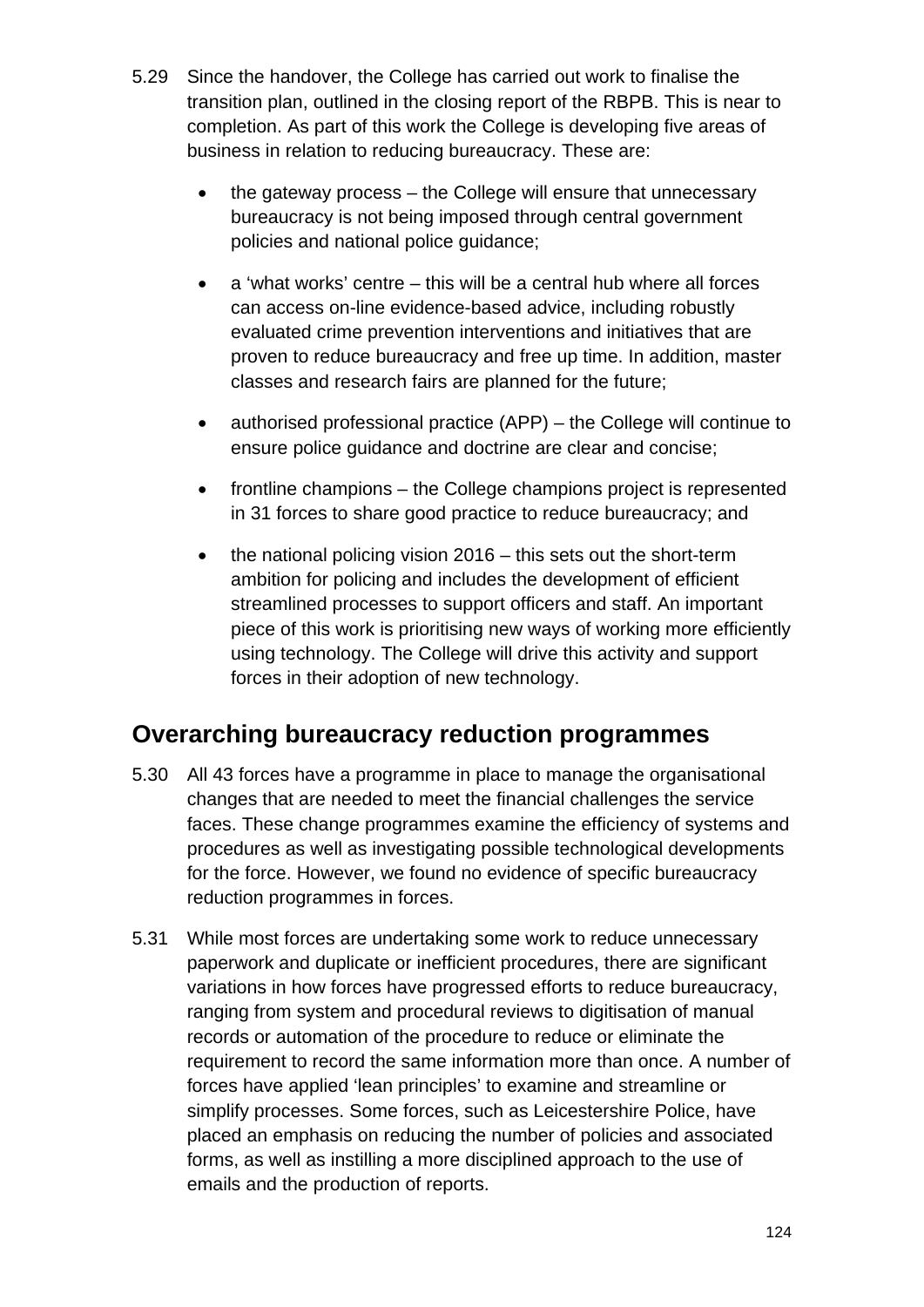- 5.32 It is clear that while forces are making financial savings through changing working practices, forces are not measuring the time that is freed up by these changes. It is disappointing that we found, in the majority of corporate change programmes, business cases that were silent on identifying or monitoring business benefits associated with saving time, but focused solely on cash savings. Forces should ensure that they establish and record effectively how much officer and staff time is freed up by bureaucracy reduction work. That way the time saved can be reinvested effectively.
- 5.33 National responsibility for the bureaucracy reduction programme of work now lies with the College of Policing. This should provide an opportunity to increase the pace of work in this crucial area. The way in which forces approach opportunities to reduce bureaucracy could, and should, be more structured – in particular, how forces assess the merits of projects and measure the time saved. The use of individual bureaucracy reduction plans for each force would be helpful in this regard. It is extremely important that the College progresses the RBPB recommendation to measure and evaluate completed, on-going and future projects and in doing so establish good practice. This will provide forces with evidence-based options for them to improve the efficiency of their systems and processes and to free up police time.

**All forces should work with the College of Policing to progress the work it has taken over from the Reducing Bureaucracy Programme Board to establish opportunities where savings can be made. All forces should be in a position to respond to this work by 31 December 2015.**

## **Recommendation 34**

**By 31 March 2015, every force should introduce a local bureaucracy reduction programme with a plan for quantifiable efficiency savings.**

## **Recommendation 35**

**By 31 March 2015, all forces should begin monitoring how much officer and staff time has been freed up by the policies they have put in place to reduce bureaucracy, and establish how the force has used the extra time.**

## **Technology**

5.34 Efficient policing depends upon modern technology that gives officers and staff the tools they need to do their jobs. Technology should ensure police officers have access to the information they need when they need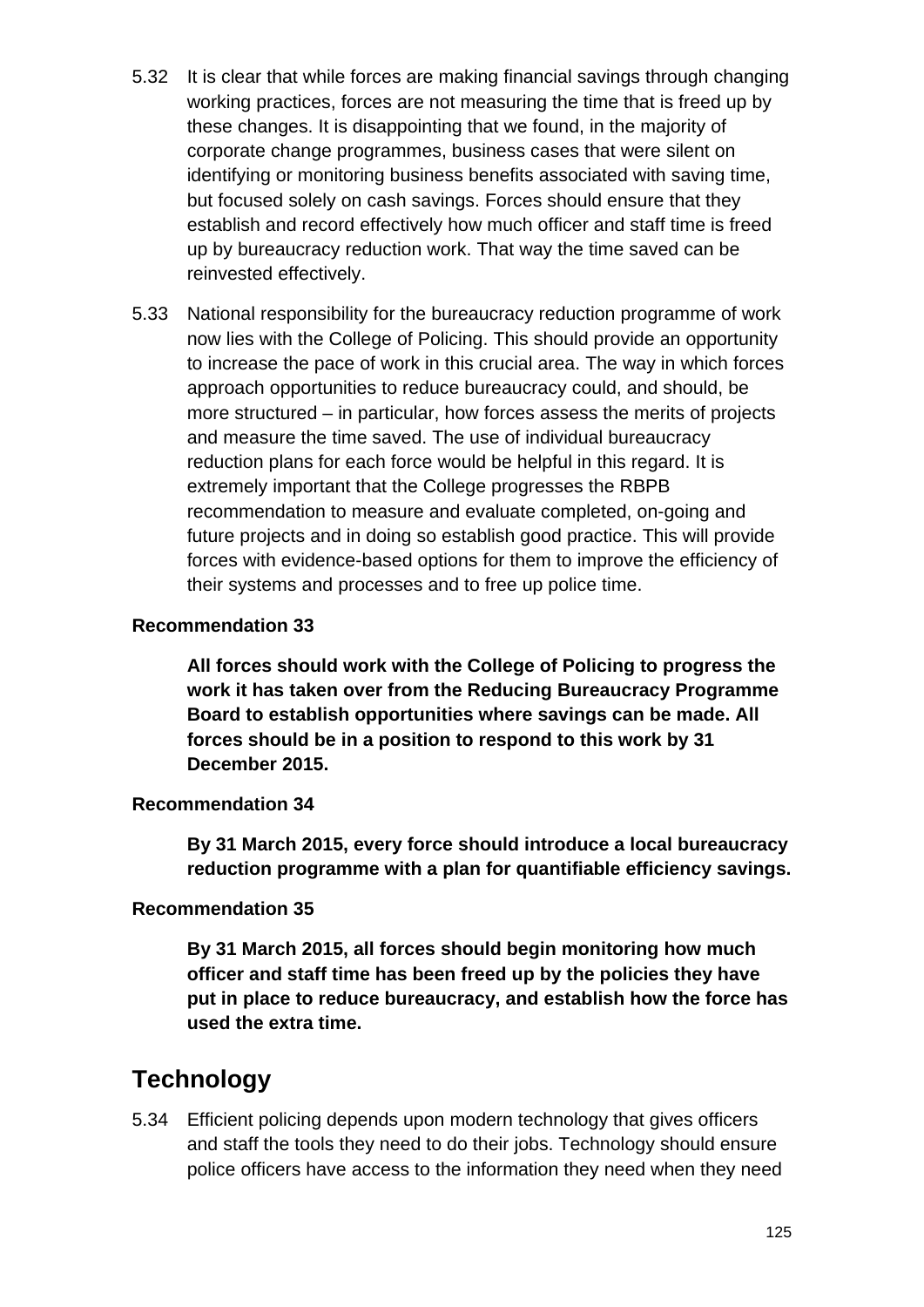it. It should also improve the ways in which the public can obtain information and services from the police. Technology can also increase police accountability and public confidence through, for example, the use of body-worn video.

- 5.35 Technology should enable officers to spend more time on the streets, providing the service that the public expects from them. For example, if officers are able to use mobile devices to verify suspects' identities or fill in forms without returning to police stations, more officer time can be made available. This time could be used to provide a better response to calls for service, and be directed at preventing crime and anti-social behaviour and to dealing with other local priorities.
- 5.36 The development and use of police technology has been a recurring theme in a number of HMIC reports over the years. Recently, HMCIC's "State of policing" annual assessment<sup>[42](#page-125-0)</sup> remarked that advances in technology available to the police are and will continue to be enormously valuable in ensuring that police action is fair, efficient and effective, but that much more can and should be done. In an age when many people have access to information on the internet through a Smartphone or tablet, can use the device to take photographs, make video recordings and video phone calls, and can make use of apps to find out about their immediate surroundings, the technology available to the police officers patrolling the streets or responding to incidents too often lacks the functionality available in abundance to the public they police.
- 5.37 HMCIC is very far from alone in drawing attention to the need for more progress in providing the police with the technology they need, and expressing concerns, in particular, about how the police procure technology, the extent to which they maximise its benefits, and the lack of interoperability between different IT systems both within forces and between forces and other agencies.
- 5.38 The National Audit Office's report on police procurement<sup>[43](#page-125-1)</sup> examined police procurement of non-ICT goods and services; some of its findings are also relevant to the procurement of police ICT. It noted that procurement activity at force level had grown organically, with forces historically procuring most goods and services independently, with the result that they had been procured in up to 43 different ways. This has led to lost opportunities to make savings through a more collaborative approach. The NAO noted that some forces had entered into voluntary

<span id="page-125-0"></span><sup>42</sup> *State of Policing: The Annual Assessment of policing in England and Wales 2012/13*, HMIC, London, March 2014

<span id="page-125-1"></span><sup>43</sup> *Police procurement,* National Audit Office, HC 1046, Session 2012-13, March 2013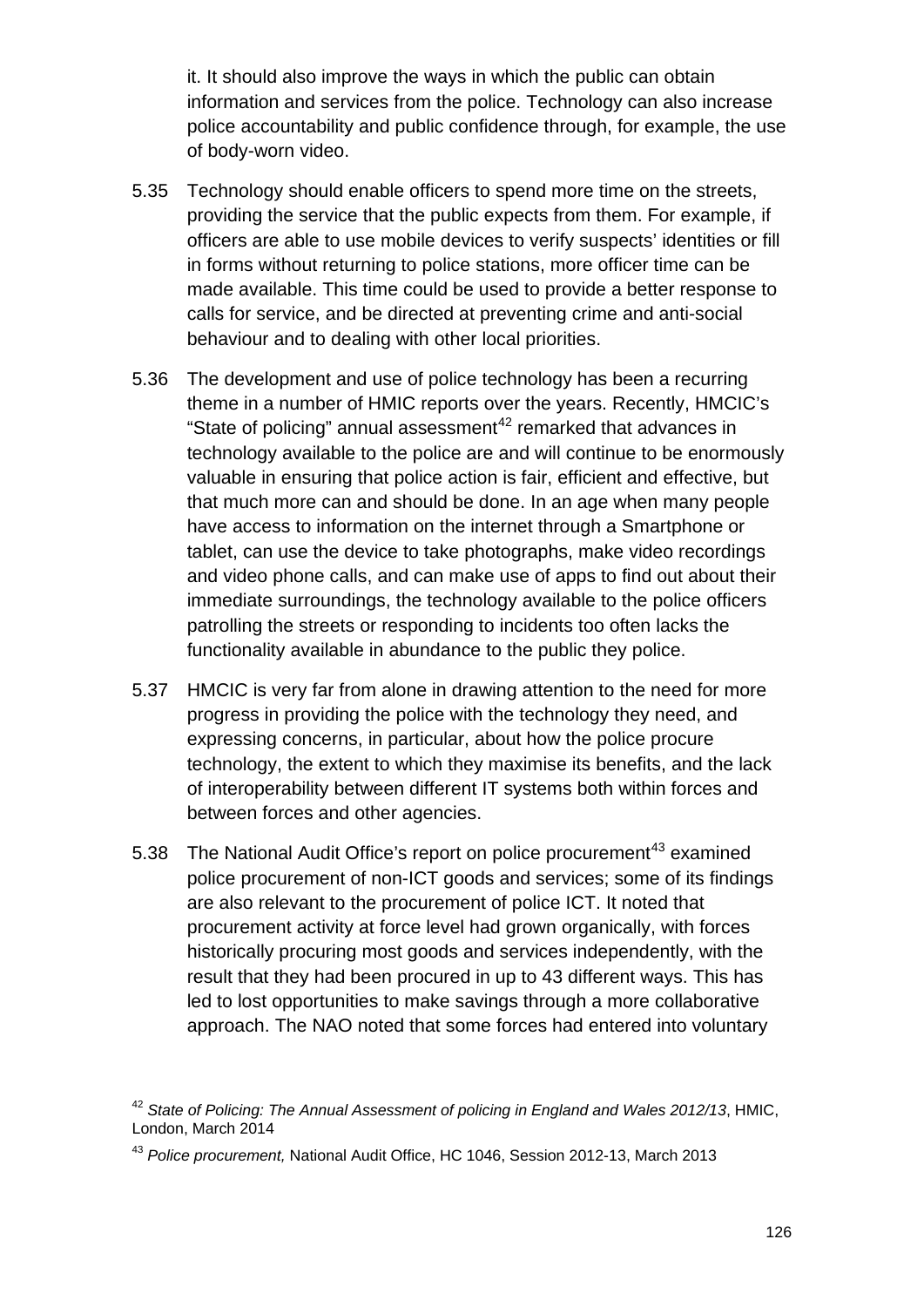collaborative procurement arrangements which provide the potential for forces to improve their buying power, negotiate lower prices and make savings by combining back-office functions and reducing administration costs. While collaborative working, whether on procurement, or more widely in relation to other aspects of police business, is now more common in policing, there are still more efficiencies to be achieved through collaboration.

- 5.39 The NAO reported in 2012<sup>[44](#page-126-0)</sup> that the programme, which started in 2007. to equip front-line police officers with mobile devices had at that time only achieved a basic level of benefits for most forces. It said that while in many forces the devices enabled officers to spend more time away from police stations, the cash savings had been limited, with only one in five forces having used the devices effectively to improve the efficiency and effectiveness of policing because of too little consideration having been given to both the need for the devices and how they would be used.
- 5.40 In its report in May 2014 on the criminal justice system, the Public Accounts Committee<sup>[45](#page-126-1)</sup> concluded that there is a need for more integration of IT so that different systems within the criminal justice system can operate together, noting in particular the unsatisfactory state of police IT, with over 2,000 IT systems in use. However, the PAC report did point to some progress, giving the example of more than 90percent of police files now being transferred to prosecutors digitally, compared to none two years ago.
- 5.41 The PAC's conclusion echoes a theme in HMCIC's annual assessment of policing that drew attention to the need to minimise (as far as possible) the complexity and lack of interoperability of the technology used across the police service. This lack of co-ordination results from a piecemeal approach where forces have specified their technological needs and acquired the associated hardware and software separately, or at best in collaboration with a few others. To far too great an extent, their focus has been on local needs, with forces developing and introducing different systems at different speeds and with mixed results. In a world where multiple operational interfaces perpetuate – and may even intensify – complexity and lack of interoperability, it is essential that these difficulties are kept to the irreducible minimum. While there is no prospect of a single national police IT system being developed – and no need for a

<span id="page-126-0"></span><sup>44</sup> *Mobile Technology in Policing*, National Audit Office, HC1765, Session 2010-11, January 2012

<span id="page-126-1"></span><sup>45</sup> *The Criminal Justice System*, Committee of Public Accounts, Fifty-ninth Report of Session 2013-14, HC 1115, May 2014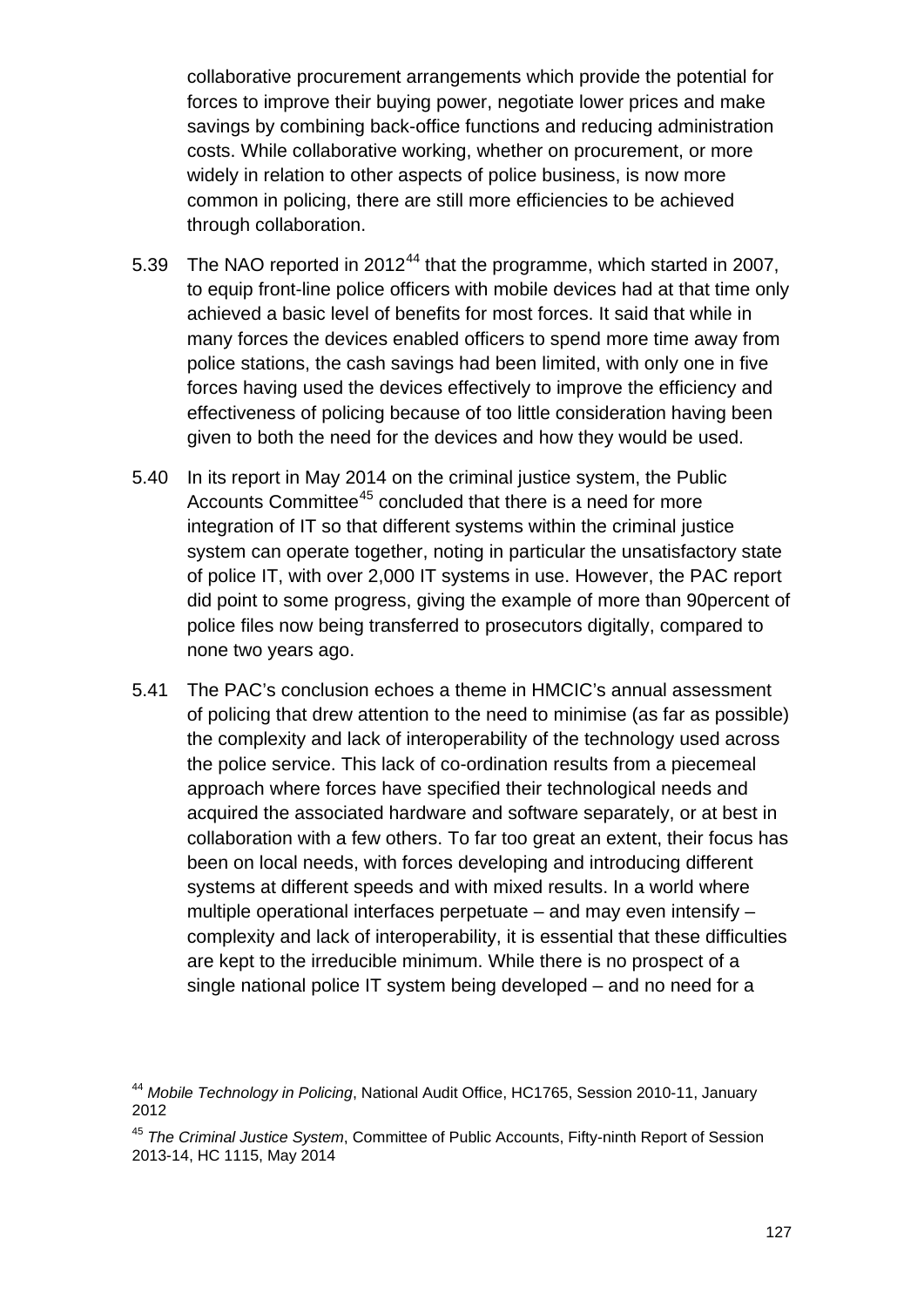single system – greater interoperability could be achieved if the various police ICT networks were brought together in one network of networks allowing information to be transmitted and received more easily between systems.

- 5.42 There have been attempts in the past to create a national approach to establishing how technology can best be used to meet the police service's needs and procuring it as cost effectively as possible. The Police Information Technology Organisation (PITO) was established under section 109 of the Police Act 1997 to determine, in partnership with the police service, the service's requirements for information and communications systems, including ensuring that police ICT systems join up with those of other criminal justice organisations, and to exploit developing technologies to meet those requirements. In particular, it was responsible for developing, procuring and managing the implementation of national information technology and communications systems.
- 5.43 PITO was abolished in 2007, and its responsibilities and functions were transferred to the National Policing Improvement Agency. The NPIA was abolished in 2013, and its police ICT functions were transferred to the Home Office. Both PITO and the NPIA operated in a complex governance structure as the delivery agent of the Home Office, police authorities and the police service for nationally developed ICT systems for the police. These governance arrangements reflected the respective responsibilities for policing held by the Home Office (overall direction and funding), police authorities (ensuring police force efficiency and effectiveness), and police forces (operational policing). However, when in operation, they did not always lead to the procurement of a product that met the needs of all police forces and which each force was willing to adopt.
- 5.44 The NSPIS custody and case system is a case in point. Some forces preferred non-NSPIS systems either because they already had non-NSPIS systems or because they preferred to procure them as they considered the non-NSPIS product to be better. The government's then objective of having all forces using the same system, thus aiding interoperability and getting best value for money for the investment made in developing the NSPIS product, had to be modified to allow a mixed economy of NSPIS and non-NSPIS custody and case systems.
- 5.45 The landscape will change again when the Police IT Company becomes fully operational. The establishment of the Police ICT Company in 2012 was a potentially positive step. However, for the moment, it remains dormant while a PCC ICT Board, comprised of a group of PCCs, considers its functions and form. It is encouraging that the APCC has recently appointed a police IT director in assist with this work. The company currently is owned jointly by the Home Office and the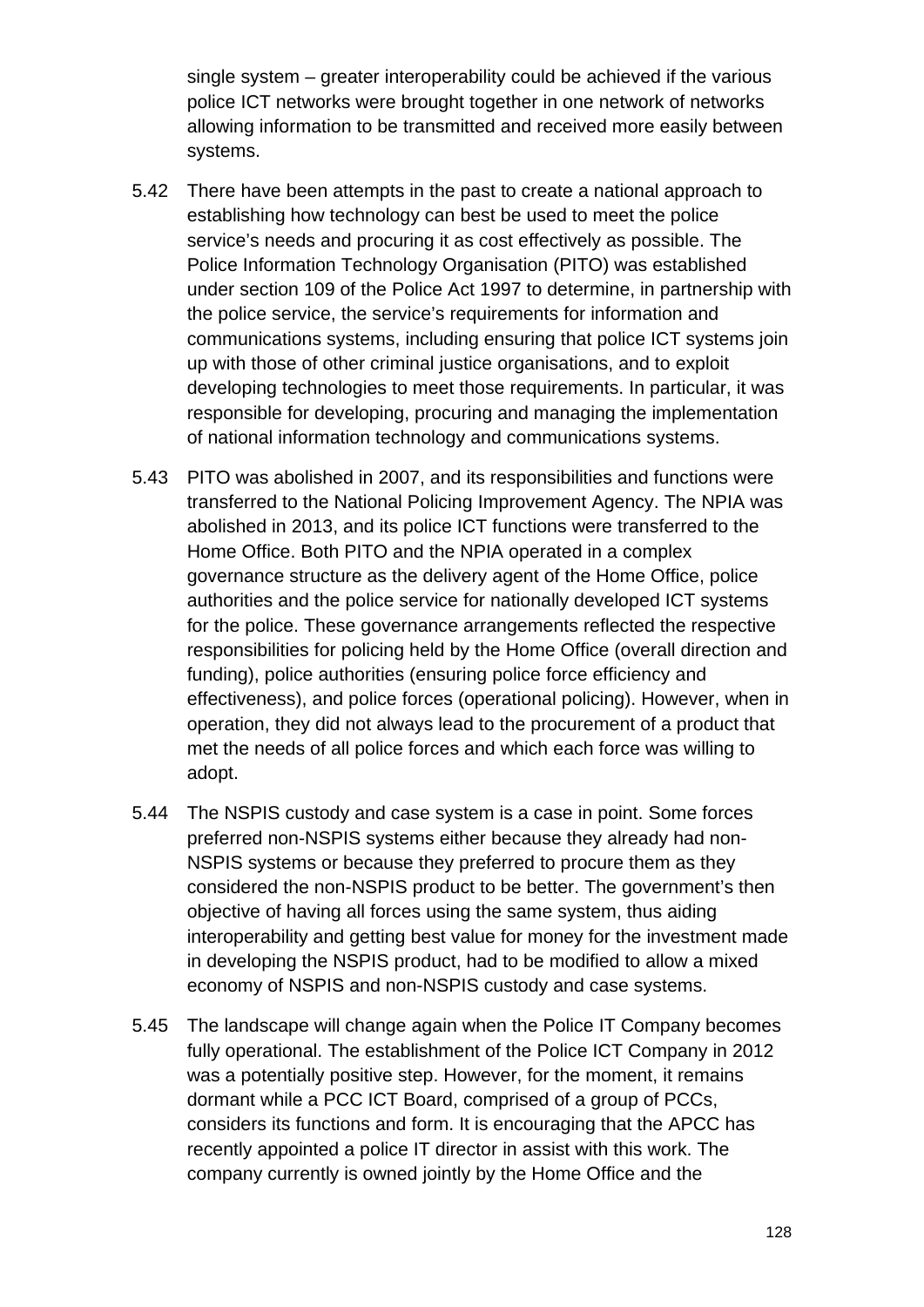Association of Police and Crime Commissioners as an interim measure until PCCs take full ownership and control of it. In the meantime, critical national systems such as the PNC and PND are being provided by the Home Office, acting, in effect, as a staging post for functions that might at some point be transferred to the Police ICT Company.

- 5.46 At the national level, the Criminal Justice Board, chaired by the Minister for Policing, Criminal Justice, and Victims and made up of operational leaders across the criminal justice system including the police service, is responsible for taking action to improve efficiency across the CJS to modernise and reform the CJS into a simpler, swifter and more open service which meets the needs of victims and the public.
- 5.47 Below the Criminal Justice Board, work is being carried out by the Home Office, PCCs and the police service to support forces in their efforts by ensuring national systems link up and talk to each other and other systems in the criminal justice system. The Home Office and the Ministry of Justice are undertaking a piece of work with all the main digital reform projects underway in the CJS to ensure that the projects are aligned better to maximise the benefits of reform. A Police Digitisation Steering Group and a National Policing Vision Programme Board have been established by the College of Policing this year and work is in progress.
- 5.48 The Police Digitisation Steering Group is chaired by the College of Policing and oversees the work being carried out by forces, supported by the College, as they try to make operational policing more efficient and effective through the use of digital technology.
- 5.49 The National Policing Vision Programme Board, chaired by the chief executive of the College of Policing in his role as the national policing lead of the Futures Business Area which assesses the principal demands which the police service faces, has been set up to co-ordinate national projects and programmes that directly support the National Policing Vision; establish gaps, threats and opportunities in policing where capability may need to be built in order to achieve the National Policing Vision; support police forces and other organisations to work together successfully to achieve the objectives of the National Policing Vision; monitor and evaluate the success of the national policing bodies and partners in achieving those objectives; and co-ordinate and issue communications in that respect. However, the programme board's work, insofar as it covers police IT, and the mapping work being carried out by the Home Office will be of little value if it is not used to provide basic capabilities, such as guidance on mobile phone use for forces, or to help bring much needed coherence to the many different strands of work.
- 5.50 In addition, funding has been made available by the Home Office to encourage innovation. The Police Innovation Fund was established in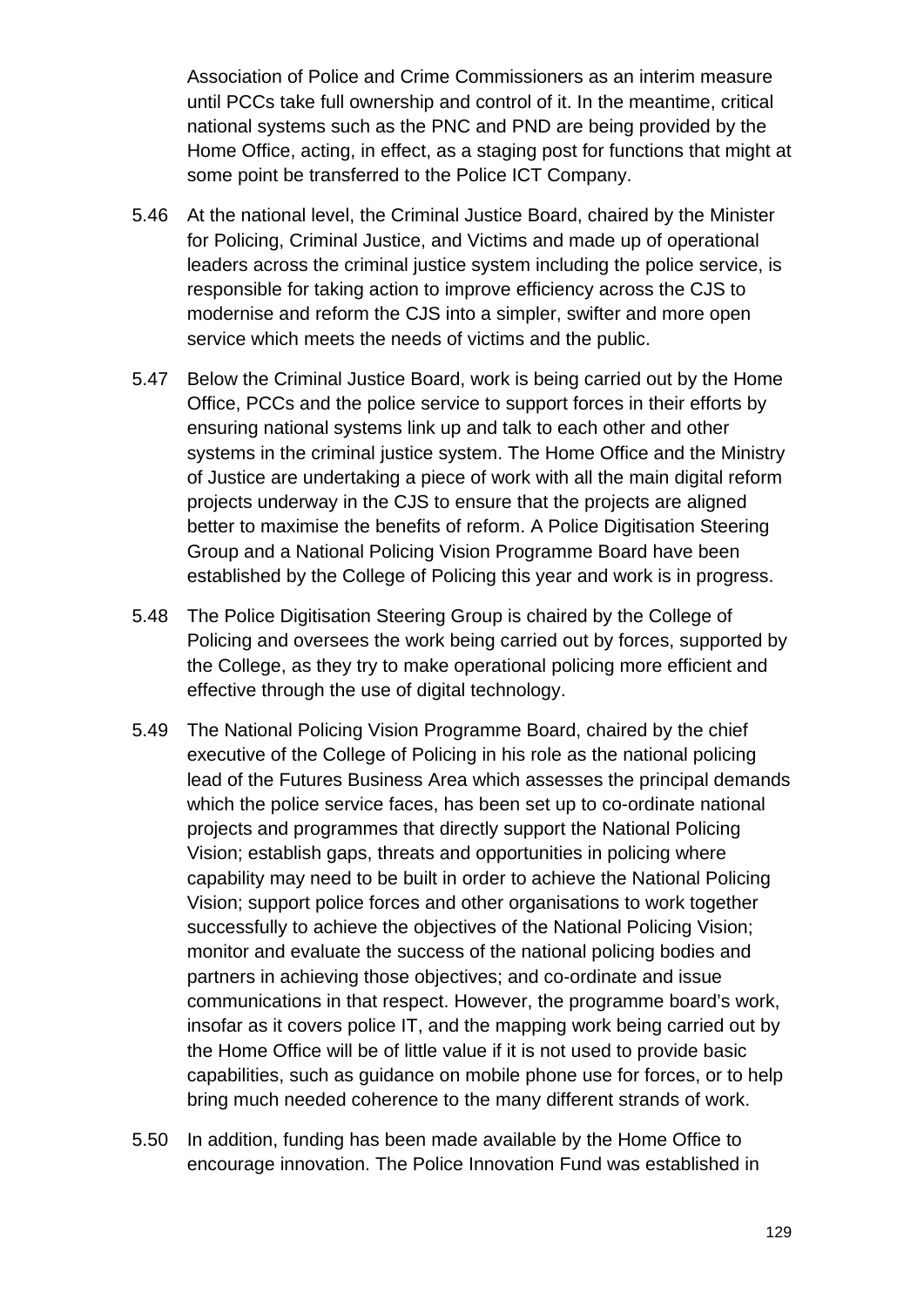2014/15 in recognition of the need to improve the technology available to the police service in England and Wales, whether to improve ICT, or equipment such as body-worn video, or to help forces collaborate with each other or with other emergency services. £20 million was made available to forces through a precursor fund in 2013/14 and £50 million is available in 2014/15.

- 5.51 In 2013/14, 65 proposals from a total of 115 received were successful. The successful proposals included ones from six forces which received funding for body-worn video technology. Nine forces are using funding to introduce mobile data equipment enabling officers to access intelligence, take statements and update crime records without having to return to police stations. Funding has also been provided for collaborative work between six forces, designed to share buildings and infrastructure with the fire and rescue service, which will help them make savings.
- 5.52 In relation to the financial year 2014/15, in July 2014 the Home Office announced that 85 proposals had been successful and would be funded, with every force receiving a share of the £50 million. The funding will cover a wide range of projects to improve the service which forces provide, as well as collaborative work between forces and with other agencies such as the fire and rescue service. For example, it will enable eight police forces to buy more body-worn camera technology; support a better police response to people they encounter with mental health problems through, for example, the introduction of multi-agency mental health awareness training and safeguarding support; fund the development of an app by two Welsh police forces which will enable officers to record and upload audio and visual statements taken from witnesses at a crime scene onto relevant force information systems, thereby allowing officers to spend more time on patrol; and fund the development of a model to assess the demands on police time so that resourcing and deployment decisions can be better informed.
- 5.53 The enthusiasm which police forces have shown in making proposals for funding is acknowledgement by police leaders of the need to modernise their technology and of the efficiencies that can be achieved through collaboration with other forces.
- 5.54 While there is much work being carried out by the relevant national policing leads, the Home Office, the Association of Police and Crime Commissioners, and the College of Policing, together with private sector suppliers, to modernise police technology, it is a matter of concern that the positive activities currently underway have in too many respects been fragmented and uncoordinated, with a risk that overlaps, gaps and interdependencies might not be identified. The problem was described to us by one programme manager as being a very broad and confusing landscape with ambiguous governance.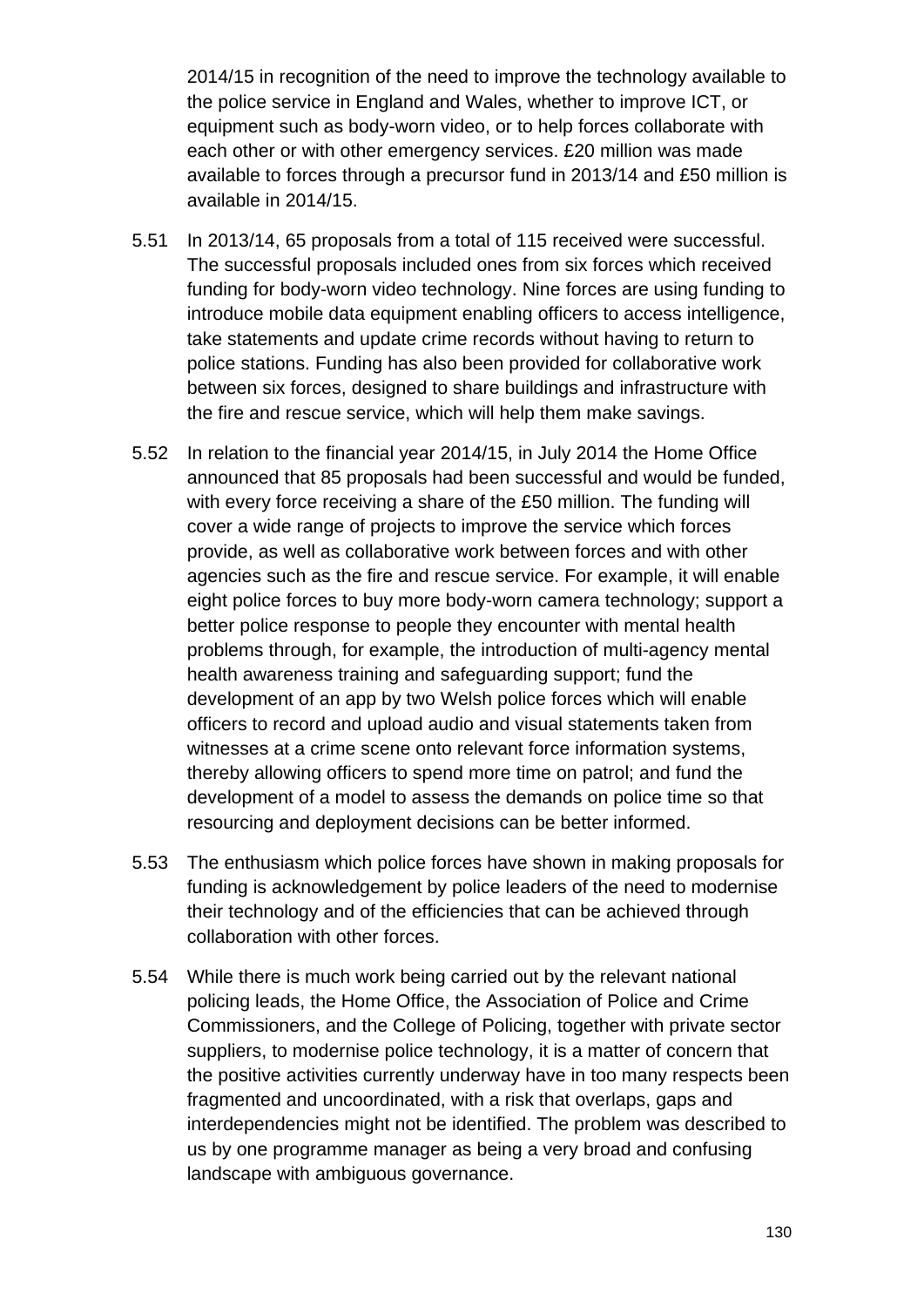- 5.55 It would be generous to describe current arrangements as a planned transitional phase during which the police ICT-related functions of the now abolished National Policing Improvement Agency have been redistributed to the Police ICT Company and the Home Office. However, the absence of a national police information strategy, and the suspended state of the Police ICT Company, may not inspire significant and enduring confidence that lessons of the past – particularly those relating to the need to establish what police IT requirements are, as opposed to what those outside the police service think they are, and for clear governance and responsibility for implementation – have been learned.
- 5.56 The provision of modern technology to enable police officers and staff to provide a high quality service to the public is too important to be left to chance. The stakes are too high in terms both of equipping the police with the technology they need, and the public money being spent on police ICT<sup>46</sup>, to continue without certainty about the Police ICT Company's functions. Clarity is needed about what the company will do when it is fully operational, how it will assist forces, and how it will ensure the interoperability of police ICT systems between forces and with other agencies. Clarity is also needed on the relationship between the company and the Home Office, for example, in developing critical national policing infrastructure that will be managed by the Home Office, and also the circumstances under which the Home Secretary's powers under section 53 of the Police Act 1996 to make regulations as to standards of police equipment, including IT software and hardware, on the grounds of efficiency and effectiveness, would be invoked.
- 5.57 It is therefore encouraging that in July 2014, the Home Office established a new mechanism for the oversight of ICT in law enforcement, including policing, called the National Law Enforcement IT Steering Group, under the chairmanship of the permanent secretary at the Home Office. The group has met once, and is scheduled to meet every three months. Its responsibilities include:
	- ensuring the co-ordination of IT programmes in policing;
	- the stewardship and future transfer to police and crime commissioners of the police IT systems presently in the custody and control of the Home Office (principally the PNC, PND, and ANPR systems, and their subsequent replacements);

<span id="page-130-0"></span><sup>46</sup> In 2012/13 some £675m was spent on local police force ICT.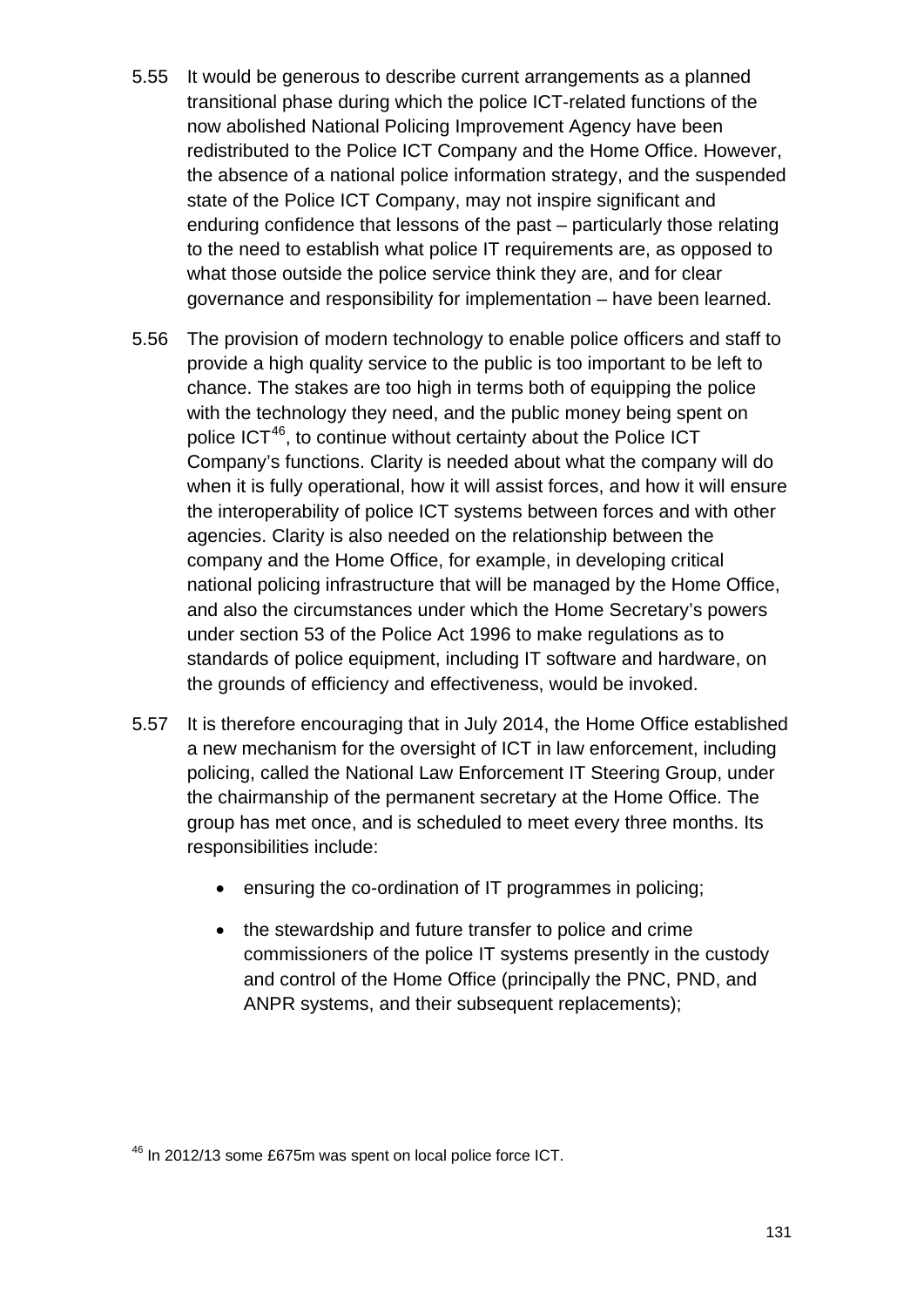- the achievement of the objectives of interoperability of systems, including through the establishment of open information and technical standards;
- the security of the biometric forensic capability of the Home Office for the purposes of law enforcement, immigration and asylum management; and
- the continuity of reliable voice and data wireless communication services to police, ambulance, fire and other public services concerned with safety.
- 5.58 The Home Office is also working with the Ministry of Justice, its agencies and the bodies for which it is responsible in relation to the necessary connections and co-ordination of ICT plans involving other parts of the criminal justice system.
- 5.59 It is also to be welcomed that in April 2014, the Home Office issued its first open standards for electronic witness statements and the Two Way Interface<sup>47</sup>. Whilst these are not mandatory standards issued under section 53 of the Police Act 1996, they should be adopted by all concerned with police ICT since interoperability is an essential requirement which has been neglected for far too long. The concept of open standards is crucial to ensuing interoperability between systems and in facilitating a national information strategy. If these standards are not adopted, or if further difficulties with interoperability materialise, serious consideration should promptly be given to the use of the powers conferred by section 53.
- 5.60 Whilst this inspection has not been one of the national police ICT landscape, it is important to recognise that steps appear now to be being taken to tackle the fragmented and fragmentary state of police ICT. Of course it remains to be seen what success they will have, but the commitment of the leadership of the Home Office in this respect is cause for optimism.

#### **Digitisation**

5.61 Digitisation is the conversion of information into a digital form so that it can be managed and disseminated more easily and making it more readily available to those who need to have access to it. Digitisation also

<span id="page-131-0"></span><sup>&</sup>lt;sup>47</sup> The Two Way Interface allows the two-way flow of information between the case management systems of the police and other criminal justice agencies supporting interoperability and consistency in data sharing across the criminal justice system.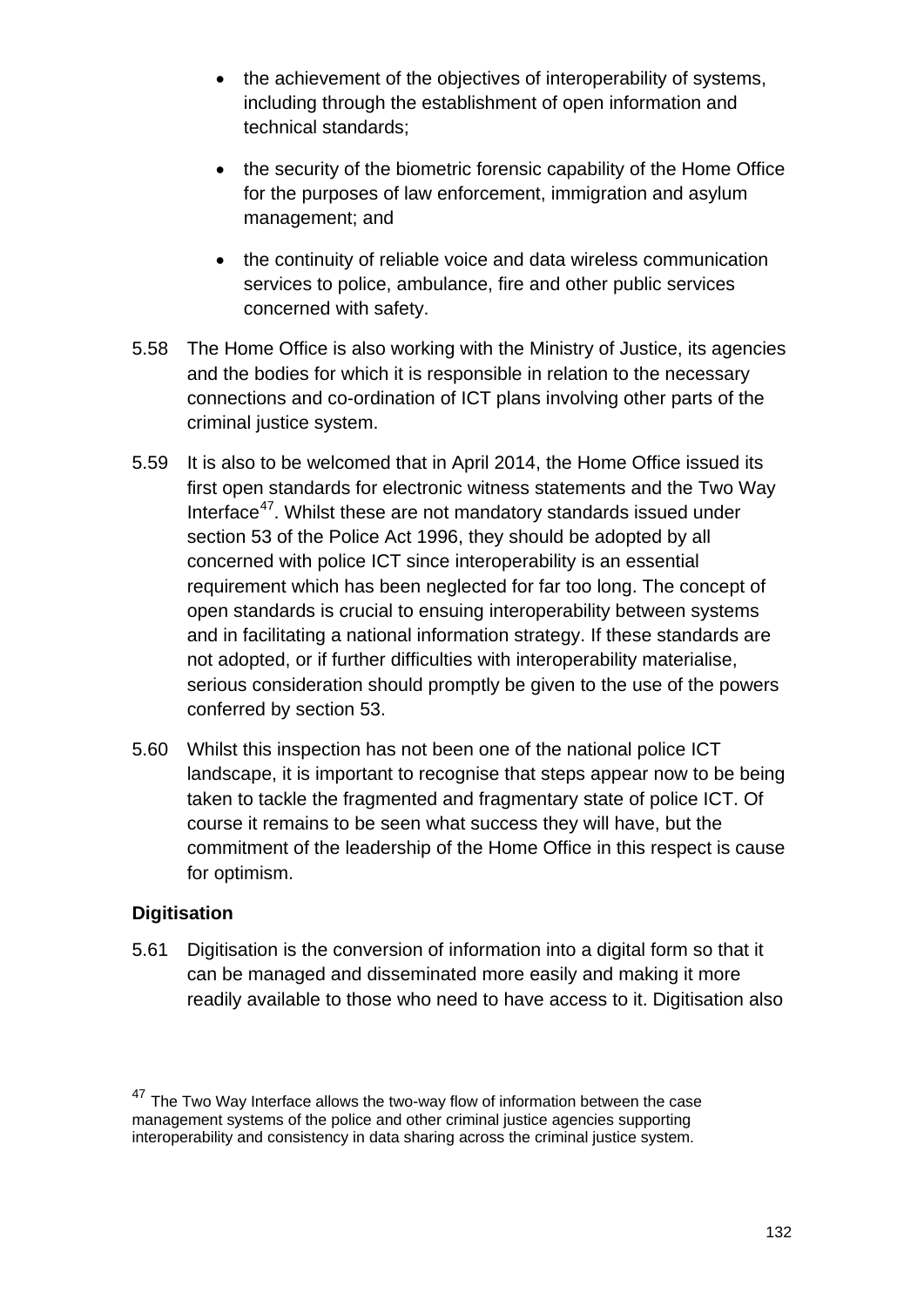refers to the development of processes using technology to maximise the efficiency and effectiveness of those processes. In policing, digitisation facilitates the achievement of the objectives of the National Policing Vision 2016<sup>[48](#page-132-0)</sup> which sets out what should be the essential characteristics of a police force which has sufficiently adopted digitisation in 2016 and beyond. It enables officers to have access to databases and fill in forms that formerly would have required them to return to a police station, thereby allowing them to spend more time policing the communities they serve. Body-worn video can record officers' interactions with the public and can be used in evidence if necessary. For its part, the public gains improved access to information and services through forces' websites and use of social media.

#### **What difference will improved technology make?**

- 5.62 Responsibility for the Policing Digitisation Programme has recently transferred to the College of Policing. The College is working to ensure that the police service meets the objectives of the National Policing Vision 2016. This programme will provide assistance to forces by focusing on what police forces have learnt from their experiences in introducing digitisation so far, and ensuring that this information is disseminated to all forces. It also aims to establish existing good practice and areas of police operations which would benefit from being digitised.
- 5.63 In April 2014, the College of Policing sent all chief constables and police and crime commissioners criteria that explained the types of things that forces would need to be able to do better using technology in order to be considered to be fully digitised. These criteria will be revised in the latter part of 2014. Essentially these are:
	- from a public perspective ways of contacting and interacting with the police; making payments required under licences and paying fines online; reporting a crime and being able through an online facility to follow police progress in dealing with it, giving evidence at a time and place that is convenient, such as via a video link;
	- from a police officer perspective using mobile devices to carry out many activities away from police premises; identifying people and investigating crimes on the street; accessing a wide range of apps tailored to individual officers' roles, for example, apps that provide them with timely briefing information about known offenders in an area, apps that analyse data and social media to assist with investigations, apps that give officers problem-solving tools for

<span id="page-132-0"></span><sup>48</sup> [www.college.police.uk](http://www.college.police.uk/)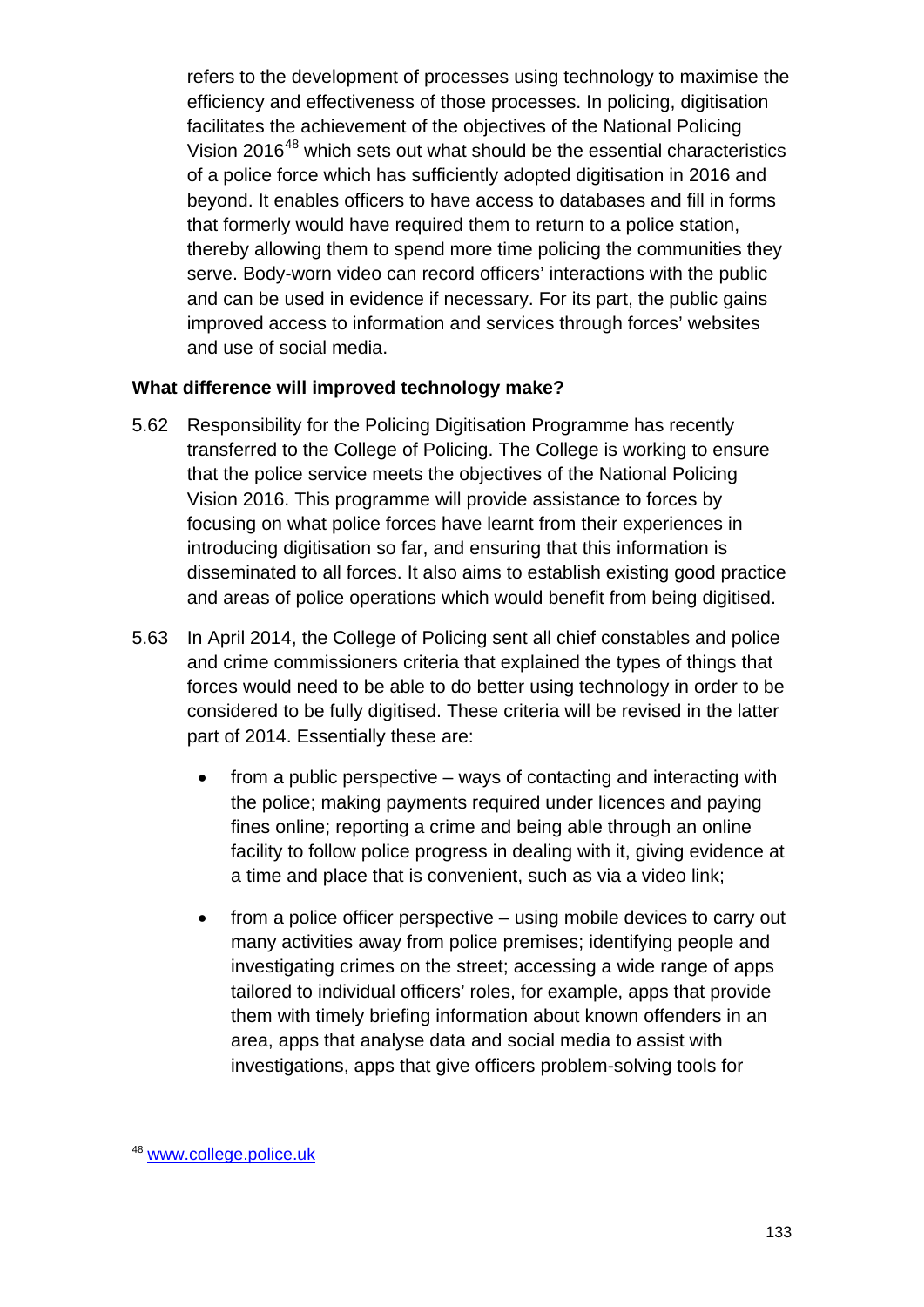dealing with domestic violence, and apps that can identify the nearest vacant police cell; and

• from a criminal justice perspective – allowing, for example, evidence to be obtained and managed away from the workplace by those working in the criminal justice system; courts to receive evidence via video link; the recording of evidence digitally on the street using mobile devices; and the recording of witness statements directly into a case file.

#### **National initiatives**

- 5.64 In 2013, the Digital Pathfinders Initiative, jointly led by the College of Policing and the National Policing Information Management Business Area (IMBA), was launched. This work was intended to encourage collaboration between forces that are trying to improve their use of digital technology and to share ideas, innovation and best practice to serve the public and the criminal justice system better and use their resources more efficiently. The learning from the various force initiatives has been used by the College of Policing to establish the principal ICT characteristics of a properly digitised police force. At the time of the fieldwork for the inspection, 22 forces identified themselves as digital pathfinder forces. Since then, all remaining forces have committed themselves to being fully digitised by the end of 2016.
- 5.65 In addition, work is underway across the police service, with the assistance of the College of Policing, to help forces introduce digital processes in a number of areas of their operations. An example in the area of criminal justice is the Digital First programme established by the Home Office to ensure evidence can be collected, used, stored and disseminated digitally throughout the process of bringing a prosecution, from initial police contact with victims, witnesses and offenders, through to trial. This should both speed up the system and help increase the likelihood of just outcomes being reached. Under the programme, digital witness statement forms have been developed to increase the speed and efficiency of sending witness statements from the police to the Crown Prosecution Service; work has been carried out to streamline digital criminal case files to make it easier and therefore quicker to complete them; and work has started to create a store for digital information to hold the large volume of data that is created by digitisation and which needs to be stored, managed, retrieved and disseminated across the various agencies in the criminal justice system.
- 5.66 The police service is working with the Communications Electronics Security Group (CESG) in GCHQ to ensure information including, for example, that held on national IT systems such as the PNC, can be easily accessed by officers from a range of locations and on a range of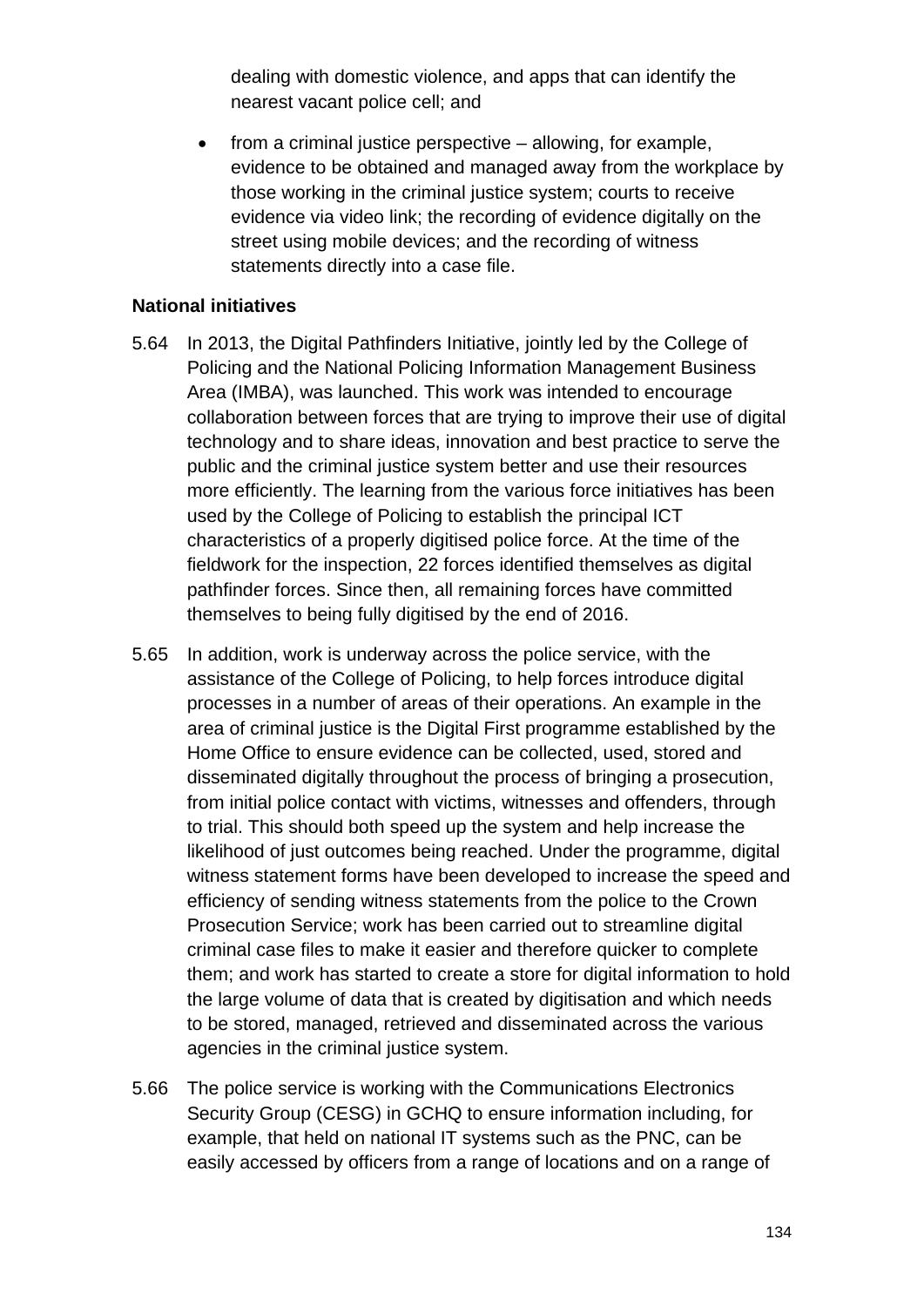appropriately secure devices. HMIC welcomes such developments, which help maximise the time that officers can spend in communities interacting with the public rather than sitting in police stations.

## **Examples of digitisation**

- 5.67 The work described above is intended build upon local innovation that is currently underway. The College of Policing's report<sup>[49](#page-134-0)</sup> of a Home Office survey of what police forces are doing to make the most of the opportunities provided by digitisation to achieve efficiencies and improve the service provided to the public, noted that there is a significant amount of activity being carried out in forces in this respect. The report found that most forces surveyed had at least one area where they were implementing a new method of carrying out their activities, for example, giving officers mobile devices enabling them to carry out identification checks on the street. Much of this work is being encouraged through the Police Innovation Fund. For example:
	- **Surrey Police and Sussex Police** are developing ways in which they can share information electronically from both forces in one place, at a reduced cost. Sharing information in this way is allowing the forces to make changes to many aspects of their everyday policing, for example, crime reporting and neighbourhood policing.
	- **Cambridgeshire Constabulary** has piloted the use of 154 tablets for mobile working, which has freed up officer time by up to an hour each day. **Surrey Police, Sussex Police and Gwent Police** have introduced voice recognition technology which allows a caller to say the name of the person or department they wish to contact and have his call routed automatically to that person or department without needing to speak to staff in the call centre. This reduces call handling centre costs and frees call handling staff from having to deal with many routine calls so that they can concentrate on those calls which require their skills and experience.
	- The **Metropolitan Police Service** has introduced the **"**Total Technology" programme to transform its use of technology. Where currently, a member of the public wishing to contact the police would have to telephone or visit a police station, the changes that the force is introducing will allow the public to interact with the force in a variety of new ways, for example, by reporting a crime online

<span id="page-134-0"></span><sup>49</sup> *Digital Pathfinders – the Digital Landscape 2013/14 and the next steps to digital forces*, College of Policing, April 2014. The report was sent to all chief constables and police and crime commissioners and made available to the police and other agencies but has not been published.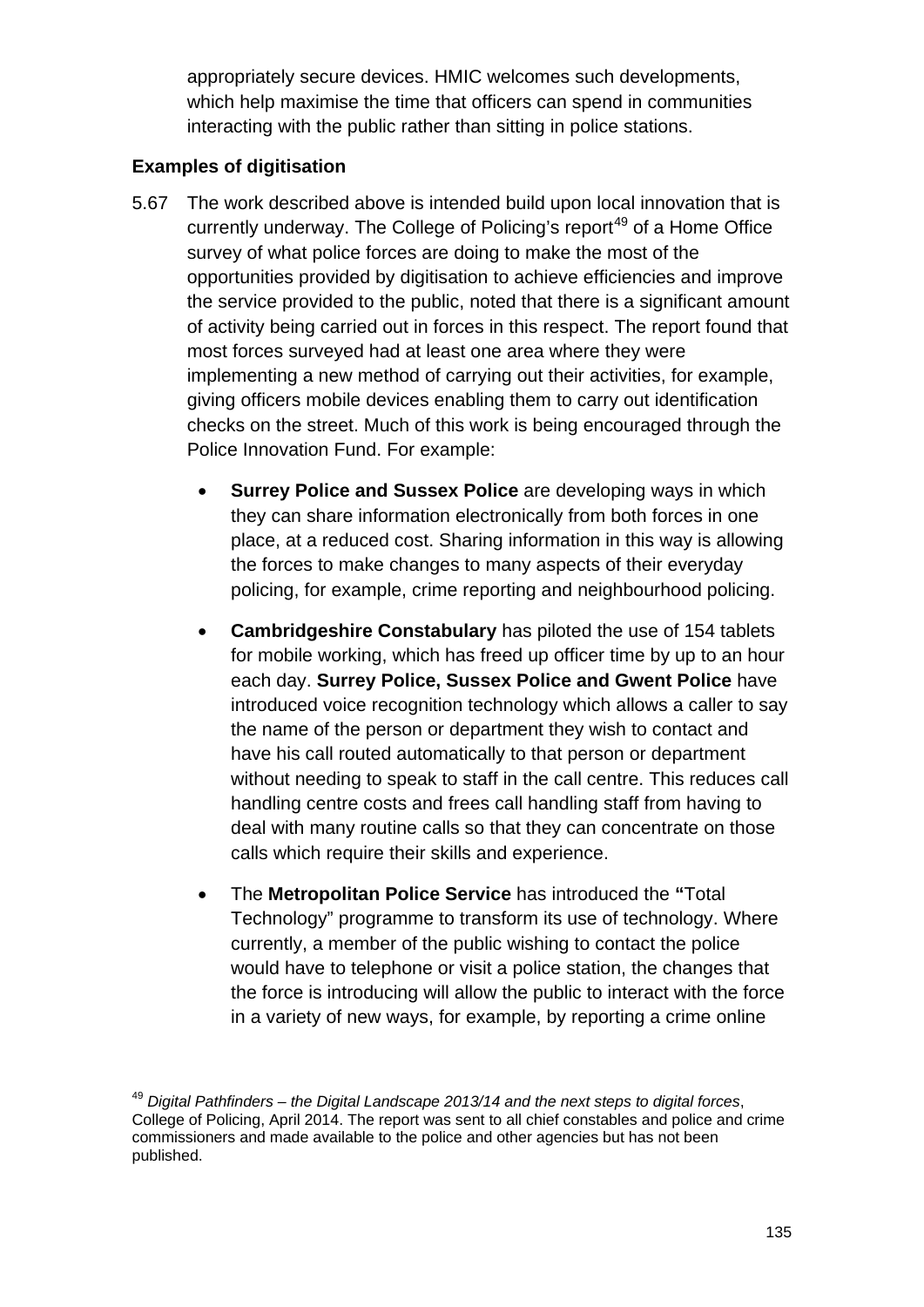and checking progress of the police response to it. They will also be able to have access to services online at any time of day. For example, they will be able to apply for firearms licences, pay fines, and read policing and crime news reports online. In addition, it will provide officers with the technology they need to provide a quicker and more effective response to crime, for example, through obtaining evidential photographs digitally, and introducing electronic statements from victims and witnesses, and mobile crime reporting enabling officers to deal with victims more efficiently at the scene of the crime, for example, by giving victims a crime number.

- 5.68 Seven forces told HMIC that they were using **electronic witness statement forms**, which enable police officers to take statements and obtain witnesses' signatures and then send the statement securely to the relevant force systems which are updated automatically, saving officers' and staff time in processing the forms while also safeguarding the integrity and authenticity of statements, and reducing the amount of paper which needs to be processed manually. However, the staff we spoke to during the inspections raised concerns about these systems, including concerns that in some forces officers cannot go back into the statement to correct any manifest errors. Clearly, while the use of electronic witness statements is to be welcomed, their full potential in saving police time will not be realised until such problems are eliminated. Twenty-seven forces noted that they are in the process of introducing or have introduced systems for **electronic file submission**, which allows criminal prosecution files to be built and managed electronically. Such files contain electronic copies of the information required in the case and can be transferred electronically to the CPS, saving staff time and reducing the amount of paper used in the prosecution process.
- 5.69 Some forces have the means automatically to update multiple forms with common information, thereby reducing the need to update them manually and preventing information having to be entered more than once. However, in a number of forces, staff identified problems with scanned documents being misfiled or not being accepted by the Crown Prosecution Service, for example because it could not process the file electronically because the electronic formats in which they were sent were not compatible with the CPS system. Despite these apparent problems in some areas, the use of electronic witness statement forms and electronic file submission are good examples of ways in which forces can free up police time.
- 5.70 **Livelink** is video technology that allows officers to give evidence to a court in another place (elsewhere in the town or somewhere else) without leaving the police station. This does away with the requirement for officers to attend and wait, often for long periods, at courts for cases to be heard. Fifteen forces have this in place or are currently trying it out. In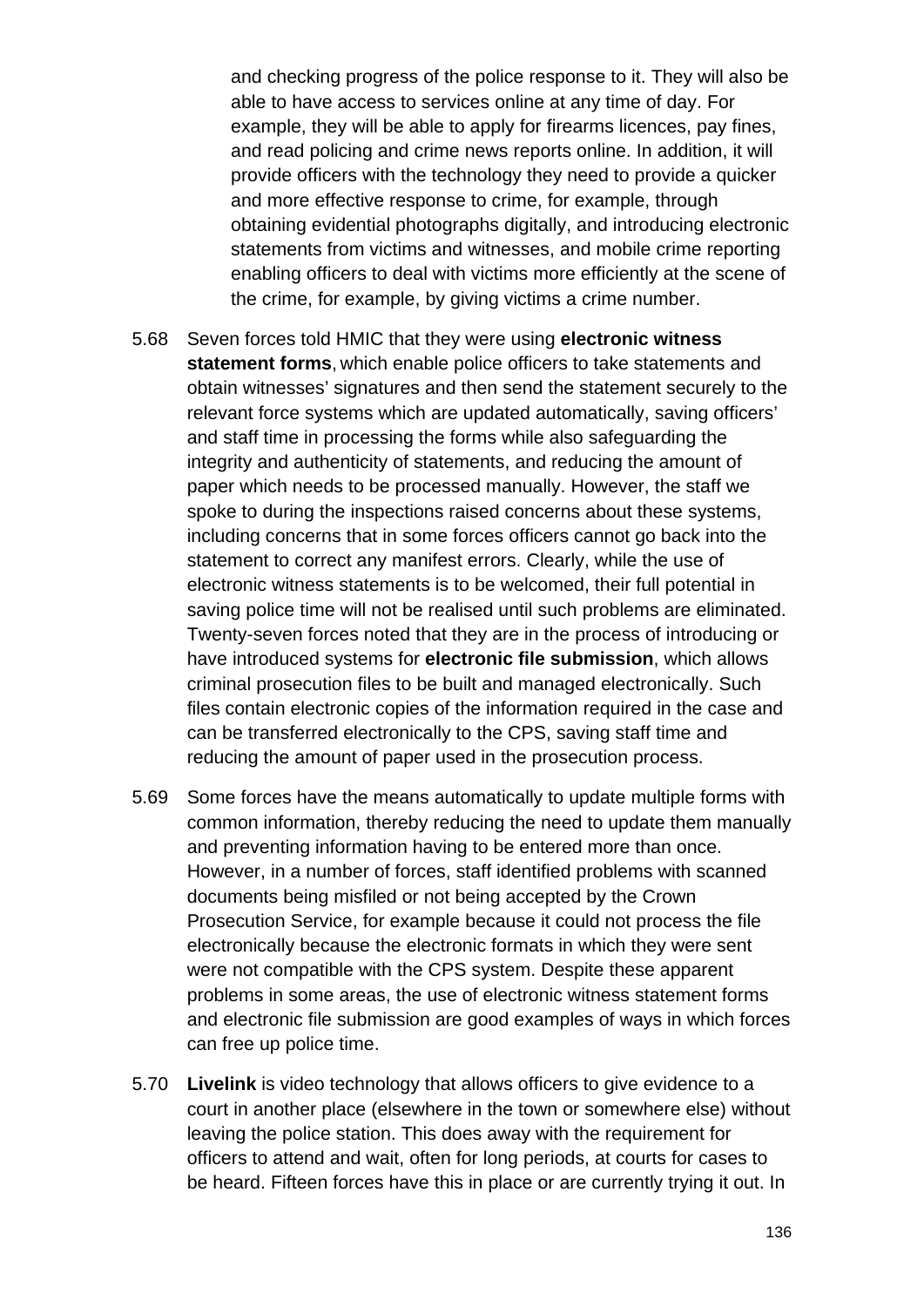Kent Police, where Livelink is used, the force estimates that not having to attend court saves it around 20,000 hours of officer time each year.

- 5.71 Equipping a force to use Livelink is relatively inexpensive, although the numbers and locations of court buildings that need to be served will have an adverse effect on the cost of the system to forces. However, it requires the active participation and contribution of other criminal justice agencies.
- 5.72 It is surprising that **video and telephone conferencing**, which hardly qualifies as new technology, is not used more widely across the police service. Some forces are using it to allow staff, particularly managers, to contribute to meetings without the need for time-consuming travel with associated costs. Many managers find themselves travelling significant distances to attend these meetings. For some of the larger forces, this can consume considerable amounts of time. For example, one senior officer reported regularly recording in the region of 2,000 business miles driven during duty time each month. Video and telephone conferencing would considerably reduce this kind of travelling.

## **Recommendation 36**

**By 1 September 2015, all forces should conduct a review into their use of video and telephone conferencing and ensure that it is being used wherever appropriate.**

#### **Mobile technology**

- 5.73 Mobile technology has the potential to transform how frontline police services are carried out. Police forces are showing encouraging enthusiasm to make more use of the opportunities that digitisation has to offer. However, the College of Policing's Digital Pathfinders survey report noted that there were a number of constraints that those forces seeking to make use of digital technology to transform the way they operate were encountering with mobile technology. For example, all forces have areas with little or no signal coverage for mobile networks.
- 5.74 HMCIC's "State of policing" annual assessment noted the importance of hand-held devices in providing officers with up-to-date and reliable information that is relevant to their tasks, remarking that too many police forces had been lagging behind commercial organisations, which use modern devices to provide staff with the information they need in their work.
- 5.75 HMCIC's "State of policing" annual assessment also noted that bodyworn video and sound-recording equipment provide officers with high quality evidence. This can (a) help improve end results for victims, (b) reduce pressure on the criminal justice system, and (c) provide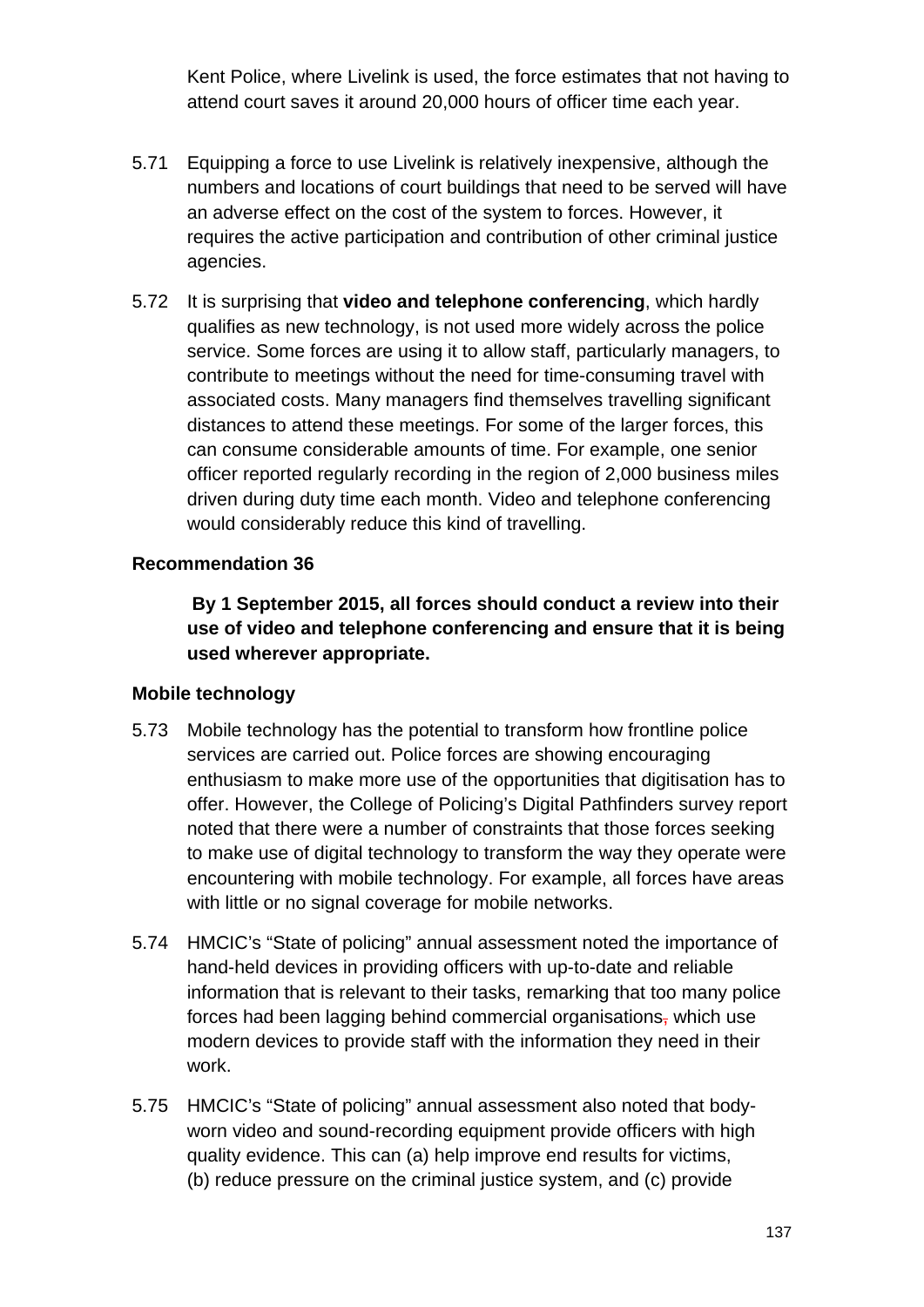officers with valuable protection where the facts of an encounter with a member of the public are in dispute.

- 5.76 The National Policing Vision sets out the objective that by 2016 every police officer will carry a hand-held device that will provide him with upto-date and reliable information about his locality, the presence of offenders, repeat victims, addresses and vehicles. This would be a positive step which will improve efficiency and effectiveness.
- 5.77 The table below shows the extent to which visible police officers and staff have access to various pieces of technology while they are out on the street. The data is correct as at 30 November 2013 and is based on information from 42 forces<sup>[50](#page-137-0)</sup>. Where the information was provided, the table also gives an indication of how widespread is the availability of this technology in forces.



#### **Availability of technologies to support working outside the office**

5.78 The chart shows wide variations between forces in what uniformed, visible officers and staff can do away from the police station by using mobile technology. For example, only six forces had 14 or more of the 20

<span id="page-137-0"></span> $50$  West Midlands Police were unable to provide HMIC with the data.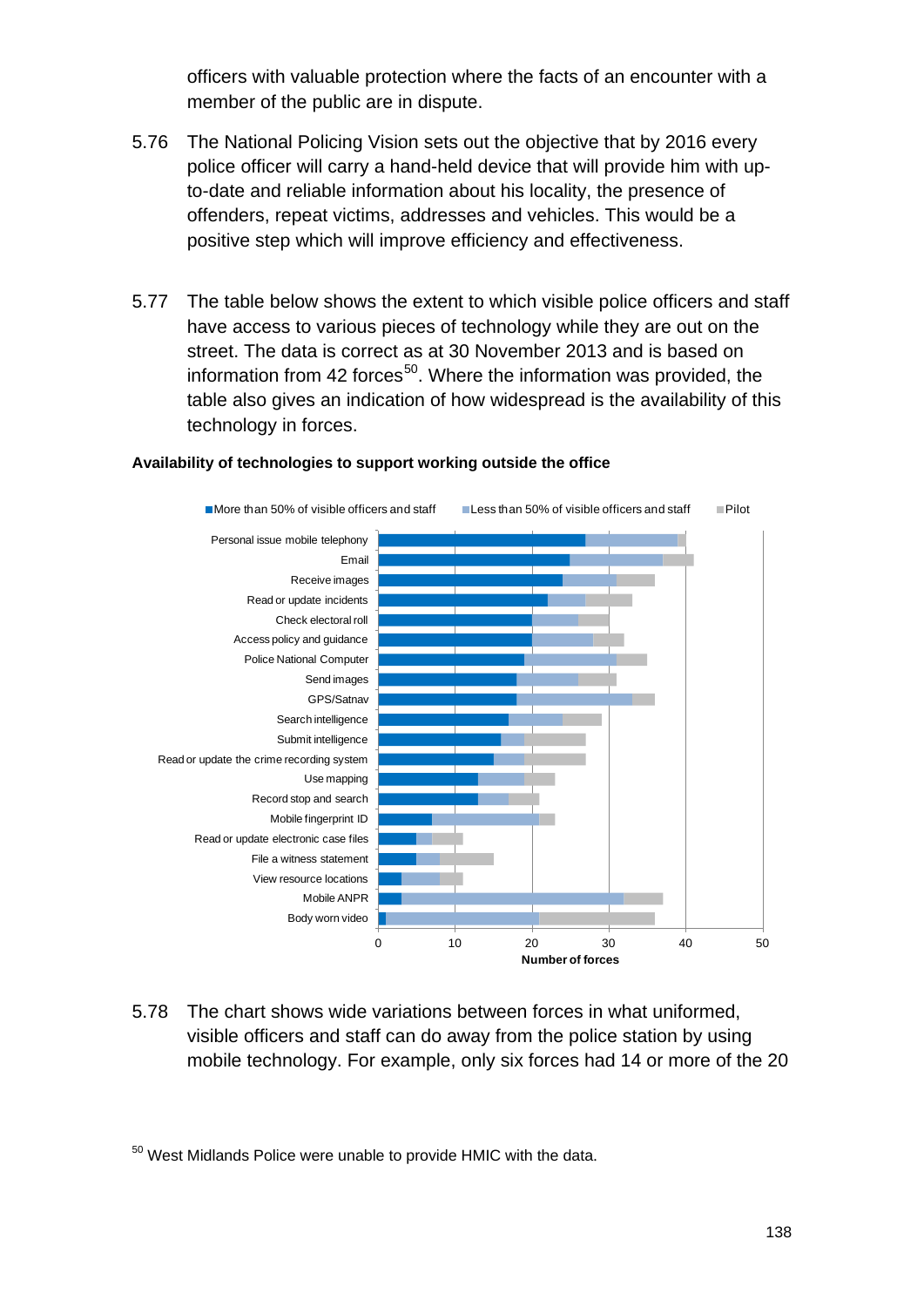applications described in the chart available to the majority of their visible officers and staff, while 16 forces had fewer than four applications available.

- 5.79 There are also wide variations in the availability of individual types of mobile technology across forces. For example, in 27 forces personal mobile telephones were available for most of their visible officers and staff. In around half of all forces, more than 50 percent of visible officers and staff were able to use mobile technology to;
	- read emails (25 forces);
	- read or update command and control incidents (22 forces);
	- receive images (24 forces) or send images (18 forces); and
	- use the police national computer (19 forces).
- 5.80 However, in only 13 forces could the majority of visible officers and staff record occasions when they had exercised their powers of stop and search using mobile devices; in only seven forces could mobile fingerprint devices be used by those staff; and in only five forces could most visible officers and staff read or update a witness statement or case file remotely.
- 5.81 The lack of availability of mobile technology for use by police officers and staff on patrol in some forces is having an impact on the efficiency and effectiveness with which they can operate. The requirement for patrols to return to the police station to complete basic tasks is not only an inefficient use of time, but it also reduces the available preventive and reassurance patrol opportunities for the officers and staff.
- 5.82 Forces are increasingly realising that they need a combination of devices (for example, handheld devices, tablets and laptop-type devices for cars) rather than relying on a single device. For example, Dorset Police has 500 BlackBerry devices but is currently intends to introduce two different types of mobile data devices for individuals and vehicles to provide them with more appropriate functions which will be better suited to different situations.
- 5.83 A number of forces are now in the process of introducing mobile data equipment for the first time, or, in many cases, replacing existing, outdated equipment with more modern devices. A small number of forces are now starting to measure the amount of time being freed up by officers no longer needing to return to the station to complete forms and other administrative tasks. For example, Northumbria has estimated the time freed up by new mobile technology to be an average of two hours per day per officer.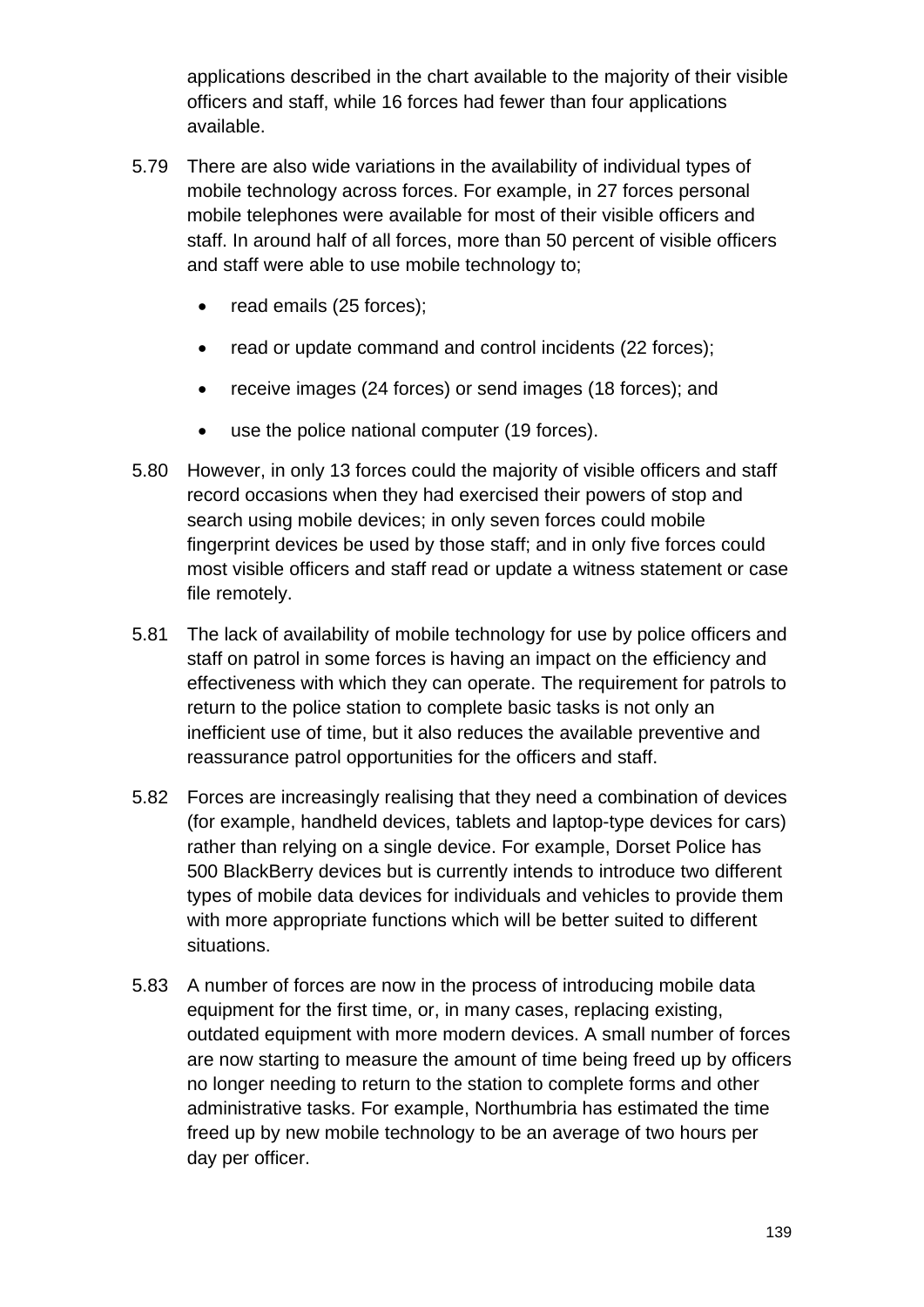- 5.84 HMIC also found evidence in five forces of officers and staff using their own personal mobile devices to record evidence photographically or to get them to locations they had been sent to using GPS/satellite navigation. This was the result of either the failure by the forces to provide them with the necessary mobile data equipment, or because the mobile data equipment that was provided was out of date. Police officers should not be expected to use their own devices to make up for deficiencies in the provision of suitable equipment. Moreover, there are likely to be data protection and security problems if they do so. However, it is understandable that officers dedicated to doing the best job they can are resorting to using their own mobile devices in the absence of suitable equipment supplied by their forces.
- 5.85 In forces where the provision of mobile data technology is better, HMIC found officers were enthusiastic about making the best use of the technology and helping to provide greater efficiency and effectiveness through easier and faster access to force systems. Officers believed mobile data helped keep them better informed. In particular, officers were positive about the benefits of being able to do more with mobile data devices such as taking witness statements and having access to mapping tools.
- 5.86 The use of mobile devices that can make, download and store images $<sub>7</sub>$ </sub> should improve the quality of the evidence obtained and the ease with which it can be retained, thereby increasing the integrity of the evidence chain which should help increase the likelihood of a successful prosecution.
- 5.87 The progress being made by some forces and the apparent benefits indicated suggest that there are significant opportunities for forces to free up police time by making effective use of mobile technology. However, most forces are unable to measure what savings have been made in staff time as a result of any changes that have been introduced. While the need to make financial savings is well understood, it is also important for forces to be able to make and measure savings in officer and staff time. Only then will forces be able to make an informed choice about how such savings can be reinvested to provide an improved service to victims and the public more generally.

**By 1 September 2015, all forces should have in place, and thereafter implement to the greatest extent reasonably practicable, a sufficient and costed plan to progress the development of mobile technology which prioritises the requirements of frontline officers and staff, and to achieve the objectives of the National Policing Vision 2016.**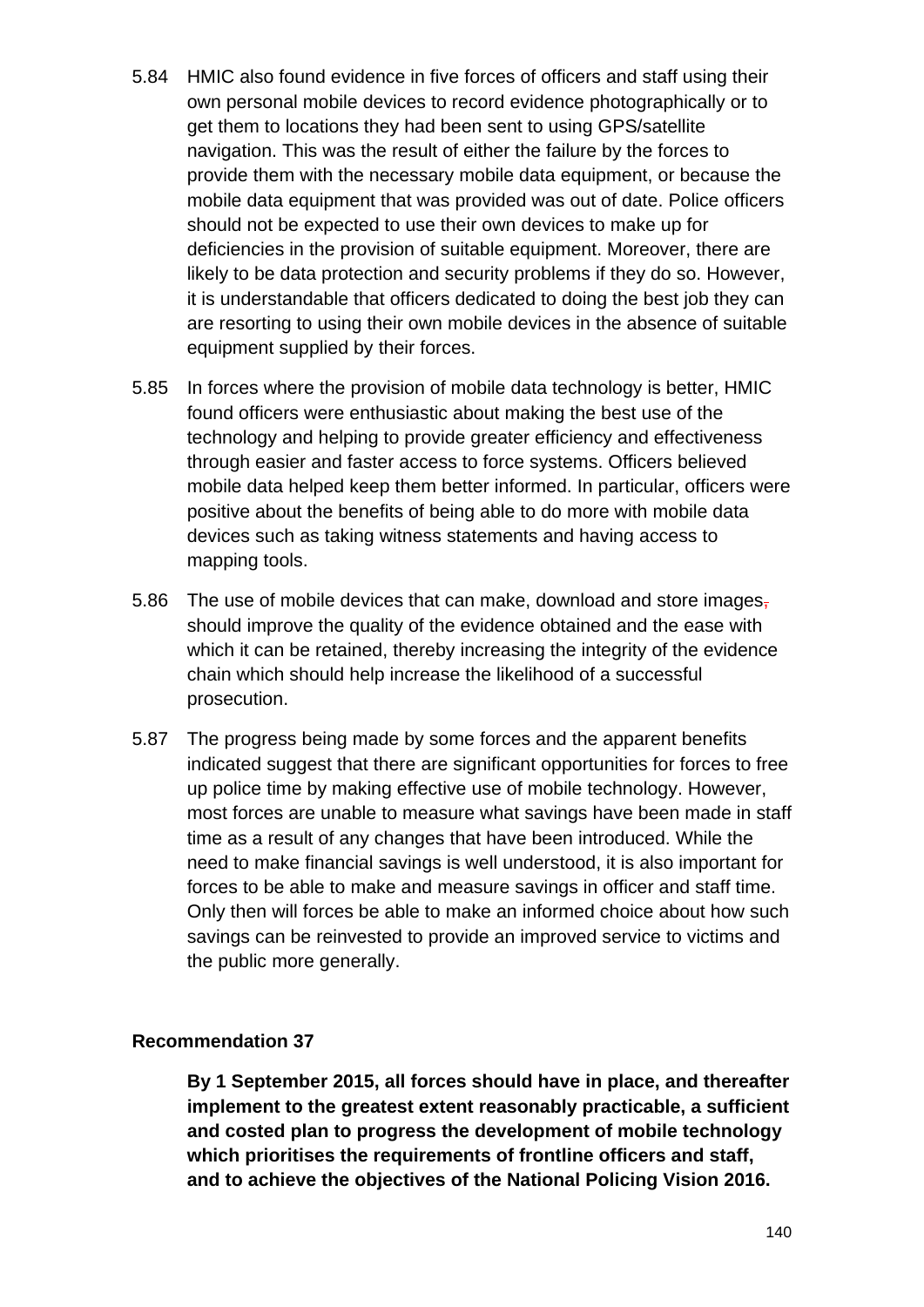**By 31 March 2015, the police service should establish sound arrangements for its co-operation with the Association of Police and Crime Commissioners, the College of Policing and (to the extent necessary) the Home Office to establish a national police information strategy which facilitates the most efficient and economical steps to ensure the greatest practicable accessibility of information (including its transmission and receipt) by police officers and others in or concerned with the criminal justice system.**

#### **Recommendation 39**

**With immediate effect, all forces should ensure that all ICT systems which they acquire or upgrade should comply with the highest practicable standards of interoperability.**

#### **Procurement**

5.88 Whatever support police forces eventually receive from the Police ICT Company, they will still need to improve their role as intelligent customers when they specify and acquire new equipment or services. This is especially important when entering into new contracts where they should use the most advanced techniques in contract design, negotiation, completion, implementation and management. This is particularly so in the case of long-term arrangements for the acquisition of information and communications technology and services. In such instances, it is often the case that, in the absence of appropriate intra-contractual mechanisms, the balance of control and therefore advantage may move over time from the purchaser to the supplier. In such cases, the better approach can be to design the procurement on the basis of a long-term co-operative joint venture which establishes public interest and commercial principles which are to be applied as time passes and technology and operating practices change, and which enable that change to be accommodated promptly and efficiently at a fair and affordable price. In cases where technology may reasonably be expected to change significantly over time, it is often most appropriate to contract for a service to be provided which reflects improvements and advances in what is feasible and available, rather than for the production and purchase of equipment and software which will require improvement or replacement at the principal expense of the customer. In these and other respects, police forces should always consider and, where appropriate, use their collective buying power rather than individually negotiating contracts, often without access to the best contract design expertise and techniques. This is an area in which it was intended that the Police ICT Company would transform how the police buy and use technology.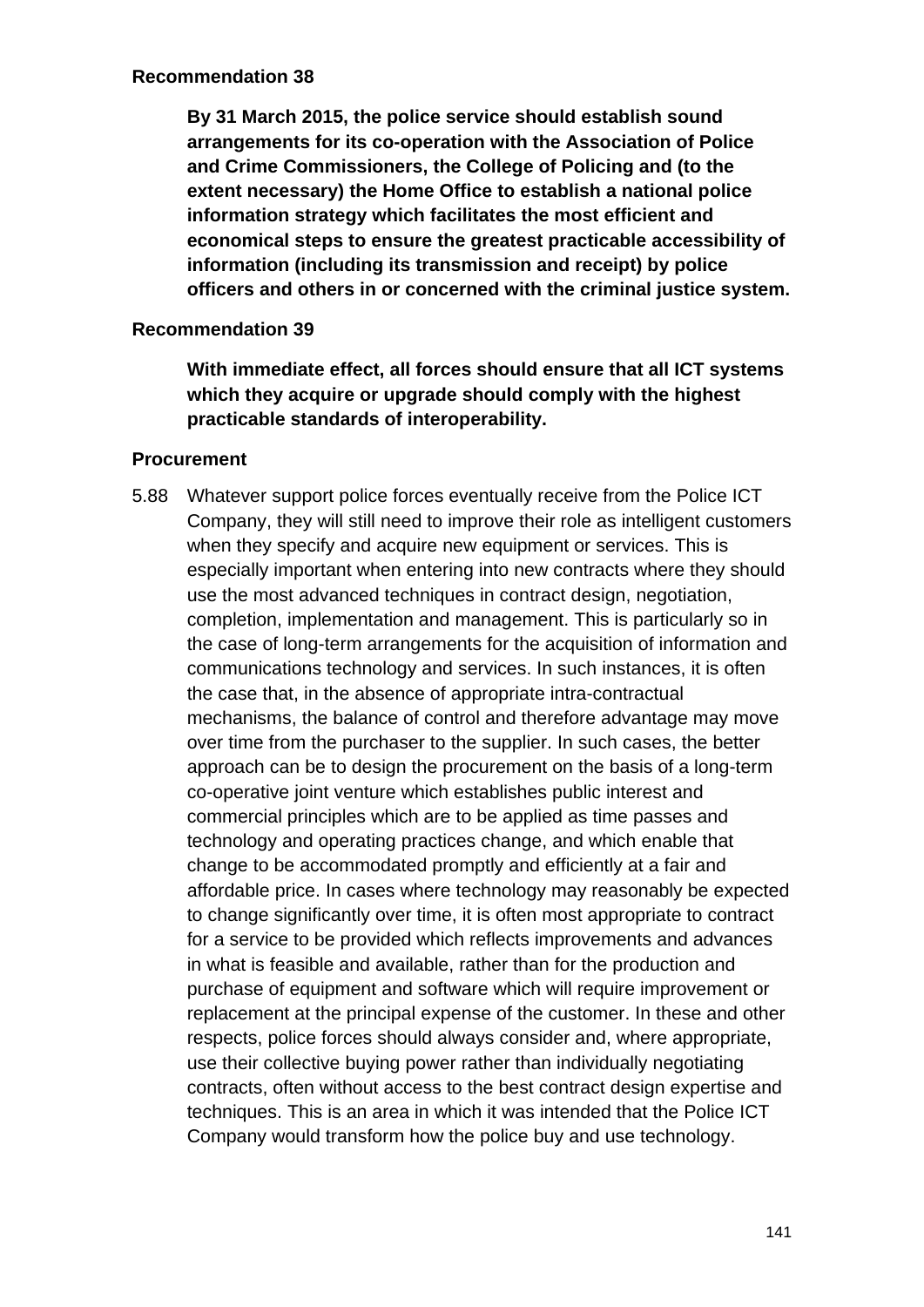- 5.89 Police and crime commissioners have an important role in procurement of police ICT, not only in ensuring that procurements are properly designed to achieve the objectives of police and crime plans, but also in satisfying themselves that procurements are made in the most cost effective way to protect taxpayers' interests. That involves, for example, looking beyond the purchase cost to the whole life-cycle cost of a procurement. It involves decisions as to whether the force should design and/or build any new ICT system itself, which would require an in-house capability with associated staffing costs and overheads and may not transfer to any outside creditworthy entity any of the risk for achievement of the objectives of the system, or whether the force should buy off-theshelf systems. In each case, it is necessary that the force secures best value for money.
- 5.90 The PCC IT Board is working to improve PCCs' understanding of where savings can be made through a more collaborative approach to the procurement of local IT. It has recognised the potential of joint IT ventures and has commissioned work to identify where opportunities might lie. The first stage of the work will develop PCCs' understanding of how contracts operate for local systems and the evidence base on the potential benefits from improved collaborative procurement, including, for example, the development of common standards, market awareness and negotiation with suppliers. This is an encouraging sign that PCCs are beginning to work together to improve the procurement of police IT.
- 5.91 In these respects, large police forces have very considerable advantages over smaller ones. The Metropolitan Police have a sophisticated programme for the design and implementation of their own system which is focused on the needs of frontline officers, victims and witnesses, to ensure that police officers operate with the greatest efficiency and effectiveness without having to return to police stations or to enter data into systems more than once. In this, the force is large enough to do this itself, although on a case-by-case basis it is considering buying services or systems from others. The force has also assured HMIC that in this, it will ensure that the requirements of interoperability with the systems of other police forces and national police ICT systems, as well as the other parts of the criminal justice system, are and will continue to be fully met.
- 5.92 Depending on the success of the Metropolitan Police's work in this respect, it may be that its system will provide opportunities and advantages for adoption by other forces. Similarly, the Metropolitan Police intends to invite other forces to test some aspects of its systems and compare them with their own, to ensure that best practice is established and each can learn from the other. That approach is to be commended; police forces are not in competition with one another in their objectives of keeping people safe, maintaining public order and catching criminals.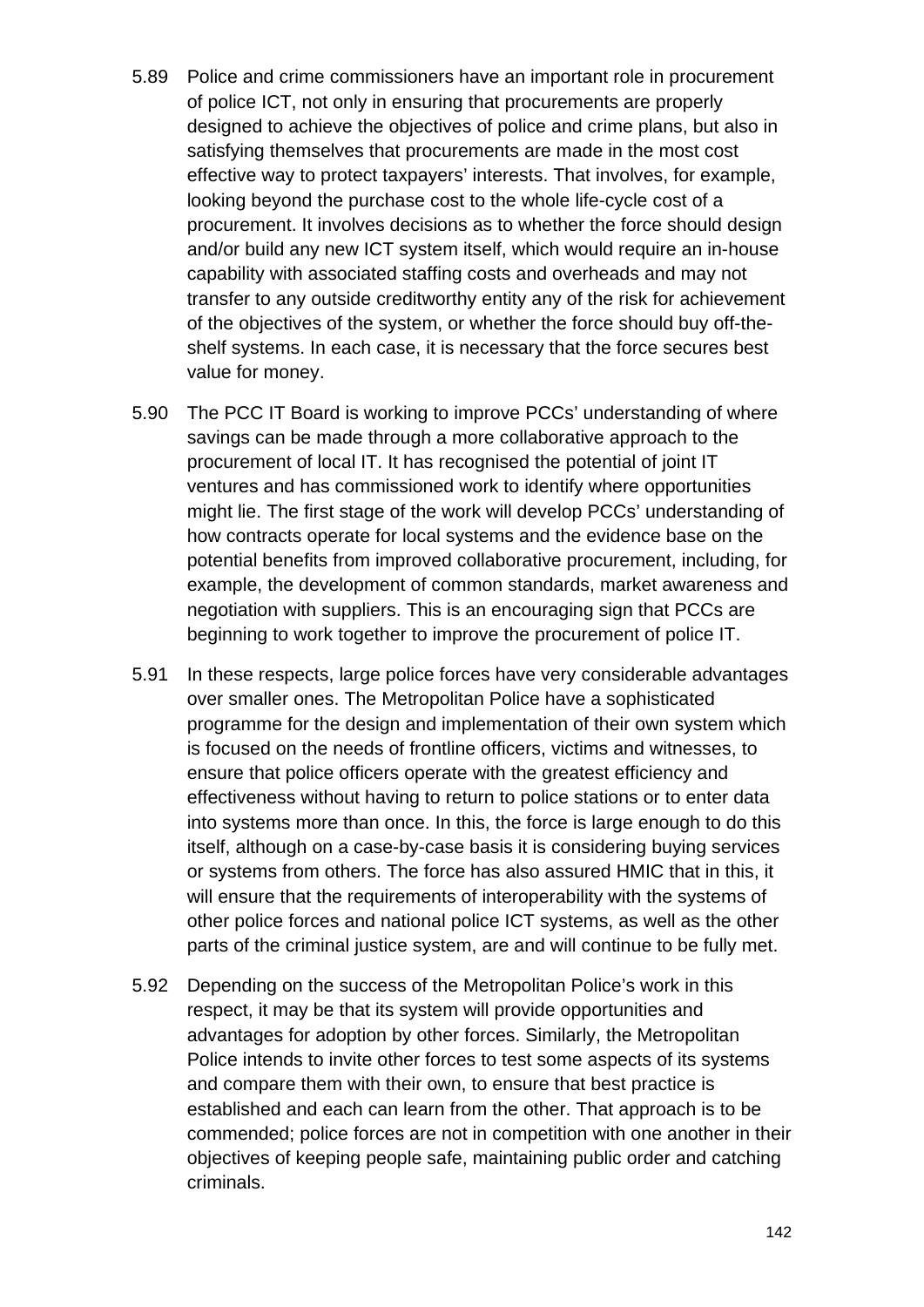- 5.93 It is also important that the police service takes full and timely advantage of the improvements in ICT design and public sector procurement which have been devised by or under the supervision of the Cabinet Office, including by the Government Digital Service. The Crown Commercial Service is an executive agency of the Cabinet Office with a remit to work with organisations and their departments across the whole of the public sector to ensure the maximum value is obtained from every commercial relationship and to improve the quality of the service provided. For example, it brings together professional advice and direct buying so that the development and implementation of policies are closely linked so that the taxpayer gets the best value from contracts. It also ensures through its contract management and supplier performance management services that the Government acts as a single customer, freeing up individual organisations in the public sector to focus their procurement expertise on what is unique to them.
- 5.94 As a result of the Government's G-Cloud initiative, public sector bodies also have access to the Government's CloudStore service. CloudStore gives these organisations access to internet-based computing, without the need for them to invest in their own systems and software so that they can avoid long contracts; buy the exact amount of computing resources they need; save money on maintenance and storage; and avoid custom-built solutions which take a long time to create, and which can be expensive and difficult to upgrade.
- 5.95 In 2011, the NPIA launched an entity and service called the National Police Procurement Hub, which is now the responsibility of the Home Office; most police forces have access to this and are encouraged to use it. It enables suppliers to have their goods or services accredited as suitable and fairly-priced, so that purchasers can buy things quickly and easily. Whilst it has so far been used predominantly for the acquisition of goods and services other than ICT, it can be used for ICT and, in some relatively small and simple cases, it has been. The case is strong for the further development of the Hub in relation to police ICT, particularly now that open standards for some aspects of police ICT have been published by the Home Office.

**With immediate effect, all forces should review their ICT design and procurement arrangements and ensure that every appropriate opportunity for efficiency and economy in ICT design and procurement which is provided by centrally-provided or centrallyco-ordinated agencies is taken.**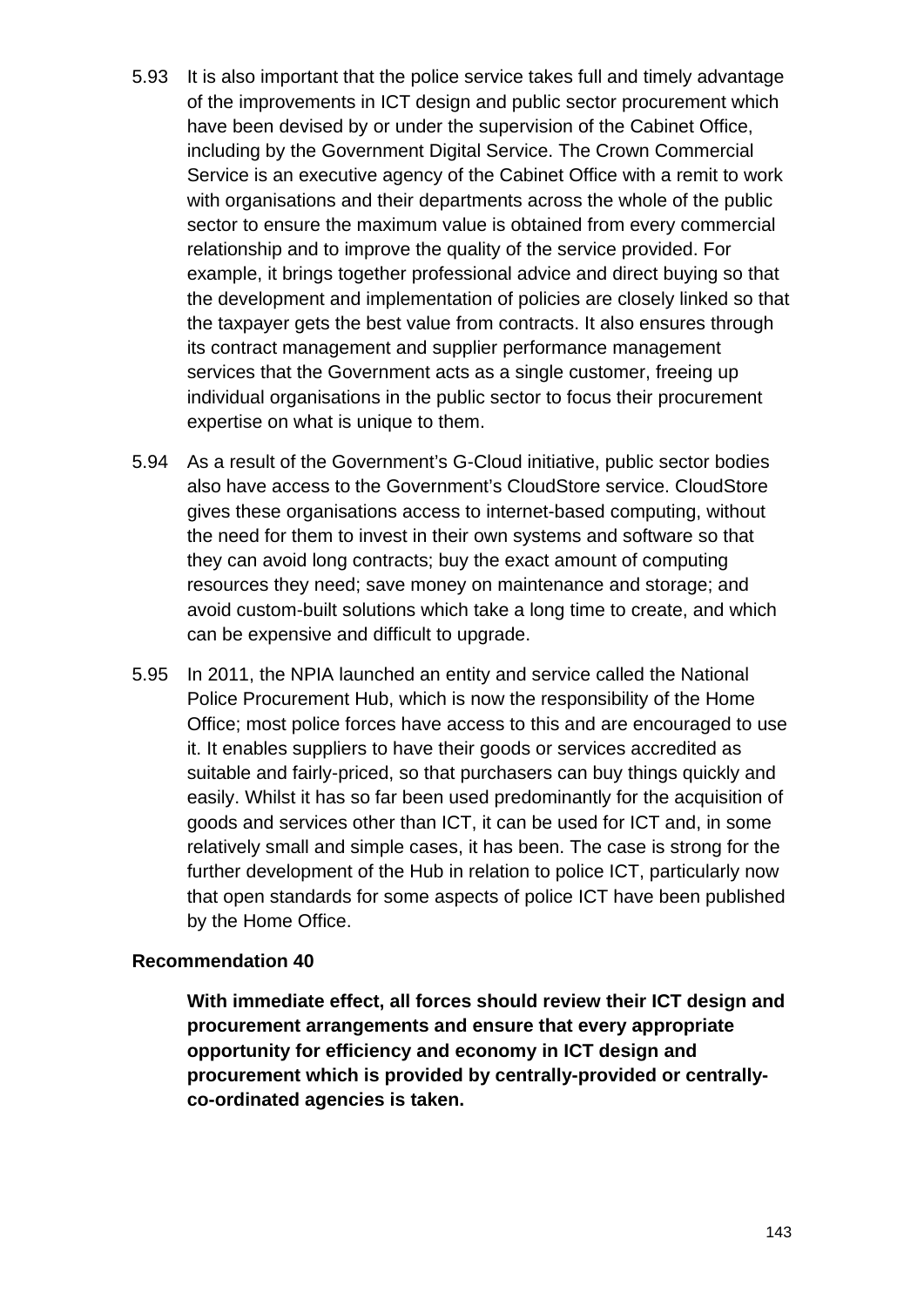# **Conclusions**

- 6.1 This inspection examined how effective forces are at carrying out the principal functions of the police, namely crime prevention and how the police respond to crimes and incidents, including how the police investigate crime and bring offenders to justice. Also we examined how forces are freeing up time for their staff to focus more of their energies and skills in these areas.
- 6.2 Evidence for this inspection came from over 800 interviews in forces, as well as more than 160 focus groups of operational officers and staff. We spoke to professionals and specialists across these particular areas of activity, and we commissioned independent public survey and focus group work.
- 6.3 The inspection used an initial review of relevant policy and procedure documents to establish how each force determined its approach to these areas of policing. The findings from this work were tested in-force through interviews with senior leaders, specialists, managers and frontline staff. This was further supported by the results of a data request to each force and dip-sampling and observational reality-testing whilst conducting fieldwork in each force.
- 6.4 In relation to crime prevention, the police service does not have a national strategy currently, and there are no standard definitions or operating procedures across forces. That is not to say that their absence prevents forces from undertaking prevention activity in their communities. HMIC recognises that to be successful in preventing crime, much more is required by forces than simply articulating crime prevention objectives in a planning document. However, an agreed plan and a consistent understanding of definitions and procedures provides clarity to staff, highlights the importance of crime prevention to the public and encourages the force to make sure that it monitors progress made. Work is already underway to address this by the chief officer lead for crime prevention on behalf of the police service.
- 6.5 We found that all forces were able to provide good examples of local, long-term projects to prevent crime in relation to regular, predictable events, such as alcohol-related crime in some towns and cities on particular evenings. In addition, the arrangements in place for forces to respond to unanticipated increases in crime and anti-social behaviour were also found to be generally good.
- 6.6 The development of the neighbourhood policing model for the police in the 1990s saw the introduction of a problem-solving ethos; to try and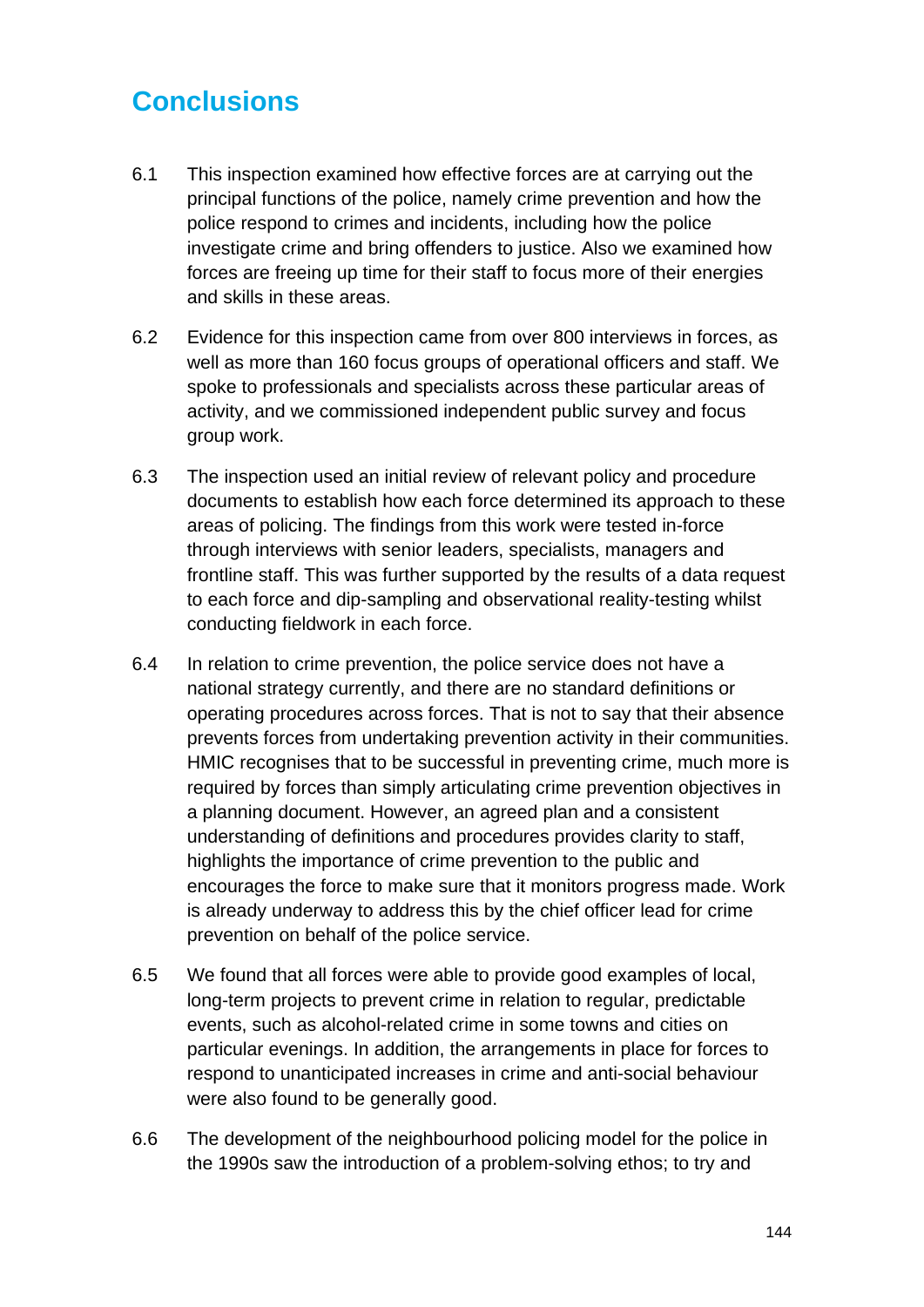address the root cause of a problem – such as repeated instances of crime or anti-social behaviour in a community – and prevent further problems or crimes. Forces were encouraged to develop their own databases to help with problem-solving and to record their cases and monitor activity carried out to tackle the problems in question. The use of a database is particularly important in the assessment of problem-solving cases, as it enables officers and staff to adjust their tactics in response to a problem when previous policing work proves ineffective. In addition, a problem-solving database provides evidence of effective tactics, which can be adopted by others when similar problems arise. The lack of a database to record this activity in around half of all forces is disappointing, with only a handful of forces able to provide evidence of effective evaluation of problem-solving and dissemination of good practice.

- 6.7 All police officers and police staff especially those on the front line have an obligation to do what they can to prevent crime, the primary purpose of the police. Despite this, we found that too little is being done by the police to inform the public of ways in which they can protect themselves in this respect. Moreover, in police forces, far too little is done to train police officers and police staff in crime prevention. This is a material deficiency in police training and police practice, and it must change now.
- 6.8 There are significant variations in the way forces approach police attendance in response to calls from the public. Some forces aim to attend all reports of crimes and incidents, although these forces are in the minority. Most forces assess the crimes or incidents reported to them and decide, on the basis of set criteria, whether an officer will attend or the matter will be dealt with over the telephone. The variation between forces' policies means that a member of the public will receive a different response from the police for the same type of crime or incident, depending on where they live.
- 6.9 For those forces that do not attend all crimes and incidents, determining whether to deploy an officer or member of staff to a crime or incident includes considering whether the caller or victim is vulnerable or has been the victim of a similar crime or incident previously. Our inspection established that, in around a third of all forces, call-handling staff were failing consistently to identify repeat and vulnerable victims. This means that those individuals, who may be in most need of action from the police or their protection, may not be getting it. These forces should ensure that they have robust systems in place and policy guidance is clear so that the more vulnerable members of the public are consistently and timeously identified.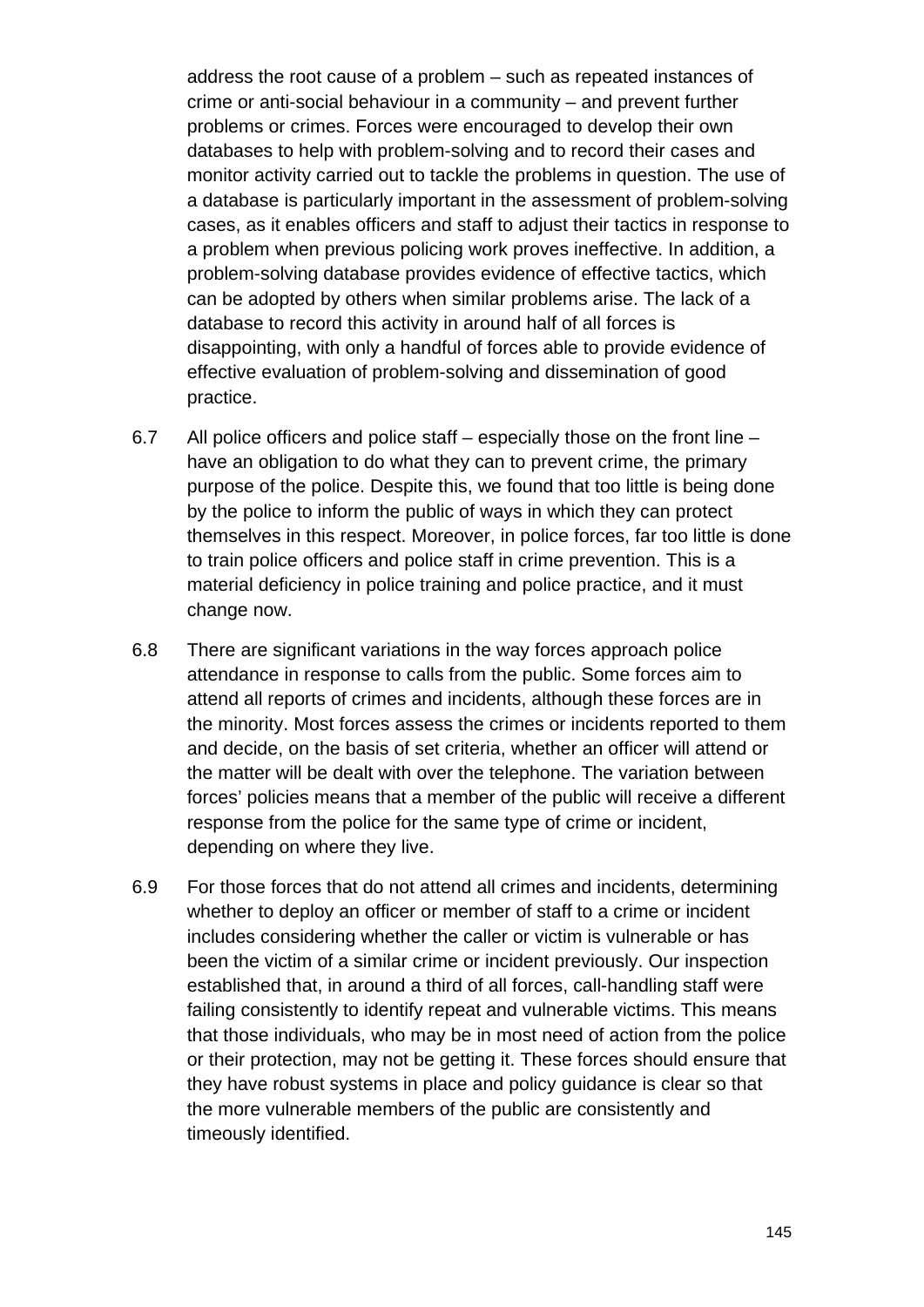- 6.10 In addition, the disparity in definitions of vulnerable and repeat victims across forces must be resolved. The use of different definitions for different crime and incident types, both within forces and across the service, can lead to confusion for officers and staff, and the potential for an inconsistent or inappropriate service to members of the public. These issues have been highlighted by HMIC previously and urgent work is needed for service-wide definitions to be agreed, to reduce the material risk of forces failing to provide victims the appropriate level of service.
- 6.11 HMIC was concerned to find that almost half of forces were unable to provide us with details of the reported crimes that they had attended. This is unacceptable. Forces cannot adequately assess the service they are providing to victims, or properly understand the demands being placed upon them, if they lack basic information about the numbers and types of crimes attended by officers and staff.
- 6.12 All but six forces have a policy to investigate at least some crimes reported to them over the telephone (desk-based investigation), rather than deploy an officer or member of staff. HMIC examined a small sample of different types of crime reports in each force, to assess the level of investigative and supervisory activity apparent for these crimes. This sample included crimes that had been attended and, in the relevant forces, those that had not.
- 6.13 We found that generally reports of more serious crimes, such as house burglaries, robberies and assaults, had been attended by police officers and/or specialist staff, such as crime scene investigators. The crime reports had been updated with the investigative activity already carried out and that yet to be carried out. There was, in the main, clear evidence of supervision, guidance and quality assurance.
- 6.14 This is not the case for reports of crime investigated over the telephone, with many crime reports examined showing little or no evidence of investigation or supervision. The approach taken by many of these forces of using a standardised question set means that in many cases the likelihood of the police attending was based on the victim's knowledge of CCTV, witness or forensic evidence being available. Even more worrying is that the inspection team observed some call-handlers in effect encouraging victims to carry out their own investigations.
- 6.15 This, together with the lack of time devoted to investigating some less serious volume crimes, indicates that, in many forces, the investigation is little more than a crime-recording process. It is true that there may be some crimes which, victim service quality and reassurance issues aside, would not benefit greatly from scene attendance. However, at the point in time that forces are making the decision not to attend, the victim (and the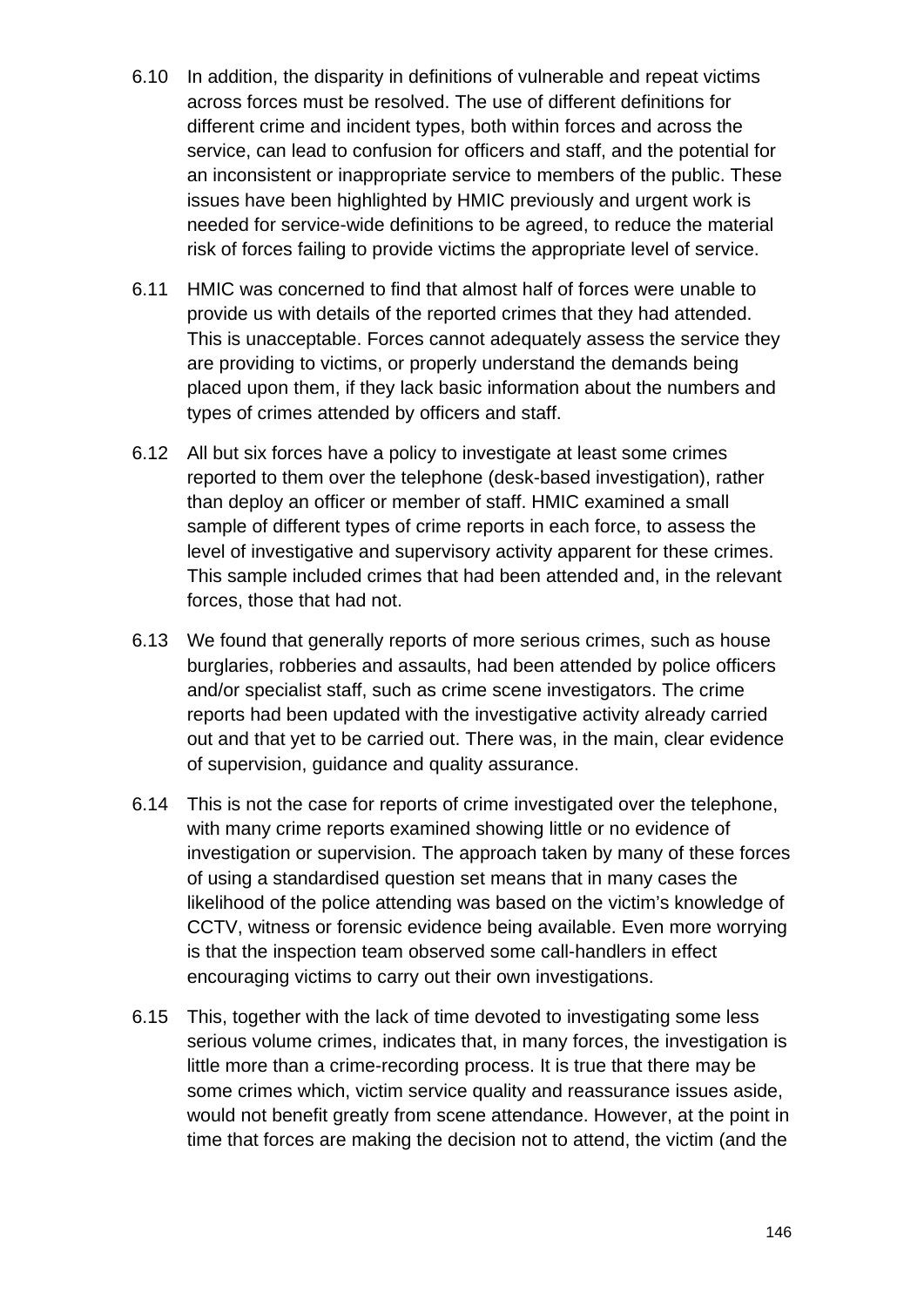call-handler) is unlikely to be aware of all potential evidence or lines of enquiry.

- 6.16 The investigation and detection of crime is core business for the police. Forces need to ensure that their investigative processes are robust, carried out by appropriately trained staff and adequately supervised and quality assured. This is clearly not the case, particularly in relation to those volume crimes that some forces have determined will be investigated over the telephone. In 13 forces, we found unsatisfactory investigations and supervision; in around half of the cases examined in these forces we found little or no evidence of investigative plans or assessment or guidance from supervisors. In approximately half of the cases examined in these forces, they had been filed within 24 hours of being reported.
- 6.17 In relation to bringing offenders to justice, we were extremely concerned to find that 11 forces were unable to provide us with information on the number of named suspects that had yet to be arrested or interviewed, and nine forces were unable to tell us the number of suspects who had failed to answer their police bail. Two forces were unable to provide either. During the inspection, HMIC examined 20 files of suspects who had been named as responsible for a crime but who had yet to be arrested or interviewed. In 12 forces, we found deficiencies in at least six of the files examined. These deficiencies included a lack of apparent activity to locate the suspect or evidence of supervisory review or guidance.
- 6.18 It is quite unacceptable for some forces to be operating in the second decade of the  $21<sup>st</sup>$  century without the ability to establish and routinely monitor efficiently such basic information as the number of suspects yet to be arrested, or those who have failed to answer their police bail. The lack of effective systems in some forces to monitor progress of such a basic part of police work is a matter of considerable concern.
- 6.19 While overall crime continues to fall, the nature of the demands being placed on the police is changing, with many forces experiencing local changes in demand, such as the requirement to respond to incidents of people with mental health problems. In addition, crime carried out through technology – cyber-crime – is increasing, yet research shows that it is significantly under-reported. This means that police forces do not have sufficient information to establish and understand the scale of the problem and the threats associated with it, and are, therefore, not in a position to deal with it effectively.
- 6.20 We found the level of work being carried out by forces to understand the demands upon them to be patchy, although there is some encouraging work in a few forces that are examining how demand is changing over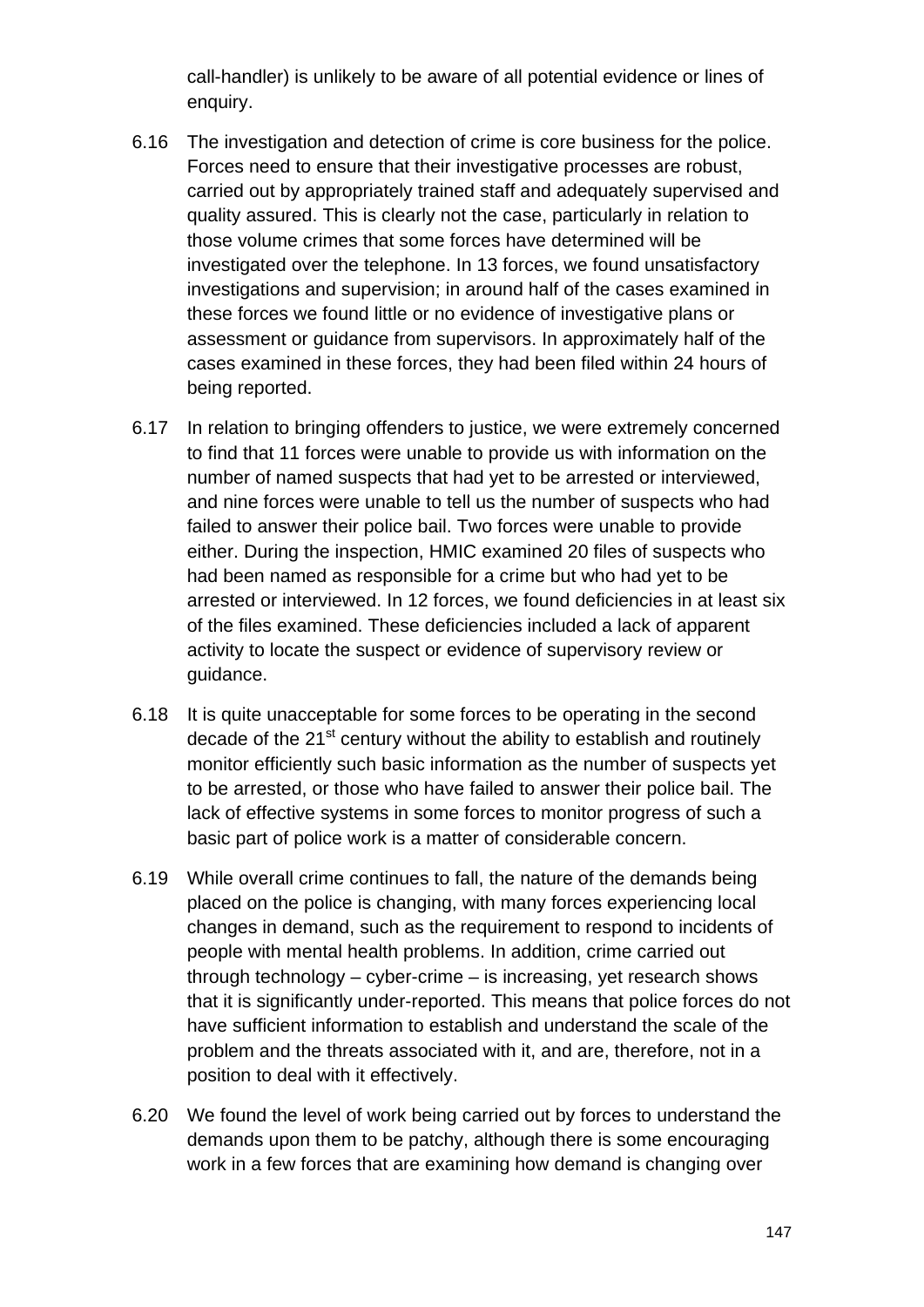time. However, this inspection has revealed the limitations of some forces' understanding of the demands they face in a number of important areas. For example:

- nineteen forces are unable to establish the number of crimes they attend; this means that they cannot assess accurately the activity carried out by, or demands upon, their staff;
- seventeen forces are unable consistently to identify repeat and vulnerable victims, which means there may be demand which they should be dealing with but are not, and victims placed at greater risk as a result;
- eighteen forces are unable efficiently to establish either the number of named suspects yet to be arrested or interviewed or the number of suspects who had failed to answer their police bail. This means the force is unable fully to understand its demand in these important areas; and
- twenty-six forces do not have any consistent way to monitor or assess the performance or workload of their staff. Without an appreciation of the workload of officers and staff or the activities they undertake, a force is unable accurately to assess the demands upon it.
- 6.21 The College of Policing currently is carrying out work on behalf of the police service to establish better how it provides services to the public and the nature and extent of demands on policing resources. Following some initial data-gathering and analysis, the College is considering how further work should be focused to maximise the benefits to the service.
- 6.22 Forces should not wait for this work to conclude, but should progress their own programmes and initiatives to improve their understanding and management of demand locally, using good practice identified by the College's work to date.
- 6.23 In this period of continuing austerity, it is essential that decisions in relation to resource distribution and the levels of public service being provided are made with accuracy and certainty. This can only be done if the force has a detailed and thorough understanding of all of the demands upon it. This is critical to the efficiency and effectiveness of the police and more work needs to be done by forces in this respect.
- 6.24 In the future, HMIC intends to report the extent to which each force understands its demand using its annual force management statement. These statements will provide information on the projected short, medium and long term demands on each force and their plans for how they will meet those demands. These statements will provide a significant amount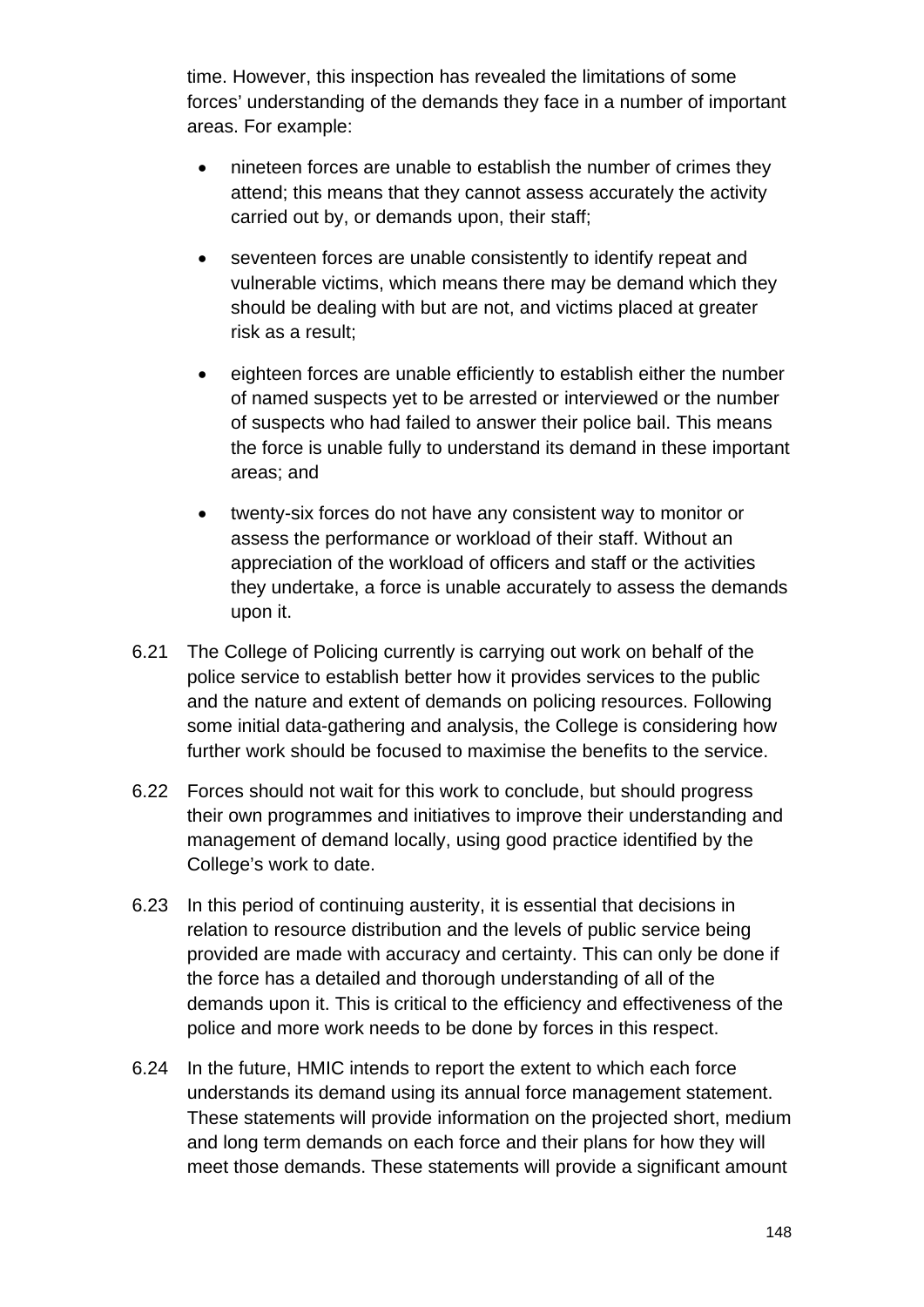of factual information that will underpin future inspections carried out by HMIC as part of its new all-force assessments called Police, Efficiency and Effectiveness and Legitimacy (PEEL)

- 6.25 The police service has been engaged in reducing bureaucracy programmes and initiatives since 2002. In 2010, the Reducing Bureaucracy Programme Board (RBPB) was set up by the Home Secretary to develop proposals and actions further to reduce bureaucracy in the police.
- 6.26 In addition to influencing national programmes of work, such as the review of the national intelligence model, the RBPB also commissioned and supported a number of individual projects. These projects include exploring a new approach to reports of missing persons, adopting a more streamlined approach to the police performance development review process, reducing the bureaucracy in the stop and search process, as well as a number of projects aimed at reducing bureaucracy and saving time in relation to prosecution cases and the preparation of evidence.
- 6.27 However, the RBPB was not resourced sufficiently to measure or evaluate the full effects of the reducing bureaucracy programme. Many of the projects remain on-going, or have been closed but are yet to be evaluated. In January 2014, the RBPB was formally closed and responsibility for reducing bureaucracy was passed to the College of Policing. The College is in the process of finalising the transition plan for the RBPB work. One of the recommendations made by the RBPB in its handover to the College was for on-going projects to be monitored and for there to be an evaluation of concluded projects. It is important for the service that this recommendation is implemented.
- 6.28 None of the 43 forces is running a separate bureaucracy reduction programme. However, all forces have a programme in place to manage the organisational changes needed to meet the financial challenges the service faces. These change programmes examine the efficiency of systems and procedures as well as investigating technological developments.
- 6.29 The extent to which forces have done work to free up time, including reducing bureaucracy, is variable. Most forces are carrying out work to reduce unnecessary paperwork and duplicate or inefficient procedures. In addition, a number of forces have applied 'lean principles' to streamline or simplify processes. However, it is clear that while forces are making financial savings through more efficient working practices and reducing bureaucracy, they are not measuring the time freed up by these changes. In the majority of corporate change programmes in forces, business cases for change were wholly focused on cash savings, not saving time.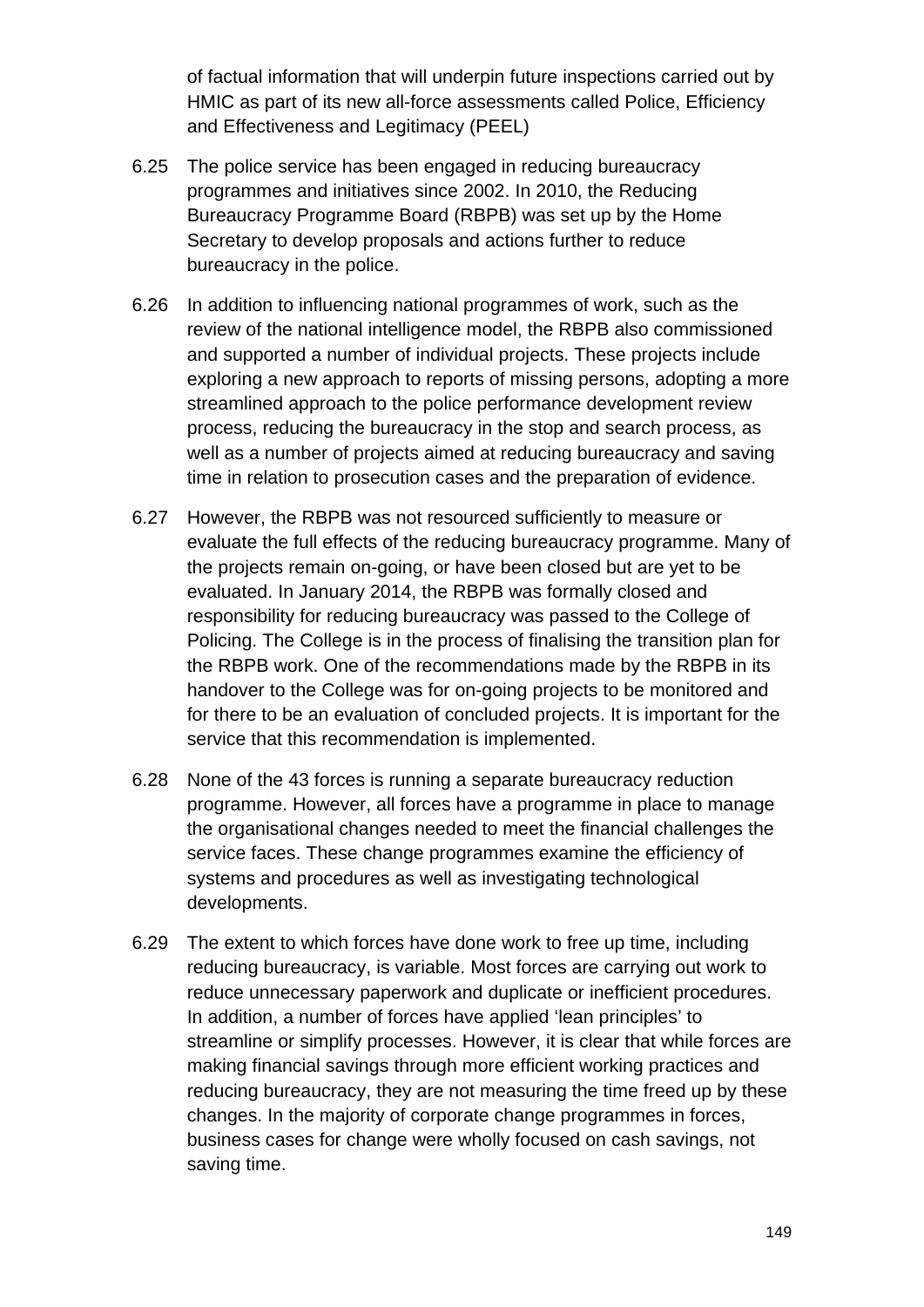- 6.30 In order for forces to make real progress in freeing up the time of their officers and staff they must not only understand how, and how effectively, time is currently being used, but also establish and measure how time freed up is used subsequently. There is little point investing energy and effort to free up time if it is not reinvested in the areas of operations which are critical to sustaining and improving the service to the public. Forces must ensure that when future initiatives and projects are carried out, business cases specify the anticipated savings in officer and staff time. In addition, where officer and staff time is freed up, those savings need to be established, and how the time is reinvested and the effect of this reinvested time need to be assessed.
- 6.31 The national picture, in relation to the use of technology across the service, can only be described as inadequate. Forces are moving at different speeds and from different starting points. This has resulted in disjointed development of ICT systems by forces with insufficient consideration of wider issues, such as the need to be able to share information with other forces.
- 6.32 The absence of a national information strategy, and the fact that the Police ICT Company has been established for some time but is still not yet operational, has contributed to this current position.
- 6.33 While all forces have signed up to become fully digitised by 2016, there is significant work to be completed by some forces if this objective is to be achieved.
- 6.34 The availability of mobile technology for officers and staff is an equally depressing picture. Many forces are operating with old technology which is ill-suited to modern crime fighting; it is keeping inefficient processes in place. This results in officer effectiveness being compromised as they are required to return to police stations regularly; it also reduces opportunities for preventive patrol.
- 6.35 The current situation in relation to the development and use of ICT in the police service is unsatisfactory and its causes must be tackled.
- 6.36 The Home Office, APCC and the police service need to develop a national police information strategy, with the support of the College, which ensures future systems are interoperable with other systems, and clear governance, responsibility, ownership and accountability are established. This is a priority for the service.
- 6.37 This inspection has examined how well the police service is continuing to do those things that it was set up for in 1829, namely to prevent crime, disorder and anti-social behaviour, and bring the offenders swiftly to justice. Almost 200 years later, this primary purpose of the police remains unchanged. So it is a matter of concern that in a number of critical areas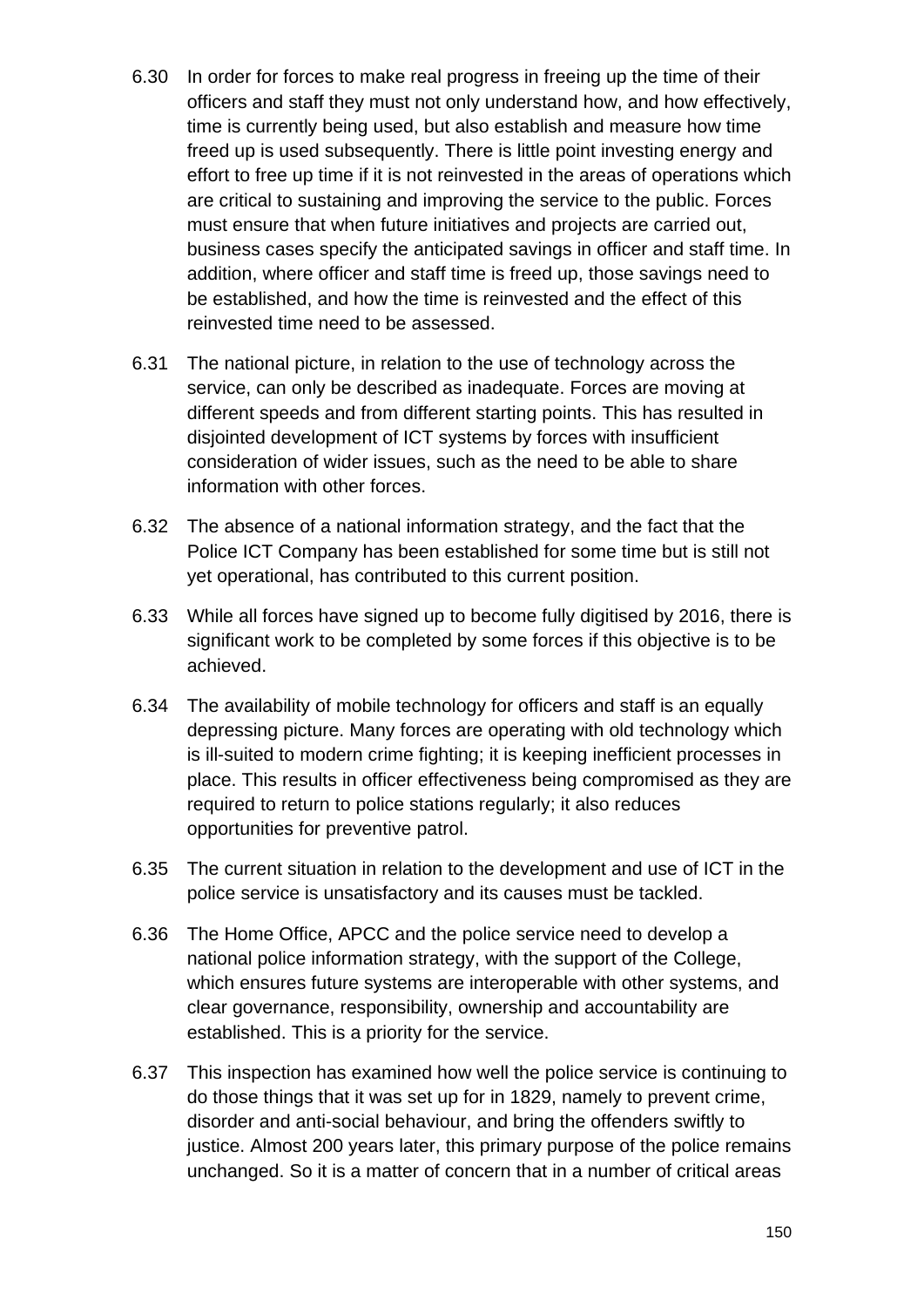of policing, a substantial number of forces do not appear to have a strong grip on their business. This is particularly worrying in the areas of police attendance to reports of crime and managing suspects and offenders; it needs to change quickly.

- 6.38 The use of technology can significantly assist the police in freeing up time and improving efficiency. However, the current arrangements in relation to ICT, the infrastructure in forces and their connectivity with others, and the use of mobile technology to support frontline officers and staff can only be described in many cases as lamentable. Without significant change to these important, interlinked issues there is a material risk that important organisational change decisions are illinformed, police time is not used effectively and the service to the public suffers.
- 6.39 HMIC will continue to inspect these areas of policing core business and has made recommendations that significant improvements be made by the service as a matter of urgency.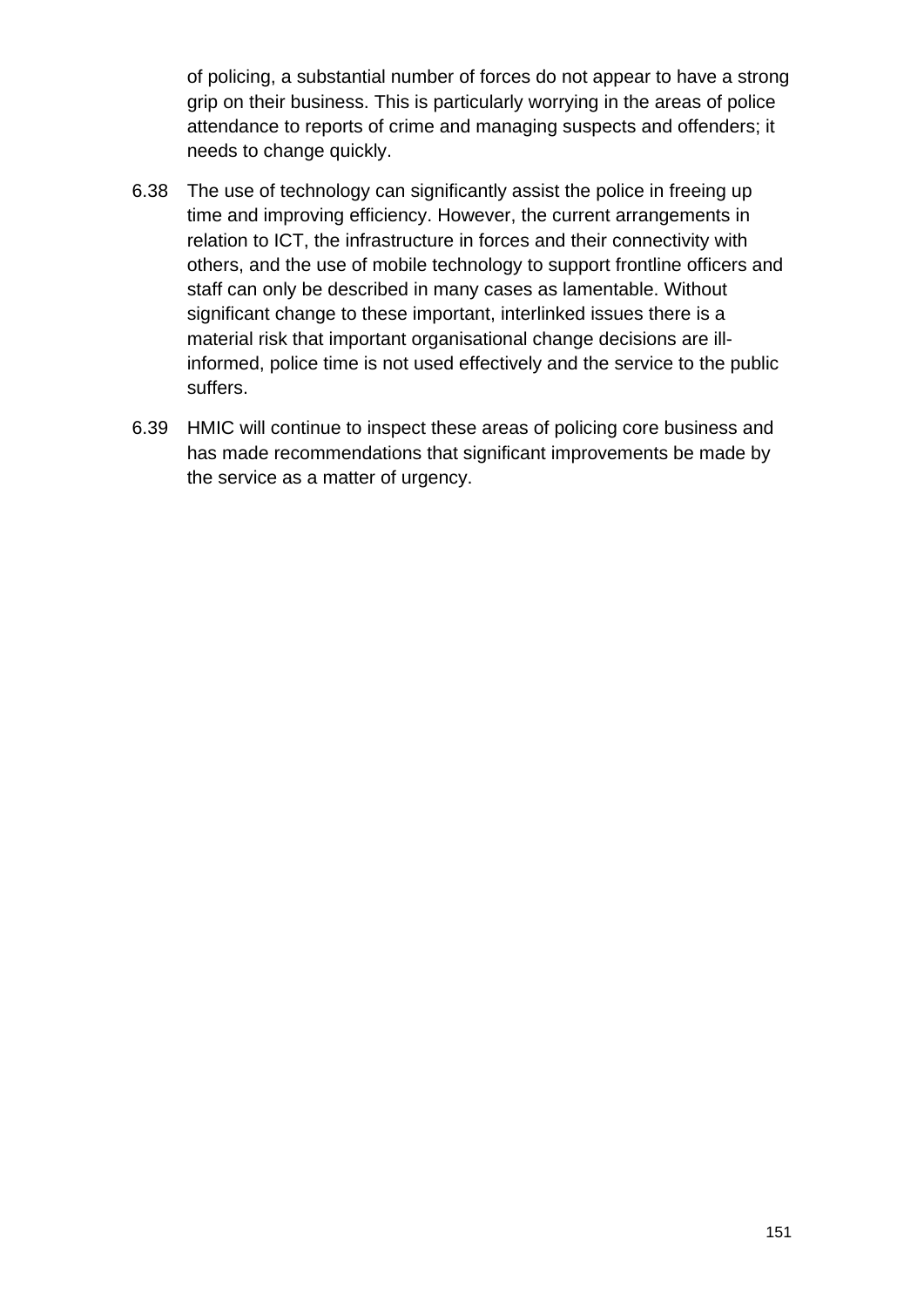# **Summary of recommendations**

# **Recommendation 1**

Not later than 31 March 2015, the police service, through the national policing lead for crime prevention, should establish and implement a national preventive policing strategy and framework.

### **Recommendation 2**

Not later than 31 March 2015, all forces' planning documents should contain clear and specific provisions about the measures forces will take in relation to crime prevention, in accordance with the published national preventive policing strategy and framework and in discharge of chief constables' duties under section 8 of the Police Reform and Social Responsibility Act 2011 to have regard to the police and crime plans of their police and crime commissioners.

*[paragraph [3.16\]](#page-45-0)*

### **Recommendation 3**

By 31 March 2015, every force that does not have an adequate, force-wide problem-solving database should develop and start making use of one, to record, monitor and manage its neighbourhood problem-solving cases.

*[paragraph [3.41\]](#page-53-0)*

### **Recommendation 4**

By 31 March 2015, all forces should ensure they are using their databases to track the progress and evaluate the success of actions taken in relation to each neighbourhood problem-solving case recorded on the database.

*[paragraph [3.41\]](#page-53-0)*

# **Recommendation 5**

By 31 March 2015, each force should ensure that it is able to disseminate information and share good practice from its database throughout the force, as well as to local authorities and other relevant organisations involved in community-based preventive policing or crime prevention.

*[paragraph [3.41\]](#page-53-0)*

### **Recommendation 6**

By 20 October 2014, the one force which has not already done so should adopt a sound force-level definition of a repeat victim of anti-social behaviour.

*[paragraph [3.44\]](#page-54-0)*

**Recommendation 7**

*[paragraph [3.8\]](#page-44-0)*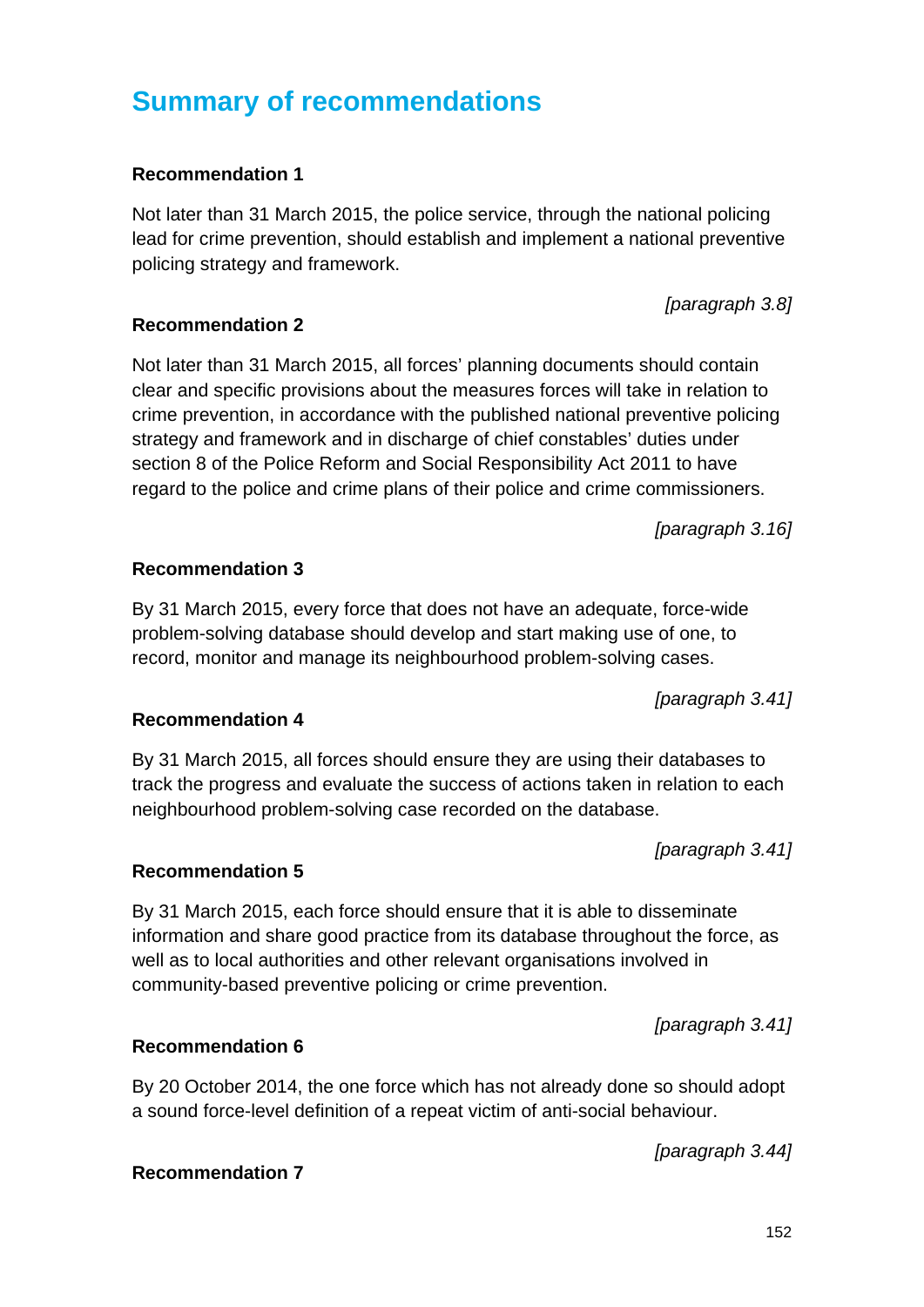By 31 March 2015, all forces should ensure that their records clearly establish whether victims of crime and anti-social behaviour fall within the applicable definition of 'repeat victim', and that appropriate steps are taken to ensure that when repeat victims call the police, the force's call-handlers have the means to establish immediately that the caller is a repeat victim.

**Recommendation 8**

Not later than 1 September 2015, all forces should provide and periodically refresh basic crime prevention training for officers and staff who come into contact with the public.

**Recommendation 9**

By 31 March 2015, all forces should ensure that crime prevention or disruption activity carried out is systematically recorded and subsequently evaluated to determine the effectiveness of tactics being employed.

*[paragraph [3.68\]](#page-61-0)*

Not later than 31 March 2015, those forces using a threat, harm and risk policy, that have not yet done so, should provide call-handlers with specific, sound and comprehensible criteria against which they can assess threat, harm and risk.

*[paragraph [4.43\]](#page-72-0)*

### **Recommendation 11**

**Recommendation 10**

Not later than 1 September 2015, all forces should work with the College of Policing to establish as mandatory professional standards, service-wide definitions of vulnerable persons and repeat victims.

**Recommendation 12**

Not later than 31 March 2015, all forces should ensure that call-handlers are following the correct procedures to identify callers as vulnerable or repeat victims.

*[paragraph [4.49\]](#page-74-0)*

*[paragraph [4.49\]](#page-74-0)*

**Recommendation 13**

*[paragraph [3.44\]](#page-54-0)*

*[paragraph [3.60\]](#page-58-0)*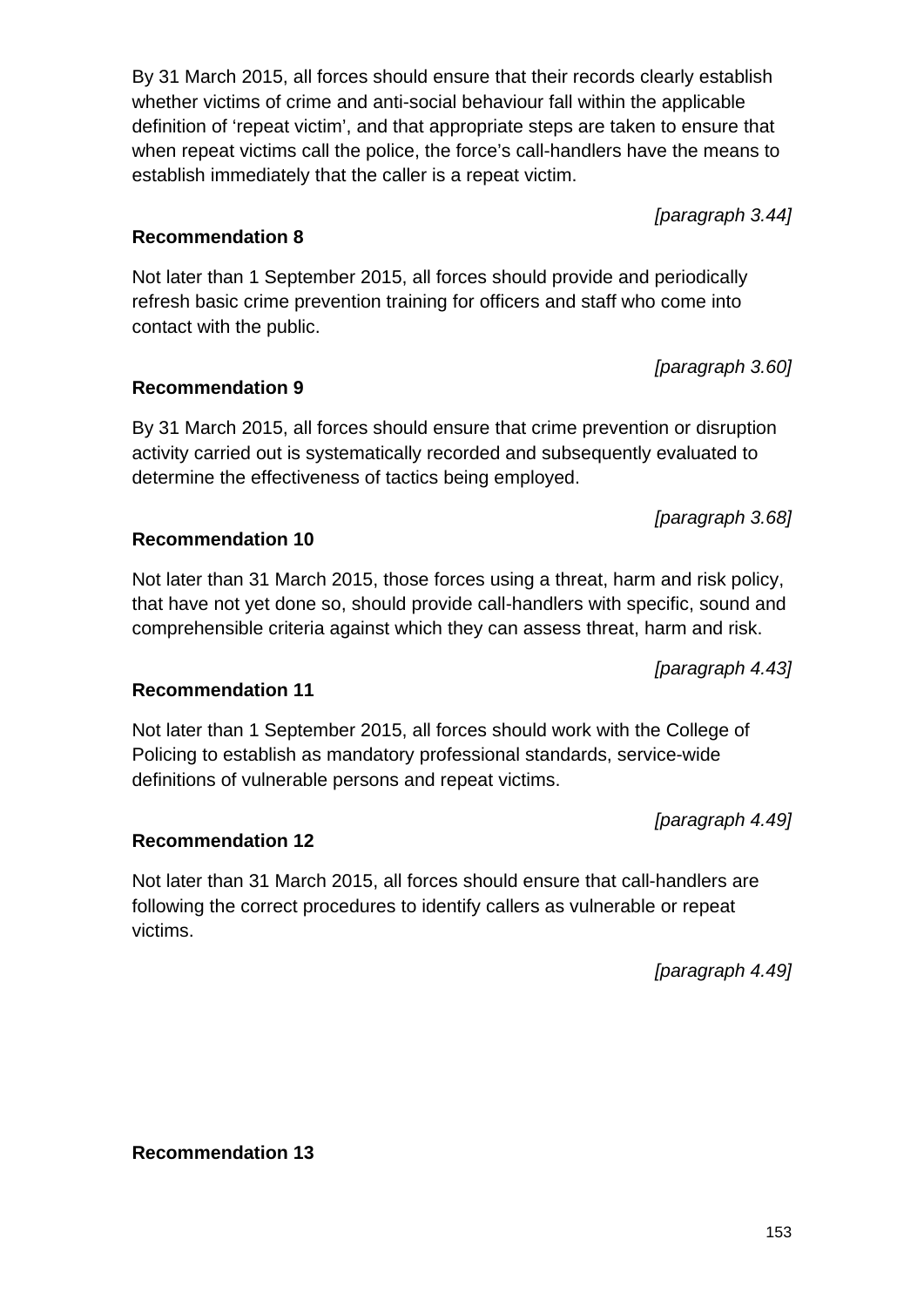Not later than 31 March 2015, all forces should have in place adequate systems and processes to enable the accurate recording and monitoring of the deployment and attendance of officers and staff in response to all crime and incidents reported to them.

**Recommendation 14** 

Not later than 31 March 2015, all forces should ensure that they have the ability efficiently and promptly to differentiate in their records their attendance to specific crime types, such as between burglary dwellings and burglary of other buildings.

# **Recommendation 15**

Not later than 31 March 2015, all forces should establish and operate adequate processes for checking whether attendance data are accurate, including dipsampling records.

*[paragraph [4.77\]](#page-84-0)*

*[paragraph [4.76\]](#page-83-0)*

# **Recommendation 16**

By 1 September 2015, all forces should work with the College of Policing to carry out research to understand the relationship between the proportion of crimes attended and the corresponding detection rates and levels of victim satisfaction.

*[paragraph [4.78\]](#page-84-1)*

By 31 December 2014, all forces should ensure that PCSOs are not being used to respond to incidents and crimes beyond their role profiles, in respect of which they have no powers, or for which they have not received appropriate levels of training.

**Recommendation 18**

By 31 December 2014, all forces should produce clear guidance for officers and staff on what kinds of crimes and incidents need to be dealt with immediately and are not appropriate for resolution by way of appointment.

*[paragraph [4.89\]](#page-87-0)*

*[paragraph [4.87\]](#page-86-0)*

**Recommendation 19**

**Recommendation 17**

*[paragraph [4.65\]](#page-78-0)*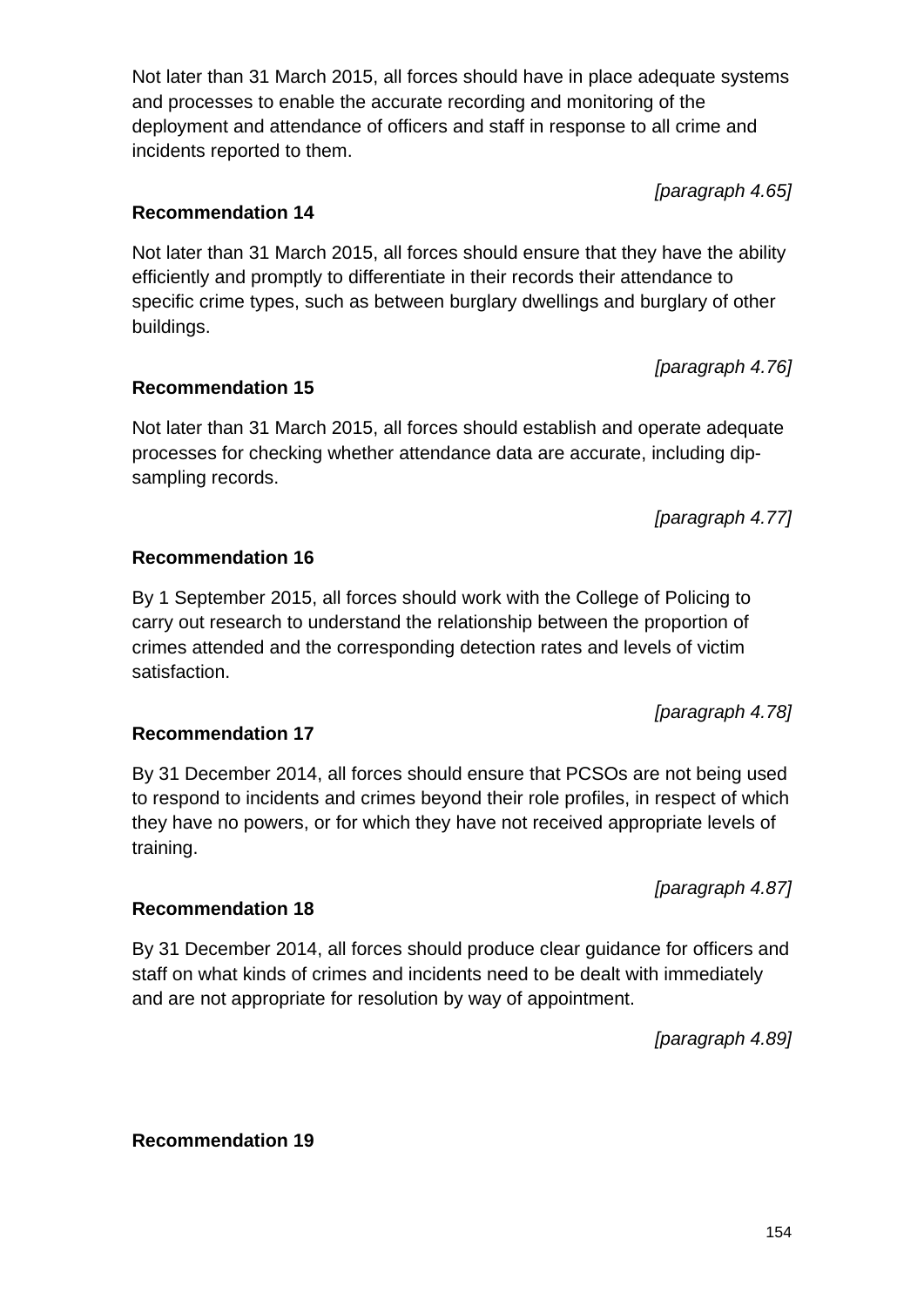By 31 December 2014, all forces should ensure that where crimes or incidents are being dealt with by appointment, these are, to the greatest extent reasonably practicable, made for the convenience of the victim(s); and that appointments are never used in cases requiring immediate attendance.

**Recommendation 20**

Not later than 30 September 2015, all forces should ensure their officers and staff involved in investigation of crime over the telephone in call-handling centres, crime management units and telephone investigation units have received appropriate investigative training.

**Recommendation 21**

Not later than 31 March 2015, all forces should ensure that all crime reports have investigation plans that are being properly updated and supervised, whether these are for crimes that have been attended or those being resolved by desk-based investigation.

*[paragraph [4.104\]](#page-90-0)*

**Recommendation 22**

By 31 March 2015, all forces should have in place and be operating adequate systems which ensure that all crime reports are appropriately investigated before being filed.

*[paragraph [4.104\]](#page-90-0)*

### **Recommendation 23**

By 31 December 2014, those forces with ineffective Integrated Offender Management arrangements should conduct reviews of their shortcomings to establish the improvements which should be made. In each case, not later than 1 April 2015 the force should have drawn up an adequate improvement plan and made substantial progress in its implementation.

*[paragraph [4.118\]](#page-94-0)*

### **Recommendation 24**

By 31 October 2014, all forces should ensure that they have adequate systems in place to record (a) the number of open unsolved crimes being investigated in relation to which there is a named suspect; (b) the number of people within their areas who have failed to answer police bail; and (c) the numbers of suspects about whom details have been circulated on the PNC.

*[paragraph [4.121\]](#page-95-0)*

**Recommendation 25**

By 31 October 2014, all forces should ensure that effective monitoring procedures and systems are in place to enable police managers to track the

*[paragraph [4.89\]](#page-87-0)*

*[paragraph [4.97\]](#page-89-0)*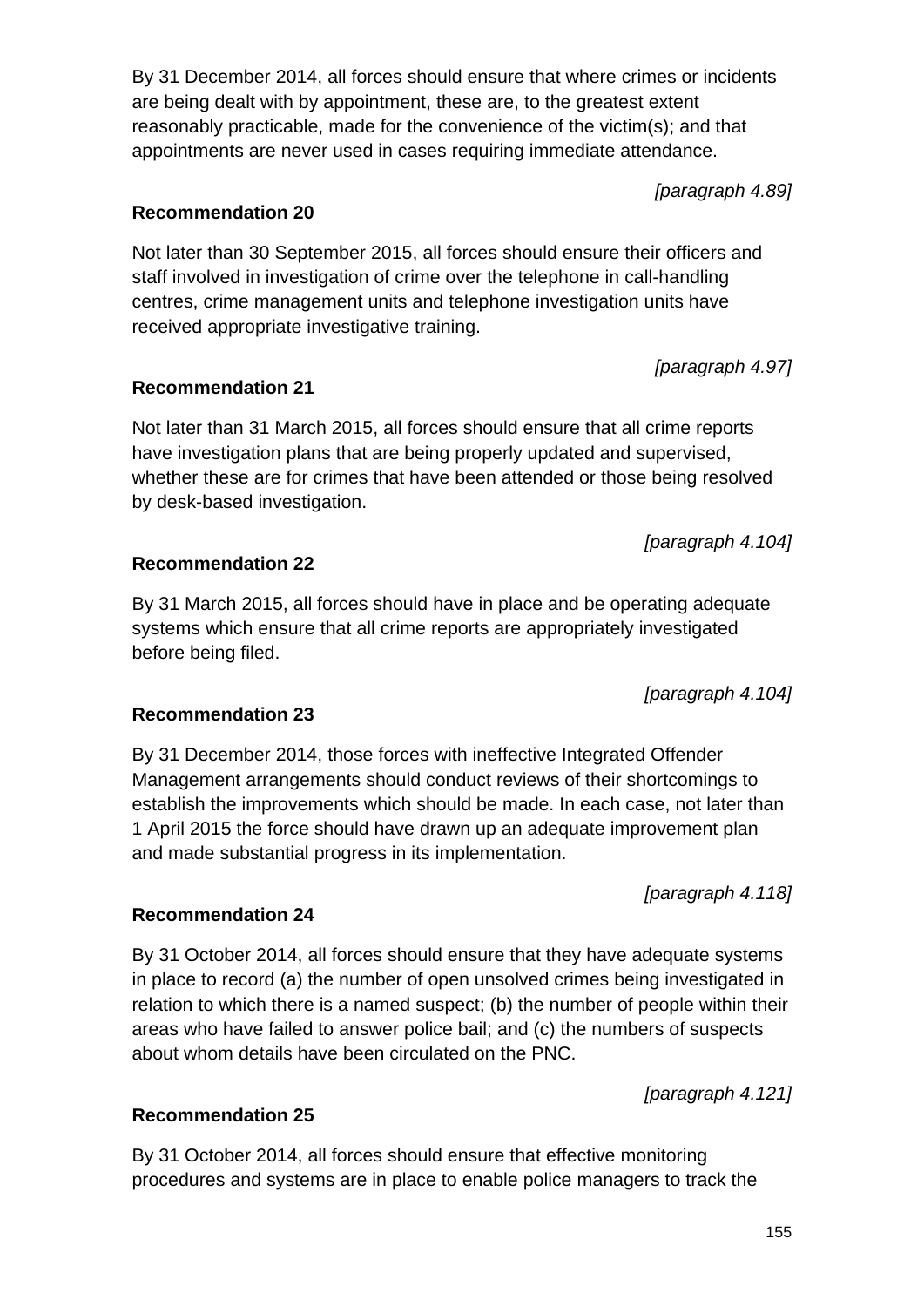# progress being made with named suspects and ensure they are being pursued as quickly as possible.

*[paragraph [4.132\]](#page-97-0)*

# **Recommendation 26**

All forces should work with the College of Policing to support its work to establish a full and sound understanding of the demand which the police service faces. Forces should understand what proportion of demand is generated internally and externally, and the amounts of time taken in the performance of different tasks. All forces should be in a position to respond to this work by 31 December 2015.

**Recommendation 27**

All forces should progress work to gain a better understanding of the demands they face locally, and be prepared to provide this to the College of Policing to establish good practice in this respect. All forces should inform HMIC of their progress on this matter through their annual force management statements.

*[paragraph [4.159\]](#page-106-0)*

*[paragraph [4.159\]](#page-106-0)*

respond to this work by 31 December 2015.

By 31 March 2015, all forces should ensure they have the means to assess and better understand the workloads of their staff, and that officers and staff understand what is expected of them and how they will be assessed.

*[paragraph [4.170\]](#page-109-0)*

*[paragraph [4.179\]](#page-111-0)*

# All forces should work with the College of Policing to continue with its work to establish a full and sound understanding of the nature and extent of the workload and activities of the police service. All forces should be in a position to

**Recommendation 30**

By 31 March 2015, those forces that have not already done so should conduct a review of the tasks currently being carried out by their police officers to establish which activities do not require warranted police powers and could be carried out by police staff.

*[paragraph [5.6\]](#page-114-0)*

# **Recommendation 31**

By 31 March 2015, those forces without a mental health triage programme should carry out analysis to assess whether adopting such a programme would be cost-effective and beneficial in their particular areas. Where the analysis

# **Recommendation 28**

**Recommendation 29**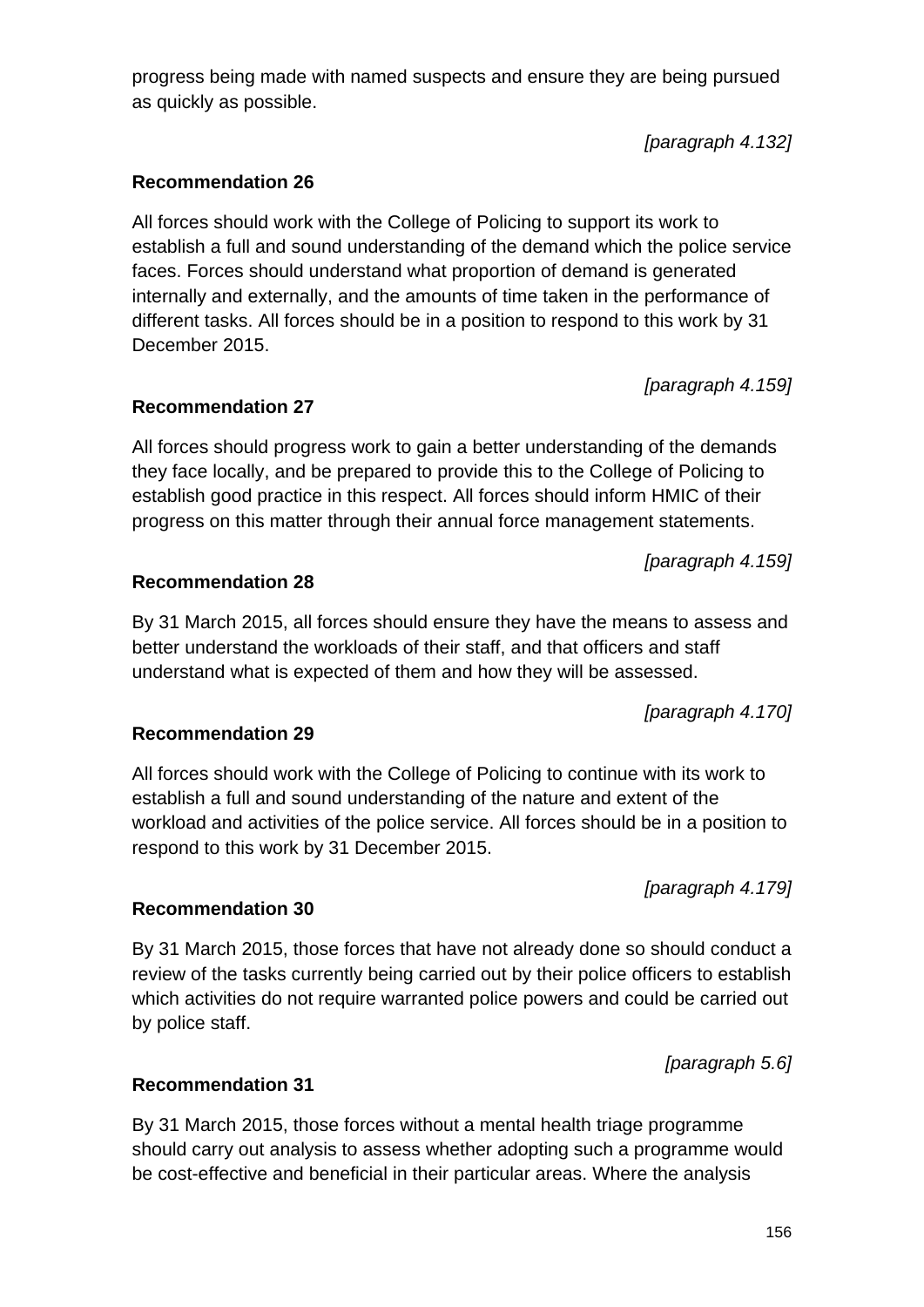# indicates this would be positive, all forces should work with their local mental health trusts to introduce such a programme by 1 September 2015.

# **Recommendation 32**

All forces should work with the College of Policing to progress its work into how mental health cases and ambulance provision can be better managed. All forces should be in a position to respond to this work by 31 December 2015.

# **Recommendation 33**

All forces should work with the College of Policing to progress the work it has taken over from the Reducing Bureaucracy Programme Board to establish opportunities where savings can be made. All forces should be in a position to respond to this work by 31 December 2015.

**Recommendation 34**

By 31 March 2015, every force should introduce a local bureaucracy reduction programme with a plan for quantifiable efficiency savings.

*[paragraph [5.33\]](#page-124-0)*

*[paragraph [5.33\]](#page-124-0)*

By 31 March 2015, all forces should begin monitoring how much officer and staff time has been freed up by the policies they have put in place to reduce bureaucracy, and establish how the force has used the extra time.

By 1 September 2015, all forces should conduct a review into their use of video and telephone conferencing and ensure that it is being used wherever appropriate.

*[paragraph [5.87\]](#page-139-0)*

*[paragraph [5.33\]](#page-124-0)*

# **Recommendation 37**

By 1 September 2015, all forces should have in place, and thereafter implement to the greatest extent reasonably practicable, a sufficient and costed plan to progress the development of mobile technology which prioritises the

# **Recommendation 35**

# **Recommendation 36**

*[paragraph [5.15\]](#page-117-0)*

*[paragraph [5.20\]](#page-118-0)*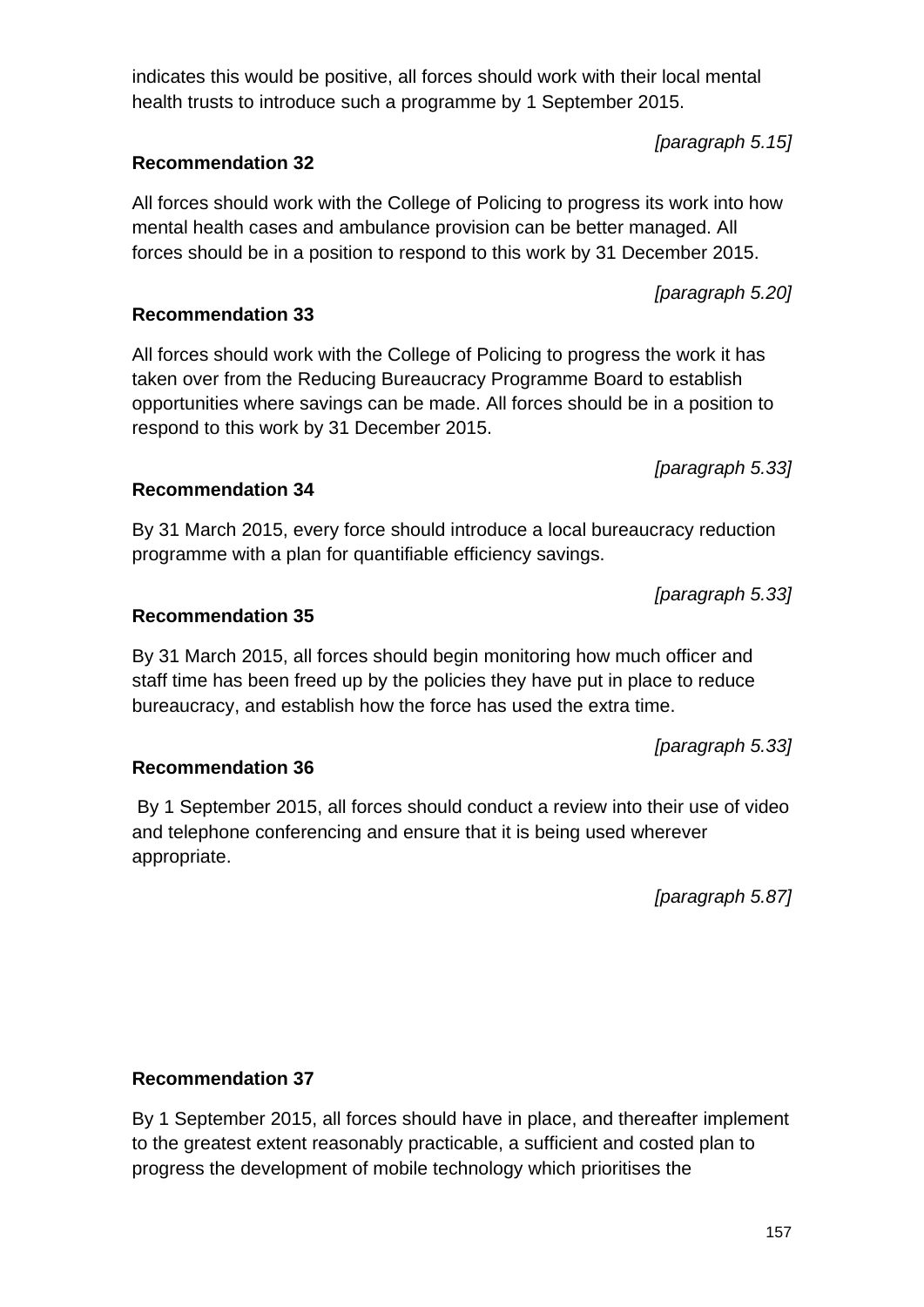requirements of frontline officers and staff, and to achieve the objectives of the National Policing Vision 2016.

*[paragraph [5.87\]](#page-139-0)*

# **Recommendation 38**

By 31 March 2015, the police service should establish sound arrangements for its co-operation with the Association of Police and Crime Commissioners, the College of Policing and (to the extent necessary) the Home Office to establish a national police information strategy which facilitates the most efficient and economical steps to ensure the greatest practicable accessibility of information (including its transmission and receipt) by police officers and others in or concerned with the criminal justice system.

*[paragraph [5.87\]](#page-139-0)*

# **Recommendation 39**

With immediate effect, all forces should ensure that all ICT systems which they acquire or upgrade should comply with the highest practicable standards of interoperability.

*[paragraph [5.87\]](#page-139-0)*

# **Recommendation 40**

With immediate effect, all forces should review their ICT design and procurement arrangements and ensure that every appropriate opportunity for efficiency and economy in ICT design and procurement which is provided by centrally-provided or centrally-co-ordinated agencies is taken.

*[paragraph [5.95\]](#page-142-0)*